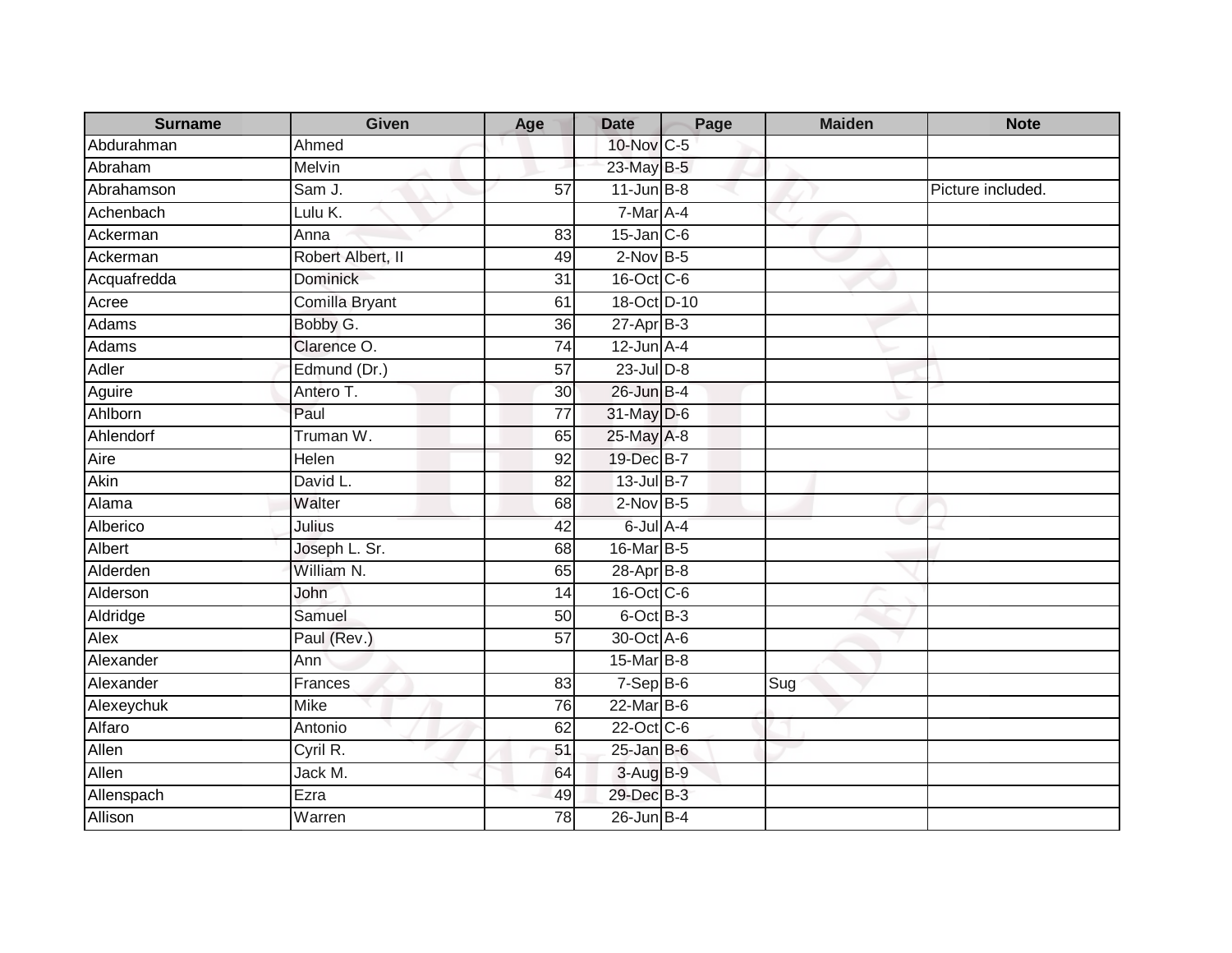| Almason       | George Sr.       | 67              | 24-Sep C-10      |   |  |
|---------------|------------------|-----------------|------------------|---|--|
| Almasy        | Joseph           | 61              | $1-OctB-8$       |   |  |
| <b>Alonso</b> | Shirley A.       | $\overline{32}$ | 13-Dec B-6       |   |  |
| Alstrom       | Albertina O.     | 87              | $31$ -Jan $A-3$  |   |  |
| Ambrozy       | Joseph F.        | $\overline{73}$ | 16-Jul D-11      |   |  |
| Amundsen      | Carl A.          | 49              | $3-Nov$ B-8      |   |  |
| Amundsen      | Esther           | $\overline{53}$ | 27-Dec           |   |  |
| Anderkay      | Leo              | 64              | 16-Aug D-8       |   |  |
| Anderson      | Anders S.        | 84              | 3-May B-10       |   |  |
| Anderson      | Anna V.          | 79              | 3-Apr B-5        |   |  |
| Anderson      | Arthur A.        | 73              | 19-Nov D-14      |   |  |
| Anderson      | <b>Bertha</b>    | 104             | $5-Feb$ $D-8$    |   |  |
| Anderson      | Edward F.        | 78              | 18-Dec C-5       |   |  |
| Anderson      | Edwin E.         | 58              | 16-Mar B-5       |   |  |
| Anderson      | Ernest C.        | 66              | 19-Jul B-7       |   |  |
| Anderson      | Jane (Jean)      | 86              | 13-Oct B-9       |   |  |
| Anderson      | John W.          | 83              | 29-Sep A-12      |   |  |
| Anderson      | Julia            |                 | $12$ -Jun $A-4$  |   |  |
| Anderson      | Margaret F.      | 61              | 15-May A-4       |   |  |
| Andino        | Obdulia          | $\overline{55}$ | 11-May B-12      |   |  |
| Andis         | Theresa          |                 | 29-May C-4       |   |  |
| Andres        | Martha           | 76              | $17 - Jun$ B-6   |   |  |
| Anglin        | Earl Eugene      | 51              | $12$ -Jun $A-4$  |   |  |
| Anker         | Robert J.        | 44              | $2$ -Nov $B-5$   |   |  |
| Anker         | Winnie           | 68              | $27$ -Jun $A$ -6 |   |  |
| Annable       | Jeffery D.       | 19              | $13$ -Dec $B$ -6 |   |  |
| Antal         | <b>Karen Sue</b> | 9 months        | 19-Dec           | 1 |  |
| Anthony       | Bill             | 26              | $11-Aug$ B-5     |   |  |
| Apostolou     | Ora May          | 76              | $24$ -Jan B-3    |   |  |
| Apps          | James H.         | 48              | 5-Feb D-8        |   |  |
| Areis         | Mary             | 72              | 7-May D-14       |   |  |
| Arkin         | <b>Bessie</b>    | 65              | 9-Oct C-5        |   |  |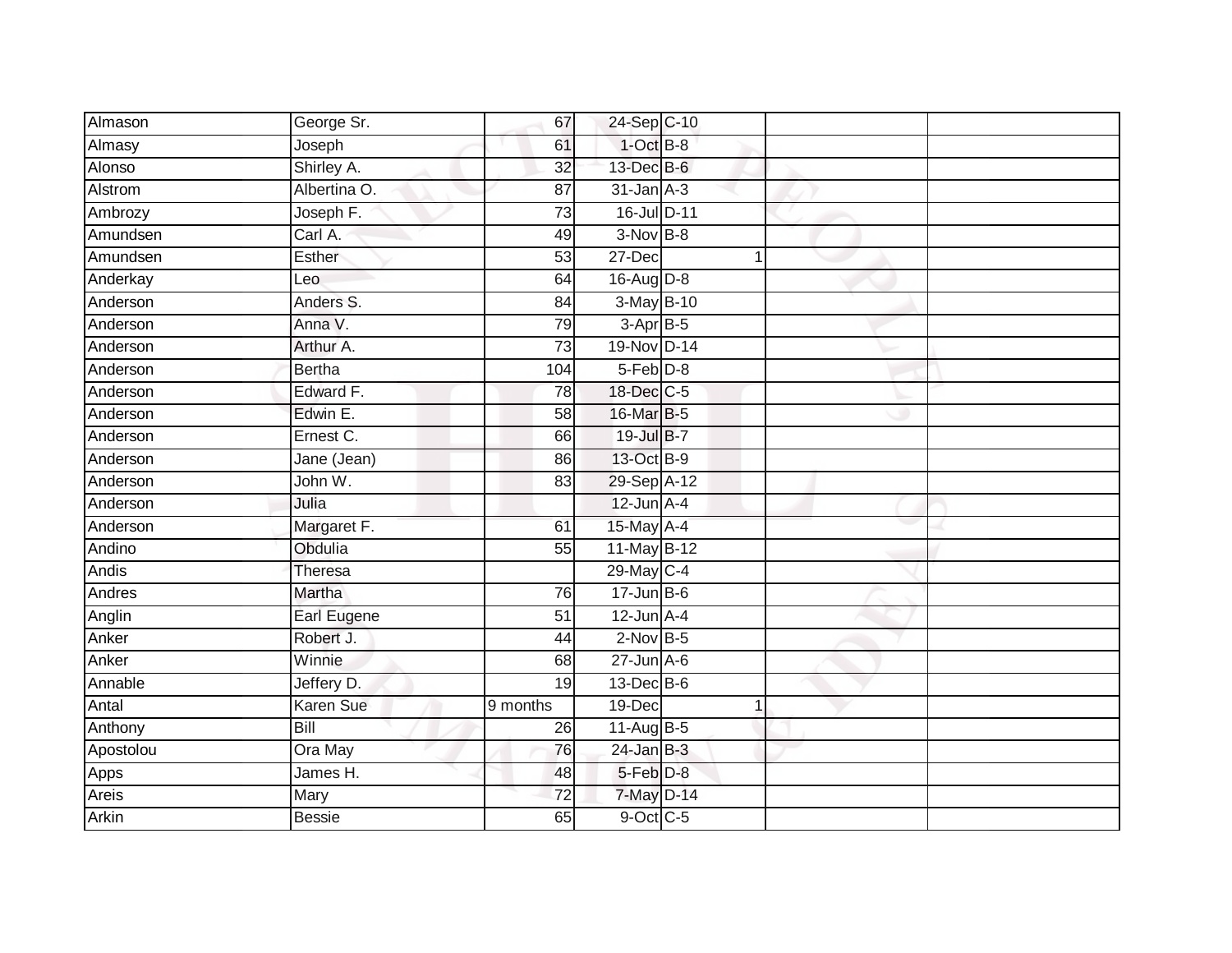| Arkin          | Etta                  | 65              | 28-Sep B-10     |   |                   |
|----------------|-----------------------|-----------------|-----------------|---|-------------------|
| Arndt          | Isabel B.             | 53              | 22-Aug A-4      |   |                   |
| Arney          | Marion B.             | $\overline{72}$ | 19-May B-6      |   |                   |
| Arnold         | Charlotte B.          | $\overline{77}$ | 22-May B-4      |   |                   |
| Arnold         | Robert C., Sr.        | 53              | 20-Dec D-5      |   |                   |
| Arnold         | Thomas H.             | 55              | 29-Dec B-3      |   |                   |
| Arseneau       | <b>Rose Mary</b>      | 86              | $3$ -Dec $C-2$  |   |                   |
| Artim          | Alvin F.              | 65              | 21-Jul A-12     |   |                   |
| Arvay          | Joseph Jr.            | $\overline{47}$ | $11$ -Jul B-7   |   |                   |
| Arvay          | Peter                 | 66              | $14$ -Jul B-5   |   |                   |
| Ash            | <b>Russell Herman</b> | 59              | 12-Apr B-10     |   |                   |
| Ashba          | Franklin J.           | 19              | $26$ -Jun B-4   |   |                   |
| Ashby          | Glenn R.              | 83              | 4-Jun C-14      |   |                   |
| Atelevich      | Dorothy               | 56              | 29-Jun B-2      |   |                   |
| Auer           | Mischa                | 61              | 6-Mar B-4       |   | Picture included. |
| Augustine      | Freda                 |                 | 15-Oct F-2      |   |                   |
| Ault           | Fay O.                | 68              | $17$ -Feb $A-8$ |   |                   |
| Aumann         | <b>Rickie</b>         | 11              | 18-Dec          | 1 |                   |
| Aumann         | Timothy               | 9               | 18-Dec          |   |                   |
| Austgen        | <b>Peter Nicholas</b> | 85              | $3$ -Jan $A$ -6 |   |                   |
| Austgen        | <b>Thomas William</b> | 26              | $7$ -Jul B-6    |   |                   |
| Austin         | Vernon                |                 | $12$ -Jan       | 1 |                   |
| Aydt           | Lillian               | 64              | 29-Mar C-14     |   |                   |
| Ayers          | Beverly W.            | 32              | 24-Jul A-4      |   |                   |
| Babe           | <b>Mary Ellen</b>     | 75              | 14-Aug A-6      |   |                   |
| Babson         | Roger Ward            | 91              | 6-Mar B-4       |   |                   |
| Bach           | Iretta M.             | 62              | 16-Oct C-6      |   |                   |
| Bach           | Rozalia               | 80              | 20-Jan A-10     |   |                   |
| <b>Bache</b>   | Oscar W.              | $\overline{74}$ | 7-Feb A-6       |   |                   |
| Back           | Lois Faye             | 20 months       | 27-Dec D-7      |   |                   |
| <b>Back</b>    | Mary Carol            | 23              | 27-Dec D-7      |   |                   |
| <b>Badgley</b> | Glenn                 | 61              | 17-Mar A-12     |   |                   |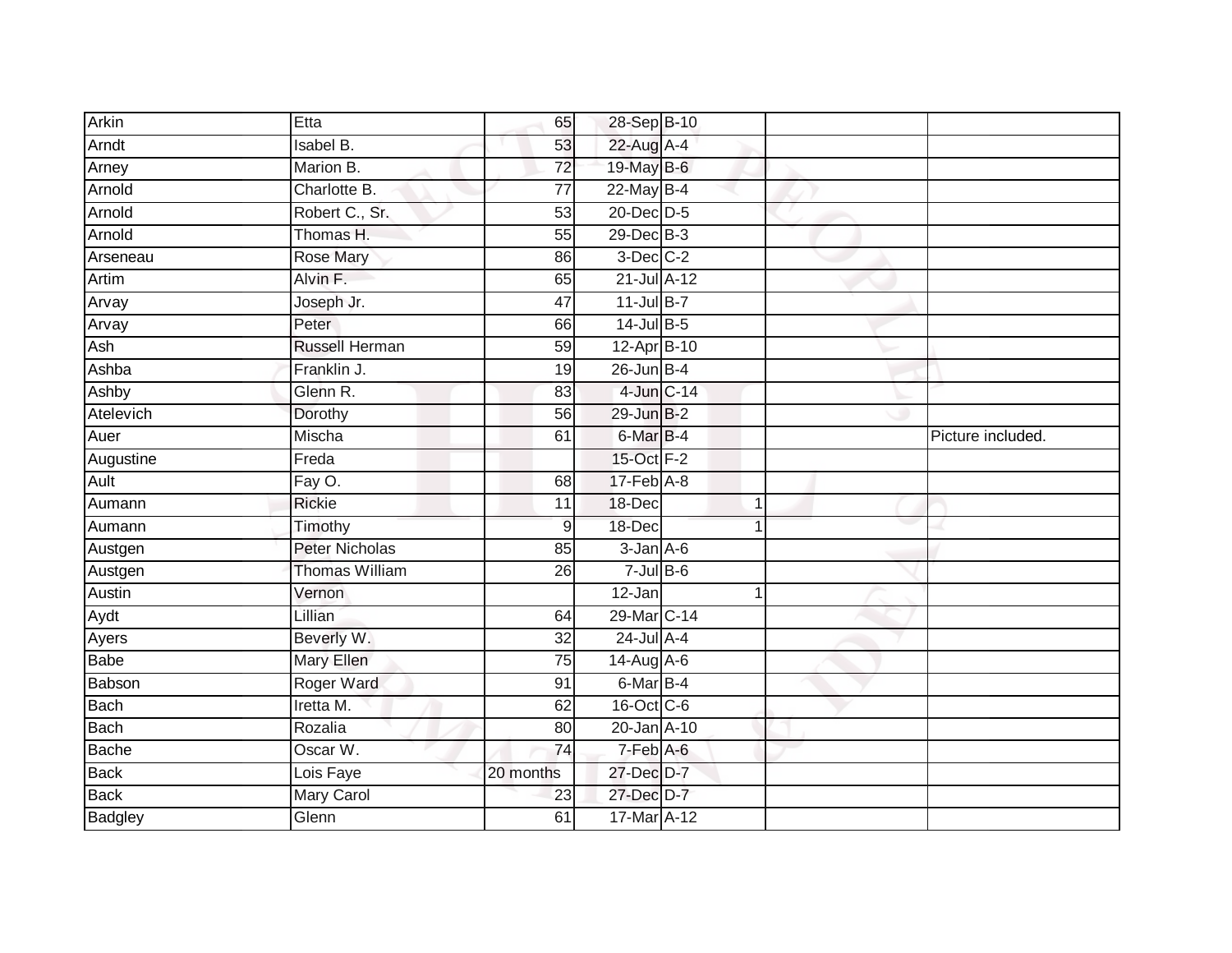| Baginski        | Anthony            | 66              | $21$ -Feb $D-5$  |                |                                             |
|-----------------|--------------------|-----------------|------------------|----------------|---------------------------------------------|
|                 | Fred               |                 | 17-Dec E-2       |                |                                             |
| <b>Bahn</b>     |                    | $\overline{78}$ |                  |                |                                             |
| <b>Bailey</b>   | James              | 66              | 9-Jan C-4        |                |                                             |
| <b>Bailey</b>   | Jane               | 10              | $17$ -Jun $B$ -6 |                |                                             |
| Bainbridge      | Clarence L:        | $\overline{57}$ | 4-Oct C-7        |                |                                             |
| <b>Baize</b>    | J. V.              | 41              | $3-Sep$ C-12     |                |                                             |
| <b>Baker</b>    | Darrell            | 10              | 12-Jul D-7       |                |                                             |
| <b>Baker</b>    | Jennie             | 74              | 14-Aug A-6       |                |                                             |
| <b>Bakker</b>   | Eitien             | 92              | $14$ -Feb $B$ -5 |                |                                             |
| <b>Baldwin</b>  | James H.           | $\overline{77}$ | 22-Dec B-5       |                |                                             |
| Baldwyn         | <b>Thomas</b>      | 60              | $3-Nov$ B-8      |                |                                             |
| <b>Balich</b>   | George             | 84              | 21-Jun A-10      |                |                                             |
| Balitewicz      | Lottie (Baltovitz) | 58              | 18-Aug B-5       |                |                                             |
| Balog           | Anna R.            | 67              | 5-Oct B-10       | Dado           |                                             |
| <b>Banach</b>   | Mary               | 55              | $27$ -Feb $B$ -5 |                |                                             |
| Banda           | Pedro              | 55              | $9$ -Jun $C$ -5  |                |                                             |
| Bannon          | James E.           | 66              | $13$ -Jun $A-8$  |                |                                             |
| Baran           | Michael            | 78              | 20-Mar A-4       |                |                                             |
| <b>Barcus</b>   | Orth B.            | $\overline{72}$ | 30-Oct A-6       |                |                                             |
| <b>Bardon</b>   | Grace              | 85              | $6-$ Sep $C-8$   |                |                                             |
| <b>Barkas</b>   | <b>Bessie</b>      | $\overline{51}$ | $13-Sep$ $E-2$   |                |                                             |
| <b>Barker</b>   | <b>Darrell</b>     | 8               | 29-May C-4       |                |                                             |
| <b>Barker</b>   | Jack               | 7               | $13$ -Jun $A-8$  |                |                                             |
| Barna           | Josif              | 82              | 23-Oct A-8       |                |                                             |
| <b>Barnhart</b> | John D.            | $\overline{72}$ | 26-Dec C-7       |                |                                             |
| Barnhart        | Susan M.           |                 | 9-Oct            | $\overline{1}$ |                                             |
| Baron           | John J.            | 66              | $4$ -Apr $B$ -5  |                |                                             |
| Barone          | Frances            | 84              | $27$ -Nov $A-6$  |                |                                             |
| Barr            | Florence W.        | 75              | 7-Apr B-6        |                |                                             |
| Barrett         | Marge              | 42              | 16-May           | 1              | Also listed as Marjorie;<br>see May 17, C-3 |
| Barrett         | Marjorie           | 42              | 17-May C-3       |                | Also listed as Marge; see<br>May 16, 1      |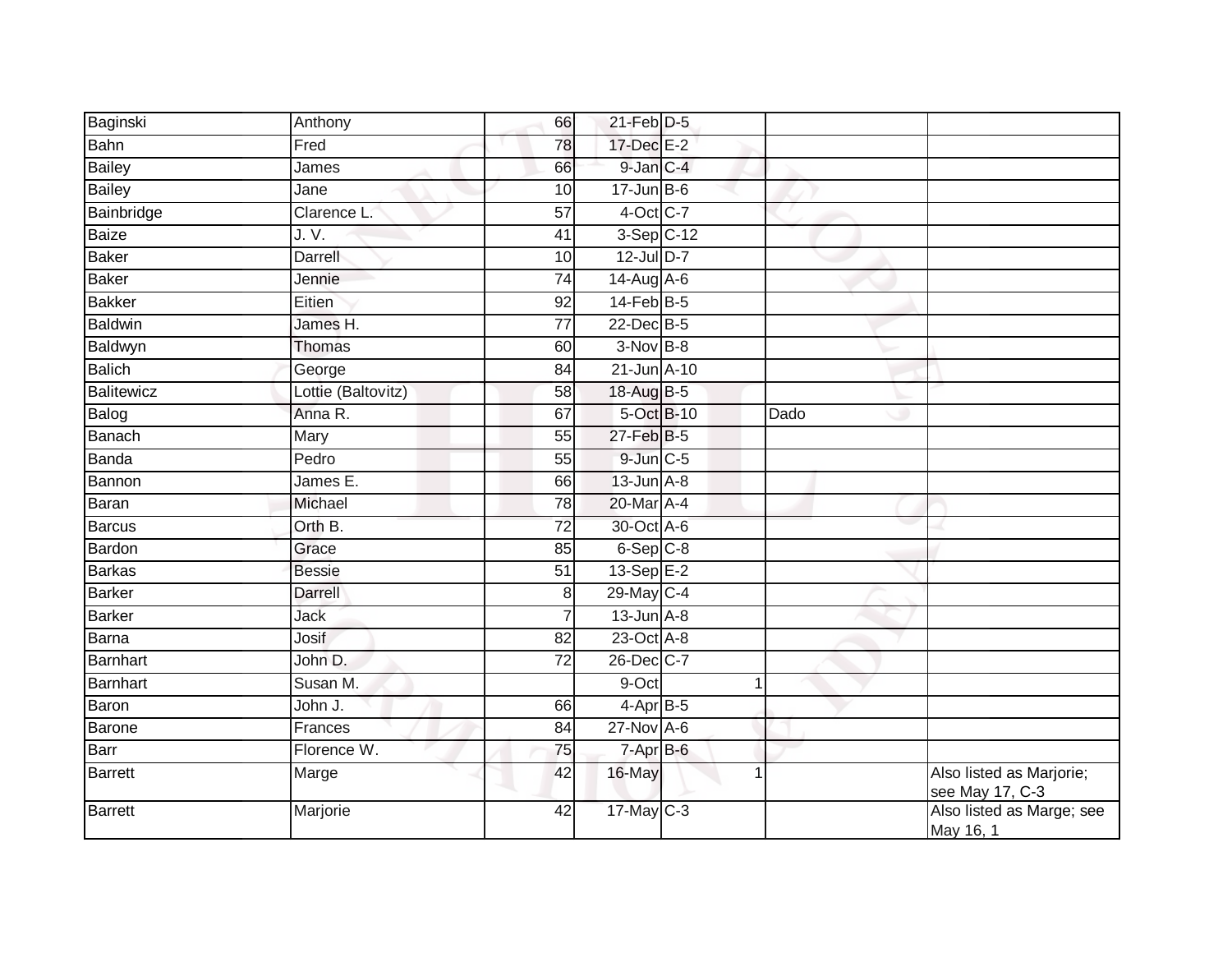| Barrington      | Arthur R.      | 60              | 21-May E-4       |   |                                                 |
|-----------------|----------------|-----------------|------------------|---|-------------------------------------------------|
| Barsic          | Florence       | 2 days          | 31-Jul C-4       |   |                                                 |
| Barsic          | Peter Sr.      | 65              | 27-Mar A-4       |   |                                                 |
| <b>Bartlett</b> | Harriet C.     | 54              | 17-Dec E-2       |   |                                                 |
| <b>Bartok</b>   | John           | 63              | 11-Dec A-6       |   |                                                 |
| Barton          | <b>Harry</b>   | 55              | $27$ -Jun $A$ -6 |   |                                                 |
| Basar           | Mary           | 83              | 8-Feb C-19       |   |                                                 |
| Baskerville     | William        | 59              | 13-Mar           | 1 |                                                 |
| Bass            | Irene          | 55              | 17-Mar A-12      |   |                                                 |
| <b>Bassow</b>   | Lawrence C.    | 61              | 16-May B-5       |   |                                                 |
| <b>Bates</b>    | Dara Allison   | 9               | $27 - Feb$ B-5   |   |                                                 |
| Bathburn        | Frank A.       | 80              | $3$ -Jan $A$ -6  |   | Also listed as Rathburn;<br>see January 4, B-10 |
| Batog           | Katherine      | 69              | 15-Oct F-2       |   |                                                 |
| <b>Battle</b>   | Nona           | 53              | 25-Jun C-6       |   |                                                 |
| Baughman        | N. Russell     | 84              | 5-Mar B-6        |   |                                                 |
| Baumgardner     | Roy            | 55              | $2$ -Nov $B-5$   |   |                                                 |
| Bay             | Bonita M.      | 29              | 16-Aug D-8       |   |                                                 |
| Bayusz          | Paul           | 83              | 12-Nov E-4       |   |                                                 |
| Bazar           | Frank J.       | 76              | $13$ -Jul B-7    |   |                                                 |
| Bazzell         | Lorraine       | 74              | $5$ -Jul $B$ -6  |   |                                                 |
| Beal            | Velma S.       | 39              | 20-Sep B-8       |   |                                                 |
| Beanblossom     | Charles A. Sr. | 74              | $4$ -Apr $B$ -5  |   |                                                 |
| Beard           | Catherine      | 68              | 13-Sep E-2       |   |                                                 |
| Beard           | Mary M.        | 64              | $20$ -Nov $D-6$  |   |                                                 |
| Beare           | Alyn G.        | $\overline{35}$ | 14-May D-12      |   |                                                 |
| Beare           | Cletus M.      | 61              | 15-Oct F-2       |   |                                                 |
| Beaty           | Eleanore       | 69              | $30 - Jan$ $B-2$ |   |                                                 |
| Beavan          | Harry          | $\overline{71}$ | 29-Dec B-3       |   |                                                 |
| Beccue          | Frank E.       | $\overline{72}$ | 30-Apr F-4       |   |                                                 |
| Bechinski       | Donald         | 24              | 30-Aug B-14      |   |                                                 |
| <b>Beck</b>     | Frederick E.   | 40              | 8-Oct            | 1 |                                                 |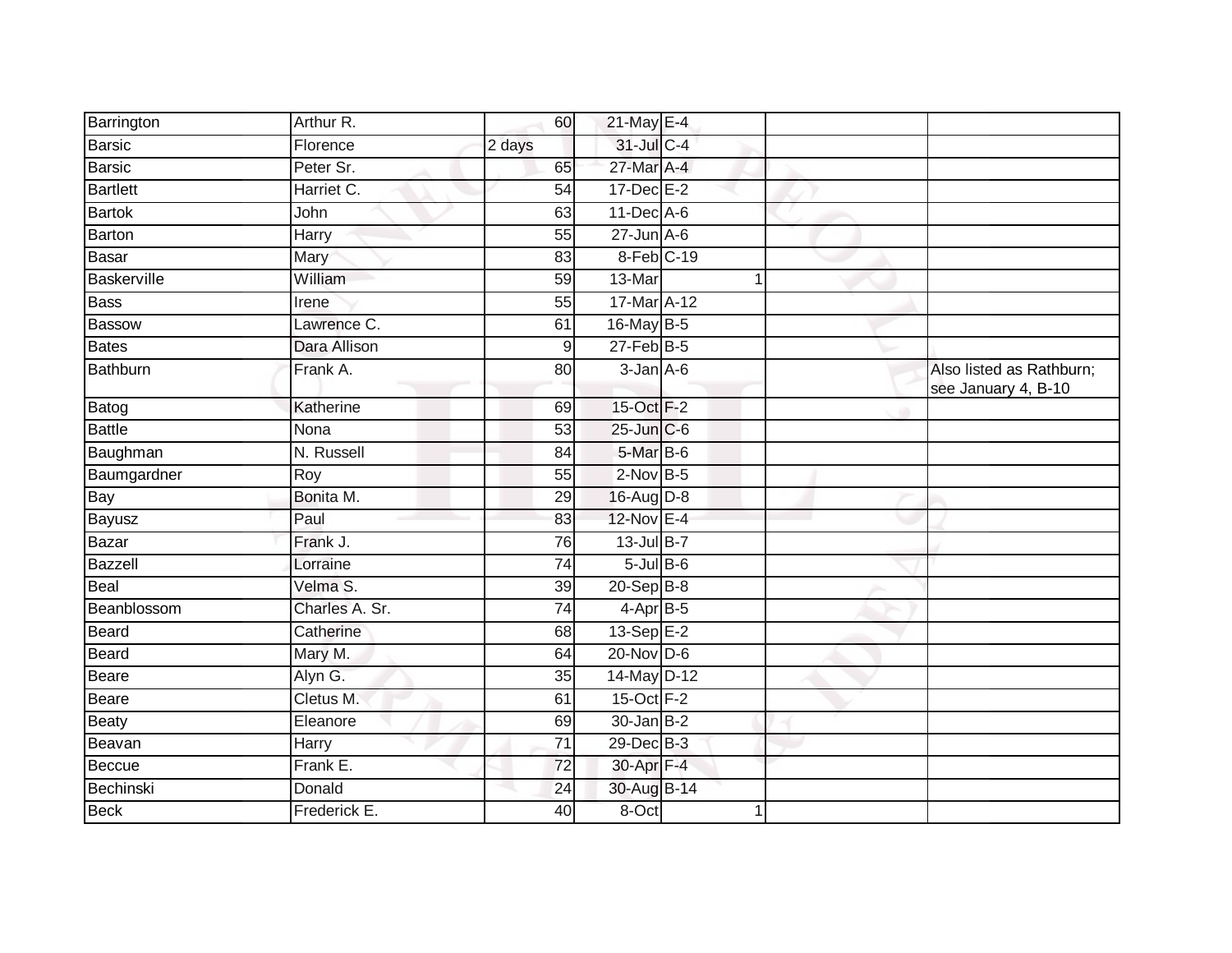| Beck            | Mabel M.        | 68              | 15-Mar B-8        |   |                   |
|-----------------|-----------------|-----------------|-------------------|---|-------------------|
| Beckman         | Mary R.         | 90              | 26-Mar B-4        |   |                   |
| <b>Bednarek</b> | Dorothy         |                 | 28-Jul B-3        |   |                   |
| Beeler          | Michael W.      | 3 months        | 15-May A-4        |   |                   |
| Beer            | Edna Mae        | $\overline{71}$ | $16$ -Jan $A-6$   |   |                   |
| Beesley         | Robert I.       | 51              | 22-Sep A-15       |   |                   |
| Beggs           | Charles R.      | 90              | $27$ -Apr $B-3$   |   |                   |
| Behnke          | George S.       | 49              | 12-May B-10       |   |                   |
| Behrens         | Tillie          | 81              | $12$ -Dec $B-5$   |   |                   |
| Bejger          | Stanley E.      | 55              | $14$ -Jun $F-8$   |   | Picture included. |
| Beldon          | Lloyd           | 43              | 22-Jun            |   |                   |
| Bellamy         | George W.       | 83              | 17-May C-3        |   |                   |
| Bellamy         | Grant           | 75              | 9-Oct C-5         |   |                   |
| <b>Belork</b>   | Frances Ann     | 58              | $24$ -Feb $C$ -6  |   |                   |
| <b>Bemish</b>   | Laura B.        | $\overline{84}$ | 30-Oct A-6        |   |                   |
| Bengtson        | Lucy A.         | $\overline{72}$ | 24-May B-8        |   |                   |
| Bengtson        | Nancy S.        |                 | $21$ -Feb $D-5$   |   |                   |
| Benne           | Andrew          |                 | 5-May B-13        |   |                   |
| Bennett         | Dorothy         | 52              | 15-Jan C-6        |   |                   |
| Bennett         | Robert L.       | $\overline{24}$ | $26$ -Jun $B-4$   |   |                   |
| Bennett         | Serge E.        | 66              | 12-Mar D-10       |   |                   |
| Benson          | Harry           | $\overline{82}$ | 16-Oct C-6        |   |                   |
| Bentley         | Anna K.         | 95              | 8-Oct D-4         |   |                   |
| Berard          | Daniel E.       | 65              | $11$ -Dec $A$ -6  |   |                   |
| Berckhemer      | Genevieve       | 46              | 17-Aug A-10       |   |                   |
| Berens          | John            | 91              | 13-Mar A-6        |   | Picture included. |
| <b>Bereolos</b> | <b>Steve</b>    | 55              | $18-Sep$ C-5      |   |                   |
| <b>Beres</b>    | Elizabeth       | 69              | $9 - Apr$ $F - 7$ |   |                   |
| <b>Beres</b>    | John            | 73              | $1-NovE-8$        |   |                   |
| Berg            | Clara Elizabeth | 87              | 17-Sep D-15       |   |                   |
| Berg            | David           | $\mathbf{1}$    | 25-Sep            | 1 |                   |
| Berg            | Elizabeth       |                 | $25-Sep$          | 1 |                   |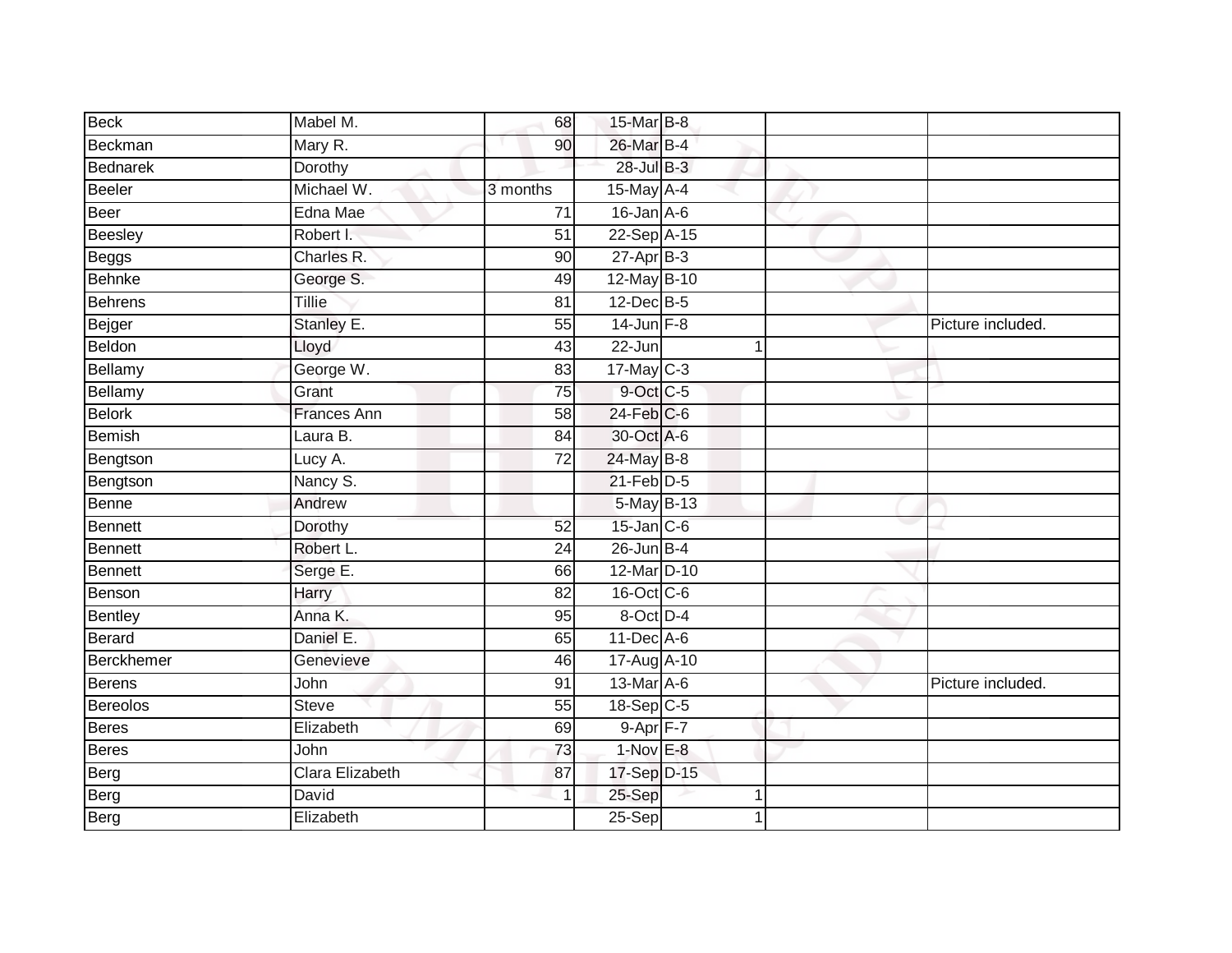| Berg            | Michael            | 24              | $25-Sep$          | 1 |  |
|-----------------|--------------------|-----------------|-------------------|---|--|
| Berg            | Otto R.            | 73              | 24-Oct A-8        |   |  |
| Berge           | <b>Mary Anne</b>   | 6 weeks         | 13-Dec B-6        |   |  |
| Bergerson       | Louis T.           | 69              | 13-Aug $C-8$      |   |  |
| Berghorst       | J. Carl            | 60              | $8 - Jan$ $B - 6$ |   |  |
| Berkowicz       | Victoria           | 69              | 5-May B-13        |   |  |
| Bernacki        | Bernard W.         | 56              | $2-Feb$ A-4       |   |  |
| Bernotus        | Joan D.            | 57              | $6$ -Jan $B$ -3   |   |  |
| <b>Berry</b>    | Rebecca D.         | 48              | $3-FebB-3$        |   |  |
| Berta           | Connie Ray         | 22              | 3-Jan             | 1 |  |
| Bertagnolli     | Angelo Sr.         | 80              | 8-May B-4         |   |  |
| Bervila         | Joseph A.          | 68              | 30-Nov D-2        |   |  |
| Berwanger       | Mary J.            | 85              | 27-Nov A-6        |   |  |
| Berwanger       | <b>May Shereen</b> | 17              | 27-Jun 1, A-6     |   |  |
| <b>Beslich</b>  | Michael            | Infant          | 26-Dec C-7        |   |  |
| <b>Besse</b>    | Mabel              | 64              | 17-Nov D-4        |   |  |
| <b>Bessette</b> | Arthur Oliver Sr.  | 78              | 8-Aug A-5         |   |  |
| Bessler         | Louise             | 55              | 20-Oct A-10       |   |  |
| Betlinski       | John               | $\overline{71}$ | $3$ -Jan $A$ -6   |   |  |
| Beuglas         | William            | 44              | $3$ -Jul $B-4$    |   |  |
| Beuglass        | William            | 67              | 29-Nov B-12       |   |  |
| Bevacqua        | Samuel (Sam)       | 65              | $2$ -Oct $A$ -6   |   |  |
| Bevan           | William            | 80              | $1-FebB-4$        |   |  |
| Bewley          | Robert M.          | 47              | 29-Aug C-4        |   |  |
| Beyer           | Charles C.         | 86              | $24$ -Jul A-4     |   |  |
| Beyer           | Harold J.          | 60              | 5-May B-13        |   |  |
| Bezan           | Frank J.           | $\overline{53}$ | 28-Nov B-5        |   |  |
| Bianchi         | Santima            | 72              | 24-Sep C-10       |   |  |
| <b>Bice</b>     | William E.         | 53              | 22-May B-4        |   |  |
| <b>Bickett</b>  | Paul J.            | 49              | $5$ -Jul $B$ -6   |   |  |
| Biddinger       | Clyde B.           | 84              | 19-Mar B-6        |   |  |
| Biederstadt     | Emma A.            | 79              | $15-Sep$ B-3      |   |  |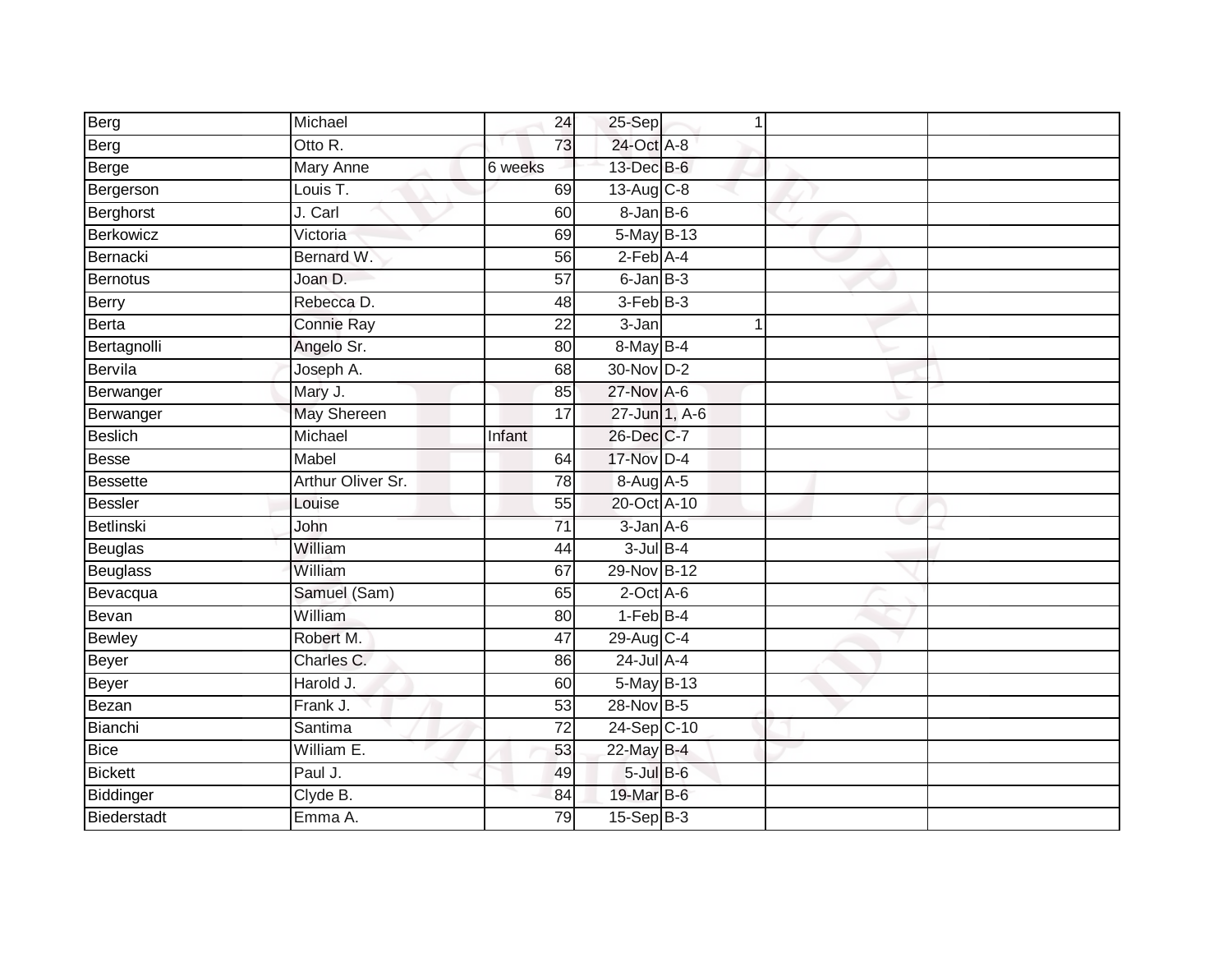| Biel           | Vincent             | 83              |                   | 3-Jan 1, A-6 |   |                                            |
|----------------|---------------------|-----------------|-------------------|--------------|---|--------------------------------------------|
| Biesboer       | <b>Harry</b>        | 62              | 25-Oct D-8        |              |   |                                            |
| Biesen         | William             | $\overline{78}$ | 16-Nov B-3        |              |   |                                            |
| <b>Bilich</b>  | Joseph              | 80              | $22$ -Oct $C$ -6  |              |   |                                            |
| <b>Bilka</b>   | Mary                | $\overline{73}$ | $20$ -Jul B-6     |              |   |                                            |
| Biniecki       | Ethel L.            | 42              | $21-Nov$ B-4      |              |   |                                            |
| Bird           | Earl L.             | 70              | 25-May A-8        |              |   |                                            |
| <b>Bird</b>    | <b>John Edward</b>  | 4               | 16-Jul D-11       |              |   |                                            |
| Birmingham     | Mary                | 81              | 12-Jul D-7        |              |   |                                            |
| <b>Bishop</b>  | Dale A.             | $\overline{19}$ | 18-Apr A-8        |              |   | Picture included April 20,<br>$B-6$        |
| <b>Bisset</b>  | John K.             | 23              | 13-Dec            |              |   |                                            |
| Bissing        | Clara S.            | 69              | $5 - Jun$ $A - 6$ |              |   |                                            |
| <b>Bisto</b>   | Vincent             |                 | 5-Apr B-6         |              |   |                                            |
| Bitkiewicz     | Henry               | 59              | $2$ -May $C-4$    |              |   | Also spelled Butkiewicz;<br>see May 4, B-8 |
| <b>Bitler</b>  | Lessie              | 60              | $14$ -Feb $B$ -5  |              |   |                                            |
| <b>Bittner</b> | Wendell             | 16              | 24-Jul A-4        |              |   |                                            |
| <b>Black</b>   | Dale A.             | $\overline{51}$ | $4$ -May $B-8$    |              |   |                                            |
| <b>Black</b>   | Timothy             | 3               | 8-Dec             |              | 1 | Full obituary listed<br>December 10, E-8   |
| Blackburn      | Joel                | 31              | 27-Mar            |              | 1 |                                            |
| Blackburn      | Lavina              | 91              | $24$ -May B-8     |              |   |                                            |
| Blackman       | <b>Robert James</b> | 30              | $10-Aug$ B-4      |              |   |                                            |
| Blackmon       | James               | 30              | $11-Aug$ B-5      |              |   |                                            |
| Blahunka       | Joseph              | 83              | 20-Dec D-5        |              |   |                                            |
| Blair          | Fannie              | 60              | 5-Jan A-10        |              |   |                                            |
| <b>Blaker</b>  | Lee A. Sr.          | 63              | $5$ -Jul $B$ -6   |              |   |                                            |
| Blaker         | Lee D.              | 40              | 30-Jul B-10       |              |   |                                            |
| Blanchard      | Theodore J.         | 62              | $9$ -Jul $C$ -6   |              |   |                                            |
| <b>Blank</b>   | Augusta             | 79              | 6-Feb A-8         |              |   |                                            |
| Blickhahn      | Henry               |                 | $1$ -Jun $D-6$    |              |   |                                            |
| <b>Blink</b>   | Elizabeth           | 85              | $9$ -May $B$ -6   |              |   |                                            |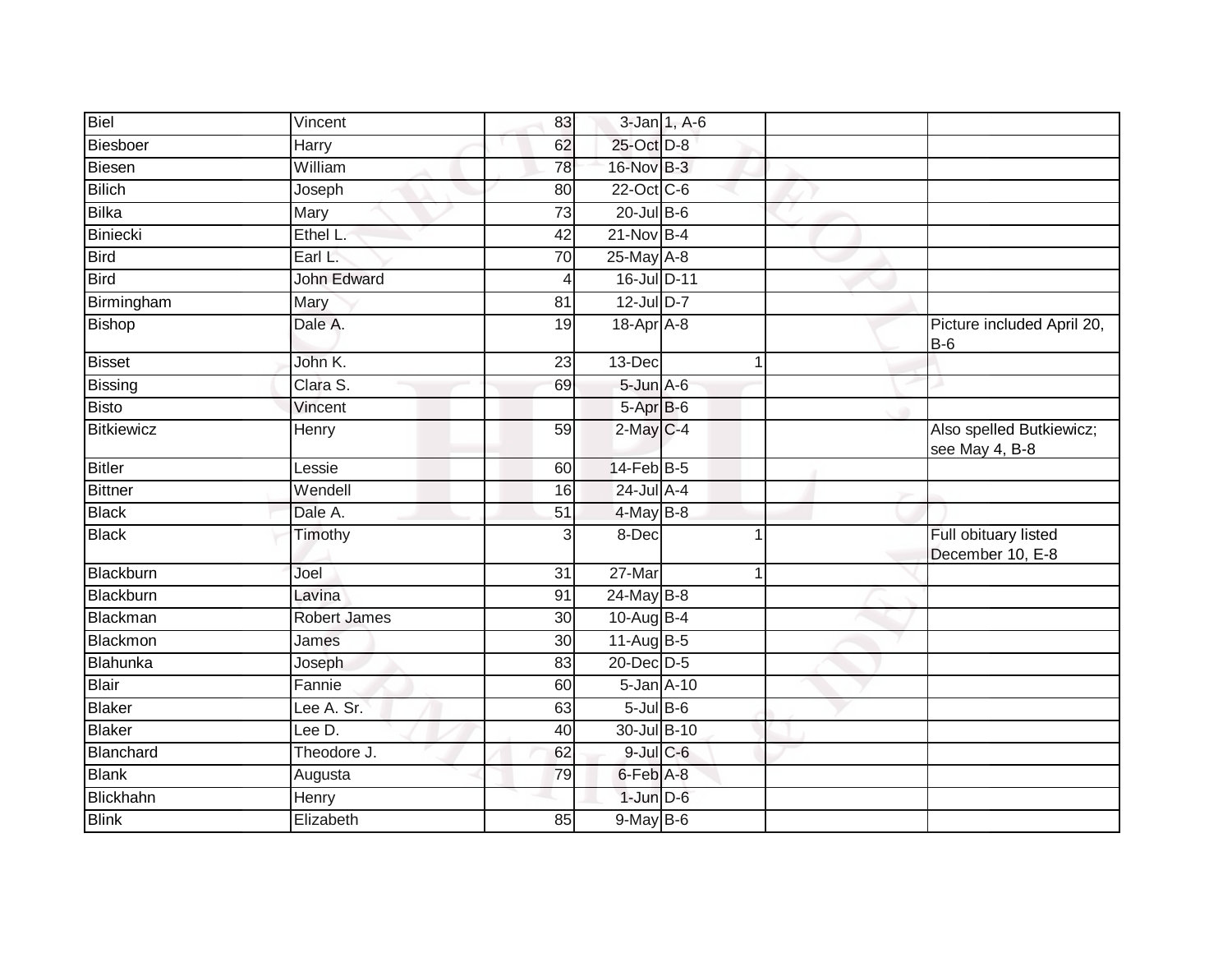| <b>Block</b>    | Frank          | 70              | 25-May A-8       |          |  |
|-----------------|----------------|-----------------|------------------|----------|--|
| <b>Block</b>    | Meier S.       | 84              | $21$ -Jun $A-10$ |          |  |
| <b>Block</b>    | Rudolph C.     | 73              | 24-Sep C-10      |          |  |
| <b>Blohm</b>    | William C.     | 73              | $9$ -Jun $C$ -5  |          |  |
| <b>Blom</b>     | Peter          | $\overline{72}$ | $11$ -Jun B-8    |          |  |
| <b>Blume</b>    | George J.      | 64              | $5-AprB-6$       |          |  |
| <b>Blystone</b> | Thomas M.      |                 | 8-Aug A-5        |          |  |
| <b>Boals</b>    | Erma G.        | 62              | 22-Jan B-14      |          |  |
| Boardman        | Raymond B.     | 29              | $13-NovA-4$      |          |  |
| Bobbin          | Anna           | 67              | 29-Oct C-9       | Osifchek |  |
| <b>Bober</b>    | Agata          | 84              | $27$ -Feb $B$ -5 |          |  |
| <b>Bober</b>    | Patricia       | $\overline{21}$ | $17 - Jan$ $B-3$ |          |  |
| Bobowski        | Anna           | 72              | $1-SepB-4$       |          |  |
| Bochnicka       | Paul           | 48              | 27-Feb B-5       |          |  |
| Bodnar          | John A.        | 61              | $11$ -Jan C-4    |          |  |
| Bodor           | Charles J.     | 49              | $27$ -Nov $A-6$  |          |  |
| Boeckelman      | Catherine H.   | 59              | $6$ -Jul $A-4$   |          |  |
| Boender         | Anna H.        | 78              | 12-Oct B-5       |          |  |
| Boender         | Louise         | 63              | 23-Apr C-7       |          |  |
| Boer            | Jennie         | 70              | 24-Sep C-10      |          |  |
| Boezeman        | <b>John</b>    | 64              | 12-Apr B-10      |          |  |
| Bogavac         | Gavrilo        | 54              | $15$ -Jan $C$ -6 |          |  |
| <b>Bohacik</b>  | Katherine      | 74              | 28-Aug C-5       |          |  |
| Bohling         | Donnabelle     | 52              | $9 - Jan C - 4$  |          |  |
| Bohling         | Kathryn        | 87              | $1-May$ A-4      |          |  |
| Bohney          | William        | $\overline{78}$ | $17 - Dec$ E-2   |          |  |
| Bohon           | William C.     | $\overline{72}$ | $23$ -Jul $D-8$  |          |  |
| Bokowy          | Stanley        | 79              | 16-Oct C-6       |          |  |
| Boland          | John T. (Jake) | 58              | $16$ -Feb $B$ -4 |          |  |
| Bolanowski      | Anderw         | 90              | 13-Nov A-4       |          |  |
| <b>Boles</b>    | Hubert V.      | 51              | $23$ -Jan B-4    |          |  |
| Bollhoefer      | Fraz W.        | 66              | 6-Nov B-4        |          |  |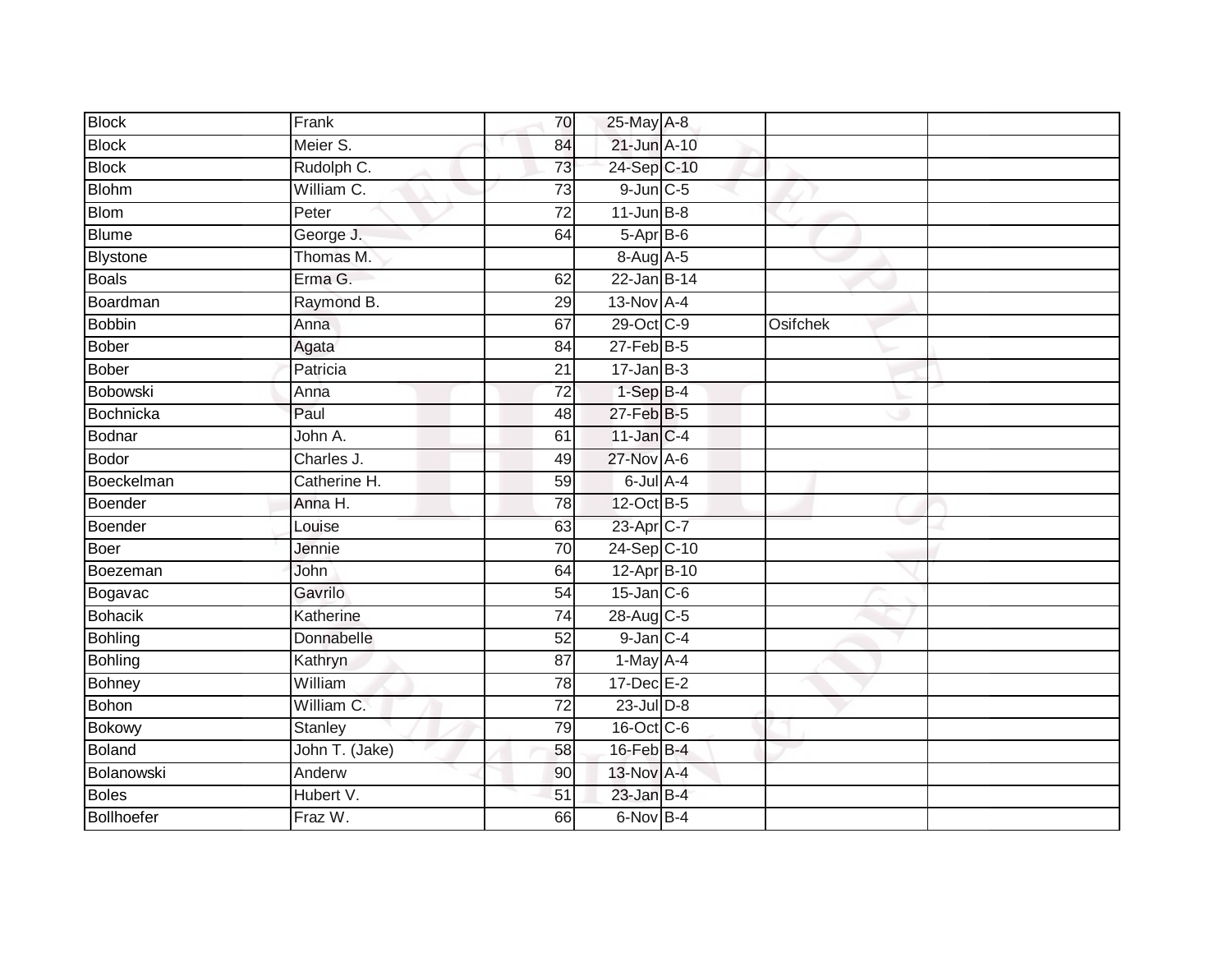| Bonar            | James                | 73              | 27-Nov A-6              |   |                                  |
|------------------|----------------------|-----------------|-------------------------|---|----------------------------------|
| <b>Boness</b>    | Carl F.              | 59              | 17-May C-3              |   |                                  |
| <b>Bonk</b>      | Eleanor              | 70              | 18-May B-5              |   |                                  |
| <b>Bonk</b>      | John                 | 73              | 20-Mar A-4              |   |                                  |
| Boomsma          | Florence             | 16              | $20 - Jun$              | 1 | Picture of incident<br>included. |
| Boomsma          | Suzanne              | 14              | 20-Jun                  |   | Picture of incident<br>included. |
| <b>Bopp</b>      | David E.             | 55              | $6-Sep$ $C-8$           |   |                                  |
| <b>Borders</b>   | June E.              | $\overline{87}$ | 29-Sep A-12             |   |                                  |
| Borgman          | Raymond              | $\overline{72}$ | $13$ -Jun $A-8$         |   |                                  |
| Boring           | Cyrus L. (Red)       | 62              | $14-FebB-5$             |   |                                  |
| <b>Bork</b>      | George               | 63              | 4-Jun C-14              |   |                                  |
| <b>Borowiak</b>  | Hans                 | 83              | 16-Jul D-11             |   |                                  |
| <b>Bortka</b>    | Adolf                | 89              | 14-Dec D-10             |   |                                  |
| <b>Boss</b>      | Agnes                | 84              | $9-MayB-6$              |   |                                  |
| <b>Bossard</b>   | John                 | 80              | 25-Sep B-4              |   |                                  |
| <b>Bostic</b>    | Eddie Lue            | 60              | 26-Apr D-6              |   |                                  |
| <b>Boswinkle</b> | Mathew F.            | 63              | 15-May A-4              |   |                                  |
| <b>Bothwell</b>  | Anne L.              |                 | $6$ -Aug $B-9$          |   |                                  |
| <b>Botta</b>     | <b>Martina</b>       | 5               | $7 - Apr$ B-6           |   |                                  |
| Bough            | <b>Susan Louise</b>  | $\overline{2}$  | $21-Apr$ <sub>C-8</sub> |   |                                  |
| <b>Bradford</b>  | Earl                 | 80              | $17-Oct$ A-8            |   |                                  |
| <b>Bradley</b>   | Beatrice R.          | 65              | 10-Nov C-5              |   |                                  |
| <b>Bradley</b>   | Jessie B.            | 52              | 29-Jan C-10             |   |                                  |
| <b>Bradley</b>   | <b>Nellie</b>        | 77              | 13-Aug $C-8$            |   |                                  |
| <b>Brady</b>     | Margaret             | $\overline{53}$ | $12$ -Nov $E-4$         |   |                                  |
| <b>Braley</b>    | Floyd B.             | 69              | 10-Oct C-5              |   |                                  |
| <b>Brambos</b>   | Ralph                | 64              | 28-Sep B-10             |   |                                  |
| Branham          | <b>Florence Emma</b> | 54              | 25-Aug D-3              |   |                                  |
| <b>Branham</b>   | Jessie May           | 84              | 21-Jul A-12             |   |                                  |
| <b>Branik</b>    | John J.              | 46              | 27-Sep B-6              |   |                                  |
| Brannan          | Gertrude             |                 | 26-Oct                  | 1 |                                  |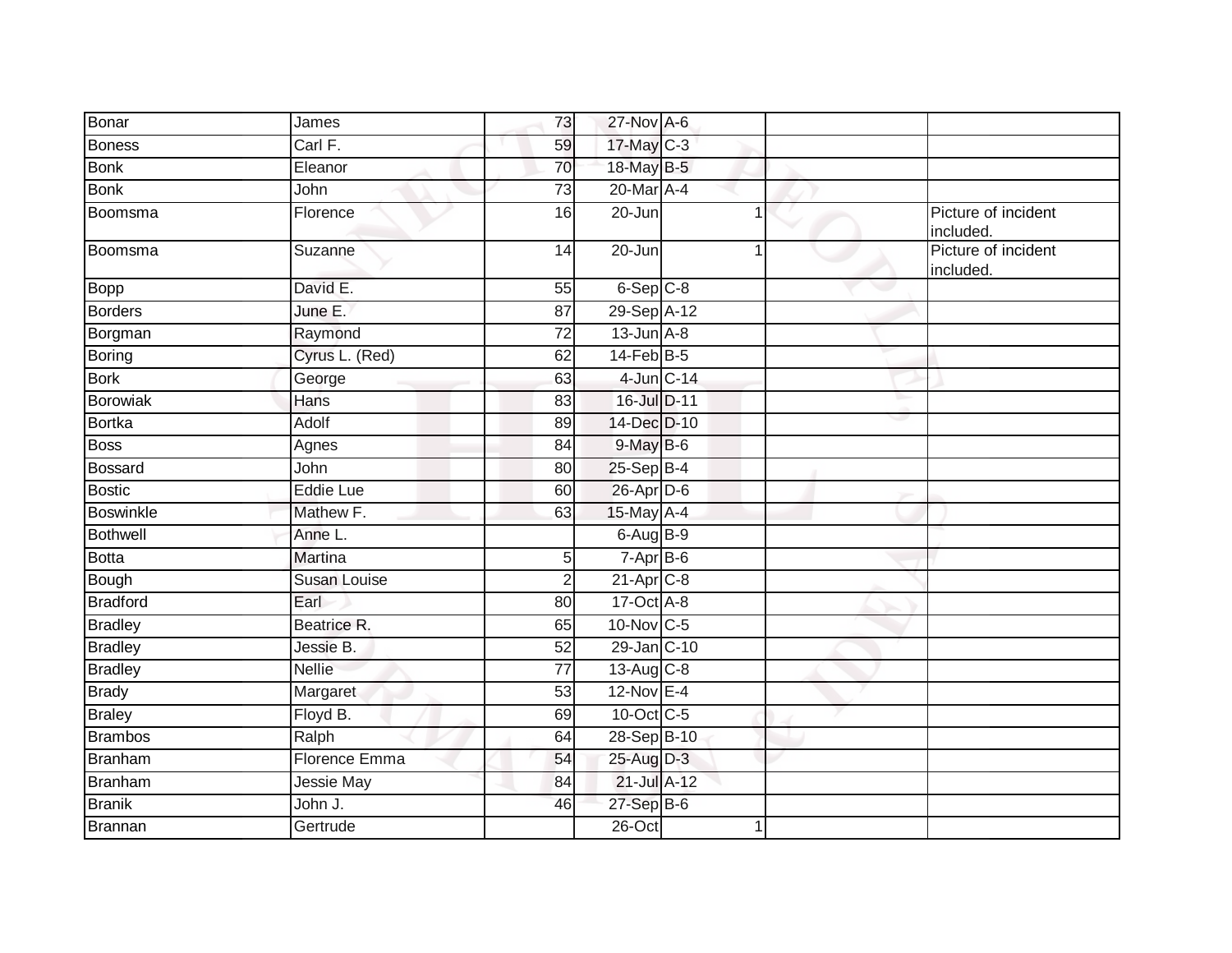| <b>Brant</b>      | Ruth J.                  | 59              | $26$ -Jan $D-5$  |  |  |
|-------------------|--------------------------|-----------------|------------------|--|--|
| Brazina           | Mary                     | 58              | 18-Jan D-8       |  |  |
| <b>Brazzill</b>   | Ann                      |                 | 5-Nov E-2        |  |  |
| Bremmer           | Charles A.               | 66              | 26-Nov D-12      |  |  |
| <b>Bretz</b>      | William                  | 59              | $10 - Dec$       |  |  |
| Brewer            | Elden                    | 47              | 23-Aug B-4       |  |  |
| Breyfogle         | Harold L.                | 63              | 15-Mar B-8       |  |  |
| Brickner          | Charles                  |                 | 15-Feb           |  |  |
| <b>Bridge</b>     | Alvin                    | 10              | 19-Nov D-14      |  |  |
| <b>Bridge</b>     | Donald                   | 1               | 19-Nov D-14      |  |  |
| <b>Bridge</b>     | Florence                 | 38              | 19-Nov D-14      |  |  |
| <b>Bridge</b>     | George                   | 5               | 19-Nov D-14      |  |  |
| <b>Bridge</b>     | Joe                      | 40              | 19-Nov D-14      |  |  |
| Bridgeforth       | Willie (Son)             | 64              | 8-Sep C-5        |  |  |
| Bridgeman         | Diane D.                 | 22              | 18-Sep C-5       |  |  |
| Bridson           | Dennis M.                | $\overline{17}$ | 5-Sep B-10       |  |  |
| <b>Briggs</b>     | Fred                     | 17              | 23-Jan           |  |  |
| <b>Brink</b>      | Cora B.                  | 77              | 20-Feb A-8       |  |  |
| <b>Brinker</b>    | Wayne                    | 48              | $23 - Jan$       |  |  |
| <b>Broadhurst</b> | Francis A.               | 63              | $17 - Jan$ $B-3$ |  |  |
| Broe              | Alfred                   | 44              | $7-Feb$ A-6      |  |  |
| <b>Broear</b>     | John J.                  | 59              | 24-Jul A-4       |  |  |
| <b>Brokemond</b>  | William                  | 54              | $2-Mar$ A-8      |  |  |
| <b>Brooks</b>     | Clifford A.              | 56              | 13-Aug C-8       |  |  |
| <b>Brose</b>      | Albert C. (Happy)        | 25              | 24-May B-8       |  |  |
| <b>Brown</b>      | Dale R.                  | 38              | 14-Aug A-6       |  |  |
| <b>Brown</b>      | <b>Frederick Duane</b>   | $\overline{24}$ | $11$ -Jul B-7    |  |  |
| <b>Brown</b>      | Harry A.                 | 26              | 16-Oct C-6       |  |  |
| <b>Brown</b>      | Helen                    | 61              | 22-Mar B-6       |  |  |
| <b>Brown</b>      | Ivan R.                  | 67              | 24-Nov D-4       |  |  |
| Brown             | Patricia                 | 48              | 14-Jun F-8       |  |  |
| <b>Brown</b>      | <b>Walter Wellington</b> | 58              | $26-Sep$ B-8     |  |  |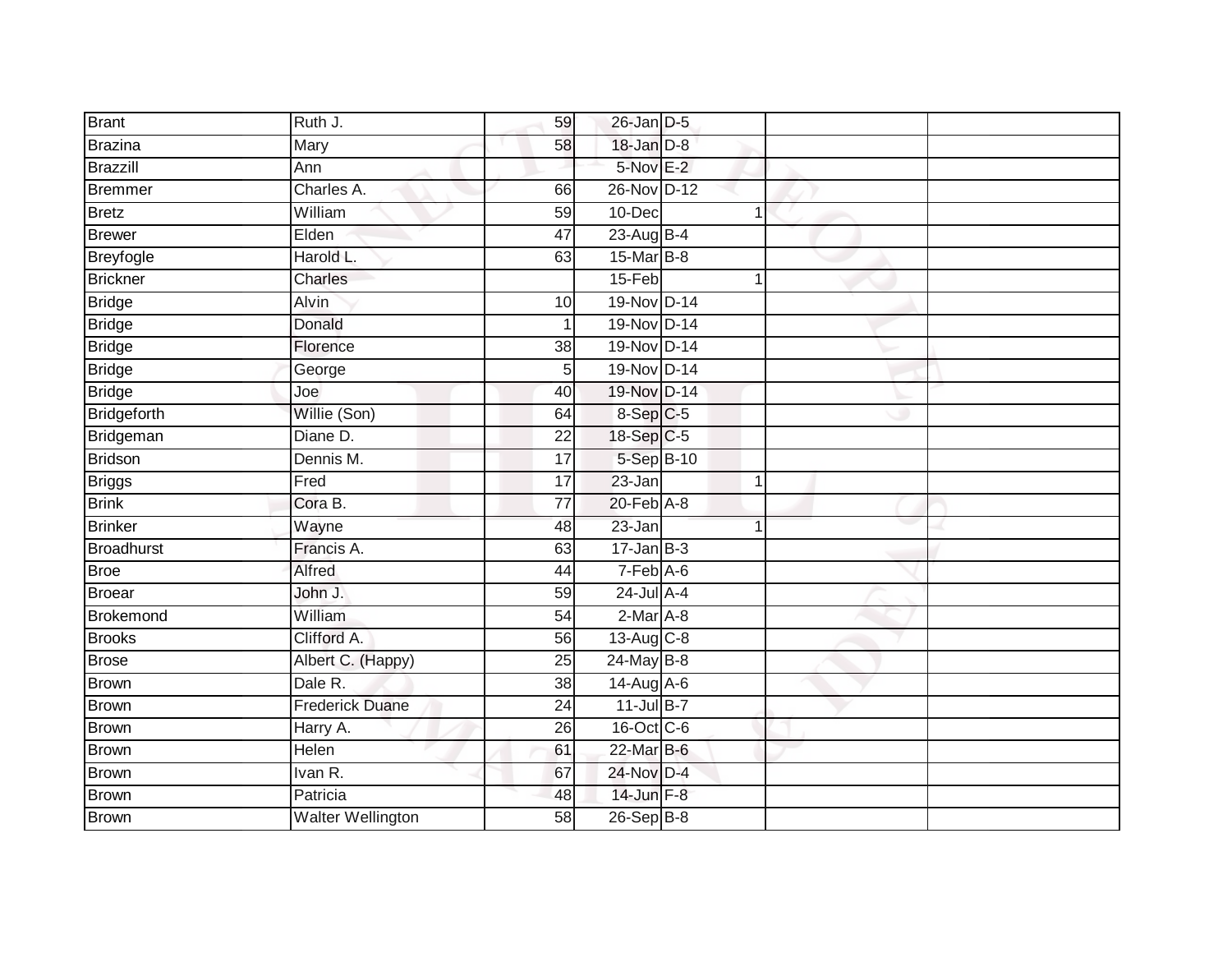| <b>Brown</b>      | Zebbie                   | 65              | $15$ -Jan C-6           |       |             |                                          |
|-------------------|--------------------------|-----------------|-------------------------|-------|-------------|------------------------------------------|
| <b>Browne</b>     | John F.                  | 58              | 31-Dec C-10             |       |             |                                          |
| <b>Bruchman</b>   | Gerry                    | $\overline{30}$ | 10-May C-16             |       |             |                                          |
| <b>Bruell</b>     | Eleanor E.               | 49              | 17-Jul C-4              |       |             |                                          |
| <b>Bruin</b>      | Herman                   | 65              | $5-NovE-2$              |       |             |                                          |
| <b>Brusel</b>     | Emma A.                  | 89              | $23$ -Jan B-4           |       |             |                                          |
| <b>Bryant</b>     | <b>Betty</b>             | 8               | 26-Oct                  |       | 1           |                                          |
| <b>Bryant</b>     | Susie                    | 6               | 26-Oct                  |       |             |                                          |
| <b>Bryson</b>     | Sareta                   | 20              | 8-Oct D-4               |       |             |                                          |
| <b>Brzezinski</b> | Valentine (Walenty)      | 84              | $10$ -Feb $B-5$         |       |             |                                          |
| <b>Bucec</b>      | <b>Janice Marie</b>      | 3               | 30-Aug B-14             |       |             |                                          |
| <b>Buchbinder</b> | Helen B.                 |                 | 77 Feburary<br>10       | $B-5$ |             |                                          |
| <b>Buchler</b>    | Arlene M.                | $\overline{70}$ | $22$ -Feb $B-8$         |       |             |                                          |
| <b>Buckley</b>    | Joseph M.                | 65              | $20$ -Jun $B-5$         |       |             |                                          |
| <b>Buckner</b>    | John H.                  | 41              | 6-Dec                   |       | $\mathbf 1$ | Full obituary listed<br>December 7, C-10 |
| <b>Buckner</b>    | John W.                  | 80              | 28-Dec C-5              |       |             |                                          |
| Budzowski         | Josephine                | 75              | 17-Oct A-8              |       |             |                                          |
| <b>Buehler</b>    | Ella M.                  | 73              | 4-Oct C-7               |       |             |                                          |
| <b>Buettner</b>   | Florence                 | 53              | $11$ -Jun $B - 8$       |       |             |                                          |
| <b>Buffington</b> | William L.               | 46              | 30-Jul B-10             |       |             |                                          |
| <b>Bujeaud</b>    | Paul                     | 19              | $14$ -Aug $A$ -6        |       |             |                                          |
| <b>Bukovics</b>   | Mary                     | 89              | $6$ -Mar $B$ -4         |       |             |                                          |
| <b>Buks</b>       | <b>Chaskel (Charles)</b> | 67              | 28-Nov B-5              |       |             |                                          |
| <b>Bundy</b>      | Curtis                   | 78              | 19-Sep B-5              |       |             |                                          |
| <b>Bunker</b>     | Walter L.                | 64              | $7-Aug$ <sub>C-4</sub>  |       |             |                                          |
| <b>Bunkowfst</b>  | Ethel                    | 67              | 21-Jul A-12             |       |             |                                          |
| <b>Burch</b>      | Chester L.               | $\overline{75}$ | $21-Apr$ <sub>C-8</sub> |       |             |                                          |
| <b>Burdeau</b>    | Alfred                   | 67              | $2$ -Nov $B-5$          |       |             |                                          |
| <b>Burgard</b>    | Hannah Mae               |                 | 26-Nov D-12             |       |             |                                          |
| <b>Burger</b>     | Floyd D.                 | 65              | 23-Aug B-4              |       |             |                                          |
| Burgeson          | Lloyd D.                 | 26              | 8-Oct D-4               |       |             |                                          |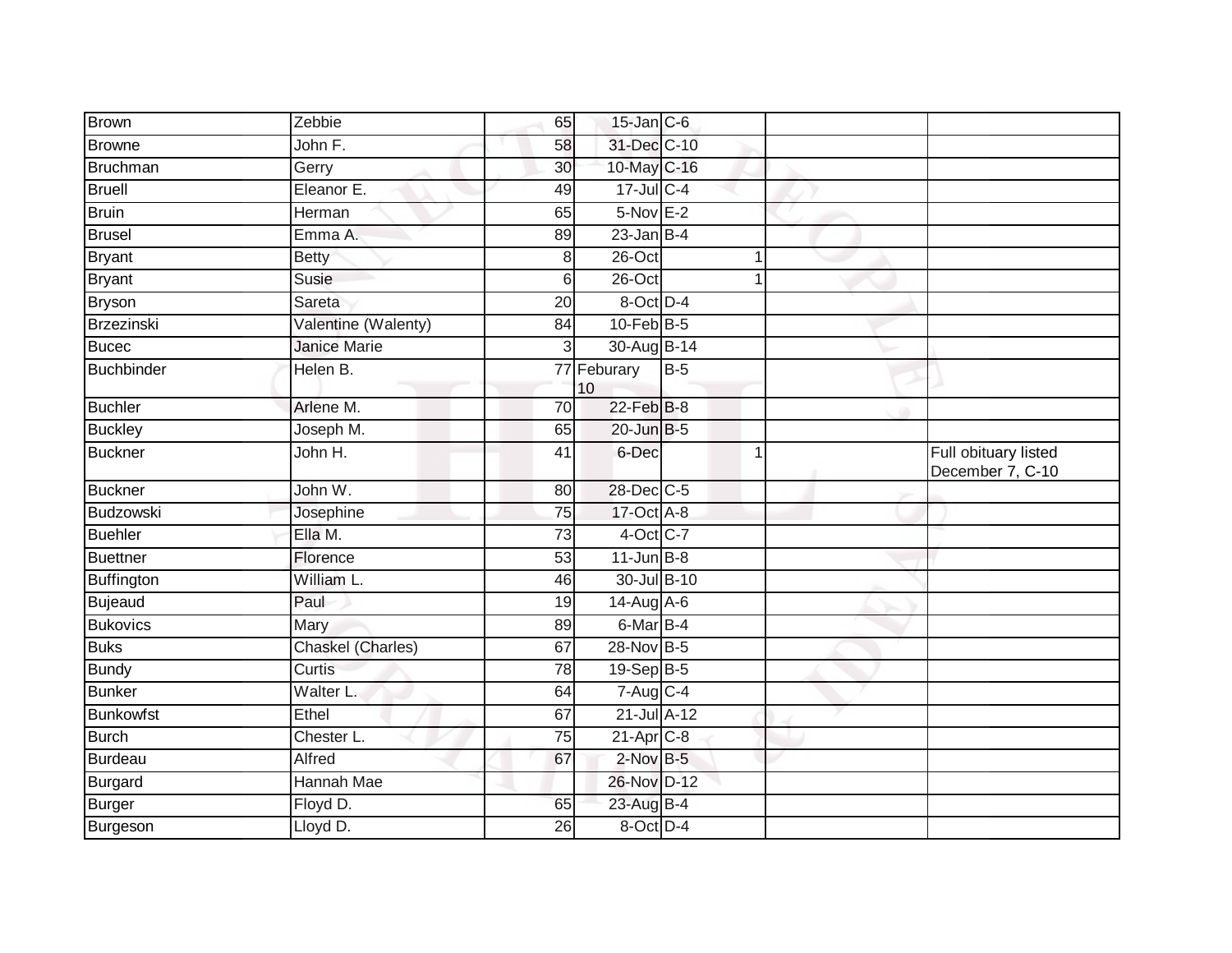| Burgess        | <b>Thomas Lee</b>   | 43              | $1$ -Oct $B-8$       |   |                                            |
|----------------|---------------------|-----------------|----------------------|---|--------------------------------------------|
| <b>Burgess</b> | Vernon              | 63              | 20-Nov D-6           |   |                                            |
| <b>Burke</b>   | Andrew              | 46              | 15-Nov F-7           |   |                                            |
| Burke          | Barbara             | 80              | 5-Sep B-10           |   |                                            |
| <b>Burke</b>   | Patrick J.          | $\overline{58}$ | $9-MarB-6$           |   |                                            |
| <b>Burke</b>   | $\overline{R}$ uth  | 49              | $26$ -Jul C-6        |   |                                            |
| <b>Burns</b>   | Elmer D.            | 64              | 9-Apr F-7            |   |                                            |
| Burocy         | William             | 62              | 27-Dec D-7           |   |                                            |
| Buros          | George              | 69              | 18-Dec C-5           |   |                                            |
| <b>Burrell</b> | Mansel R.           | $\overline{23}$ | 20-Dec               | 1 |                                            |
| Burt           | Lorin A.            | 41              | $12$ -Jun $A-4$      |   |                                            |
| Burton         | Jesse J.            | 59              | $15$ -Jan $C$ -6     |   |                                            |
| <b>Bush</b>    | Anne (Knoerzer)     | 60              | 30-Jan B-2           |   |                                            |
| <b>Bush</b>    | Walter              | 73              | 20-Jan A-10          |   |                                            |
| <b>Bushman</b> | Delores V.          | $\overline{37}$ | 22-May B-4           |   |                                            |
| Bushong        | Henry E.            | 35              | 14-Jul B-5           |   |                                            |
| Butkiewicz     | Henry               | 59              | $4$ -May $B-8$       |   | Also spelled Bitkiewicz;<br>see May 2, C-4 |
| Buttner        | Jacob               | 85              | 11-Sep B-4           |   |                                            |
| <b>Button</b>  | Robert W. Jr.       | 18              | $\overline{20}$ -Jun |   | Picture of incident<br>included.           |
| <b>Butts</b>   | Delmar              | 52              | 22-Oct C-6           |   |                                            |
| <b>Bybee</b>   | Mabel               | 79              | $18-Sep C-5$         |   |                                            |
| <b>Byerley</b> | <b>Alfred James</b> | $\overline{27}$ | $20$ -Feb $A-8$      |   |                                            |
| <b>Byquist</b> | Rosalie             | 73              | 7-Dec C-10           |   |                                            |
| <b>Byron</b>   | Clarence L.         | 67              | $18-Sep$ C-5         |   |                                            |
| <b>Bystrom</b> | Alice E.            | $\overline{58}$ | $21-Aug$ B-5         |   |                                            |
| Caban          | Andrew              | 86              | 15-Mar B-8           |   |                                            |
| Cable          | Gladys V.           | $\overline{58}$ | $1-FebB-4$           |   |                                            |
| Cable          | Richard A.          | 20              | 21-Jun A-10          |   | Picture included.                          |
| Cadman         | Laura               | 80              | $6$ -Mar $B-4$       |   |                                            |
| Cadwell        | Naomi (Sally)       | 53              | 29-Oct C-9           |   |                                            |
| Cagnacci       | Joseph              | 20              | 12-Mar D-10          |   |                                            |
|                |                     |                 |                      |   |                                            |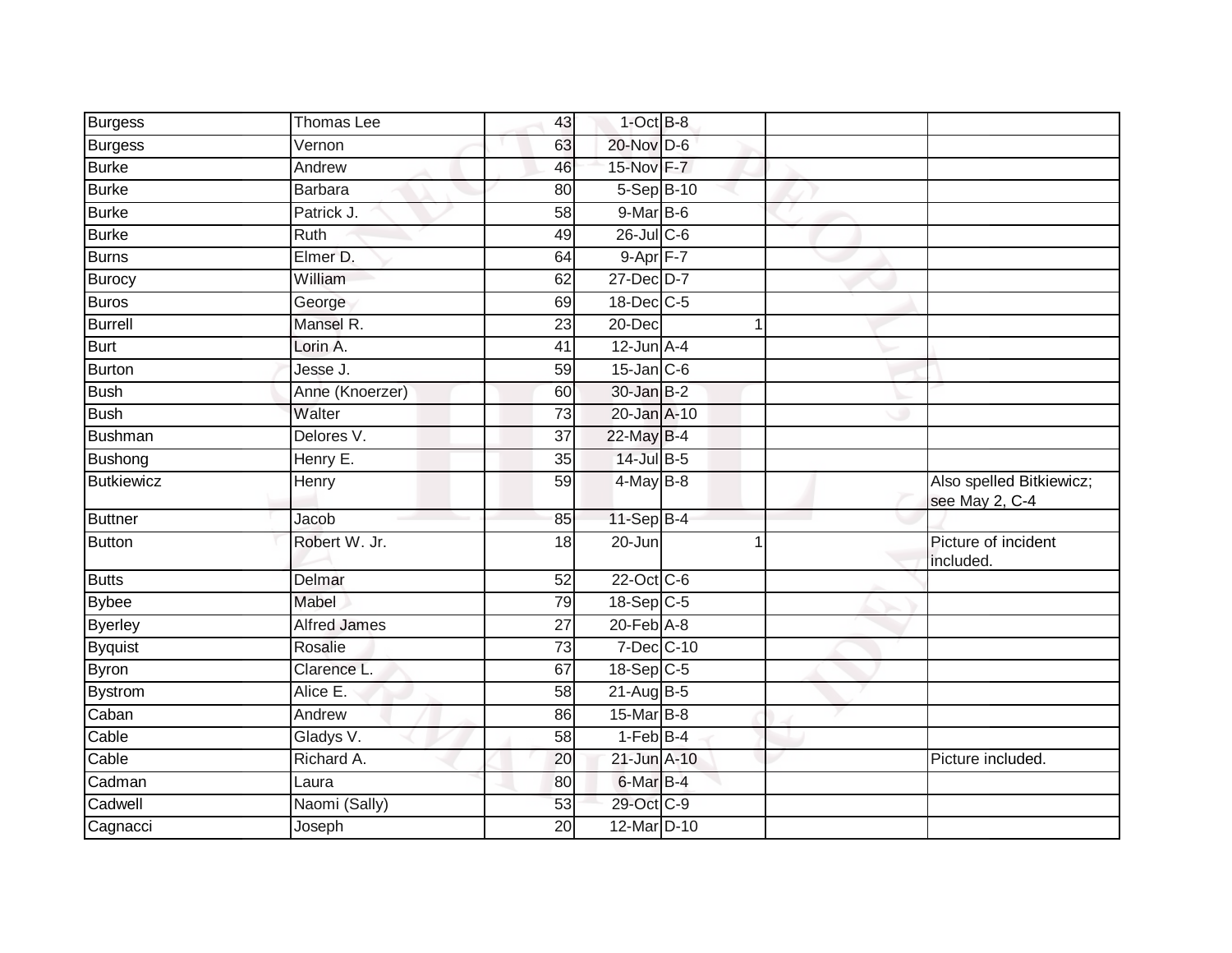| Cahill      | Edward F.          | 75              | $17 - Jun$ B-6   |                |  |
|-------------|--------------------|-----------------|------------------|----------------|--|
| Caine       | Julius P.          | 44              | 5-Dec            |                |  |
| Caldalon    | Pedro              | 63              | $22$ -Jun $B-4$  |                |  |
| Caldwell    | Robert Lee         | 32              | 4-Apr            | 1              |  |
| Caliman     | Peter N. Sr.       | $\overline{76}$ | $9$ -Jun $C$ -5  |                |  |
| Callahan    | John L., Jr.       | 88              | 3-Mar B-6        |                |  |
| Callison    | Patricia M.        | 37              | $22$ -May B-4    |                |  |
| Camp        | Anastasia          | 82              | 25-Oct D-8       |                |  |
| Campbell    | Robert             | 80              | $4$ -May B-8     |                |  |
| Campos      | Jessie             | 59              | $27$ -Apr $B-3$  |                |  |
| Canada      | Sherri Kay         | 5               | 22-Nov           | 1              |  |
| Cantor      | George S.          | 59              | 23-Aug B-4       |                |  |
| Cantu       | Rogelio            | 46              | $3-Nov$ B-8      |                |  |
| Cap         | <b>Helen Pala</b>  | 56              | 8-May B-4        |                |  |
| Cap         | Mary               | $\overline{74}$ | 25-Jun C-6       |                |  |
| Capazine    | Florence           |                 | $5$ -Jul $B$ -6  |                |  |
| Cappelletti | Dresden            | $\overline{51}$ |                  | 20-Oct 1, A-10 |  |
| Capps       | Virginia           | 48              | $22$ -Feb $B-8$  |                |  |
| Carlan      | Constance E.       | 52              | 26-Mar B-4       |                |  |
| Carlson     | Barbara Joy        | 42              | $5-Nov$ E-2      |                |  |
| Carlson     | Charles S.         | 81              | 29-Oct C-9       |                |  |
| Carlson     | Fred               | 78              | 23-Mar B-6       |                |  |
| Carlson     | Lester E.          | 70              | $15$ -Oct $F-2$  |                |  |
| Carlson     | Richard A.         | 39              | $14$ -Apr $B$ -4 |                |  |
| Carlson     | William A.         | 76              | 9-Nov B-12       |                |  |
| Carmon      | Ruth               | 46              | 22-Jan B-14      |                |  |
| Carmon      | Wayne D.           | 31/2            | 21-Jun A-10      |                |  |
| Carnett     | <b>Thomas Earl</b> | 55              | $13-Nov$ A-4     |                |  |
| Carpe       | John E.            | 68              | 12-Feb B-10      |                |  |
| Carpenter   | Lula M.            | 41              | 10-Jul C-4       |                |  |
| Carpenter   | Mary Ann           | 56              | 30-Apr F-4       |                |  |
| Carrette    | Ellen W.           | $\overline{81}$ | 31-Jul C-4       |                |  |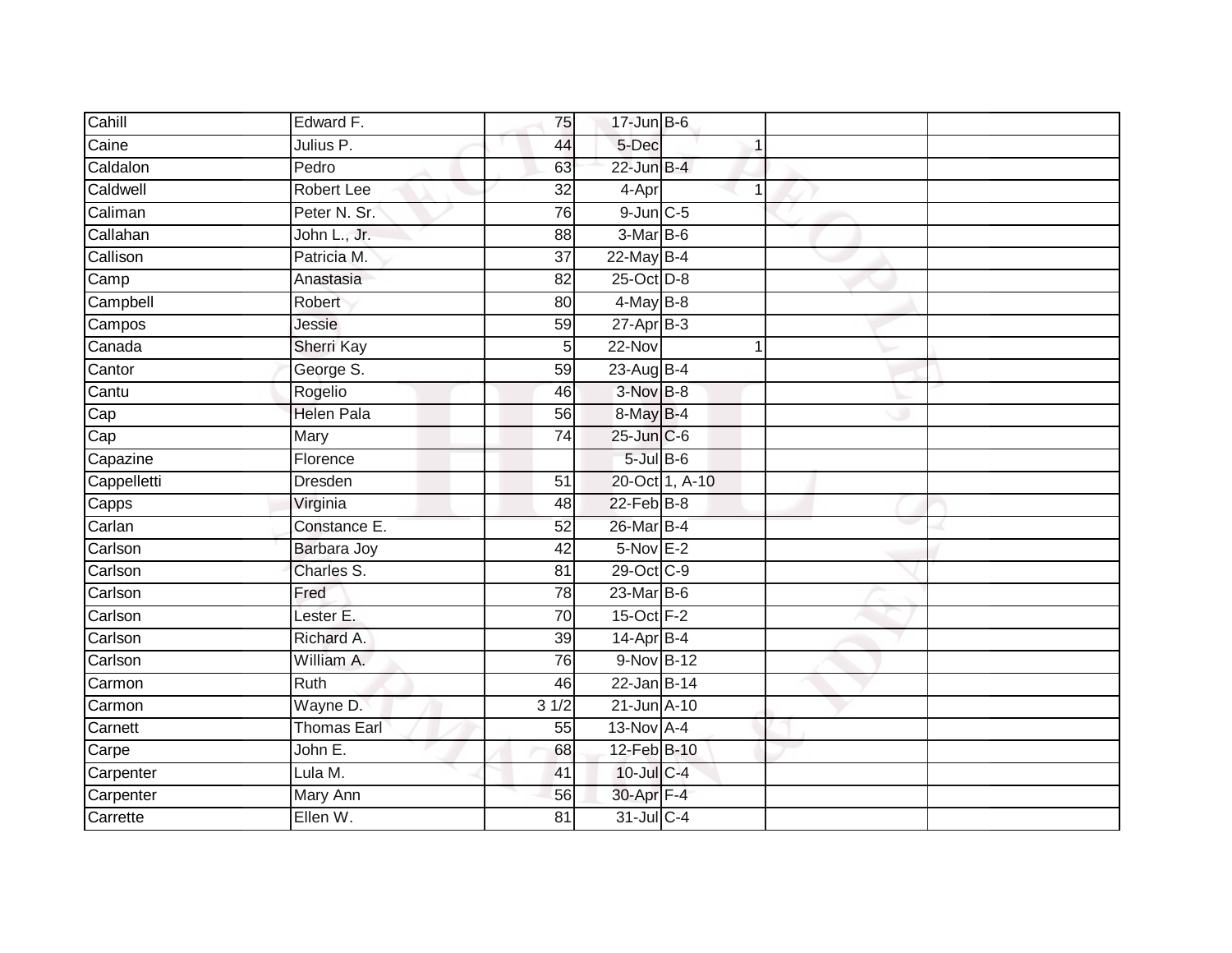| Carter     | Albert A.                     | 35              | 17-Apr A-8                 |   |                                       |
|------------|-------------------------------|-----------------|----------------------------|---|---------------------------------------|
| Carter     | Cora E.                       |                 | $17 - Jan$ $B-3$           |   |                                       |
| Carver     | Lee Hulon                     | 51              | $4$ -Dec B-5               |   |                                       |
| Case       | Alvera C.                     | 71              | 20-Jan A-10                |   |                                       |
| Cassoday   | <b>Mary Pauline</b>           | 50              | $12-Sep$ B-6               |   |                                       |
| Cavanagh   | Joseph M.                     | 65              | $1-May$ A-4                |   |                                       |
| Cavazo     | Jose P.                       | 69              | 16-Oct C-6                 |   |                                       |
| Cavinder   | <b>Frederick Clayton</b>      | $\overline{74}$ | $2$ -Jul $C$ -10           |   |                                       |
| Cecetka    | Marie A.                      | 80              | 12-Feb B-10                |   |                                       |
| Celano     | James                         | 81              | $22$ -May B-4              |   |                                       |
| Celarek    | Lottie H.                     | 65              | $22$ -Feb $B-8$            |   |                                       |
| Cerajewski | William                       | 53              | 27-Mar A-4                 |   |                                       |
| Cesare     | Elizabeth                     | 62              | $28$ -Jul $B-3$            |   |                                       |
| Chaby      | Andrew                        | 82              | $1-MarC-2$                 |   |                                       |
| Chado      | William A., Sr.               | 82              | 12-Feb B-10                |   |                                       |
| Chaffin    | Donald A. (Lance<br>Corporal) | 22              | 28-Feb A-6                 |   |                                       |
| Chalos     | Peter                         | 68              | 20-Jan A-10                |   |                                       |
| Chambers   | James W. (Bill)               | 50              | 29-Aug C-4                 |   |                                       |
| Chambers   | Nora                          | 77              | 4-Oct C-7                  |   |                                       |
| Champion   | Harve F. Sr.                  | 50              | $\overline{2}$ -Jun        | 1 | For full obituary see June<br>4, C-14 |
| Chant      | Frank                         | 62              | 24-Oct A-8                 |   |                                       |
| Chantos    | John                          | $\overline{70}$ | 12-Feb B-10                |   |                                       |
| Chapman    | Louis L.                      | 83              | $31$ -Jan $A-3$            |   |                                       |
| Cheek      | <b>Bonnie</b>                 | 56              | 12-Apr B-10                |   |                                       |
| Cheek      | Mary Laverne                  | 48              | $23$ -Feb $\overline{A-8}$ |   |                                       |
| Cheek      | Virgil                        | 72              | 3-May B-10                 |   |                                       |
| Chenault   | George Robert Jr.             | 13              | $19-Sep$ B-5               |   |                                       |
| Chesney    | Michael R.                    | 61              | 4-Dec B-5                  |   |                                       |
| Chiarello  | Frank J.                      | 51              | 14-Dec D-10                |   |                                       |
| Chiarello  | Leonore                       | 56              | 14-Dec D-10                |   |                                       |
| Chick      | Charles A.                    | 78              | $27$ -Apr $B-3$            |   |                                       |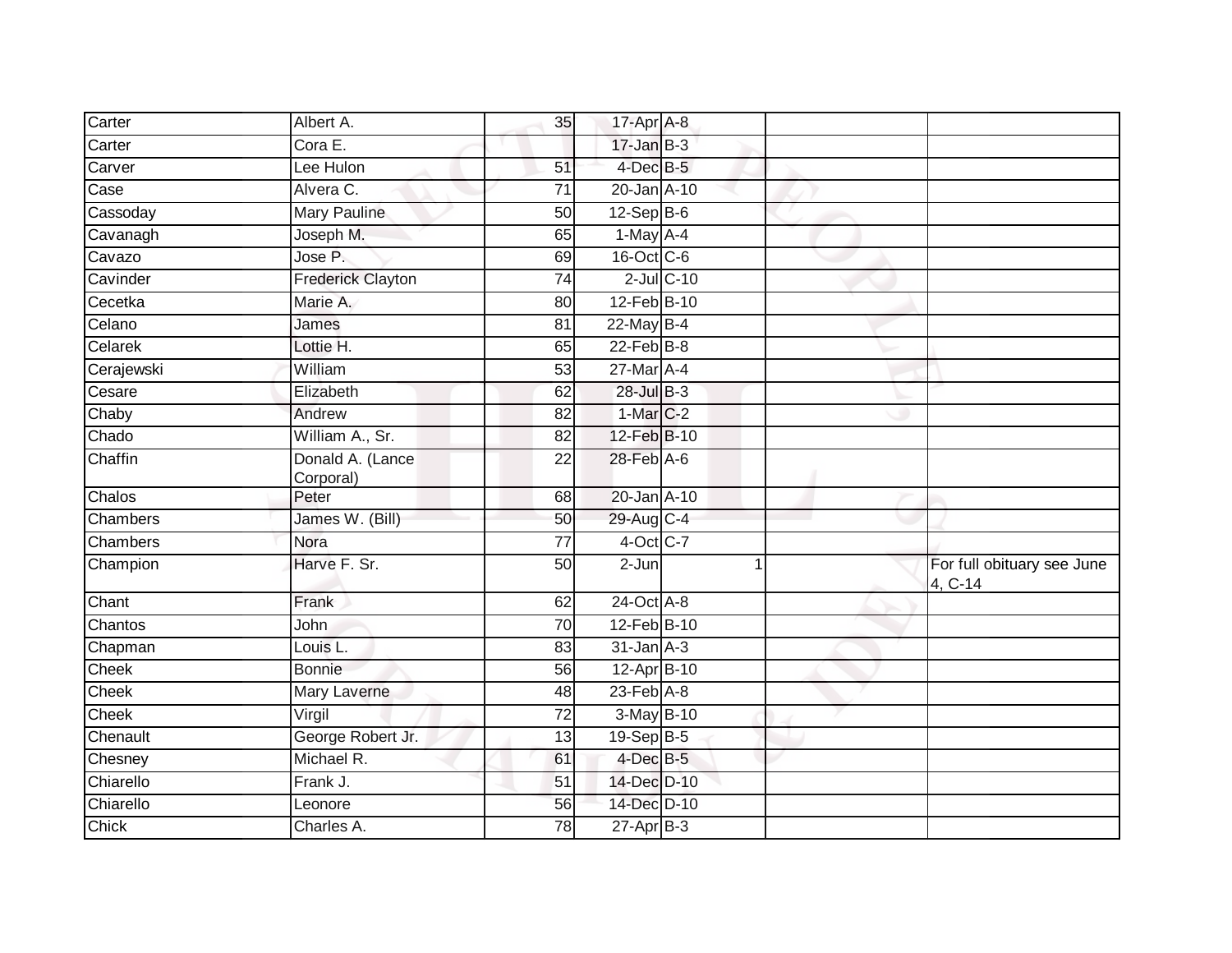| Chism     | Otis                | 38              | 20-Mar A-4      |  |                   |
|-----------|---------------------|-----------------|-----------------|--|-------------------|
| Chmielek  | Agnes               | 85              | 26-Feb F-2      |  |                   |
| Chomo     | Joseph, Sr.         |                 | 9-Feb B-3       |  |                   |
| Chrapla   | Louise              | 82              | 31-Aug D-7      |  |                   |
| Christian | Sally               | $\overline{75}$ | $12-SepB-6$     |  |                   |
| Chromchik | <b>Helen</b>        | 52              | $23$ -May B-5   |  |                   |
| Church    | Charles C.          | $\overline{71}$ | 21-Jun A-10     |  |                   |
| Church    | <b>Effie Nancy</b>  | 80              | 31-Aug D-7      |  |                   |
| Ciastko   | Mary A.             | 74              | $26$ -Jun $B-4$ |  |                   |
| Cieplucha | Frank F.            | $\overline{77}$ | $1-Mar$ C-2     |  |                   |
| Cieplucha | James L.            | 40              | $4$ -Jun $C-14$ |  | Picture included. |
| Ciesar    | Gilberte            | 59              | $11$ -Jan $C-4$ |  |                   |
| Cilek     | Joseph              | 90              | 9-Oct C-5       |  |                   |
| Cimity    | Angelo              | 46              | 12-Oct B-5      |  |                   |
| Cinotto   | Martha              | $\overline{38}$ | 20-Jun B-5      |  |                   |
| Cis       | Pauline             |                 | 12-Nov E-4      |  |                   |
| Clancy    | Bernard F.          | $\overline{73}$ | 14-May D-12     |  |                   |
| Clancy    | Martha              | 59              | 31-Aug D-7      |  |                   |
| Clark     | Albert L.           | 72              | 26-May B-8      |  |                   |
| Clark     | <b>Bessie Mae</b>   | 62              | $1-Nov$ E-8     |  |                   |
| Clark     | Carrie              | 78              | 6-Mar B-4       |  |                   |
| Clark     | Clem C.             | 81              | 19-Feb C-12     |  |                   |
| Clark     | Joseph H.           | $\overline{31}$ | 24-Mar B-4      |  |                   |
| Clark     | Noble               | 46              | $20$ -Feb $A-8$ |  |                   |
| Clark     | Richard D.          | 41              | $9$ -May B-6    |  |                   |
| Clarke    | James E.            |                 | 11-Oct $E-6$    |  |                   |
| Clarkson  | Howard G.           | 96              | 18-Jul B-5      |  |                   |
| Claussen  | Harry A.            | 68              | 22-Jan B-14     |  |                   |
| Claytor   | <b>Archer Adams</b> | 73              | 3-Feb B-3       |  |                   |
| Claytor   | <b>Marie</b>        | 58              | 3-Feb B-3       |  |                   |
| Clemens   | Donna Marie         | 5 days          | 19-Apr B-7      |  |                   |
| Clemenz   | George F.           | 65              | 28-May C-4      |  |                   |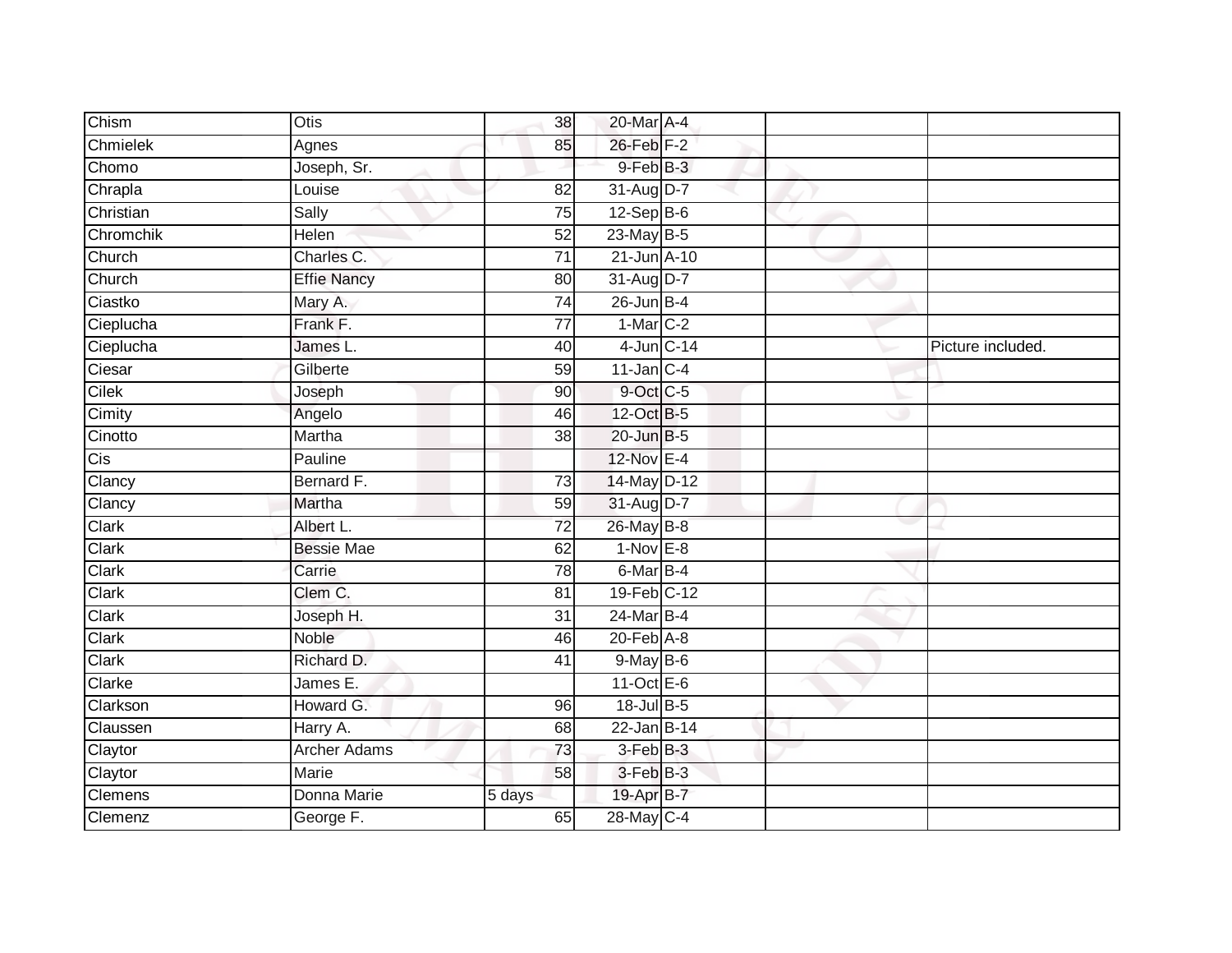| Cllifford  | Robert S. Jr.        | 20              | 26-Mar            | 1 |  |
|------------|----------------------|-----------------|-------------------|---|--|
| Clore      | <b>Jack</b>          | 33              | 3-Apr B-5         |   |  |
| Clore      | Madeline             |                 | 3-Apr B-5         |   |  |
| Clover     | William F. Jr.       |                 | $17$ -May C-3     |   |  |
| Cocovan    | Victoria             | $\overline{71}$ | 11-May B-12       |   |  |
| Coduti     | Elizabeth            | 68              | 27-Nov A-6        |   |  |
| Coffman    | George               | 64              | 16-Oct C-6        |   |  |
| Coglianese | Joseph               | 73              | 17-Mar A-12       |   |  |
| Cohan      | Monica               | $\overline{77}$ | 6-Mar B-4         |   |  |
| Cohen      | Maurice B.           | 67              | $17 - Jun$ B-6    |   |  |
| Cole       | Evan N.              | 83              | $2$ -Apr $D-14$   |   |  |
| Cole       | Thomas               | 19              | 23-Aug B-4        |   |  |
| Coleman    | Albert M.            | 64              | 27-Sep B-6        |   |  |
| Collier    | Violet P.            | 51              | 12-Nov E-4        |   |  |
| Collins    | Thomas G.            | $\overline{21}$ | 23-Jan 1, B-4     |   |  |
| Collins    | Warren               | 84              | 1-Jan C-7         |   |  |
| Combs      | Bennie G.            | $\overline{58}$ | $4-AprB-5$        |   |  |
| Companik   | Estelle              |                 | 25-Jul B-3        |   |  |
| Companik   | Veronica             | 82              | $16$ -Jan $A$ -6  |   |  |
| Compton    | Jimmie T.            | $\overline{25}$ | $12$ -Jun $A-4$   |   |  |
| Conaway    | Kathryn              | $\overline{72}$ | $12$ -Jul $A-2$   |   |  |
| Condes     | <b>Demetrios Sam</b> | 87              | $5 - Jun$ $A - 6$ |   |  |
| Congles    | James G. Jr.         | 35              | $6-Sep$ $C-8$     |   |  |
| Conley     | David Walter, Sr.    | 66              | 31-Dec C-10       |   |  |
| Conley     | <b>William Lewis</b> | 46              | 5-Oct B-10        |   |  |
| Conn       | Charles              | 65              | 19-Oct C-13       |   |  |
| Connelly   | John C.              | 66              | 18-Jul B-5        |   |  |
| Connor     | Harry B.             | 54              | 31-Oct B-6        |   |  |
| Conrad     | <b>James Elwood</b>  | 53              | $14$ -Feb $B$ -5  |   |  |
| Conrath    | <b>Bernard</b>       | 84              | 6-Mar B-4         |   |  |
| Conroy     | Dennis               | 68              | 17-Sep D-15       |   |  |
| Conway     | Robert E.            | $\overline{72}$ | 16-Apr E-12       |   |  |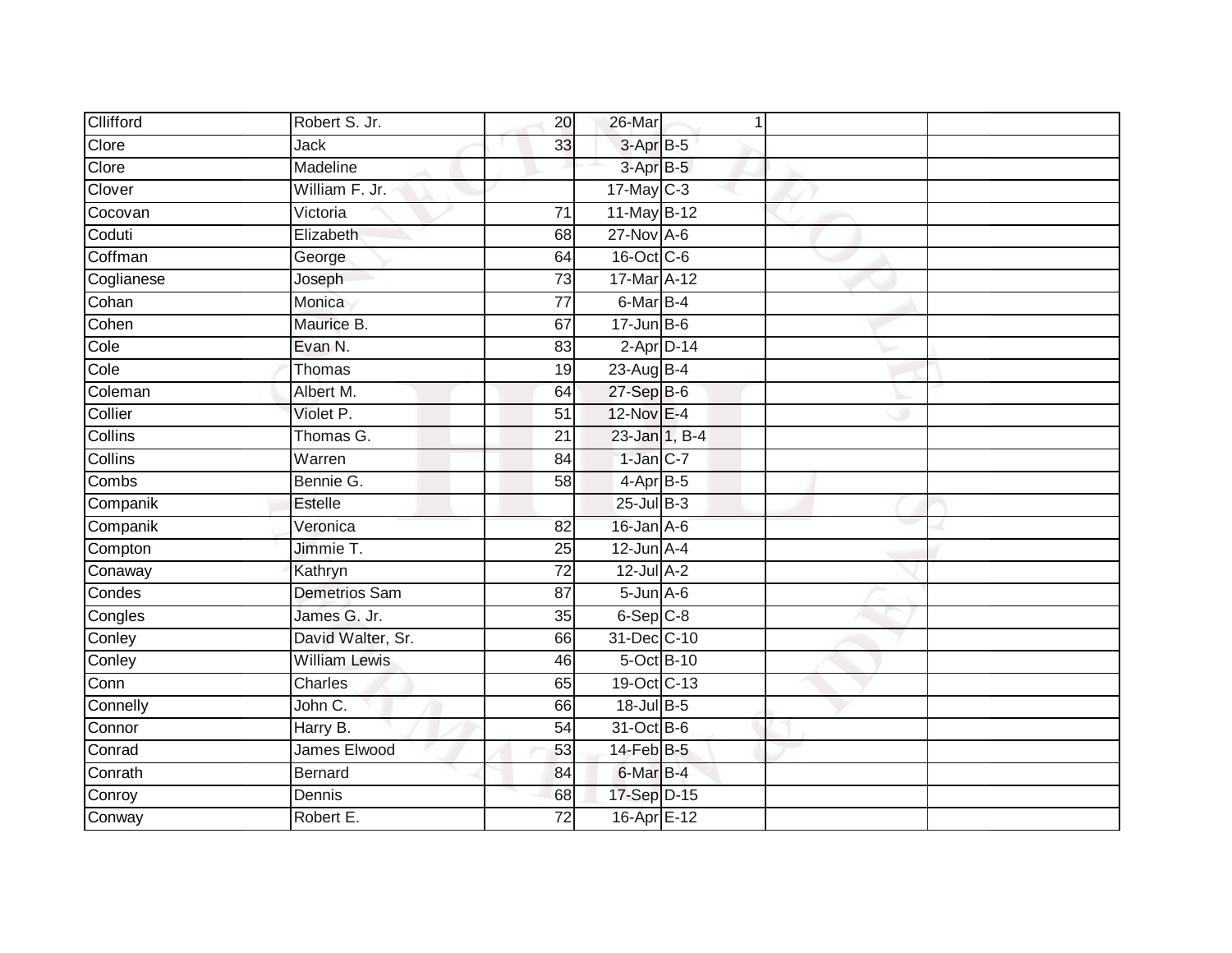| Cook                    | Elmer S.           | 55              | 30-Oct A-6        |             |  |
|-------------------------|--------------------|-----------------|-------------------|-------------|--|
| Cook                    | Henrietta          | 65              | $9$ -Jun $C$ -5   |             |  |
| Cook                    | Ida                | 86              | $21-Nov$ B-4      |             |  |
| Cook                    | Joseph             | 23              | 27-Nov            | $\mathbf 1$ |  |
| Cooke                   | James H.           | 65              | 12-May B-10       |             |  |
| Cooper                  | Annie I.           | 77              | $7-Feb$ A-6       |             |  |
| Cooper                  | <b>Bob</b>         | 13              | 16-Oct C-6        |             |  |
| Cooper                  | Carl               | 17              | 1-Aug             | $\mathbf 1$ |  |
| Cooper                  | Howard J.          | 90              | 22-Sep A-15       |             |  |
| Cooper                  | James              | $\overline{28}$ | 14-Sep C-13       |             |  |
| Cooper                  | William A.         | 86              | $8 - Jan$ $B - 6$ |             |  |
| Corley                  | Stanley            | 58              | $6-SepC-8$        |             |  |
| Corley                  | William            | 77              | $2$ -Jun $B-8$    |             |  |
| Cornet                  | Alphon L.          | 82              | 24-May B-8        |             |  |
| Coros                   | Jack               |                 | 28-Nov B-5        |             |  |
| Correll                 | Lillie Mae (Hazel) | 56              | 21-Nov B-4        |             |  |
| Corrigan                | Danny              | 19              | 21-Aug B-5        |             |  |
| Costelloe               | <b>Blanche</b>     | 80              | $1-OctB-8$        |             |  |
| Cotton                  | Sadie P.           | 81              | 4-Oct C-7         |             |  |
| Cottrell                | <b>Henry Lee</b>   | 38              | $24 - Nov$        |             |  |
| Cowan                   | Mildred            | 67              | 14-Mar C-4        |             |  |
| $\overline{\text{Cox}}$ | John C.            | 50              | 19-Nov D-14       |             |  |
| Cox                     | Phillip Allan      | 26              | $15$ -Oct $F-2$   |             |  |
| $\overline{\text{Cox}}$ | Roy                | 65              | $2$ -Oct $A$ -6   |             |  |
| Cox                     | Roy H.             | 82              | 19-Jul B-7        |             |  |
| Crago                   | John, Sr.          | 48              | 6-Nov B-4         |             |  |
| Craig                   | Alex M.            | 75              | 28-Dec C-5        |             |  |
| Craig                   | William C.         | 44              | $12-Sep$ B-6      |             |  |
| Cranberg                | Hyman              | 84              | 26-Mar B-4        |             |  |
| Crawford                | Michael            | $\overline{9}$  | 9-Jul C-6         |             |  |
| Crim                    | Kenny R.           | 16              | 12-Jun A-4        |             |  |
| Crocilla                | Dominick (Captain) | $\overline{52}$ | 20-Jan A-10       |             |  |
|                         |                    |                 |                   |             |  |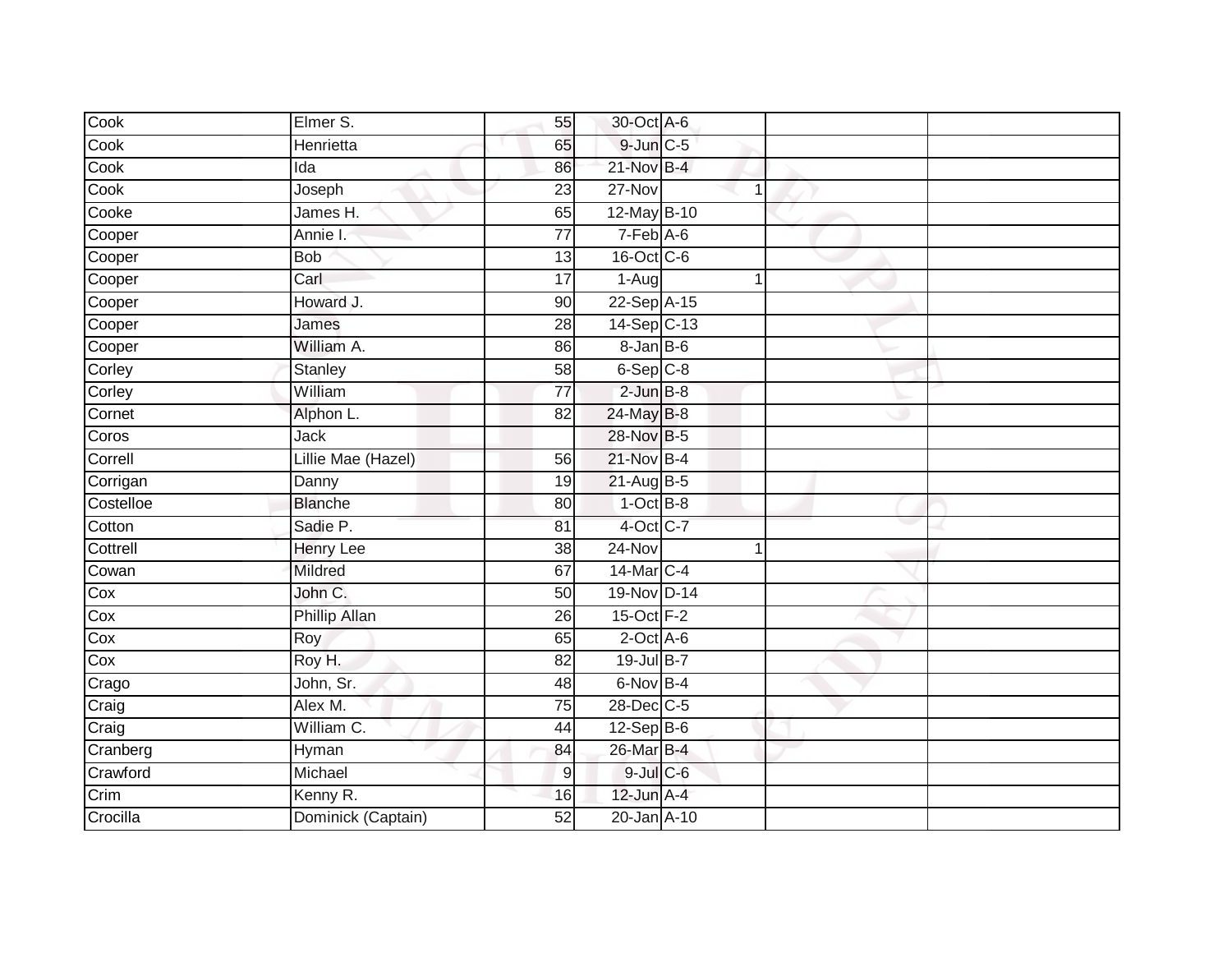| Cross      | Harold R.              | 75              | 3-May B-10              |  |                                        |
|------------|------------------------|-----------------|-------------------------|--|----------------------------------------|
| Crossk     | Francis                | 61              | $8$ -Jun $B$ -3         |  |                                        |
| Crouch     | William E.             | 17              | 3-Jan A-6               |  |                                        |
| Crowell    | Ethel R.               | 84              | 5-Apr B-6               |  |                                        |
| Crowther   | Deborah                | 8               | $30$ -Apr $F-4$         |  |                                        |
| Crowther   | Kimberly               | 6               | 30-Apr F-4              |  |                                        |
| Cruse      | Ira Eugene             | 69              | 28-Dec C-5              |  |                                        |
| Cserep     | Elmer A.               | 41              | 31-Dec C-10             |  |                                        |
| Csigas     | Susan                  |                 | 13-Aug $C-8$            |  |                                        |
| Cubra      | Milovan                | $\overline{73}$ | 30-Oct A-6              |  | Also spelled Chubra                    |
| Culhane    | John T.                | 76              | $13$ -Feb $A$ -4        |  |                                        |
| Cullerton  | Peter M.               | 68              | $17 - \text{Feb}$ A-8   |  |                                        |
| Cullerton  | <b>Stella</b>          |                 | 7-Apr B-6               |  |                                        |
| Cullum     | Ottie L. (Hayes)       | 82              | 20-Nov D-6              |  |                                        |
| Culp       | Frank W.               | 66              | $11$ -Dec $A$ -6        |  |                                        |
| Cummins    | George                 |                 | $21-Apr$ <sub>C-8</sub> |  |                                        |
| Cummins    | Marion R.              | 64              | 27-Aug D-14             |  |                                        |
| Cunningham | Charles M.             | 102             | $7-Feb$ A-6             |  |                                        |
| Cunningham | James                  | 63              | 15-Dec B-7              |  |                                        |
| Cunningham | Sheridan               | 82              | 23-Oct A-8              |  |                                        |
| Cunningham | <b>Thomas Clifford</b> | 52              | $11$ -Dec $A$ -6        |  |                                        |
| Cupper     | <b>Robert Allen</b>    | 29              | 22-Jan B-14             |  |                                        |
| Current    | <b>Buren</b>           | 72              | $13$ -Jun $A-8$         |  |                                        |
| Curry      | Charles                |                 | 20-Jun                  |  | For full obituary see June<br>21, A-10 |
| Curtis     | Christine A.           | 60              | $6$ -Jan $B$ -3         |  |                                        |
| Curtis     | Christine M.           | 60              | 5-Jan A-10              |  |                                        |
| Curtis     | John A.                | 60              | 20-Jan A-10             |  |                                        |
| Cutler     | Mary                   | 85              | $1-Mar$ $C-2$           |  |                                        |
| Cyrus      | Grace V.               | 71              | 12-Feb B-10             |  |                                        |
| Czarny     | William E. (Corporal)  | 27              | 14-May D-12             |  |                                        |
| Czechanski | Stanley L.             | 78              | 14-Dec D-10             |  |                                        |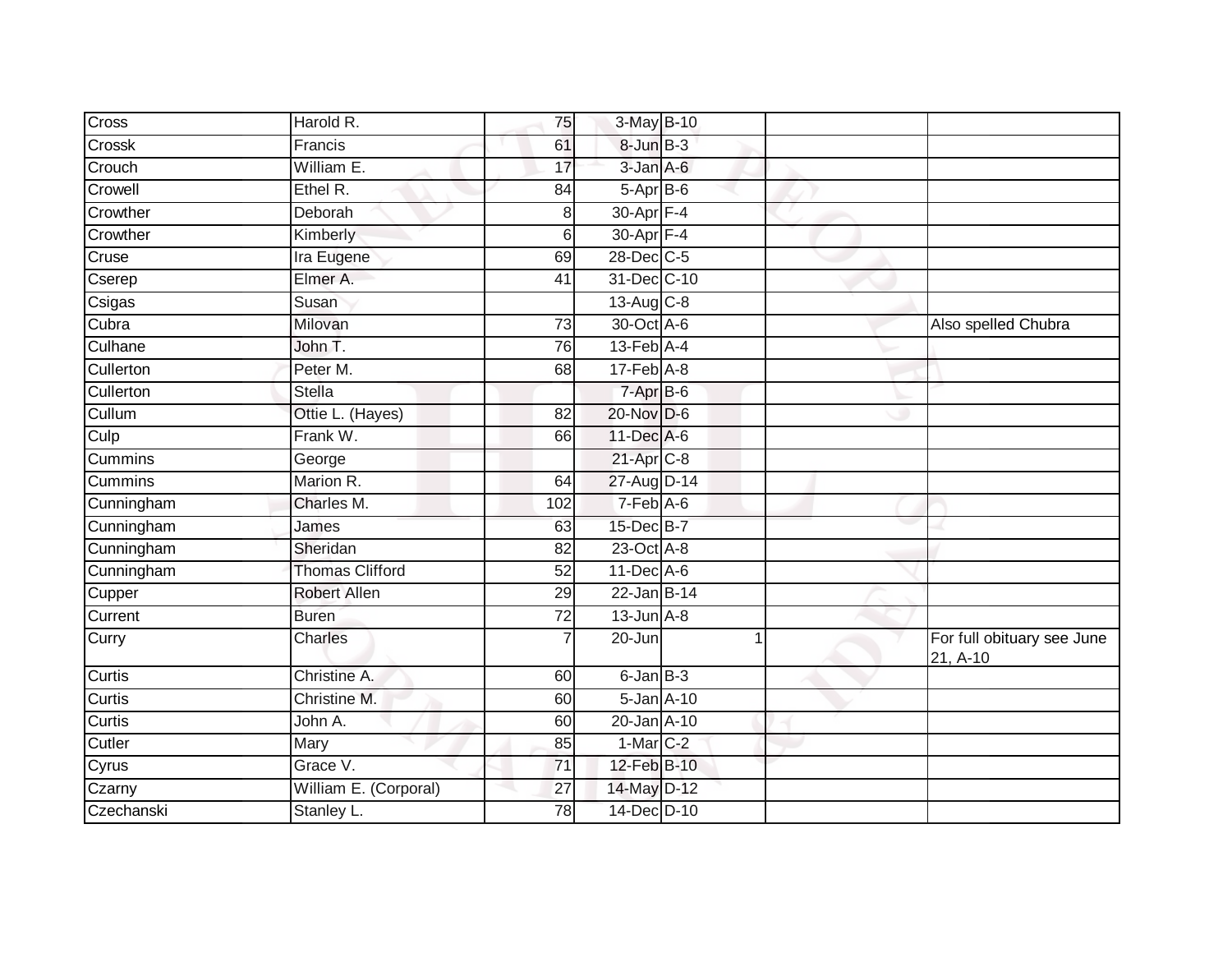| Czerwinski    | Maryanna                 | 70              | 21-Jul A-12       |                      |                                 |
|---------------|--------------------------|-----------------|-------------------|----------------------|---------------------------------|
| Czohara       | John                     | 76              | 10-May C-16       |                      |                                 |
| Czupryna      | Peter                    | 80              | 26-May B-8        |                      |                                 |
| Dabrowski     | Lisa                     | Infant          | $16$ -Jun $B - 5$ |                      |                                 |
| Damaskos      | George K.                | 75              | $11-Sep$ B-4      |                      |                                 |
| Dames         | Drew                     | $\overline{14}$ | 16-Oct C-6        |                      |                                 |
| Danhauser     | Sylvia B.                | 46              | 28-Sep B-10       |                      |                                 |
| Daniels       | Robert                   | 26              | 29-May C-4        |                      |                                 |
| Daniher       | <b>James Arthur</b>      | 76              | 9-Oct C-5         |                      |                                 |
| Danko         | Paul                     | $\overline{73}$ | 20-Oct A-10       |                      |                                 |
| DaPra         | John                     | 85              | $4$ -Dec B-5      |                      |                                 |
| Darner        | Joseph J.                | 68              | $30$ -Jan $B-2$   |                      |                                 |
| Daugherty     | Clifford H.              | 74              | 3-Jan A-6         |                      |                                 |
| Daumer        | Rose                     | 76              | 24-May B-8        |                      |                                 |
| Davenport     | Marvin                   | 55              | 5-May B-13        |                      |                                 |
| <b>Davids</b> | Koert                    | 77              | 29-May C-4        |                      |                                 |
| Davidson      | Phillip                  | 29              | $24$ -Jan B-3     |                      |                                 |
| Davidson      | Sherley                  | $\overline{73}$ | 20-Jan A-10       |                      |                                 |
| Davinteger    | <b>Bernard</b>           | 52              | 16-Jul D-11       |                      |                                 |
| Davis         | <b>Hazel Buryl</b>       | 54              | 21-Sep 1, A-8     |                      | Picture of incident<br>included |
| Davis         | Herbert John (Professor) | 73              | 30-Mar C-5        |                      |                                 |
| Davis         | John W.                  | 29              | 8-May             | 1                    |                                 |
| Davis         | Lydia Marie              | 67              | $17 -$ Jul C-4    |                      |                                 |
| Davis         | Mary                     | 45              | $26$ -Jun $B-4$   | Wegrzyn              |                                 |
| Davis         | Monty D.                 | 20              | $12$ -Jun $A-4$   |                      |                                 |
| Davis         | Richard H.               | 36              | $12$ -Nov $E-4$   |                      |                                 |
| Davis         | Richard T.               | 76              | 29-Dec B-3        |                      |                                 |
| Davis         | Sadie                    | 28              | 8-May             | $\blacktriangleleft$ |                                 |
| Davis         | Selma                    | 42              | $7-SepB-6$        |                      |                                 |
| Davis         | Theodore I.              | 64              | $3$ -Dec $C-2$    |                      |                                 |
| Dawson        | Amos                     | 62              | 20-Mar A-4        |                      |                                 |
|               |                          |                 |                   |                      |                                 |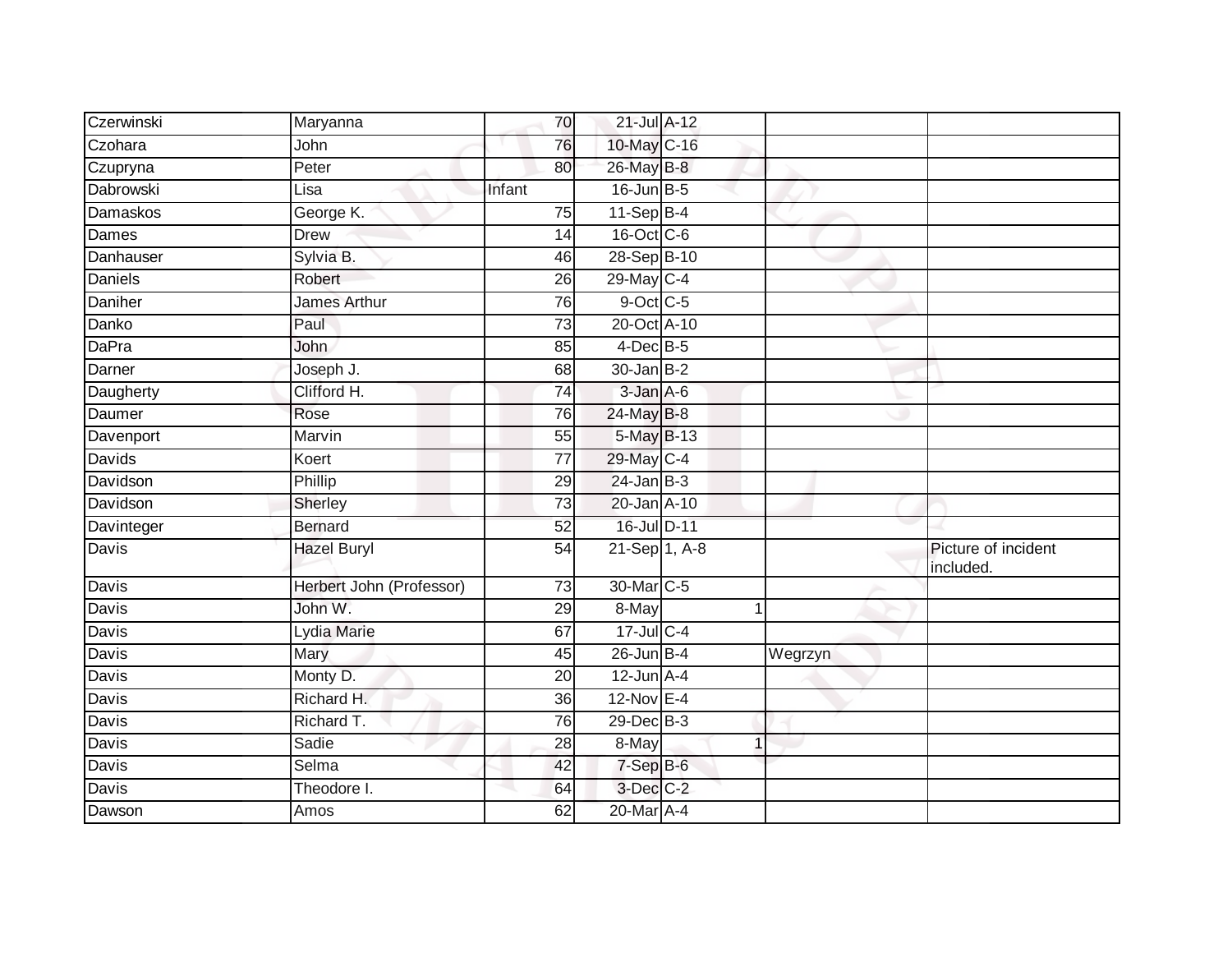| Dawson           | Nellie May       | 78              | 7-Dec C-10        |              |                                                    |
|------------------|------------------|-----------------|-------------------|--------------|----------------------------------------------------|
| Dawson           | Nellie S.        | 73              | 5-Mar B-6         |              |                                                    |
| <b>DeBok</b>     | Andrew           | $\overline{72}$ | $6$ -Mar $B-4$    |              |                                                    |
| <b>DeBold</b>    | Frank E.         | 66              | $23$ -Mar $B$ -6  |              |                                                    |
| DeBold           | Joseph P.        | $\overline{70}$ | $2$ -Jul $C$ -10  |              |                                                    |
| DeForest         | Alice            | 96              | $27 -$ Jul C-8    |              |                                                    |
| Deguara          | Katherine        | 45              | $9$ -May B-6      |              |                                                    |
| DeJesus          | Louis, Jr.       | 19              | $10$ -Feb $B-5$   |              |                                                    |
| DeJong           | William          | 65              | $30 - Jan$ $B-2$  |              |                                                    |
| <b>DeLeeuw</b>   | Hermine          | 86              | $19$ -Jan B-9     |              |                                                    |
| DeLon            | Wilbur           | 60              | 29-Nov B-12       |              |                                                    |
| Demartino        | Carmella         | 43              | $13$ -Jan $A$ -10 |              |                                                    |
| <b>DeMichele</b> | Joseph L.        | 55              | 13-Jul B-7        |              |                                                    |
| Demmon           | Ida Lee          | 32              | 15-Feb            | $\mathbf 1$  |                                                    |
| <b>DeMuth</b>    | William M. Sr.   | 48              | 29-Jun B-2        |              |                                                    |
| Denham           | Walter           | 48              | 30-Oct A-6        |              |                                                    |
| <b>DeNiro</b>    | Raymond L.       | 65              | 10-Sep B-8        |              |                                                    |
| Dennis           | Peter (Danis)    | 77              | $17$ -Jan $B-3$   |              |                                                    |
| Denny            | Billy R.         | 27              | $13$ -Feb $A$ -4  |              |                                                    |
| Depasqual        | Clementina       | $\overline{71}$ | $19$ -Jan B-9     |              | Also listed as De Pasqual;<br>see January 20, A-10 |
| Depino           | Gust, Jr.        | 38              | 12-Dec            | $\mathbf{1}$ |                                                    |
| <b>DeRolf</b>    | Bruce E.         | 20              | $25$ -Jun $C$ -6  |              |                                                    |
| DeRosa           | Rosa             | 70              | 12-Jul D-7        |              |                                                    |
| Deutsch          | Jules S.         | 55              | 16-Apr E-12       |              |                                                    |
| Devine           | Edward J. Jr.    | 23              | $25$ -Jun $C$ -6  |              |                                                    |
| Devine           | Robert (Son)     | 63              | $27-Sep$ B-6      |              |                                                    |
| DeVries          | John             | 84              | $1-Mar$ $C-2$     |              |                                                    |
| Dewes            | Eberhard (Hardy) | 75              | 9-Oct C-5         |              |                                                    |
| Dewes            | Magdalen (Lena)  | 75              | $1-SepB-4$        |              |                                                    |
| Diamond          | Hannah           | 78              | $4$ -Dec $B - 5$  |              |                                                    |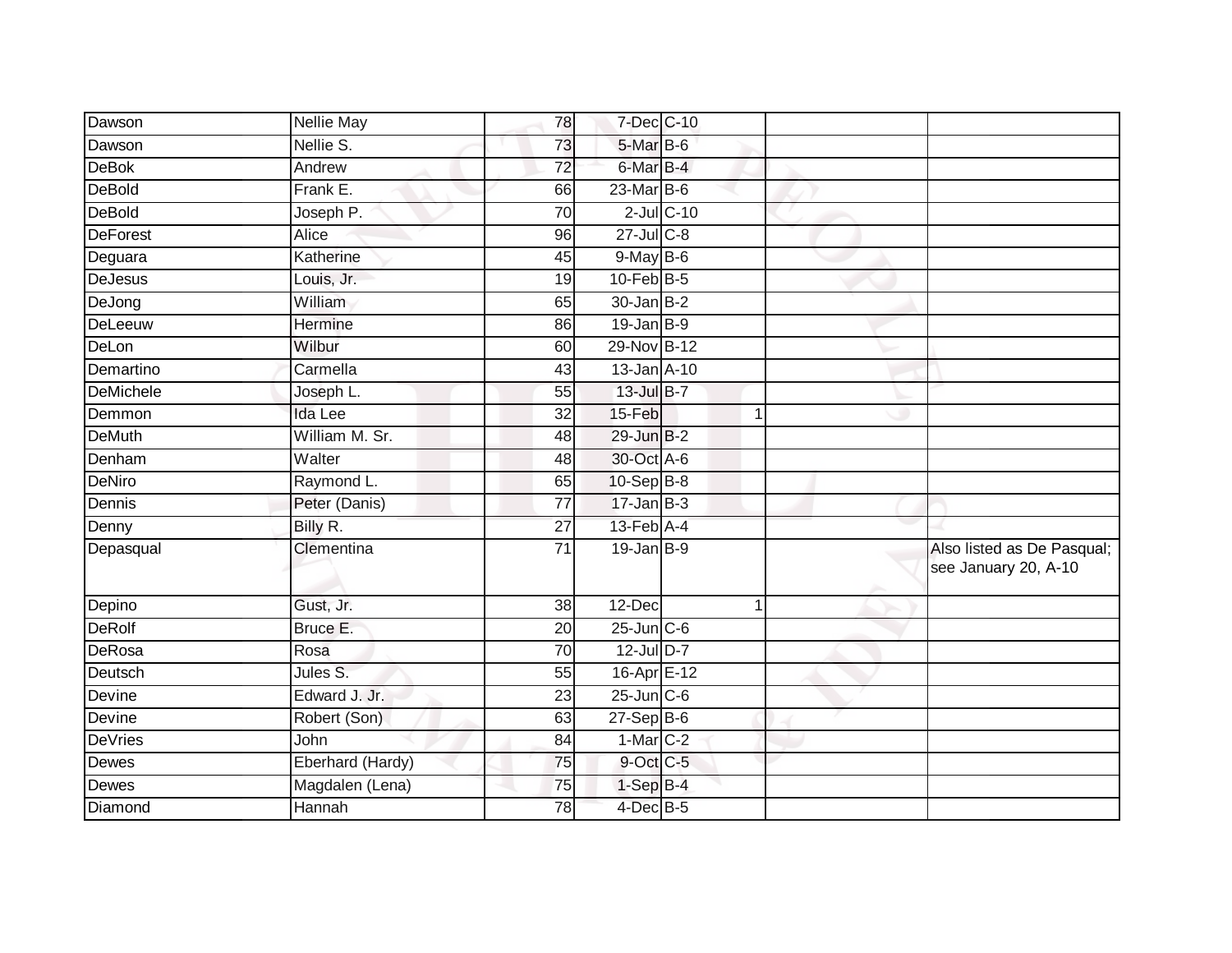| Dickinson        | Carrie A.            | 85              | 23-Aug B-4       |   |      |  |
|------------------|----------------------|-----------------|------------------|---|------|--|
| Dickson          | <b>John Harold</b>   | 67              | 16-Jun B-5       |   |      |  |
| Dickson          | Shirley              | 14              | 18-Dec C-5       |   |      |  |
| Dietrich         | Irene                | 57              | $4$ -May B-8     |   |      |  |
| Dietz            | Carlotta             | 56              | $3 - Jan A - 6$  |   |      |  |
| <b>Dillard</b>   | lola M.              | 67              | 22-May B-4       |   |      |  |
| Dillner          | Katherine            | 82              | $1-Oct$ B-8      |   | Lenz |  |
| <b>Dillner</b>   | Marvin W. (Gus)      | 43              | $3-AugB-9$       |   |      |  |
| DiLuigi          | Roger                | 45              | $26$ -Feb $F-2$  |   |      |  |
| <b>Dimmitt</b>   | Lorene               | 69              | 13-Dec B-6       |   |      |  |
| Dinwiddie        | Jennie Dee           | 88              | $2$ -Jun $B - 8$ |   |      |  |
| <b>DiSanto</b>   | Anna                 | 58              | 23-Apr C-7       |   |      |  |
| <b>Dittrich</b>  | Walter G. Sr.        | 50              | 23-Apr C-7       |   |      |  |
| <b>Divayk</b>    | Vid (Whitey)         | 73              | $1-Dec$ B-5      |   |      |  |
| Diwyk            | Martha               | 43              | 26-Jul C-6       |   |      |  |
| Dix              | Ollie                | 84              | 19-Apr B-7       |   |      |  |
| <b>Dobrinich</b> | George Sr.           | 79              | 5-Sep B-10       |   |      |  |
| Dobrinich        | John, Sr.            | 75              | $21$ -Dec $B-6$  |   |      |  |
| Dobrinich        | Rose                 | 51              | 29-Oct C-9       |   |      |  |
| Doerr            | <b>Herbert James</b> | $\overline{53}$ | 14-Dec D-10      |   |      |  |
| Doescher         | Maude M.             | 91              | 9-Nov B-12       |   |      |  |
| <b>Dolinski</b>  | John                 | 62              | 11-Dec A-6       |   |      |  |
| <b>Dollanz</b>   | George G.            | 62              | 6-Nov B-4        |   |      |  |
| Dombrowski       | Frank B.             | 44              | $3 - Jan A - 6$  |   |      |  |
| Dombrowski       | Henry M.             | 46              | $20$ -Apr $B$ -6 |   |      |  |
| Domisch          | Thomas J.            | 43              | $1-OctB-8$       |   |      |  |
| Donahue          | Jerry W.             | 75              | 19-Jul B-7       |   |      |  |
| Donley           | Louis Charles        | 41              | 20-Jan A-10      |   |      |  |
| Donner           | Fannie               | 76              | 8-Aug A-5        |   |      |  |
| Donovsky         | Alex                 | 78              | 16-Oct C-6       |   |      |  |
| Dorr             | William              | 53              | 10-Dec           | 1 |      |  |
| Downs            | <b>Harry Orval</b>   | $\overline{73}$ | 15-Oct F-2       |   |      |  |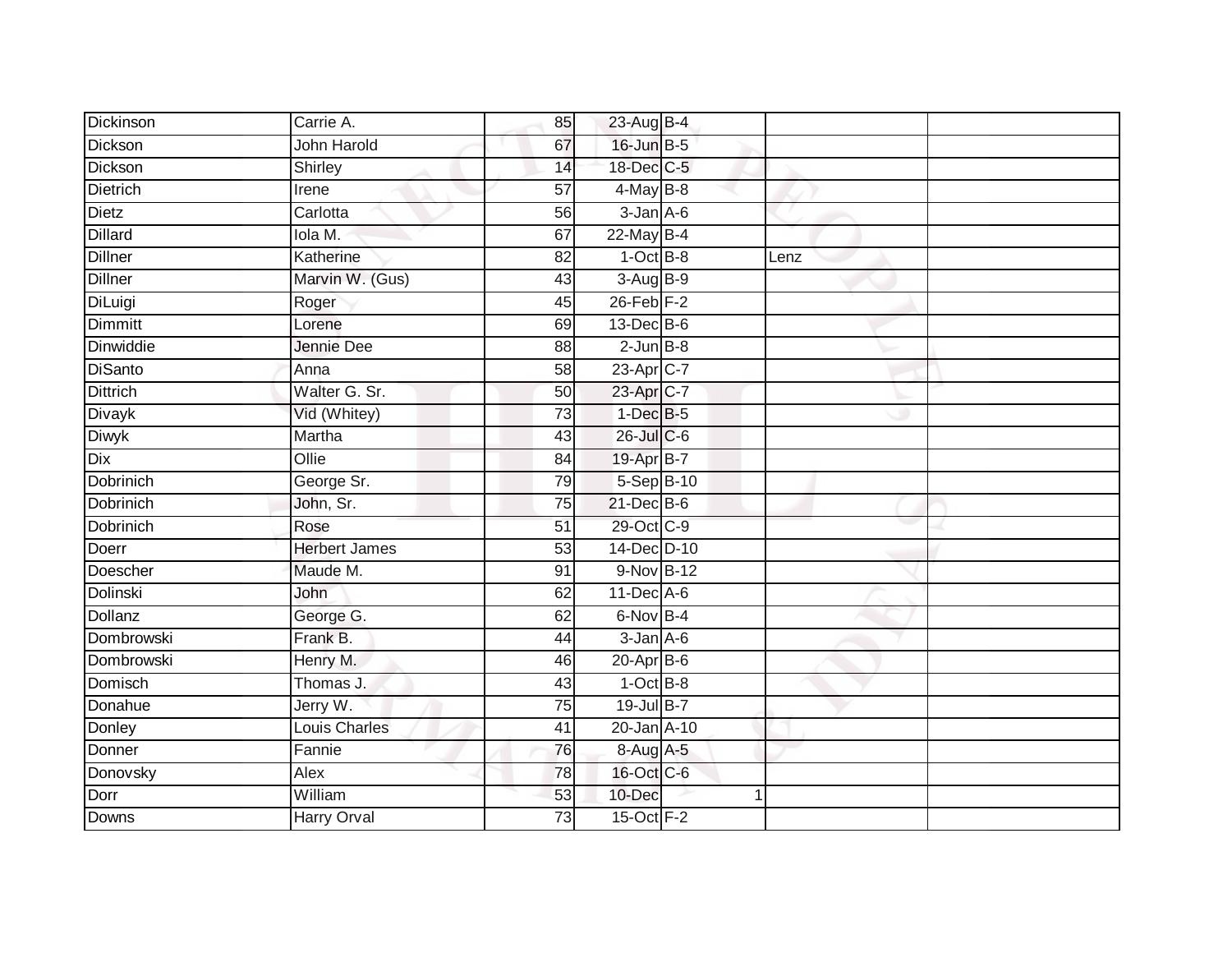| Dozier           | Jobie C.          | 24              | 28-Feb A-6                  |              |         |                   |
|------------------|-------------------|-----------------|-----------------------------|--------------|---------|-------------------|
| <b>Dramstadt</b> | Clara             | 86              | 13-Apr A-8                  |              |         |                   |
| <b>Dramstadt</b> | William           | 84              | $21$ -Nov B-4               |              |         |                   |
| <b>Drosos</b>    | Gerard (Gary)     | 15              | 24-Dec B-8                  |              |         | Picture included. |
| Drost            | Catherine (Drozd) | $\overline{72}$ | $7-AprB-6$                  |              |         |                   |
| Drozdz           | Andrew            | 84              | $12$ -Jun $A-4$             |              |         |                   |
| <b>DuBois</b>    | Harold V.         | 59              | $14$ -Feb $B$ -5            |              |         |                   |
| <b>Dudjak</b>    | Mary              | 74              | $1-Nov$ E-8                 |              | Milanec |                   |
| Dudley           | Lewis Lydle       | 52              | 30-Jan 1, B-2               |              |         |                   |
| <b>Dudley</b>    | Paul F.           | 60              | $23$ -Feb $\overline{A}$ -8 |              |         |                   |
| Dudy             | Paul S.           | 33              | 17-Sep D-15                 |              |         |                   |
| Duensing         | Cora A.           | 78              | 29-Aug C-4                  |              |         |                   |
| <b>Duffy</b>     | Stephen Howard    | 49              | $6$ -Jul $A$ -4             |              |         |                   |
| Dugan            | James P.          | 65              | 29-Sep A-12                 |              |         |                   |
| Dukes            | <b>Nellie</b>     | 52              | 15-Jun A-10                 |              |         |                   |
| <b>Dulik</b>     | Josephine         | 86              | 3-Dec C-2                   |              |         |                   |
| Duncan           | Howard W.         | 79              | 20-Aug C-10                 |              |         |                   |
| Dunlap           | Richard S.        | 19              | 13-Dec                      | $\mathbf{1}$ |         |                   |
| Dunn             | Claudia           | 91              | 31-Dec C-10                 |              |         |                   |
| Dunton           | Lloyd S.          | 88              | $13$ -Jun $A-8$             |              |         |                   |
| Dupree           | Clyde N.          | 84              | $20$ -Jun $B-5$             |              |         |                   |
| Durant           | Mary              | 8               | $7-Sep$ B-6                 |              |         |                   |
| Durr             | Lovella           | 50              | $6$ -Jun $B-3$              |              |         |                   |
| Duve             | Rose              | 85              | $8 - Jun$ $B - 3$           |              |         |                   |
| DuVerney         | Raoul J.          | 48              | $12$ -Nov $E-4$             |              |         |                   |
| <b>Dvojack</b>   | Albert            | 89              | 6-Nov B-4                   |              |         |                   |
| <b>Dybel</b>     | Agnes             | 76              | $16$ -Jan $A-6$             |              |         |                   |
| Dykstra          | Minnie            | 88              | 27-Oct D-5                  |              |         |                   |
| <b>Dysart</b>    | W. R.             | 82              | $14$ -Feb $B$ -5            |              |         |                   |
| Dzikowski        | <b>Bernard</b>    | 81              | 11-Apr A-13                 |              |         |                   |
| Earl             | Harvey Lee        | 70              | 22-Dec B-5                  |              |         |                   |
| Earley           | Allen             | $\overline{78}$ | $7-Nov$ A-8                 |              |         |                   |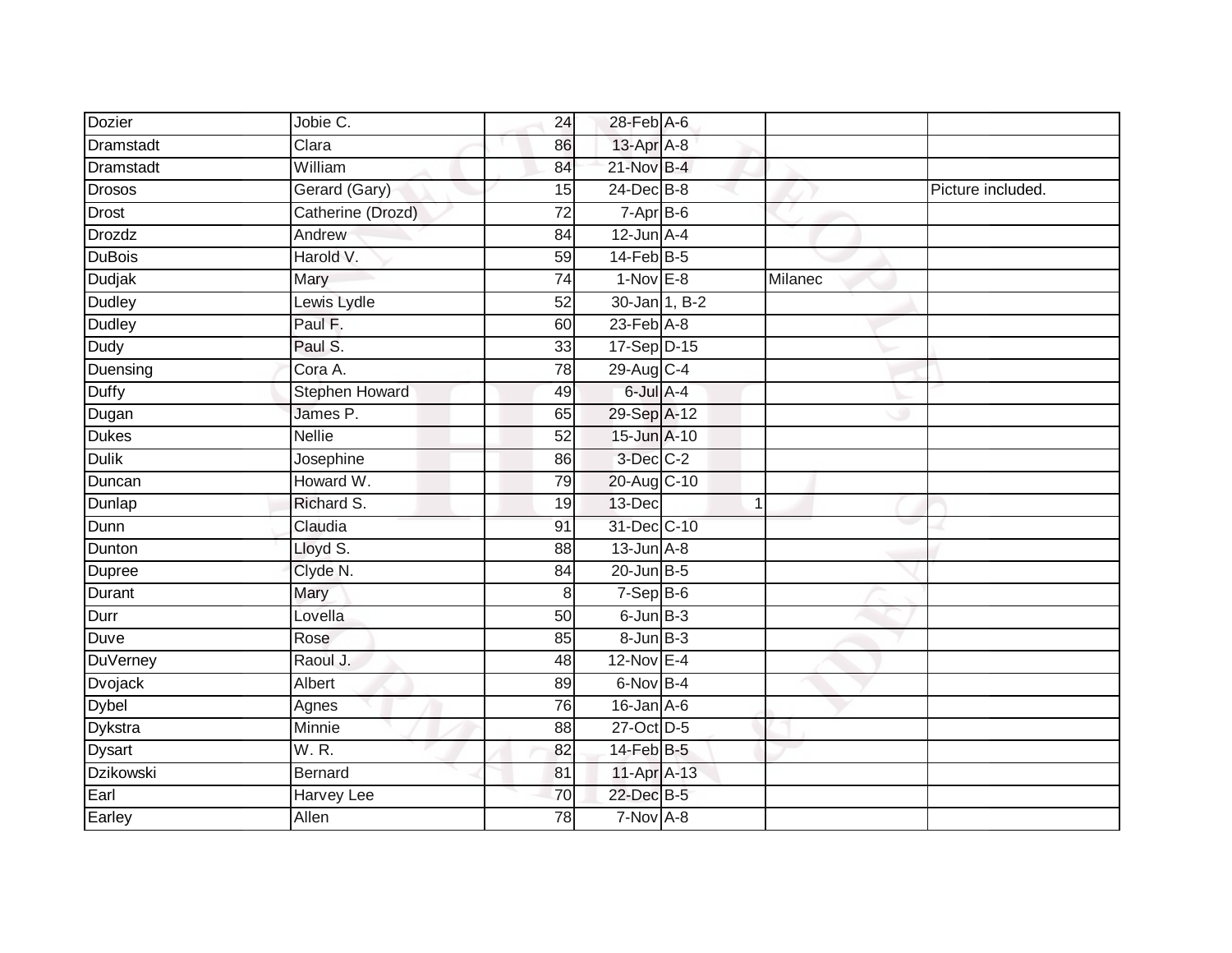| Eartly       | Mary A.               | 63              | $21-Apr$ <sub>C-8</sub> |      |                                       |
|--------------|-----------------------|-----------------|-------------------------|------|---------------------------------------|
| East         | Allegra Ann (Young)   | 32              | 12-Apr B-10             |      |                                       |
| Eastwood     | Amber                 |                 | 17-Dec E-2              |      |                                       |
| Eberhardt    | Zada Belle            | 82              | 28-Aug C-5              |      |                                       |
| Echterling   | Eleanore J.           | 45              | $5 - Jun$ A-6           |      |                                       |
| Echterling   | Janice Rae            | 26              | $14$ -Jun F-8           |      |                                       |
| Ecklund      | Charles F. (Buzz)     | 63              | $7-Nov$ A-8             |      |                                       |
| Edwards      | <b>Betty Marie</b>    | 60              | $9$ -Feb $B$ -3         |      |                                       |
| Edwards      | David                 | 24              | 16-May B-5              |      |                                       |
| Edwards      | Gary F. (Sepc. 4-C)   | $\overline{21}$ | $23$ -Jan B-4           |      | Picture included.                     |
| Edwards      | James                 | 35              | 16-Oct C-6              |      |                                       |
| Edwards      | Jessie                | 55              | 3-Jan                   | 1    |                                       |
| Egan         | Mary M.               | 79              | $22$ -Jun B-4           |      |                                       |
| Eggebrecht   | Edward T.             | 76              | 22-Aug A-4              | ی    | Picture included on August<br>23, B-4 |
| Eggebrecht   | Roy W.                | $\overline{38}$ | 17-Jun B-6              |      |                                       |
| Eggers       | Mary                  | 84              | 24-Mar B-4              |      |                                       |
| Eickhoff     | Nancy                 | 79              | 31-Dec C-10             |      |                                       |
| Einsele      | Emil N.               | 77              | $24$ -Jan $B-3$         |      |                                       |
| Einsele      | John                  | 70              | 5-Jul 1, B-6            |      |                                       |
| Einsele      | Margaret              | 88              | 31-Dec C-10             |      |                                       |
| Eisha        | Joseph J. Sr.         | 73              | 23-Mar B-6              |      |                                       |
| Elbaor       | Otto                  | 65              | 23-May B-5              |      |                                       |
| Elder        | Thomas F.             | 92              | $13-SepE-2$             |      |                                       |
| Ellinghausen | Anna                  | 77              | $6$ -Jun $B-3$          |      |                                       |
| Elliott      | Clarence              | $\overline{35}$ | 15-Feb                  | 1    |                                       |
| <b>Ellis</b> | Douglas               | 50              | $5-Nov$ E-2             |      |                                       |
| Elsenrath    | Mary                  | 86              | $24$ -Apr $A$ -6        |      |                                       |
| Ely          | James                 | 68              | 8-Dec D-4               |      |                                       |
| Emerson      | Freda                 | 89              | 13-Nov A-4              | Moor |                                       |
| Emery        | Henry E.              | 97              | $11$ -Jan $C-4$         |      |                                       |
| Emery        | <b>Mabel Gertrude</b> | 82              | 8-Jan B-6               |      |                                       |
|              |                       |                 |                         |      |                                       |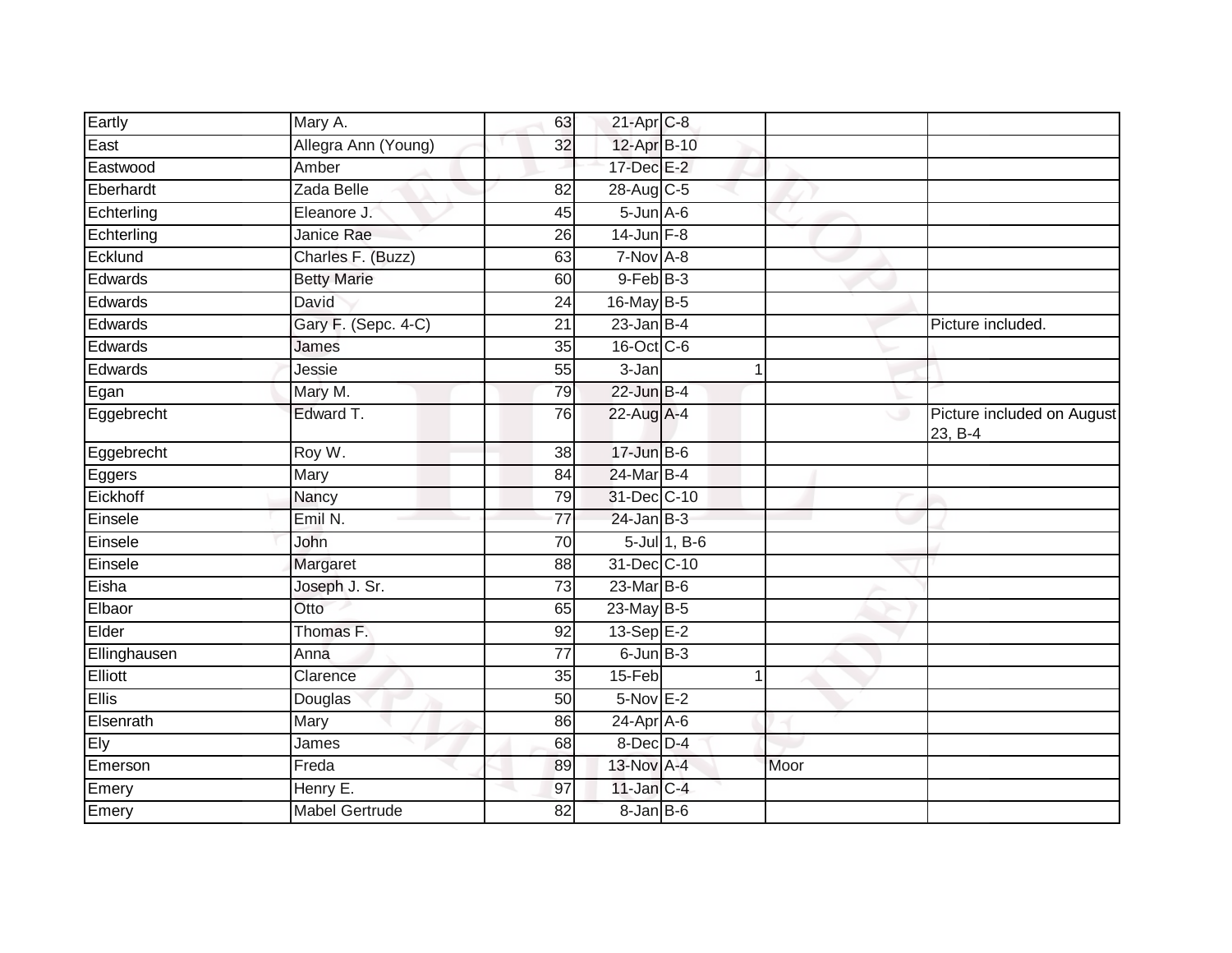| Emolovich     | Andrew                |                 | 10-Sep B-8       |   |              |                                                           |
|---------------|-----------------------|-----------------|------------------|---|--------------|-----------------------------------------------------------|
| Engel         | Anna Jean             | 34              | 31-Oct B-6       |   | <b>Bizik</b> |                                                           |
| Englehaupt    | Francis               | 73              | 3-Dec C-2        |   |              |                                                           |
| Enlow         | Kenneth J., Sr.       | 43              | $20$ -Feb $A-8$  |   |              |                                                           |
| Ensley        | Edgar                 | 64              | 19-Dec B-7       |   |              |                                                           |
| Eret          | Darwin                | 73              | 10-Oct C-5       |   |              | Picture included.                                         |
| Erickson      | Arthur                | $\overline{71}$ | 26-Nov D-12      |   |              |                                                           |
| Erickson      | <b>Harold Wallace</b> | 64              | $2$ -Nov $B-5$   |   |              |                                                           |
| Erickson      | Leo M.                | 65              | $2$ -Mar $A$ -8  |   |              |                                                           |
| Erikson       | Gustafson             | 76              | $5-Feb$ $D-8$    |   |              | Also listed as Gustaf<br>Robert; see February 6, A-<br>18 |
| Ervin         | Archie A.             | 54              | $21$ -Aug B-5    |   |              |                                                           |
| Erwin         | <b>Bessie</b>         | 34              | 4-Jun C-14       |   |              |                                                           |
| Espinoza      | Hector                | 25              | 21-Jul A-12      |   |              |                                                           |
| Estill        | Robert J.             | 19              | 6-Sep C-8        |   |              |                                                           |
| <b>Etrick</b> | Clemens Sr.           | 65              | 14-Apr B-4       |   |              |                                                           |
| Eubanks       | Cecil                 | 39              | 6-Sep            | 1 |              |                                                           |
| Eubanks       | Warren G.             | 56              | $7$ -Jul $B$ -6  |   |              |                                                           |
| Euriga        | Catherine             | 84              | $22$ -Nov $B-6$  |   |              |                                                           |
| Evanoff       | <b>Steve</b>          | 79              | $9$ -May $B$ -6  |   |              |                                                           |
| Evans         | Albert                | 73              | 18-Sep C-5       |   |              |                                                           |
| Evans         | Bertram (Bert)        | $\overline{74}$ | 27-Jul C-8       |   |              |                                                           |
| Evans         | Herbert O.            | 55              | 30-Aug B-14      |   |              |                                                           |
| Evans         | Richard H.            | $\overline{74}$ | 3-Feb B-3        |   |              |                                                           |
| Evdokiou      | George                | 69              | $6$ -Aug $B$ -9  |   |              |                                                           |
| Ewer          | Fred C.               | 93              | 24-Oct A-8       |   |              |                                                           |
| Excell        | Delores T.            | 37              | $30 - Jan$ $B-2$ |   |              |                                                           |
| Falusi        | James                 | infant          | $18$ -Jan $D-8$  |   |              |                                                           |
| Fancher       | William R.            | 68              | 25-Sep B-4       |   |              |                                                           |
| Fant          | M. T.                 | 41              | 13-Nov A-4       |   |              |                                                           |
| Fantz         | Gerald R.             | 70              | 25-Aug D-3       |   |              |                                                           |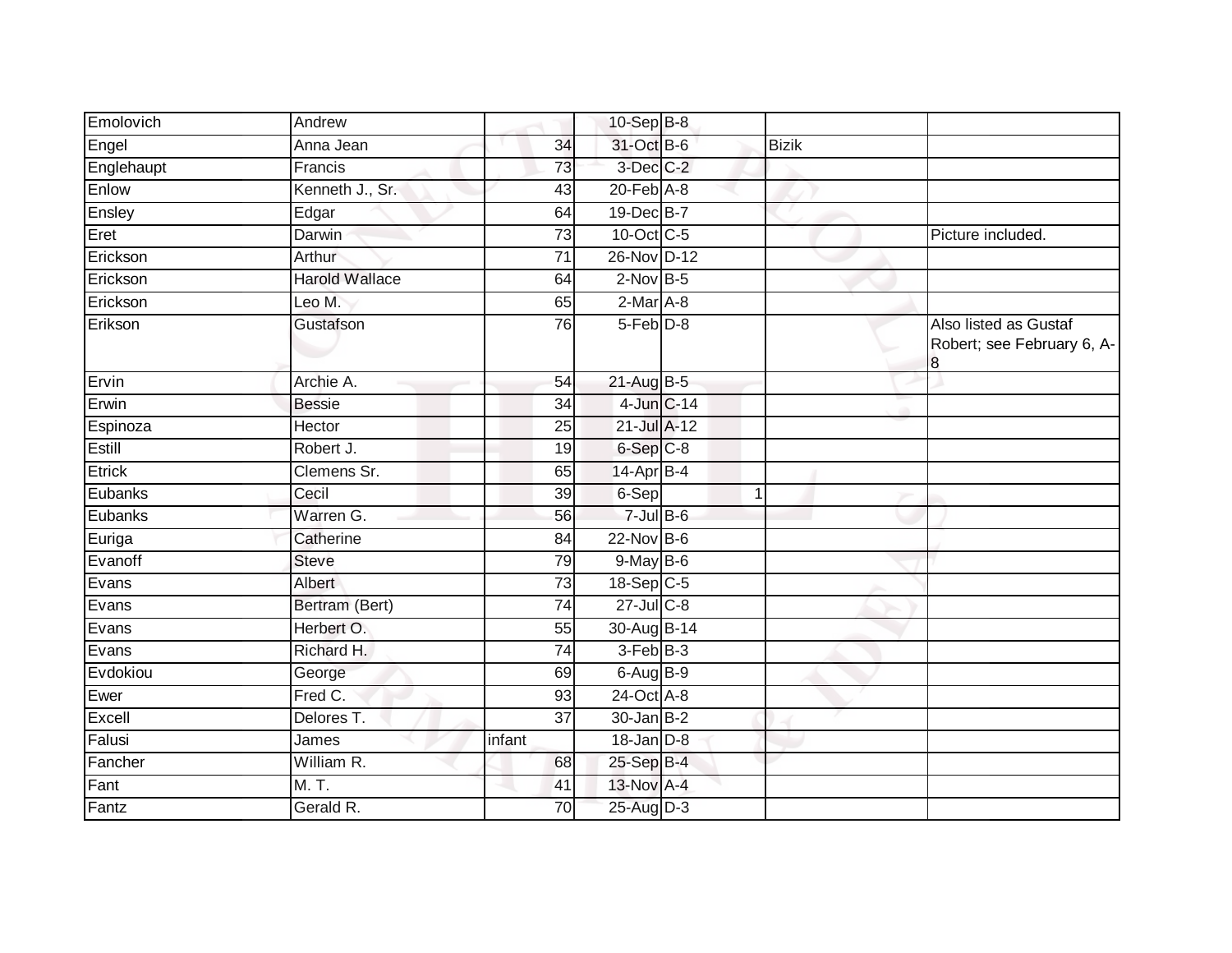| Farbak      | Andrew               | 79              | 6-Feb A-8                  |                  |   |  |
|-------------|----------------------|-----------------|----------------------------|------------------|---|--|
| Farber      | Howard E.            | 58              | $11$ -Jan C-4              |                  |   |  |
| Farinelli   | Emilia               | 79              | 6-Oct B-3                  |                  |   |  |
| Farr        | Clifford L.          | 44              | $14$ -Apr $B$ -4           |                  |   |  |
| Farrell     | Daniel J. (Danny)    | 64              | 3-May B-10                 |                  |   |  |
| Farver      | Howard E.            | 58              | $12$ -Jan B-6              |                  |   |  |
| Farver      | Pauline M.           | 49              | 29-May C-4                 |                  |   |  |
| Favor       | George Roy           | 74              | $1$ -Jun $D-6$             |                  |   |  |
| Fear        | Fred                 |                 | 28-Mar                     |                  | 1 |  |
| Fedder      | Paul                 |                 | $27$ -Apr $B-3$            |                  |   |  |
| Fedor       | Paul                 | 68              | 19-Nov D-14                |                  |   |  |
| Feeney      | <b>James Patrick</b> | $\overline{31}$ | $16$ -Jan $A-6$            |                  |   |  |
| Fehlberg    | Elise                | 76              | 18-Sep C-5                 |                  |   |  |
| Fehlberg    | William H.           | 55              | 17-Mar A-12                |                  |   |  |
| Fellows     | Landon D.            | 41              | $27 - Jun$ A-6             |                  |   |  |
| Fellows     | Roy L.               | 25              | 6-Oct                      |                  | 1 |  |
| Fendt       | Charles G.           | $\overline{59}$ | 31-Aug D-7                 |                  |   |  |
| Ferencz     | John Sr.             |                 | $16$ -Jun $B - 5$          |                  |   |  |
| Ferguson    | <b>Blanche</b>       | 31              | 9-May B-6                  |                  |   |  |
| Ferguson    | Sue R.               | 86              | 16-Apr E-12                |                  |   |  |
| Ferko       | Robert James         | 8               | 28-Aug C-5                 |                  |   |  |
| Fernandez   | Jose                 | 43              | $1$ -Jan $C-7$             |                  |   |  |
| Ferrara     | Pasquale (Patsy)     | 56              | 12-Oct B-5                 |                  |   |  |
| Ferrell     | Enoch                | 17              | 16-Oct C-6                 |                  |   |  |
| Ferrell     | George M.            | $\overline{70}$ | $6$ -Feb $\overline{A}$ -8 |                  |   |  |
| Ferrell     | Richard I.           | 81              |                            | $2$ -Jul $C$ -10 |   |  |
| Ferro       | James                | 57              | 4-Oct C-7                  |                  |   |  |
| Fetterer    | Hobart J.            | 58              | 17-Apr A-8                 |                  |   |  |
| Fetters     | Frances J.           | 88              | $26$ -Feb $F-2$            |                  |   |  |
| Fiedorowicz | Joseph A.            | 64              | 10-Dec E-8                 |                  |   |  |
| Fiegle      | Paul                 | 77              | 11-May B-12                |                  |   |  |
| Finnegan    | William H. (Bud)     | $\overline{55}$ | $17$ -Feb $A$ -8           |                  |   |  |
|             |                      |                 |                            |                  |   |  |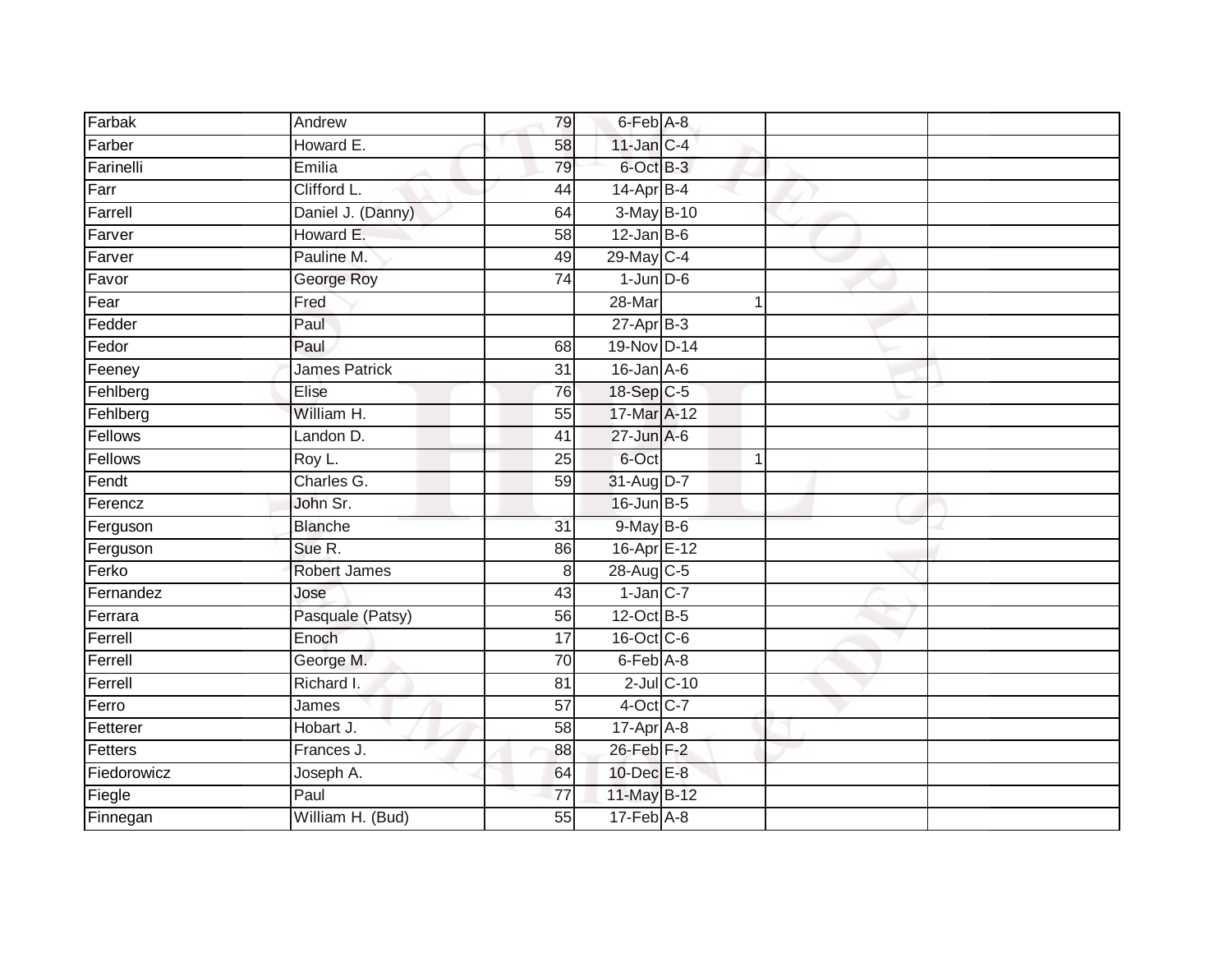| Fires     | <b>Margaret Thiel</b>  | 61              | $28$ -Jun B-6      |  |                                  |
|-----------|------------------------|-----------------|--------------------|--|----------------------------------|
| Fisher    | Irene E.               | 60              | 19-Jun A-6         |  |                                  |
| Fisher    | <b>Minnie</b>          | 74              | 29-Dec B-3         |  |                                  |
| Fisher    | Rose                   | 73              | $17 -$ Jul C-4     |  |                                  |
| Fisher    | William                | 66              | 15-Mar B-8         |  |                                  |
| Fisk      | Elmer A.               | 79              | $17 - Dec$ $E - 2$ |  |                                  |
| Flagg     | Esther                 | 65              | 18-Jul B-5         |  |                                  |
| Fleming   | Irvin J.               | 43              | $24$ -Nov D-4      |  |                                  |
| Fletcher  | William H. (Sgt.)      | 52              | 7-Apr              |  | Picture of incident<br>included. |
| Flynn     | Mae                    |                 | $7-Feb$ A-6        |  |                                  |
| Flynn     | <b>Phillip Patrick</b> | 14              | 6-Oct B-3          |  |                                  |
| Flynn     | Winifred               | 67              | 24-Nov D-4         |  |                                  |
| Fogarty   | John E. (Rep.)         | 54              | $10$ -Jan $A-4$    |  |                                  |
| Fogle     | Ida                    | 49              | 3-Oct A-4          |  |                                  |
| Follrad   | Ralph H.               | 50              | 29-Jun B-2         |  |                                  |
| Folta     | <b>Bruno</b>           | 53              | 19-Apr B-7         |  | Picture included.                |
| Fonck     | Ruth M.                | 68              | 4-Oct C-7          |  |                                  |
| Foogde    | Elis R.                | 66              | 17-Oct A-8         |  |                                  |
| Forristel | Irene                  | 68              | 18-Oct D-10        |  |                                  |
| Forsythe  | Kelbert                | 41              | 24-Mar B-4         |  |                                  |
| Foss      | William C.             | 83              | 29-May C-4         |  |                                  |
| Foster    | <b>Bertha Daniels</b>  | 66              | 7-Apr B-6          |  |                                  |
| Foster    | Frattie (Fred)         | $\overline{71}$ | $15-Sep$ B-3       |  |                                  |
| Foster    | <b>Harry Edson</b>     | 80              | 26-Dec C-7         |  |                                  |
| Foust     | <b>Misty</b>           | 11 months       | 26-Dec C-7         |  |                                  |
| Fowler    | Charles B.             | 73              | 23-Mar B-6         |  |                                  |
| Fowler    | Raymond                | 84              | $14$ -Jun $F-8$    |  |                                  |
| Fowler    | Richard L. (Rear Adm.) | 53              | $18 - Jan$ $D-8$   |  |                                  |
| Fox       | Helen R.               | 78              | 6-Sep C-8          |  |                                  |
| Fox       | Raymond V.             | 43              | 10-Apr A-8         |  |                                  |
| Fox       | Roland                 | 73              | 4-Oct C-7          |  |                                  |
|           |                        |                 |                    |  |                                  |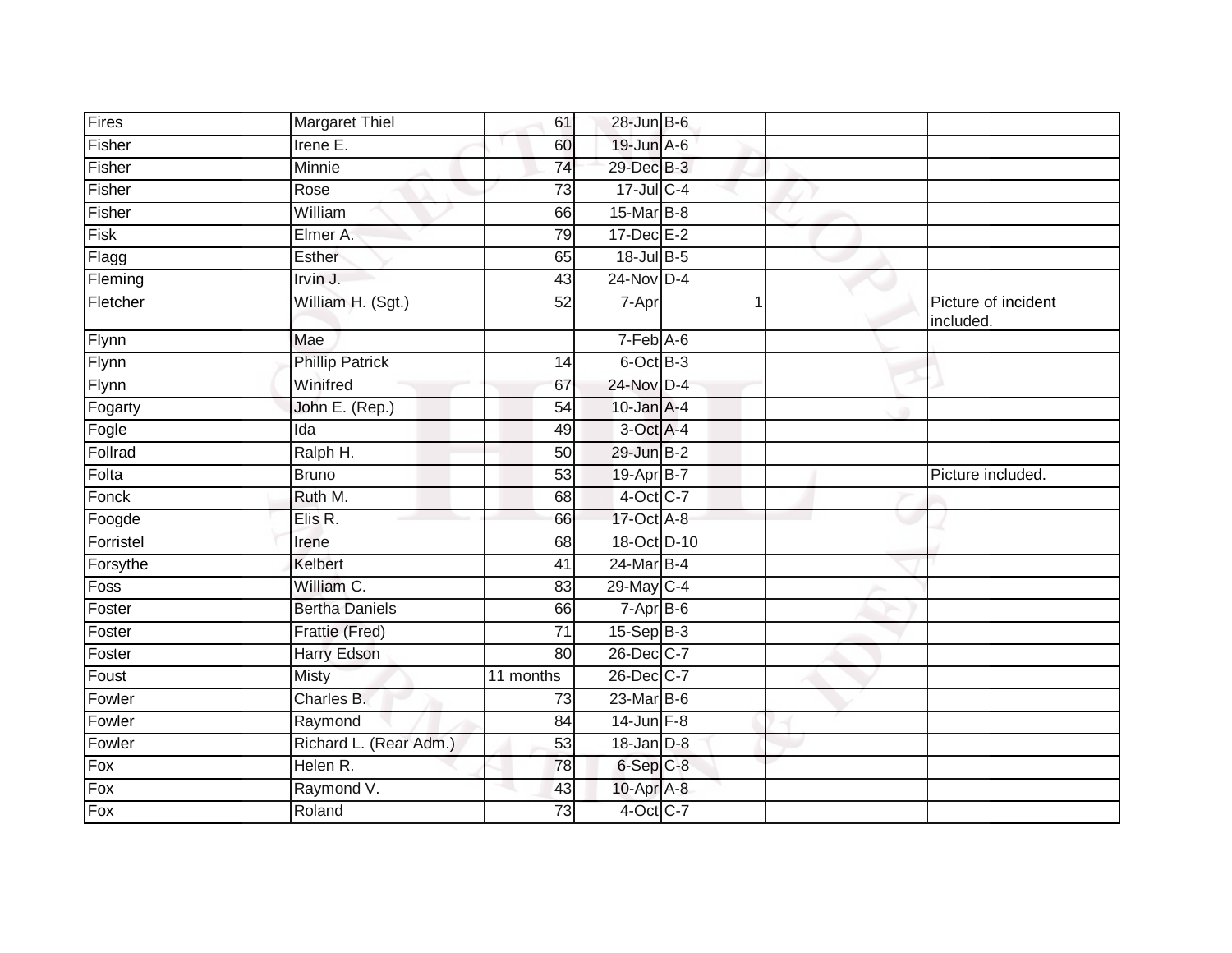| Fox         | Shade L. Jr.       | 53              | $20$ -Jun $B-5$   |              |                   |
|-------------|--------------------|-----------------|-------------------|--------------|-------------------|
| Fox         | Stanley B.         | 21              | $6$ -Jun $B-3$    |              |                   |
| Fraind      | Margaret           | 61              | 12-Feb B-10       |              |                   |
| Francis     | George E. (Dr.)    | 80              | $5-Nov$ E-2       |              |                   |
| Frank       | Emma L.            | $\overline{72}$ | 15-May A-4        |              |                   |
| Frankiewicz | Carl               | 74              | 22-Dec B-5        |              |                   |
| Franklin    | John R.            |                 | $23$ -Jan B-4     |              |                   |
| Fraser      | Anthony            | $\overline{75}$ | 15-Dec B-7        |              |                   |
| Fraser      | Daniel             | 61              | 8-Oct D-4         |              |                   |
| Freant      | Cora M.            | $\overline{72}$ | 6-Nov B-4         |              |                   |
| Freay       | John F., Jr.       | 23              | 29-Oct            |              | Picture included. |
| Frederick   | Hart Sr.           | $\overline{73}$ | $3$ -Jul $B-4$    |              |                   |
| Fredericks  | Magdelene          | 75              | 28-May C-4        |              |                   |
| Freeman     | James Davis, Jr.   | 52              | 13-Jan A-10       |              |                   |
| Freeman     | Jeff, Jr.          | $\overline{52}$ | 12-Jan            | $\mathbf 1$  |                   |
| Freeman     | John A.            |                 | $26$ -Jan $D-5$   |              |                   |
| Freeman     | <b>Nettie</b>      | 83              | 21-Jul A-12       |              |                   |
| Freiberger  | <b>Alice Maude</b> | 84              | 8-Jun B-3         |              |                   |
| Frekot      | John               | 45              | 9-Oct C-5         |              |                   |
| Frenck      | Wilson C.          | 65              | $3-FebB-3$        |              |                   |
| Friedhof    | Edgar H.           | 68              | 29-Mar C-14       |              |                   |
| Friend      | Carl T.            | 84              | $10$ -Jan $A-4$   |              |                   |
| Fritz       | <b>Barbara</b>     | 39              | 9-Oct             | $\mathbf{1}$ |                   |
| Fritz       | Edward             | 76              | $26$ -Feb $F-2$   |              |                   |
| Fritz       | Richard            | 38              | 9-Oct             |              |                   |
| Fronek      | Mrs. Jill          | 34              | $11$ -Jun $B - 8$ |              |                   |
| Frost       | Lilly              | 66              | 29-Oct C-9        |              |                   |
| Fuller      | Claire F.          | 64              | $30 - Jan$ $B-2$  |              |                   |
| Fulton      | Cornell            | $\overline{21}$ | 3-Mar B-6         |              |                   |
| Funicella   | Wesley W.          | 39              | 28-Feb            | 1            |                   |
| Funk        | Raymond            | 65              | 18-Oct D-10       |              |                   |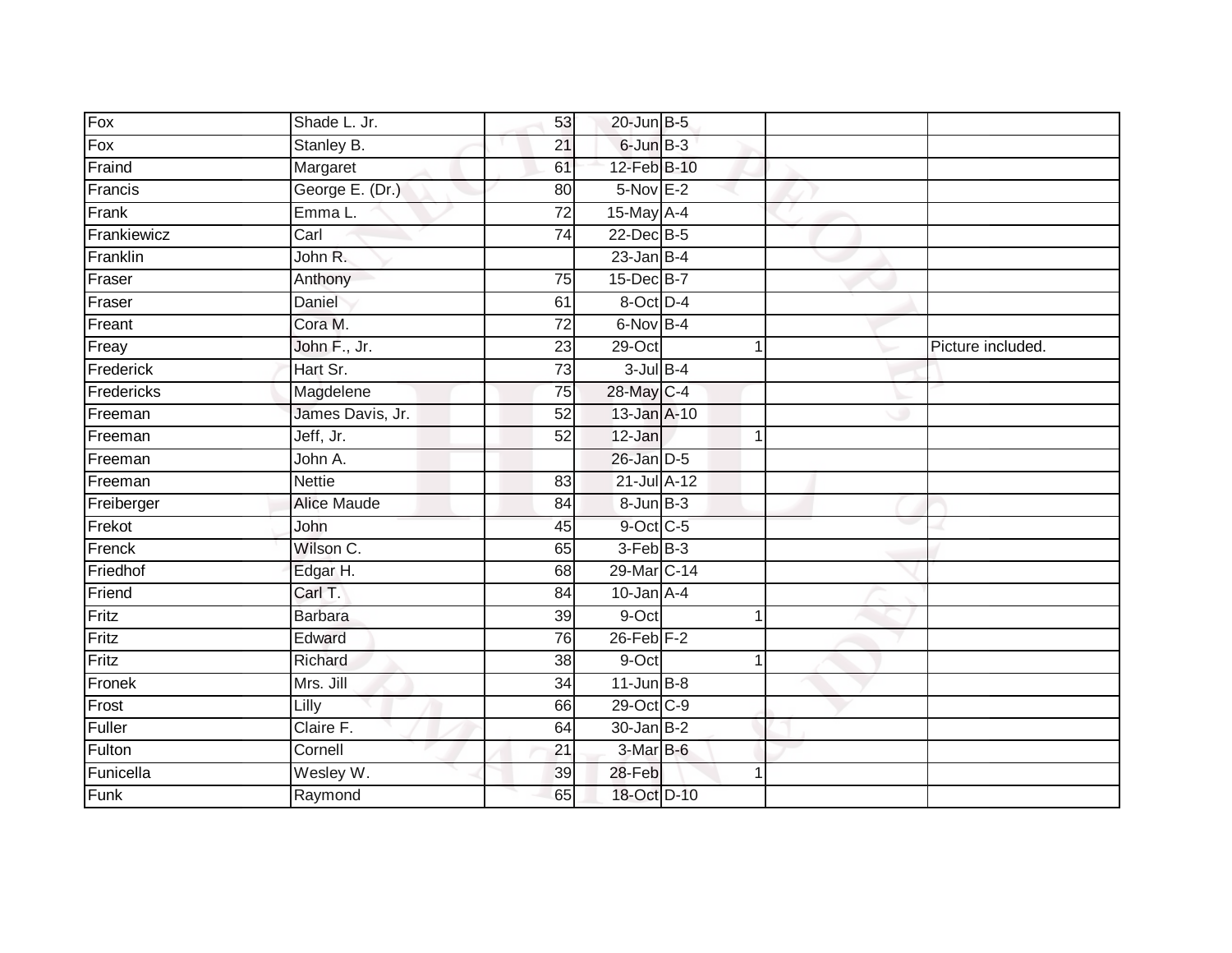| Furda      | Paul                  | 63       | 6-Sep C-8       |                | Also spelled Vurda; see<br>September 5, B-10 |
|------------|-----------------------|----------|-----------------|----------------|----------------------------------------------|
| Furjanich  | <b>Steve</b>          | 79       | $24$ -Jul $A-4$ |                |                                              |
| Furman     | Michael               | 80       | 9-Oct C-5       |                |                                              |
| Furmanski  | Louis                 | 84       | $1$ -Jan $C-7$  |                |                                              |
| Fus        | Sophie                | 83       | 9-Oct C-5       |                |                                              |
| Fuzy       | William A.            | 83       | $5$ -Dec $C$ -5 |                |                                              |
| Gabrys     | Susan Barbara         | Infant   | 14-Sep C-13     |                |                                              |
| Gacsala    | Mary                  | 60       | 26-Mar B-4      |                |                                              |
| Gaddis     | Lester B.             | 70       | 15-Dec B-7      |                |                                              |
| Gaddis     | William               | 82       | 24-Apr A-6      |                |                                              |
| Gaik       | Angeline              | 65       | 24-Dec B-8      |                |                                              |
| Gaines     | William A.            | 49       | 8-Jan B-6       |                |                                              |
| Gajewski   | Theresa               | 47       | 12-Nov E-4      |                |                                              |
| Gale       | David L. (Lance Cpl.) | 20       | $11$ -Jun $B-8$ |                |                                              |
| Galik      | Dorothy               | 80       | 10-Apr A-8      |                |                                              |
| Galitskie  | William               | 68       | 18-Jul B-5      |                |                                              |
| Gall       | <b>Dolores</b>        | 35       | 15-May          | $\overline{1}$ |                                              |
| Gallagher  | James F.              | 70       | 16-Oct C-6      |                |                                              |
| Gallagher  | Kelly                 | 2        | 10-May          |                |                                              |
| Gallagher  | Owen                  | 76       | 14-May D-12     |                |                                              |
| Gallagher  | Thomas J.             | 83       | 15-Mar B-8      |                |                                              |
| Galovich   | Joseph                | 82       | 3-Sep C-12      |                |                                              |
| Galutza    | Anthony               | 45       | 28-May C-4      |                |                                              |
| Gamblin    | Mamie                 | 57       | $23$ -Feb $A-8$ |                |                                              |
| Gamblin    | <b>Ronald Allen</b>   | 5 months | $24$ -Dec $B-8$ |                |                                              |
| Gannon     | Thomas S.             | 52       | 10-Nov C-5      |                |                                              |
| Ganz       | Santo                 |          | 25-Aug D-3      |                |                                              |
| Gapinske   | Walter G.             | 53       | $28$ -Jul B-3   |                |                                              |
| Gapsiewicz | Frank                 | 53       | 5-Oct B-10      |                |                                              |
| Gapsiewicz | Walter                | 49       | 23-Feb A-8      |                |                                              |
| Garant     | Laura J.              | 87       | 22-Nov B-6      |                |                                              |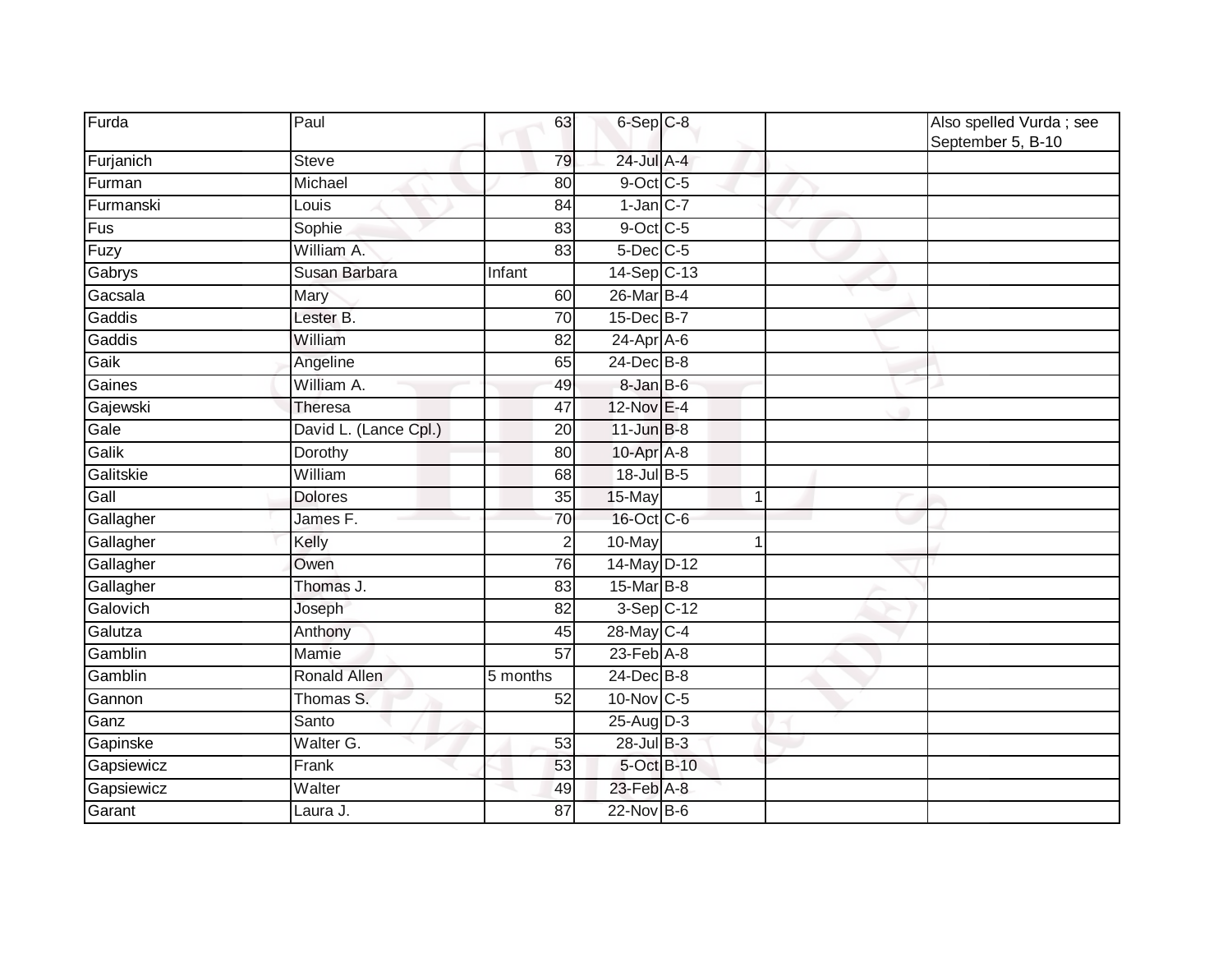| Garbacik  | Leon J.                              | 49              | 17-Oct A-8              |   |                                           |
|-----------|--------------------------------------|-----------------|-------------------------|---|-------------------------------------------|
| Garcia    | Mary                                 | 53              | 31-Mar B-3              |   |                                           |
| Gardner   | Ethel K.                             | $\overline{74}$ | 22-Nov B-6              |   |                                           |
| Gargas    | Estelle                              | 46              | $1$ -Jun $D-6$          |   |                                           |
| Garmany   | Margaret Jean                        | 49              | 10-Apr A-8              |   |                                           |
| Garrett   | William E.                           | 69              | $22$ -Jan B-14          |   |                                           |
| Gass      | Benjamin                             | 93              | 20-Nov                  |   | Full obituarly listed<br>November 21, B-4 |
| Gatesy    | Rose                                 | 64              | $11$ -Jul B-7           |   |                                           |
| Gaudencia | Frances Wojtanowski<br>(Sister Mary) | 76              | $12$ -Jan B-6           |   |                                           |
| Gawlinski | Louis                                | 61              | $3 - Jan A - 6$         |   |                                           |
| Gearhart  | <b>Charles Aaron</b>                 | 86              | $11$ -Jun $B-8$         |   |                                           |
| Gearlds   | Randy B.                             | 16              | $22-Nov$                | 1 |                                           |
| Geeve     | Elenora Bearl                        | 68              | 21-Dec B-6              |   |                                           |
| Geiselman | Herbert                              | 55              | 24-Oct A-8              |   |                                           |
| Geisen    | Dennis J.                            | 19              | $10-Sep$ B-8            |   |                                           |
| Gelonek   | Robert E.                            |                 | $26$ -Feb $F-2$         |   |                                           |
| Genovesi  | Dehlia                               | 66              | $1$ -Jan $C$ -7         |   |                                           |
| Genschow  | Gustave                              | $\overline{43}$ | 16-Oct C-6              |   |                                           |
| Gentz     | Alfred W.                            | 76              | $8 - Jan$ $B - 6$       |   |                                           |
| George    | Elsie                                | 49              | 19-May B-6              |   |                                           |
| Geren     | William (Billy) Clyde                | 22              | $\overline{3}$ -Aug B-9 |   |                                           |
| Gerka     | Anna M.                              | 88              | 5-Sep B-10              |   |                                           |
| Gesik     | Joseph                               | 69              | 16-Jul D-11             |   |                                           |
| Getty     | <b>Albert Frank</b>                  | 81              | 17-Mar A-12             |   |                                           |
| Giannini  | Lorenzo                              | 83              | 24-Sep C-10             |   |                                           |
| Gibson    | Charles W.                           | 66              | 25-Apr A-8              |   |                                           |
| Gies      | <b>Bessie</b>                        | 84              | $5$ -May $B-13$         |   |                                           |
| Giese     | <b>Grace Ramsey</b>                  |                 | $27$ -Jun $A-6$         |   |                                           |
| Gifford   | Willis                               | 58              | 5-May B-13              |   |                                           |
| Gigliotti | Dominick James, Jr.                  | 8 months        | 11-Dec A-6              |   |                                           |
| Gil       | Cornell                              | 19              | $8 - JanB - 6$          |   |                                           |
|           |                                      |                 |                         |   |                                           |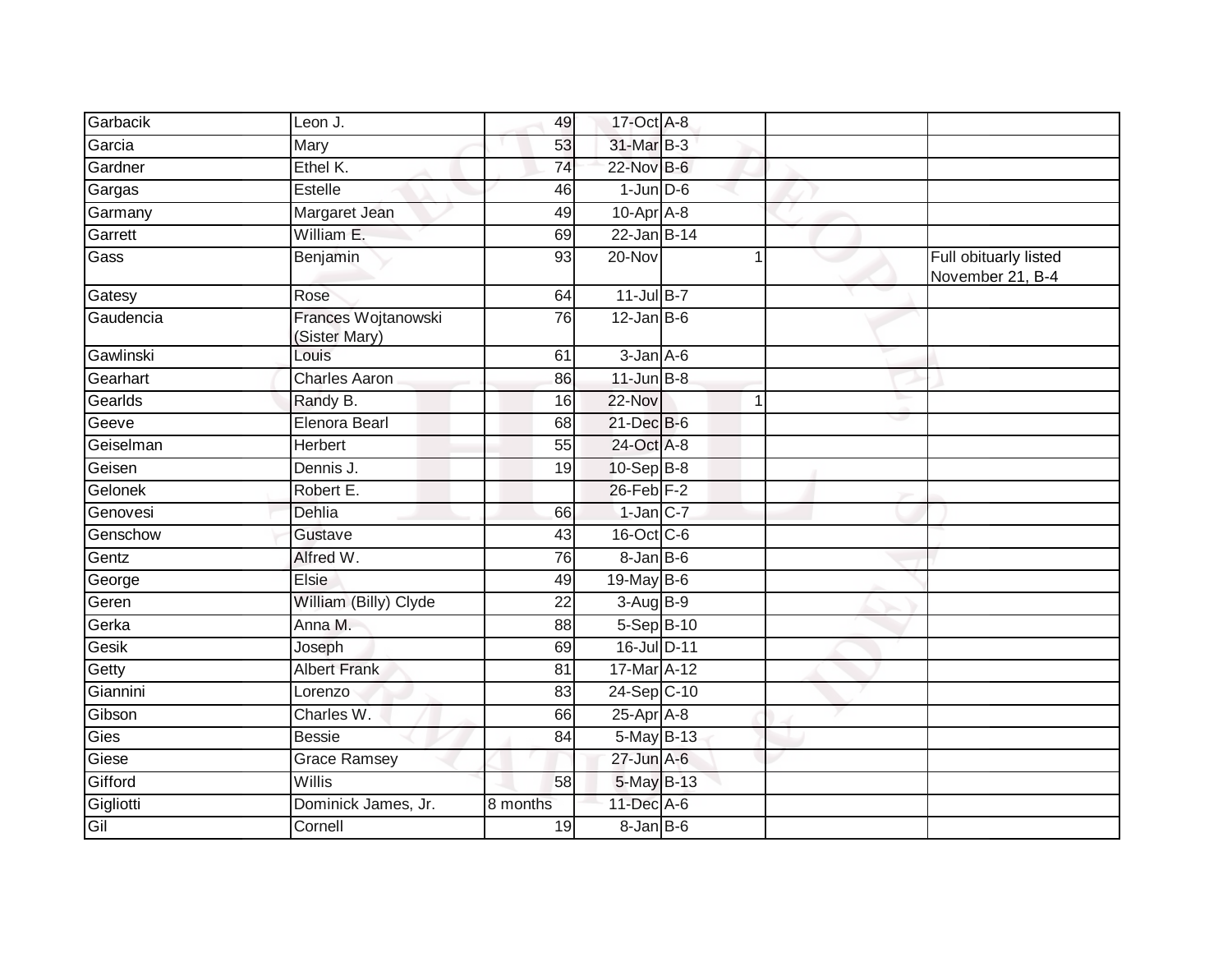| Gilbert    | Morris W.              | 69              | $11-SepB-4$     |   |  |
|------------|------------------------|-----------------|-----------------|---|--|
| Gilboe     | Thomas Edward, Jr.     | 9               | $1-NovE-8$      |   |  |
| Gilby      | Frank Sr.              | $\overline{74}$ | 9-Jul C-6       |   |  |
| Gilchrist  | Bertha A.              | 85              | 19-Sep B-5      |   |  |
| Gill       | Alexander              | $\overline{72}$ | 30-Jun B-6      |   |  |
| Gilles     | Joseph                 | 19              | $5-Sep$ B-10    |   |  |
| Gillians   | John W.                | 45              | $26$ -Feb $F-2$ |   |  |
| Gillis     | Susan                  | 8 months        | 15-Jun A-10     |   |  |
| Gillmurray | Gergrude               | 78              | 22-Dec B-5      |   |  |
| Gilman     | Louis (Dr.)            |                 | 20-Sep B-8      |   |  |
| Gimbal     | <b>Avis Frisinger</b>  | 62              | $17-Apr$ A-8    |   |  |
| Ginalski   | Walter                 | 66              | 8-Oct D-4       |   |  |
| Gindl      | Martha E.              | 68              | 10-Sep B-8      |   |  |
| Ginther    | Julius                 | 62              | 8-Oct D-4       |   |  |
| Girman     | George                 | 76              | 15-Oct F-2      |   |  |
| Gish       | James                  |                 | 29-Oct C-9      |   |  |
| Gissell    | Henry W. (Dr.)         | 85              | 24-Nov D-4      |   |  |
| Given      | Jane                   |                 | $17 - Jun$ B-6  |   |  |
| Glasgow    | Earl L.                | 64              | 14-May D-12     |   |  |
| Glasgow    | Timothy                | 8               | $26$ -Dec       |   |  |
| Glass      | Richard                | 36              | 13-Mar          | 1 |  |
| Glauber    | John                   | 64              | $1-Mar$ C-2     |   |  |
| Gleason    | unnamed                | Infant          | 9-Apr F-7       |   |  |
| Gledhill   | Bernard R.             | 62              | 27-Mar A-4      |   |  |
| Glegg      | Florence               | 65              | 22-May B-4      |   |  |
| Glidden    | <b>Raymond Charles</b> |                 | $18$ -Jan $D-8$ |   |  |
| Gligor     | George                 | $\overline{74}$ | 29-Jun B-2      |   |  |
| Glotzbach  | John W.                | 70              | 8-Nov C-14      |   |  |
| Glover     | Carrie                 | 79              | 12-Nov E-4      |   |  |
| Glover     | David C. (Sgt.)        |                 | 19-Apr B-7      |   |  |
| Glowacki   | John (Pat)             | 56              | 21-Mar A-6      |   |  |
| Gobel      | <b>Bisby</b>           | $\overline{73}$ | $25$ -Jul $B-3$ |   |  |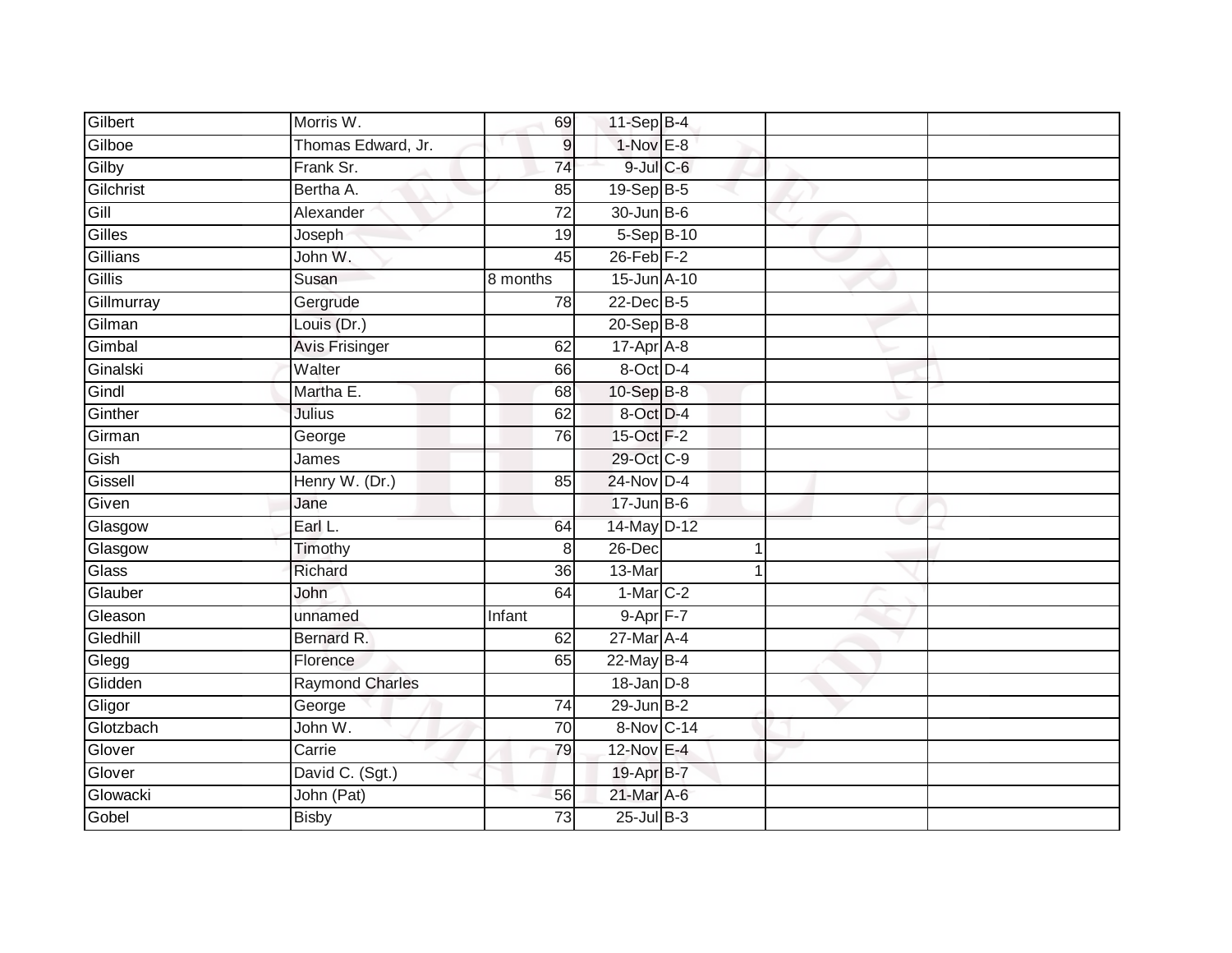| Goebel     | John V.                  | 47              | 16-May           | 1 |      |                   |
|------------|--------------------------|-----------------|------------------|---|------|-------------------|
| Goenenwein | John Roman               | 74              | 11-Oct E-6       |   |      |                   |
| Goetz      | William                  | $\overline{78}$ | 20-Oct           |   |      |                   |
| Goff       | Harold E. (Gene)         | 51              | 12-Nov 1, E-4    |   |      |                   |
| Goffredo   | Michael A.               | 18              | 13-Aug C-8       |   |      | Picture included. |
| Goheen     | Richard                  |                 | 19-Apr B-7       |   |      |                   |
| Golant     | Esther B.                | 66              | 14-Aug A-6       |   |      |                   |
| Gold       | William (Scotty)         | 59              | $20$ -Feb $A-8$  |   |      |                   |
| Golden     | <b>Bonnie</b>            | $\overline{78}$ | $1-Aug$ A-4      |   |      |                   |
| Golden     | Edward F.                | 48              | 22-Dec B-5       |   |      |                   |
| Golden     | Gerald A.                | 18              | $21$ -Dec $B$ -6 |   |      |                   |
| Goltermann | Paul F. (Rev.)           | 74              | $25$ -Jan B-6    |   |      |                   |
| Goluic     | Anna                     | 77              | 16-Aug D-8       |   |      |                   |
| Gomez      | Harold (Marine Corporal) | 20              | $2$ -Mar $A$ -8  |   |      |                   |
| Gonzales   | Ernest                   | 64              | $31$ -Jan $A-3$  |   |      |                   |
| Gonzalez   | Carlotta V.              | 57              | 23-Jun B-7       |   |      |                   |
| Gonzalez   | Francisco                | 35              | 24-Dec B-8       |   |      |                   |
| Gonzalez   | <b>Marcos</b>            | 72              | 17-May C-3       |   |      |                   |
| Gonzalez   | Socorro                  | 61              | 19-Jul B-7       |   | Pena |                   |
| Good       | Allan P.                 | 63              | 30-Apr           |   |      |                   |
| Good       | William                  | 69              | 10-Oct C-5       |   |      |                   |
| Goodall    | John                     | $\overline{84}$ | 3-Aug B-9        |   |      |                   |
| Goodlander | Merrill                  | 69              | $20$ -Nov $D-6$  |   |      |                   |
| Goodman    | <b>Gene Anthony</b>      | $\overline{4}$  | 18-Dec           |   |      |                   |
| Goodman    | Kenneth                  | 3               | 18-Dec           |   |      |                   |
| Goodpaster | Lee                      | 65              | $20$ -Feb $A-8$  |   |      |                   |
| Goodwin    | Calvin L.                | 82              | 30-Mar C-5       |   |      |                   |
| Gora       | Andrew S.                | 53              | $5-Nov$ E-2      |   |      |                   |
| Gora       | Charles F.               | 54              | 6-Feb A-8        |   |      |                   |
| Gora       | Walter                   | 57              | 3-Oct A-4        |   |      |                   |
| Goral      | Peter                    | 73              | 29-Jan C-10      |   |      |                   |
| Gorczewski | Joseph (Ushefski)        | 78              | $13-Mar$ A-6     |   |      |                   |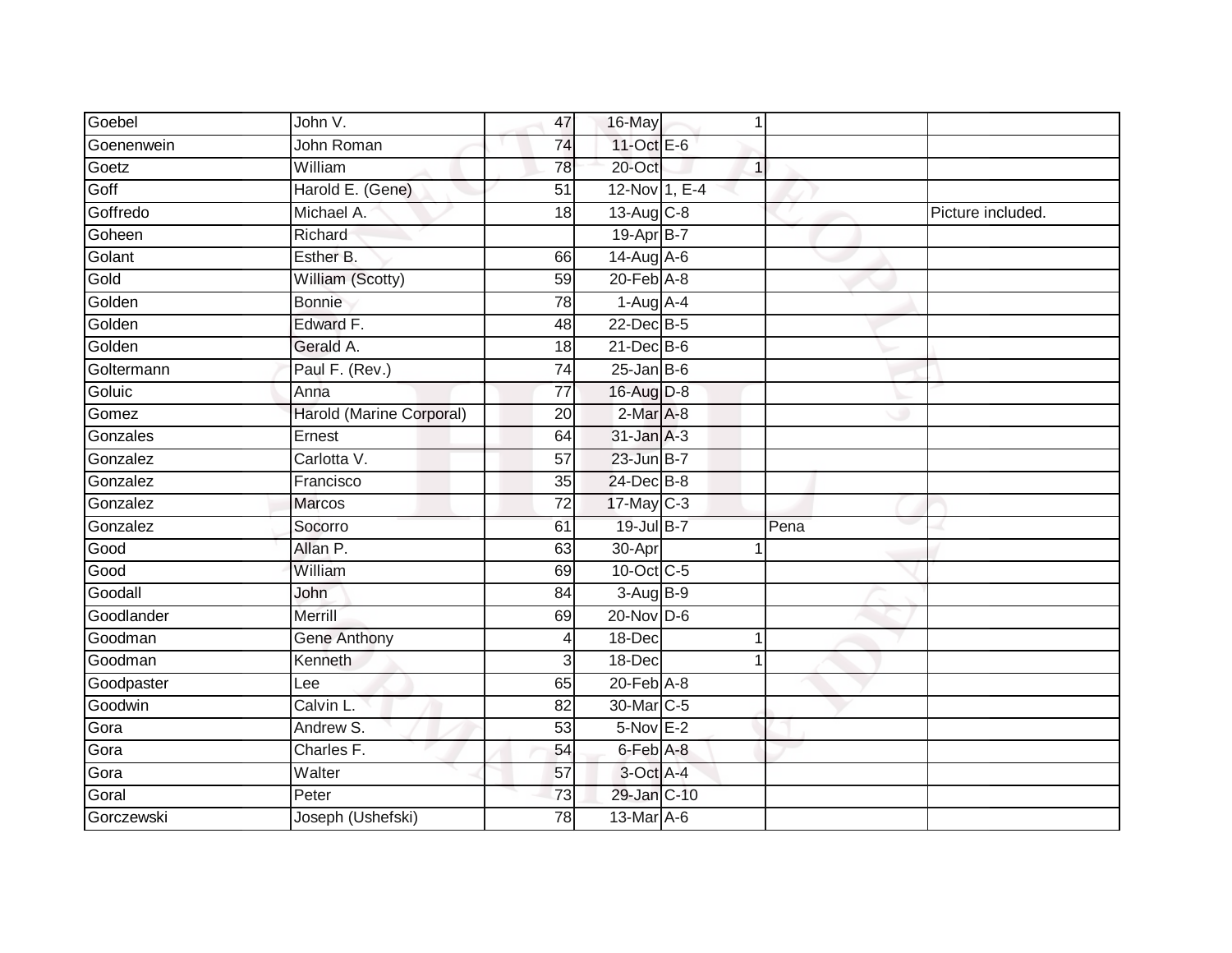| Gordon     | <b>Bazil</b>          | 65              | 20-Mar A-4      |              |                   |
|------------|-----------------------|-----------------|-----------------|--------------|-------------------|
| Gordon     | Russell               | 67              | $24$ -Jul $A-4$ |              |                   |
| Gore       | Freddy R.             |                 | 18-Jul B-5      |              |                   |
| Gorecki    | Helen A.              | 57              | 5-May B-13      |              |                   |
| Goril      | Andrew                | 69              | 30-Nov D-2      |              |                   |
| Gorzelski  | Jozef                 | 62              | $18$ -Jul B-5   |              |                   |
| Govert     | <b>Victor Henry</b>   | 57              | 13-Aug C-8      |              |                   |
| Goyda      | <b>Nick</b>           | 47              | 30-Apr F-4      |              |                   |
| Graham     | <b>Grace Ethel</b>    | 75              | $22$ -Nov $B-6$ |              |                   |
| Graham     | Lawrence M.           | $\overline{73}$ | $3$ -Jan $A$ -6 |              |                   |
| Graham     | Mary S.               | 68              | 4-Oct C-7       |              |                   |
| Graham     | William               | 62              | 31-Dec C-10     |              |                   |
| Grahovac   | John                  | 70              | 28-Mar B-5      |              |                   |
| Granfield  | Joan K.               | 39              | 26-Mar B-4      |              |                   |
| Grant      | Bella M.              | 93              | 22-May B-4      |              |                   |
| Grant      | <b>Robert Charles</b> | 43              | 20-Dec D-5      |              |                   |
| Grantz     | Louis                 | 52              | $21$ -Aug $B-5$ |              |                   |
| Gratts     | Earl H.               | 26              | 17-May          | $\mathbf{1}$ |                   |
| Grawcock   | Art                   | 75              | $3$ -Dec $C-2$  |              |                   |
| Gray       | Elaine                | 31              | 5-Mar           |              |                   |
| Gray       | Joseph                | 73              | $18$ -Jan $D-8$ |              |                   |
| Grayson    | John O.               | 56              | 21-Jul A-12     |              |                   |
| Grcich     | Nick J. (Sgt.)        | 36              | 24-Mar B-4      |              | Picture included. |
| Greathouse | W. J.                 | 55              | $24$ -Feb $C-6$ |              |                   |
| Green      | <b>DeGraff</b>        | $\overline{71}$ | $17$ -Feb $A-8$ |              |                   |
| Green      | Edwin W.              | 80              | $18$ -Jan $D-8$ |              |                   |
| Green      | Oris H.               | 87              | $31$ -May $D-6$ |              |                   |
| Greenberg  | William               | 58              | 30-Mar C-5      |              |                   |
| Greenwald  | Charles E.            | 91              | 25-Jul B-3      |              |                   |
| Greenwell  | Jerry                 | 5               | 2-May C-4       |              |                   |
| Greer      | Gleen Roy Sr.         | 54              | 2-Jul C-10      |              |                   |
| Gregory    | Anthony               | 56              | $27 - Jun$      | 1            |                   |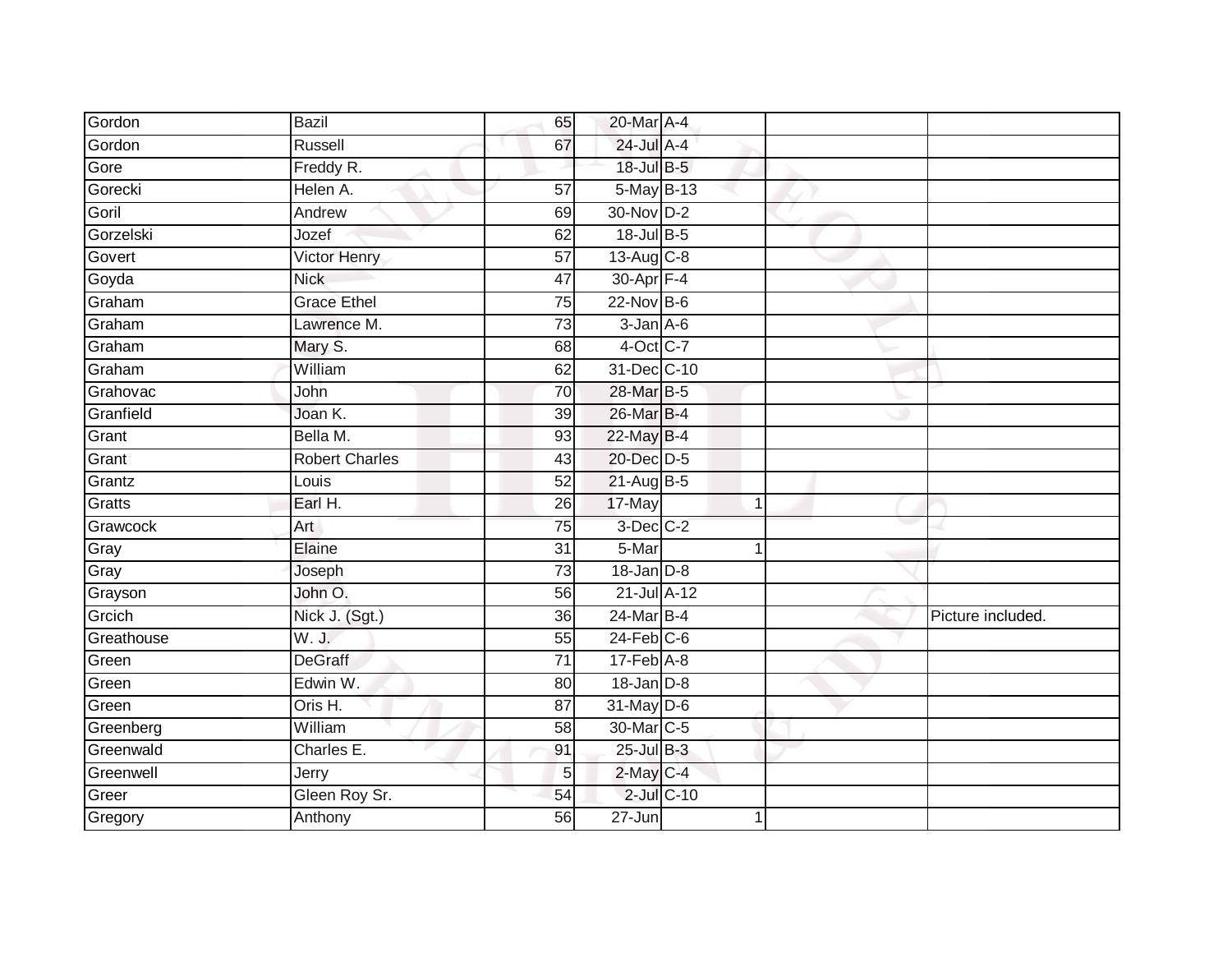| Greider      | Robert               | 54              | $24$ -Feb $C$ -6        |  |
|--------------|----------------------|-----------------|-------------------------|--|
| Grelck       | Henry                | 78              | 29-Dec B-3              |  |
| Greski       | Mark J.              | 4               | 15-Nov F-7              |  |
| Greslo       | Ernest M.            | 43              | $21-Apr$ <sub>C-8</sub> |  |
| Greslo       | Michael A.           | $\overline{73}$ | $24$ -Nov D-4           |  |
| Griffin      | <b>Jack Arnold</b>   | 49              | $9$ -Jun $C$ -5         |  |
| Grigsby      | Lester               | 25              | $10$ -Jul C-4           |  |
| Grillo       | Leo                  | 66              | 17-Mar A-12             |  |
| Grimes       | <b>Melvin David</b>  | 82              | 14-Apr B-4              |  |
| Grimmer      | Leo J.               | $\overline{58}$ | $3-MarB-6$              |  |
| Grinner      | Robert F.            | 61              | $28$ -Apr $B$ -8        |  |
| Grodzicki    | Frank                | $\overline{54}$ | $24$ -Dec $B-8$         |  |
| Grohowski    | John                 | 72              | 28-Dec C-5              |  |
| Gronowski    | Helen                | 75              | 24-Oct A-8              |  |
| Grothaus     | Dora                 | 91              | 31-Aug D-7              |  |
| Gruca        | Walter J. Jr.        | 26              | 5-Oct B-10              |  |
| Grugel       | Joseph M.            | $\overline{72}$ | 26-Dec C-7              |  |
| Gryn         | Michael              | 87              | 13-Dec B-6              |  |
| Gudleske     | Gustave F. (Captain) |                 | 8-Aug A-5               |  |
| <b>Guess</b> | William M. (Bill)    | $\overline{73}$ | $28$ -Jun $B$ -6        |  |
| Guise        | Rose M.              | 75              | 15-Aug A-4              |  |
| Gulajski     | <b>Nellie</b>        | 62              | $17 - Jun$ B-6          |  |
| Gullickson   | Albert O.            | 82              | $11-SepB-4$             |  |
| Gunter       | Hershel S.           | 45              | 22-Oct C-6              |  |
| Gunther      | Russel G.            | $\overline{55}$ | $24$ -May B-8           |  |
| Guntner      | Mary                 | 58              | $1-Aug$ A-4             |  |
| Gura         | Frank                | 85              | 31-Mar B-3              |  |
| Gutekunst    | Laura Faye           | 16              | 24-Dec B-8              |  |
| Gutowsky     | Otto                 | 86              | 11-Aug B-5              |  |
| Guziar       | Vincent J. W.        | 74              | 11-Dec A-6              |  |
| Guzman       | Joseph               | 39              | 24-Jul A-4              |  |
| Guzman       | Matias C.            | $\overline{73}$ | $3$ -Jul $B-4$          |  |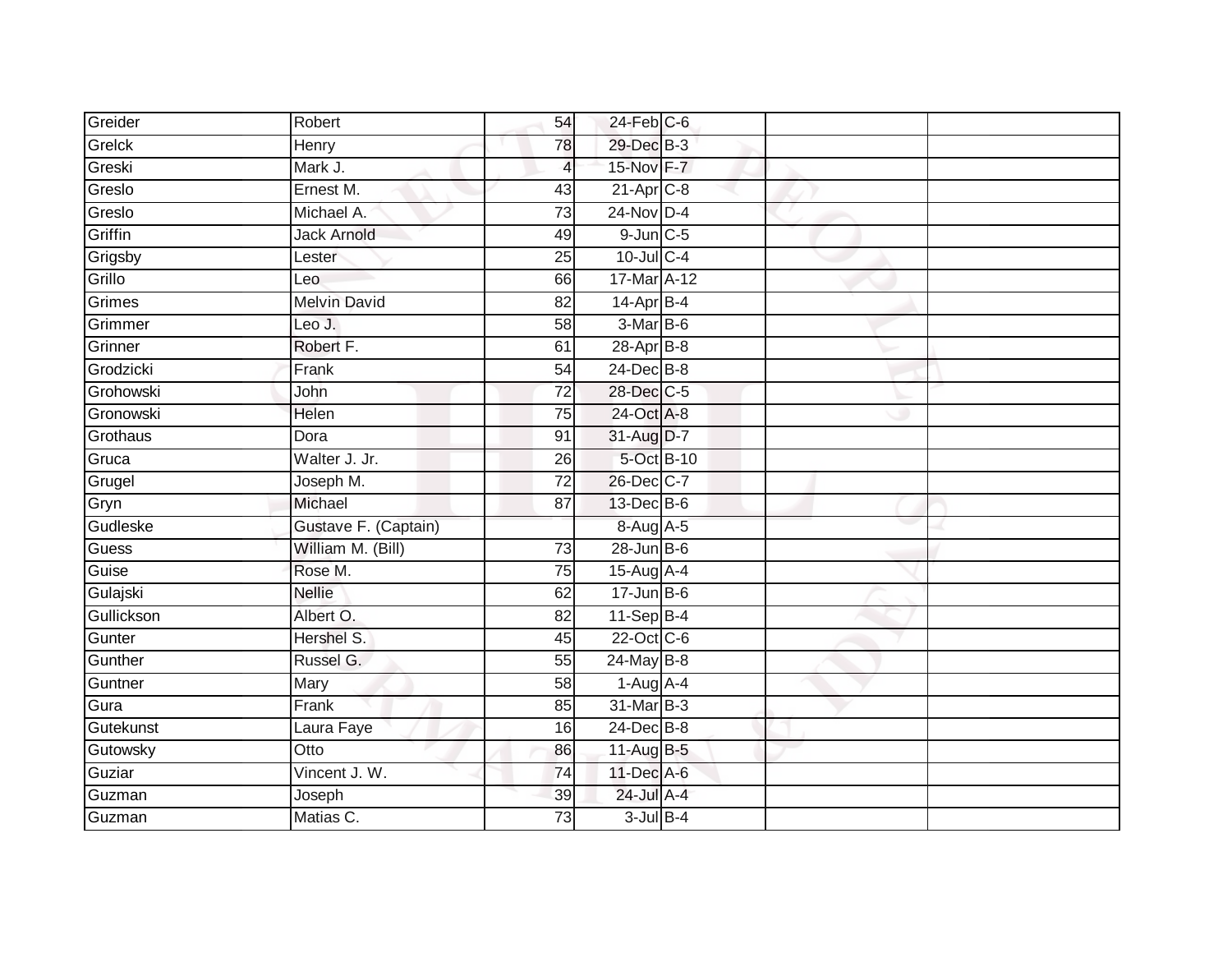| Gwizdz          | Edward J.           | 49              | 19-Jun A-6        |              |                                  |
|-----------------|---------------------|-----------------|-------------------|--------------|----------------------------------|
| Gzik            | Martin              | 83              | 14-May D-12       |              |                                  |
| Hackenberg      | Julia               | 76              | 28-Jun B-6        |              |                                  |
| Hadarich        | Julia C.            | 69              | 9-Oct C-5         |              |                                  |
| Hafner          | Earl E.             | 59              | 19-Mar B-6        |              |                                  |
| Hagberg         | Paul T.             | 86              | $1-May$ A-4       |              |                                  |
| Haines          | James D.            | 22              | 7-Nov A-8         |              |                                  |
| Hajduk          | Josephine           | 73              | $17 - Jun$ B-6    |              |                                  |
| Halajcsik       | Jerome J.           | 22              | 5-Nov             |              |                                  |
| Halajcsik       | <b>Jerry Joseph</b> | $\overline{23}$ | 6-Nov B-4         |              |                                  |
| Halajcsik       | <b>Mike</b>         | 65              | $17$ -May C-3     |              |                                  |
| Hales           | David               | 16              | $19$ -Jun $A$ -6  |              |                                  |
| Hall            | Audrey              | 32              | 18-Aug B-5        |              |                                  |
| Hall            | Elizabeth           | 81              | 12-Nov E-4        |              |                                  |
| Hall            | Otha                | 40              | 5-Mar             | 1            | Picture of incident<br>included. |
| Hallgren        | Gerda E.            | 90              | 20-Jan A-10       |              |                                  |
| Halliburton     | <b>Barcell</b>      | $\overline{7}$  | 20-Aug            | $\mathbf{1}$ |                                  |
| <b>Haltek</b>   | Michael             | 51              | 17-Apr A-8        |              |                                  |
| Haluska         | Susan Nichma        | 74              | $10$ -Dec $E - 8$ |              |                                  |
| Hamby           | <b>Barney</b>       | $\overline{72}$ | 22-Oct C-6        |              |                                  |
| Hamill          | Jack H. (Dr.)       | 73              | $17 -$ Jul C-4    |              |                                  |
| <b>Hamilton</b> | Edward              | 66              | $22$ -Jun B-4     |              |                                  |
| <b>Hammers</b>  | <b>Mirttie</b>      | 72              | 29-May C-4        |              |                                  |
| Hammond         | Walter L.           | 61              | 13-Jan 1, A-10    |              | Picture included.                |
| Hammond         | William C.          | 63              | 24-Dec B-8        |              |                                  |
| Hampton         | Carl                | 85              | $1-Aug$ A-4       |              |                                  |
| Hanagan         | Elizabeth           | 62              | 14-Nov B-6        |              |                                  |
| Hanagan         | Elizabeth H.        | 85              | 21-May E-4        |              |                                  |
| Handy           | James (Sugar)       | 78              | $7$ -Jul $B$ -6   |              |                                  |
| <b>Hankins</b>  | Orley W.            | 70              | 28-Aug C-5        |              |                                  |
| Hankman         | Walter J.           | 55              | 10-Oct C-5        |              |                                  |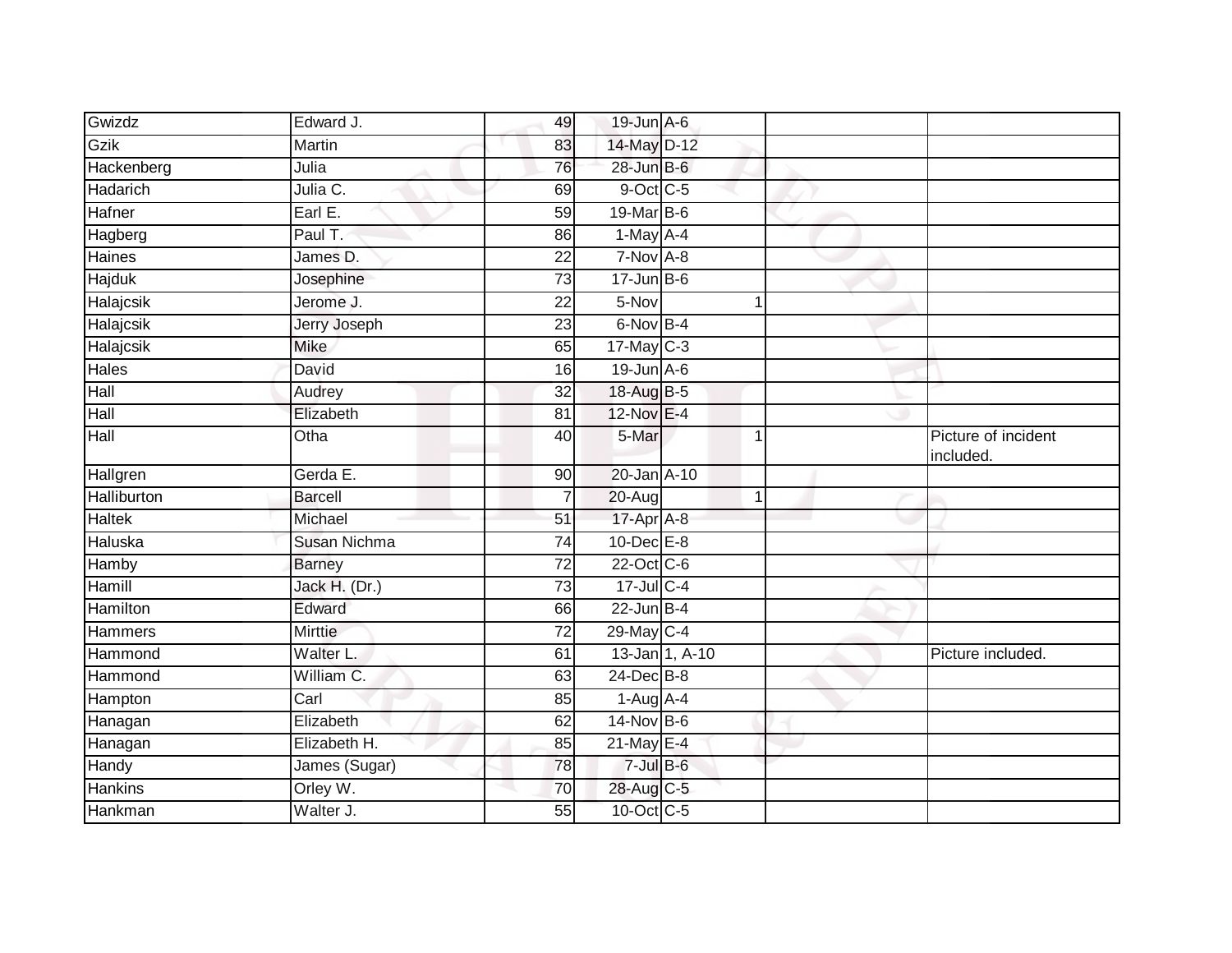| Hannebohm     | John F.            | 91              | 18-Sep C-5                  |  |                                              |
|---------------|--------------------|-----------------|-----------------------------|--|----------------------------------------------|
| Hannemann     | Walter A.          | 51              | $27-$ Sep $B-6$             |  |                                              |
| Hansen        | Anna M.            | 58              | 10-Nov C-5                  |  |                                              |
| Hansen        | Dorothy            | 64              | $13$ -Feb $\overline{A}$ -4 |  |                                              |
| Hansen        | Henrietta          | $\overline{75}$ | $19$ -Jan B-9               |  |                                              |
| Hansen        | Henry H.           | $\overline{70}$ | $21$ -Feb $D-5$             |  | Also listed as Hanson                        |
| Hansen        | Mable              | 56              | $14-Sep$ C-13               |  |                                              |
| Hanson        | Abbie              |                 | $21$ -May E-4               |  |                                              |
| Hanspard      | Richard            | 66              | 26-Oct B-8                  |  | Also spelled Hasbard; see<br>October 25, D-8 |
| Hantz         | Charley J.         | 58              | 19-Sep B-5                  |  |                                              |
| Hanyicska     | Elizabeth          | 71              | 29-Sep A-12                 |  |                                              |
| Harasty       | David J.           | 59              | $6$ -Jun $B-3$              |  |                                              |
| <b>Harbst</b> | Raymond G.         | 50              | 18-Aug B-5                  |  |                                              |
| Hardcastle    | Michael            | 12              | 12-Mar D-10                 |  |                                              |
| Hardesty      | Delmar             | 68              | 30-Apr F-4                  |  |                                              |
| Hardy         | Leslie Thompson    | 72              | 27-Nov A-6                  |  |                                              |
| Harkrider     | Mammie             | 93              | 14-Mar C-4                  |  |                                              |
| Harmon        | Robert Joseph      | infant          | 13-Jan A-10                 |  |                                              |
| Harney        | Mamie              | 84              | $1-Mar$ C-2                 |  |                                              |
| Harris        | Alice              | 61              | $26$ -Oct B-8               |  |                                              |
| Harris        | <b>Carl Robert</b> | 14              | $13$ -Jun $A - 8$           |  |                                              |
| Harris        | Celia F.           | 69              | 12-Nov E-4                  |  |                                              |
| Harris        | Constatine A.      | 31              | 13-Nov A-4                  |  |                                              |
| Harris        | Elvester           | 50              | 12-Oct B-5                  |  |                                              |
| Harris        | Joseph L. (Joe)    | 67              | $20$ -Nov $D-6$             |  |                                              |
| Harris        | Patricia           | 11              | $13$ -Jun $A - 8$           |  |                                              |
| Harris        | <b>Ronald Lee</b>  | 16              | $13$ -Jun $A-8$             |  |                                              |
| Harris        | Stephen J.         | 18              | $12$ -Jun $A-4$             |  |                                              |
| Harris        | Verne B.           | 59              | 8-Feb C-19                  |  |                                              |
| Harris        | Virginia           | 66              | 10-Nov C-5                  |  |                                              |
| Harrison      | Pauline            | 74              | 29-Oct C-9                  |  |                                              |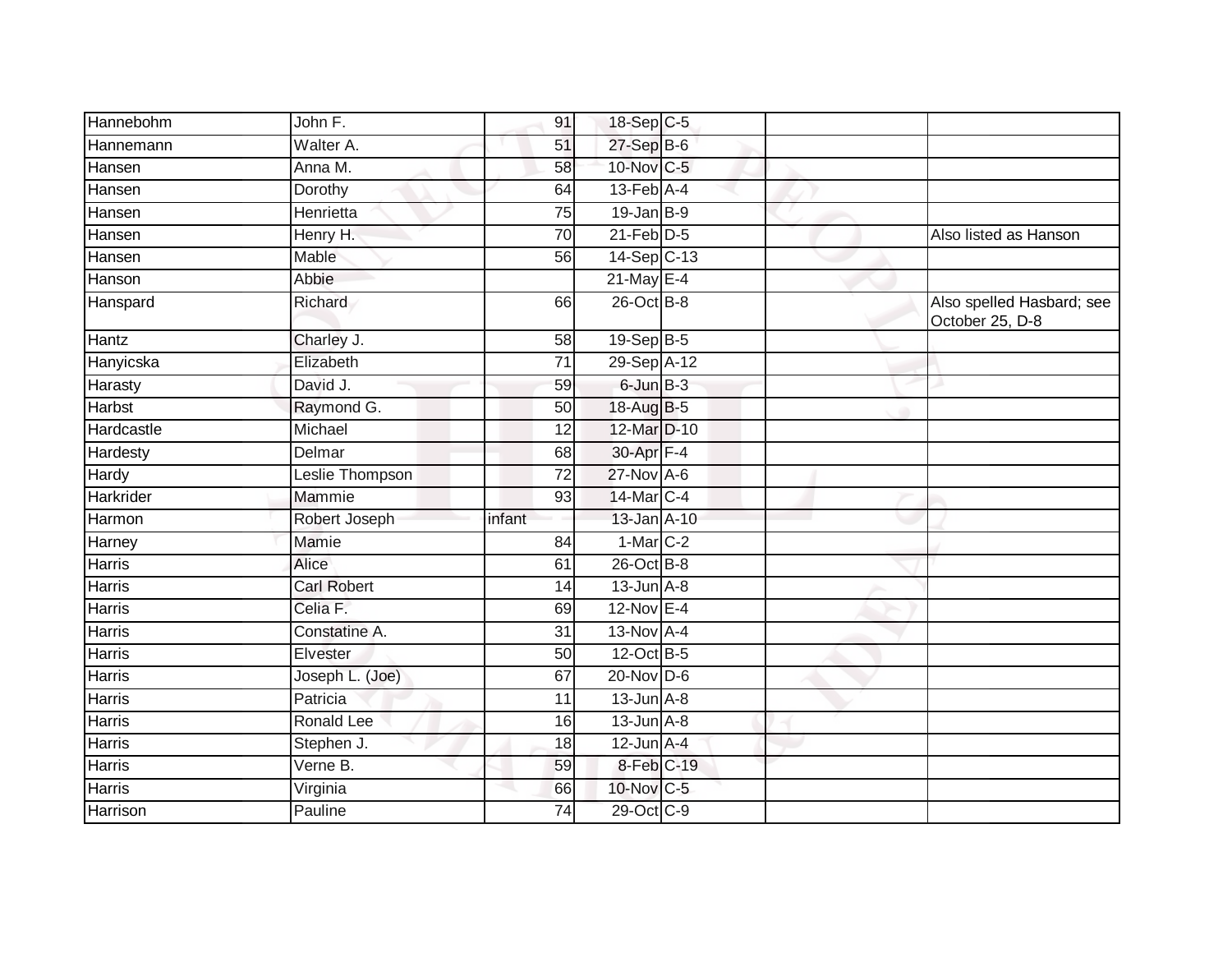| Hart           | John S.              |                 | 9-Oct             | 1     |                                                |
|----------------|----------------------|-----------------|-------------------|-------|------------------------------------------------|
| Hartfield      | Elmer                | 61              | $1-FebB-4$        |       |                                                |
| Hartlerode     | Andrew J.            | $\overline{97}$ | 5-Dec C-5         |       |                                                |
| Hartley        | Elizabeth (Bessie)   | 73              | $12$ -Jun $A-4$   |       |                                                |
| Hartman        | Glen M.              | 51              | $28$ -Feb $A$ -6  |       |                                                |
| Hartman        | Walter O.            | 66              | $26$ -Jun $B-4$   |       |                                                |
| Hartman        | William R.           | 59              | $13$ -Jun $A-8$   |       |                                                |
| Hartsock       | Thomas R.            | 23              | 22-May            |       |                                                |
| Harvey         | Carmel B. Jr.        | 21              | $29$ -Jun $B-2$   |       |                                                |
| Hasbard        | Richard              | 66              | 25-Oct D-8        |       | Also spelled Hanspared;<br>see October 26, B-8 |
| Haskell        | Adeline M.           | 47              | 5-Jan A-10        |       |                                                |
| <b>Haskins</b> | Loretta L.           | 47              | 20-Oct A-10       |       |                                                |
| Hasse          | Clara E.             | $\overline{55}$ | 7-May D-14        |       |                                                |
| Hausman        | Charles              | 8               | 29-May 1, C-4     |       |                                                |
| Hausman        | Gregory              | 13              | 29-May 1, C-4     |       |                                                |
| Haviza         | Catherine            | 69              | $28$ -Jul B-3     |       |                                                |
| Hawk           | <b>Nina</b>          | 16              | $23$ -Jan B-4     |       |                                                |
| <b>Hawkins</b> | Gary                 |                 | 19 Decmeber<br>21 | $B-6$ |                                                |
| Hayden         | <b>Bessie</b>        | 89              | 5-Dec C-5         |       |                                                |
| Hayden         | Christine            | 4               | $2$ -May C-4      |       |                                                |
| Hayden         | Durward D.           | 58              | 28-Mar B-5        |       |                                                |
| Hayden         | Verda D.             | $\overline{78}$ | 11-Jul B-7        |       |                                                |
| Hayes          | <b>David Russell</b> | 19 days         | 10-Mar B-8        |       |                                                |
| Hayes          | Pearl L. (Perk)      |                 | 8-Aug A-5         |       |                                                |
| Haynes         | Clara B.             | 95              | 19-Nov D-14       |       |                                                |
| Haysak         | Louis                | $\overline{75}$ | 24-Aug B-10       |       |                                                |
| Head           | James K.             | 76              | 21-Jun A-10       |       |                                                |
| Head           | Pearl C.             | 78              | $1-Mar$ C-2       |       |                                                |
| Headlee        | Rita                 | 17              | 23-Jan            | 1     |                                                |
| Heatherington  | Gladys               | 56              | 30-Apr F-4        |       |                                                |
| Hebert         | Hazel                | 59              | 13-Aug $C-8$      |       |                                                |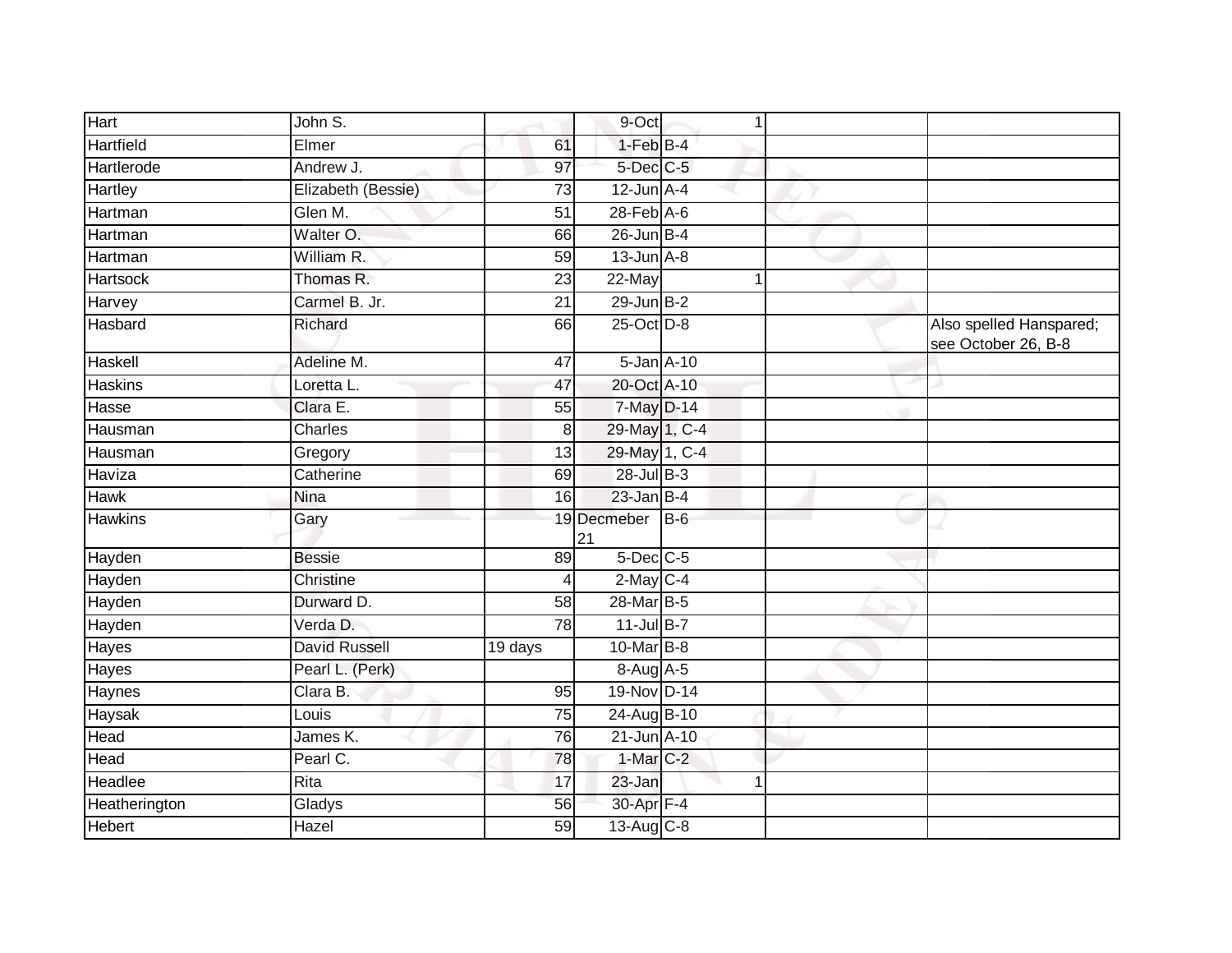| Hecber           | <b>Steve</b>          | 12 | 6-Sep C-8             |   |                                                                          |
|------------------|-----------------------|----|-----------------------|---|--------------------------------------------------------------------------|
| Hecht            | Arnold W.             | 63 | 28-Mar B-5            |   |                                                                          |
| Heckler          | Katherine             | 85 | 28-May C-4            |   |                                                                          |
| Hedgcock         | Hugh H. (Shorty)      | 71 | $8$ -Dec $D-4$        |   |                                                                          |
| Heichel          | Frank G.              | 79 | 3-Oct A-4             |   |                                                                          |
| Heidtman         | Rose                  | 80 | $21$ -Feb $D-5$       |   |                                                                          |
| Heiland          | Jesse J.              | 47 | $14$ -Aug $A$ -6      |   |                                                                          |
| Heilman          | Robert                | 54 | $7-Sep$ B-6           |   |                                                                          |
| Heimke           | August A.             | 67 | 18-May B-5            |   |                                                                          |
| Heimke           | Pearl M.              | 68 | $11$ -Jan $C-4$       |   |                                                                          |
| Heinen           | Patricia              | 25 | 1-Mar                 | 1 |                                                                          |
| Heintz           | William J. (Deb)      | 91 | $3 - Jan A - 6$       |   |                                                                          |
| Hejmej           | Angela                | 69 | 8-Mar <sub>IC-6</sub> |   |                                                                          |
| Helene           | Sister Mary, P.H.J.C. | 60 | 16-May B-5            |   |                                                                          |
| Helgesen         | Julie                 | 19 | 14-Aug                | 1 |                                                                          |
| Heller           | Clara M.              | 43 | $15$ -Jan $C$ -6      |   |                                                                          |
| Hellgren         | Walter                | 55 | 5-Mar B-6             |   |                                                                          |
| Helms            | James H.              | 91 | 30-Jul B-10           |   |                                                                          |
| Hemingway        | Lyda                  | 83 | 15-Jun A-10           |   |                                                                          |
| Henderlong       | Frances M.            | 75 | 19-Dec B-7            |   |                                                                          |
| <b>Hendricks</b> | Glen H.               | 68 | 6-Mar B-4             |   |                                                                          |
| Hendron          | Lorraine              | 40 | 9-Mar B-6             |   |                                                                          |
| Hera             | Louise                | 51 | 7-May D-14            |   |                                                                          |
| Herakovich       | Peter                 | 94 | $2$ -Apr $D-14$       |   |                                                                          |
| Herin            | Douglas               | 25 | $3$ -Jul $B-4$        |   |                                                                          |
| <b>Herliczek</b> | Anna                  | 77 | $7-Feb$ A-6           |   |                                                                          |
| Hernandez        | <b>Bertha</b>         | 52 | $28-Apr$ B-8          |   | Age also listed as 49 and<br>50; see April 27, 1 and B-3                 |
| Hernandez        | Bertha M.             | 49 | 27-Apr 1, B-3         |   | Name given as Barbara<br>and age as 50 on B-3; also<br>see April 28, B-8 |
| Hernandez        | <b>Bessie</b>         | 74 | 27-Mar A-4            |   |                                                                          |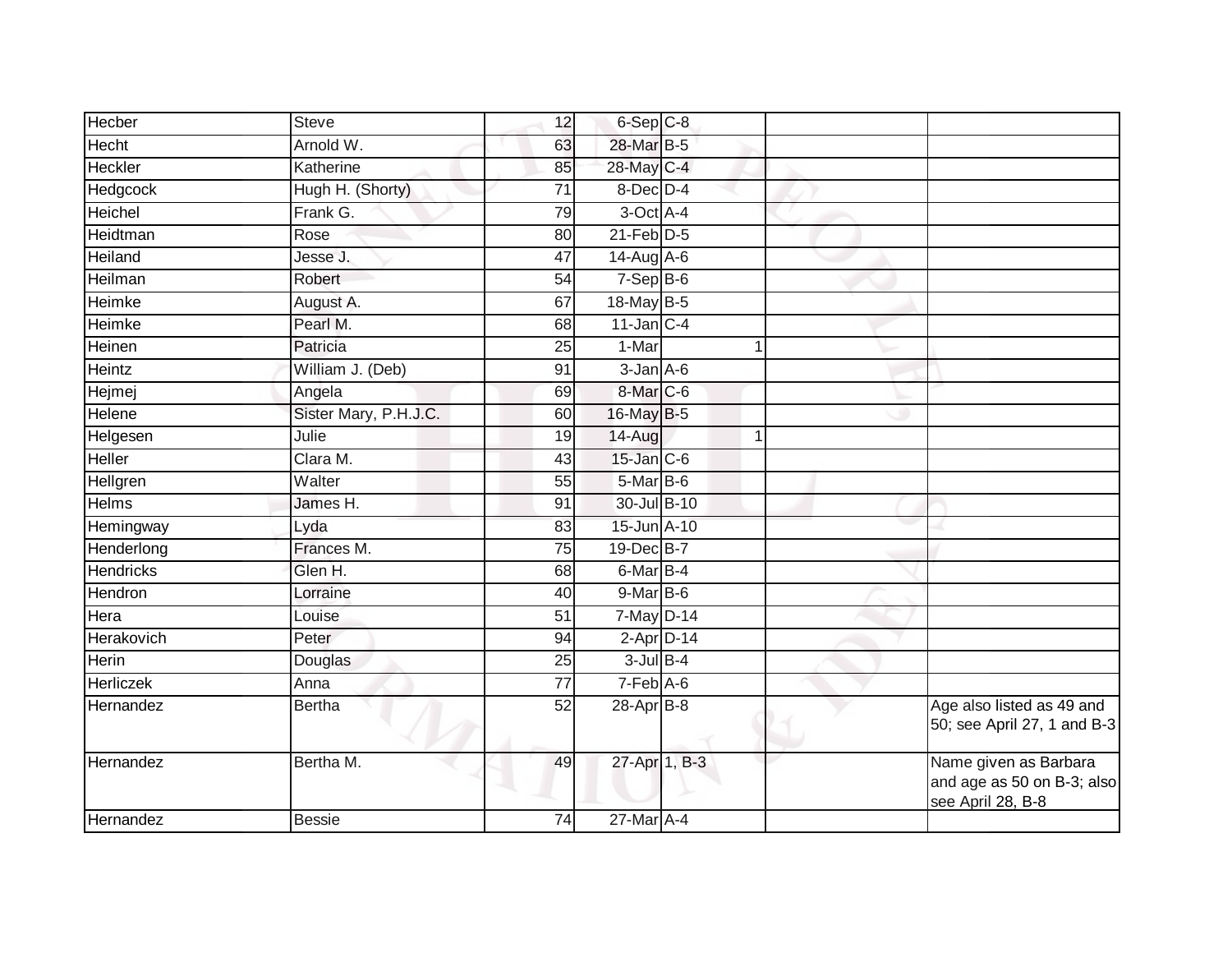| Hernandez        | Marcelino         | 57              | 31-Mar B-3                     |              |       |                                              |
|------------------|-------------------|-----------------|--------------------------------|--------------|-------|----------------------------------------------|
| Herring          | <b>Archie Ray</b> | 65              | $4$ -Dec $B$ -5                |              |       |                                              |
| Hershman         | Mary V.           | 88              | 12-Mar D-10                    |              |       |                                              |
| Hess             | Maud M.           | 93              | $25-Sep$ B-4                   |              |       |                                              |
| Hester           | King A.           | $\overline{76}$ | $16$ -Jan $A-6$                |              |       |                                              |
| Hesterman        | William O.        | 61              | $4$ -Jan $B-10$                |              |       |                                              |
| Heuser           | Catherine         | 60              | $6-Nov$ B-4                    |              | Stoll |                                              |
| Heuser           | John              | 70              | 8-Nov C-14                     |              |       |                                              |
| Hevezi           | Janet G.          | 56              | $13$ -Feb $\overline{A}$ -4    |              |       |                                              |
| <b>Hibler</b>    | Ollie             | 67              | 30-Jun B-6                     |              |       |                                              |
| Hickle           | Glenn George      | 63              | 31-Mar B-3                     |              |       |                                              |
| <b>Hicks</b>     | Joseph B.         | 55              | $12$ -Jun $A-4$                |              |       |                                              |
| <b>Hicks</b>     | Nannie H.         | 67              | 18-Apr A-8                     |              |       |                                              |
| <b>Hicks</b>     | <b>Nolie</b>      | 69              | 22-Nov B-6                     |              |       |                                              |
| <b>Higgins</b>   | May C.            | $\overline{70}$ | 10-Feb B-5                     |              |       |                                              |
| Hill             | <b>Dick</b>       | 83              | 9-Apr F-7                      |              |       |                                              |
| Hill             | Nathan            | 54              | $31$ -Jan $A-3$                |              |       |                                              |
| Hill             | Qwindle           | 41              | 14-Mar C-4                     |              |       | Also listed as Gwindle;<br>see March 15, B-8 |
| <b>Hillis</b>    | Callie S.         | 39              |                                | 5-Nov 1, E-2 |       | Picture of incident<br>included on page E-2  |
| <b>Hilt</b>      | Leonard F.        | $\overline{74}$ | 10-Jul C-4                     |              |       |                                              |
| Hilty            | Michael R.        | 55              | $1-Oct$ B-8                    |              |       |                                              |
| Hilyard          | Rosamond I.       | 63              | $7-MarA-4$                     |              |       |                                              |
| Hinojosa         | Juan A.           | 63              | $18-\overline{\text{Sep }C-5}$ |              |       |                                              |
| Hintz            | <b>Helen</b>      | 62              | $28$ -Jul $B-3$                |              |       |                                              |
| <b>Hipp</b>      | Louis J. (Red)    | $\overline{55}$ | 15-Jun A-10                    |              |       |                                              |
| Hires            | Clinton           | 56              | 17-Apr A-8                     |              |       |                                              |
| Hisey            | Charlotte M.      | 73              | 8-Oct D-4                      |              |       |                                              |
| Hitman           | Sarah I.          | 83              | 25-Aug D-3                     |              |       |                                              |
| <b>Hittle</b>    | Esther G.         | 53              | 14-Nov B-6                     |              |       |                                              |
| <b>Hitzfield</b> | Fred              | 59              | 6-Oct B-3                      |              |       |                                              |
| Hlinka           | Mary              | 69              | 8-Mar C-6                      |              |       |                                              |
|                  |                   |                 |                                |              |       |                                              |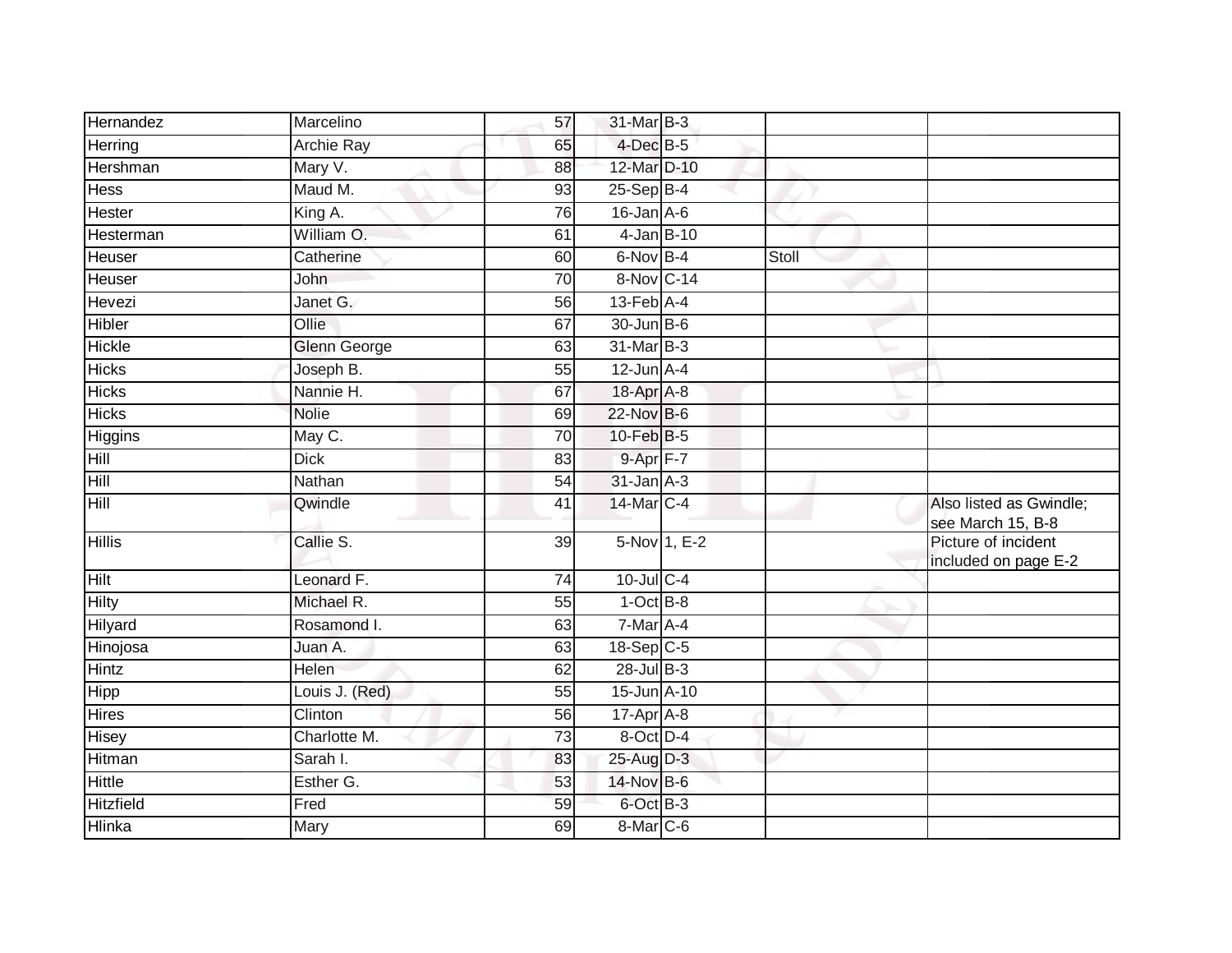| Hmurovich   | Theresa               | 69              | 22-Aug A-4            |        |  |
|-------------|-----------------------|-----------------|-----------------------|--------|--|
| Hoadley     | Nellie Anne           | 73              | 30-Apr F-4            |        |  |
| Hoard       | Floyd                 |                 | 7-Aug C-4             |        |  |
| Hobart      | <b>Alice Tisdale</b>  | 85              | 15-Mar B-8            |        |  |
| Hodge       | Lena E.               | $\overline{75}$ | 29-Mar C-14           |        |  |
| Hodurski    | Frank                 | 78              | $1-Dec$ B-5           |        |  |
| Hoeckelberg | <b>Bernard</b>        | $\overline{53}$ | $13$ -Jun $A-8$       |        |  |
| Hoekstra    | Henrietta             | 56              | 11-Aug B-5            |        |  |
| Hofferber   | Sandra Kay            | 21              | 15-Jun A-10           |        |  |
| Hoffman     | Clarence I. Jr. (Bud) | $\overline{57}$ | $20$ -Jul B-6         |        |  |
| Hoffman     | Elmer                 | 81              | $14$ -Jul B-5         |        |  |
| Hoffman     | Frank Sr.             | 80              | $28-Apr$ B-8          |        |  |
| Hoffman     | Jack                  | 77              | 26-May B-8            |        |  |
| Hoffman     | Lena B.               | 77              | 8-Jun B-3             |        |  |
| Hoffman     | Ruth M.               | 69              | 17-Nov D-4            |        |  |
| Hoffman     | Wilbur J.             | 58              | $5$ -Jul $B$ -6       |        |  |
| Hogen       | Genevieve             | $\overline{74}$ | $17 - \text{Feb}$ A-8 |        |  |
| Hohalek     | Stanley B.            | 51              | $2-Mar A-8$           |        |  |
| Hojara      | Frank                 | 54              | 4-May B-8             |        |  |
| Hokanson    | Carl E.               | $\overline{57}$ | 10-Mar B-8            |        |  |
| Holda       | Patricia Ann          | $\overline{37}$ | 19-Oct C-13           | Girman |  |
| Holland     | Matthew               | 75              | 26-Dec C-7            |        |  |
| Holleman    | Florence              | 79              | $26$ -Jul C-6         |        |  |
| Holme       | Ella                  | 65              | $27-Sep$ B-6          |        |  |
| Holmes      | Gilbert Lyle          | 51              | $20$ -Feb $A-8$       |        |  |
| Holsonback  | Alfard V.             | 40              | 24-Mar B-4            |        |  |
| Holstrom    | Ann                   | 76              | 24-Sep C-10           |        |  |
| Holt        | Jacki                 | 16              | $12$ -Jun $A-4$       |        |  |
| Holt        | John D.               | 17              | 30-Aug                | 1      |  |
| Homco       | Anna                  | 70              | 10-Dec E-8            |        |  |
| Hood        | Randy                 | 14              | 16-Oct C-6            |        |  |
| <b>Hook</b> | Donald                | $\overline{31}$ | 17-Dec E-2            |        |  |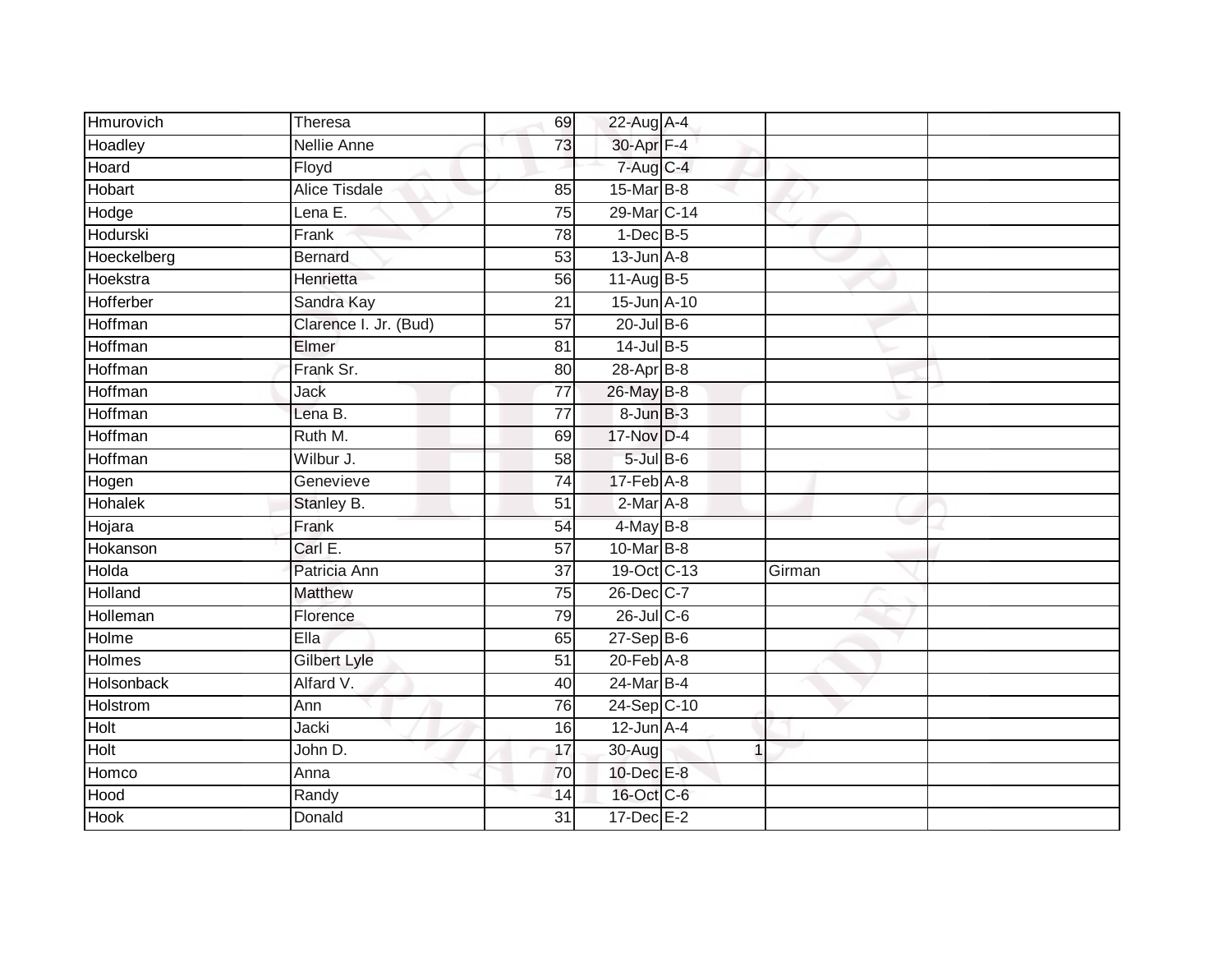| Hook            | Marian I.       | 59              | 23-Apr C-7            |             |
|-----------------|-----------------|-----------------|-----------------------|-------------|
| Hooksma         | Harriet         | 52              | 10-Feb B-5            |             |
| Hoover          | Fred            | $\overline{74}$ | 6-Jan B-3             |             |
| Hope            | James W.        | 54              | 19-Mar B-6            |             |
| Hopper          | Mary E.         | 67              | 22-Oct C-6            |             |
| Horn            | Edith V:        | 72              | 19-May B-6            |             |
| Horn            | Elizabeth H.    | 76              | 7-Nov A-8             | Beatson     |
| Horvatich       | Michael Sr.     | 87              | $11$ -Jul B-7         |             |
| Hosch           | Walter M.       | 63              | 12-Feb B-10           |             |
| Hoshaw          | Floyd A.        | $\overline{74}$ | $4$ -Jan B-10         |             |
| <b>Hoskins</b>  | Darla           | 5               | 20-Aug                | 1           |
| <b>Hoskins</b>  | David           | 6 weeks         | $20 - Aug$            | 1           |
| <b>Hoskins</b>  | Donnie J.       | 19              | 23-Aug B-4            |             |
| <b>Hoskins</b>  | Julie           | 6               | 20-Aug                | 1           |
| <b>Hoskins</b>  | Linda           | 11/2            | 20-Aug                | $\mathbf 1$ |
| Hoskins         | Loretta         | 29              | 20-Aug                | 1           |
| <b>Houchins</b> | Martha Ann      | $\overline{82}$ | 30-Apr <sub>F-4</sub> |             |
| Houk            | <b>Della</b>    | 84              | 11-May B-12           |             |
| <b>Houk</b>     | <b>Harold E</b> | 42              | 23-Aug B-4            |             |
| <b>Houk</b>     | Ivan L.         | 39              | 10-Oct C-5            |             |
| Housman         | Dora            | 74              | $21-Sep$ A-8          |             |
| Hovanec         | Andrew          | $\overline{72}$ | $9$ -Jan $C-4$        |             |
| Howard          | Author J.       | 36              | $14$ -Jul B-5         |             |
| Howard          | Hattie J.       | 91              | 23-Oct A-8            |             |
| Howarth         | George A.       | 63              | $4-AprB-5$            |             |
| Howell          | Hazel A.        | 59              | $25-Apr$ A-8          |             |
| Howie           | Shirley L.      | $\overline{37}$ | 28-Mar B-5            |             |
| Hoyda           | Anthony         | 61              | 18-Dec C-5            |             |
| Hoyda           | Veronica        | 91              | 12-Dec B-5            |             |
| Hrenik          | Julia (Wolek)   | $\overline{77}$ | 21-Mar A-6            |             |
| <b>Hrivnak</b>  | Joseph          | 64              | 24-Aug B-10           |             |
| <b>Hrycak</b>   | Anna            | 73              | $17 - Jun$ B-6        |             |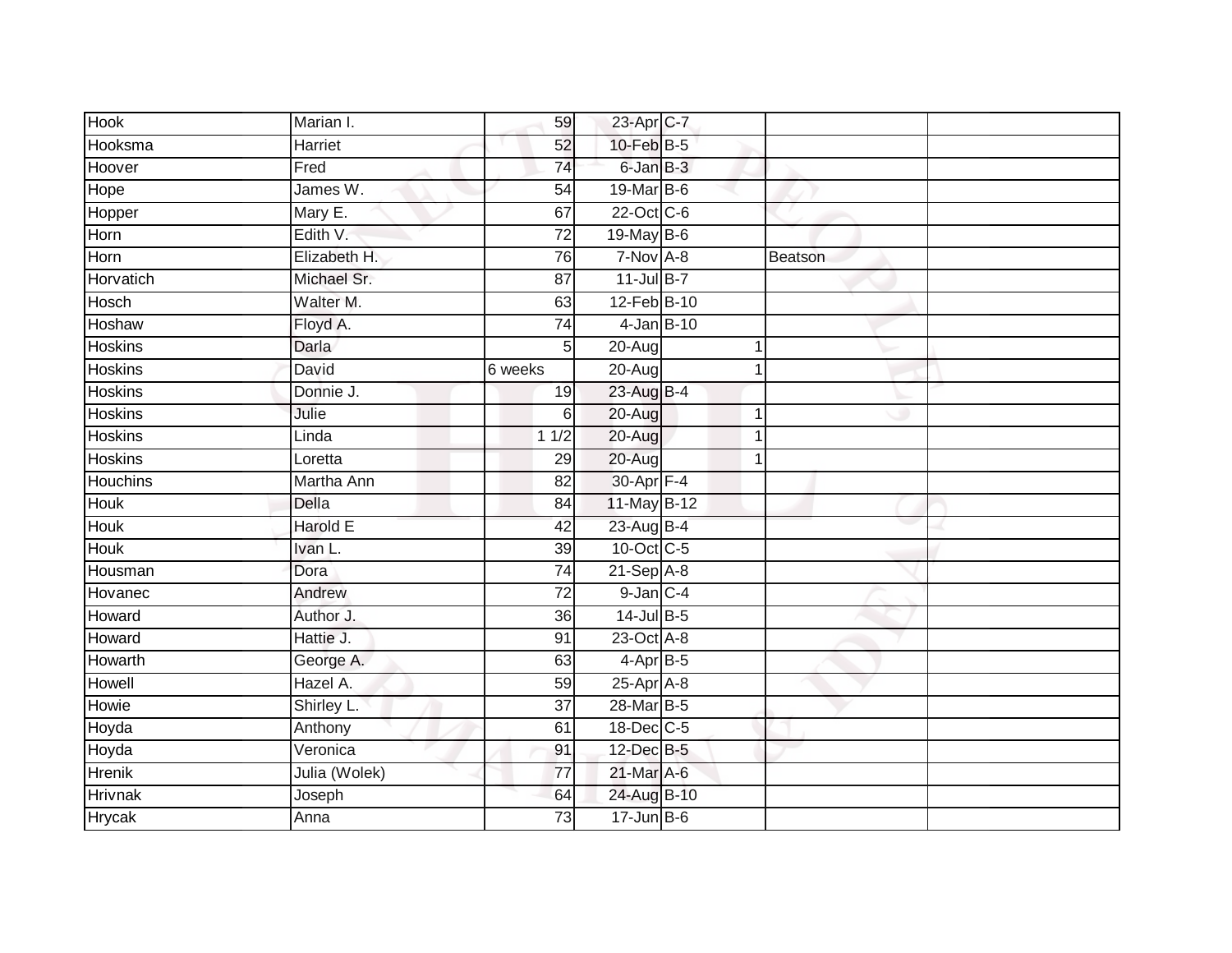| Hubbard       | Gregory George (Corporal) | 20              | 17-Nov D-4           |                  |   |   |                                             |
|---------------|---------------------------|-----------------|----------------------|------------------|---|---|---------------------------------------------|
| Hubbard       | Pauline E.                | 48              | 30-Jul B-10          |                  |   |   |                                             |
| Huber         | Christian (Chris)         | 84              | 7-Mar A-4            |                  |   |   |                                             |
| <b>Huck</b>   | James E.                  |                 | 23-Mar B-6           |                  |   |   |                                             |
| Huckabay      | Dinver R., Jr.            | 22              | 9-Oct C-5            |                  |   | v |                                             |
| Hudson        | Rhonda                    | 15              | 12-Oct               |                  |   |   |                                             |
| Hueston       | Joseph Lane               | 72              | $14$ -Aug $A$ -6     |                  |   |   |                                             |
| Huff          | Goerge                    | 28              | 5-Nov                |                  | 4 |   |                                             |
| Huff          | Otto                      | 56              | 8-Jan B-6            |                  |   |   |                                             |
| <b>Hughes</b> | Gertrude                  | 64              | $6$ -Jul $A$ -4      |                  |   |   |                                             |
| Hughes        | Nancy                     | 19              | $17$ -May C-3        |                  |   |   |                                             |
| Huisman       | John                      | 52              |                      | $2$ -Jul $C$ -10 |   |   |                                             |
| Hundley       | Frank M.                  | 78              | 14-Sep C-13          |                  |   |   |                                             |
| <b>Hunt</b>   | Frances M.                | 32              | 21-Jul A-12          |                  |   |   |                                             |
| <b>Hunt</b>   | James                     | 59              | 28-Apr B-8           |                  |   |   | Age also listed as 60; see<br>April 30, F-4 |
| Hunt          | <b>James Garrett</b>      | 60              | 30-Apr F-4           |                  |   |   | Age also listed as 59; see<br>April 28, B-8 |
| Hupke         | Elizabeth                 | 81              | $20$ -Nov $D-6$      |                  |   |   |                                             |
| <b>Hurley</b> | <b>Mary Louise</b>        | $\overline{87}$ | 12-Feb B-10          |                  |   |   |                                             |
| <b>Hus</b>    | Mary                      | 73              | $29$ -Dec $B-3$      |                  |   |   |                                             |
| Huseman       | Marie K.                  | 85              | $21$ -Dec $B$ -6     |                  |   |   |                                             |
| Hutton        | Brian C. (Kemper)         | 21/s            | 17-Nov D-4           |                  |   |   |                                             |
| <b>Hybiak</b> | Joseph G.                 | 66              | 15-Dec B-7           |                  |   |   |                                             |
| Hyde          | <b>Mary Ellen</b>         | $\overline{81}$ | $5-Feb$ $D-8$        |                  |   |   |                                             |
| Hyde          | William                   | 60              | $5 - Jun$ $A - 6$    |                  |   |   |                                             |
| Hyslop        | <b>Byron Colin</b>        | 65              | $9$ -Jul $C$ -6      |                  |   |   |                                             |
| Ide           | Ruth M.                   | 62              | 8-Oct D-4            |                  |   |   |                                             |
| Imler         | Glenn M.                  | 67              | 6-Apr <sub>C-8</sub> |                  |   |   |                                             |
| Isenberg      | unnamed                   | Infant          | 21-May E-4           |                  |   |   |                                             |
| <b>Ivey</b>   | Benjamin T.               | 24              | 5-Sep B-10           |                  |   |   |                                             |
| <b>Ivey</b>   | Marvin                    | $\overline{25}$ | 9-Mar B-6            |                  |   |   |                                             |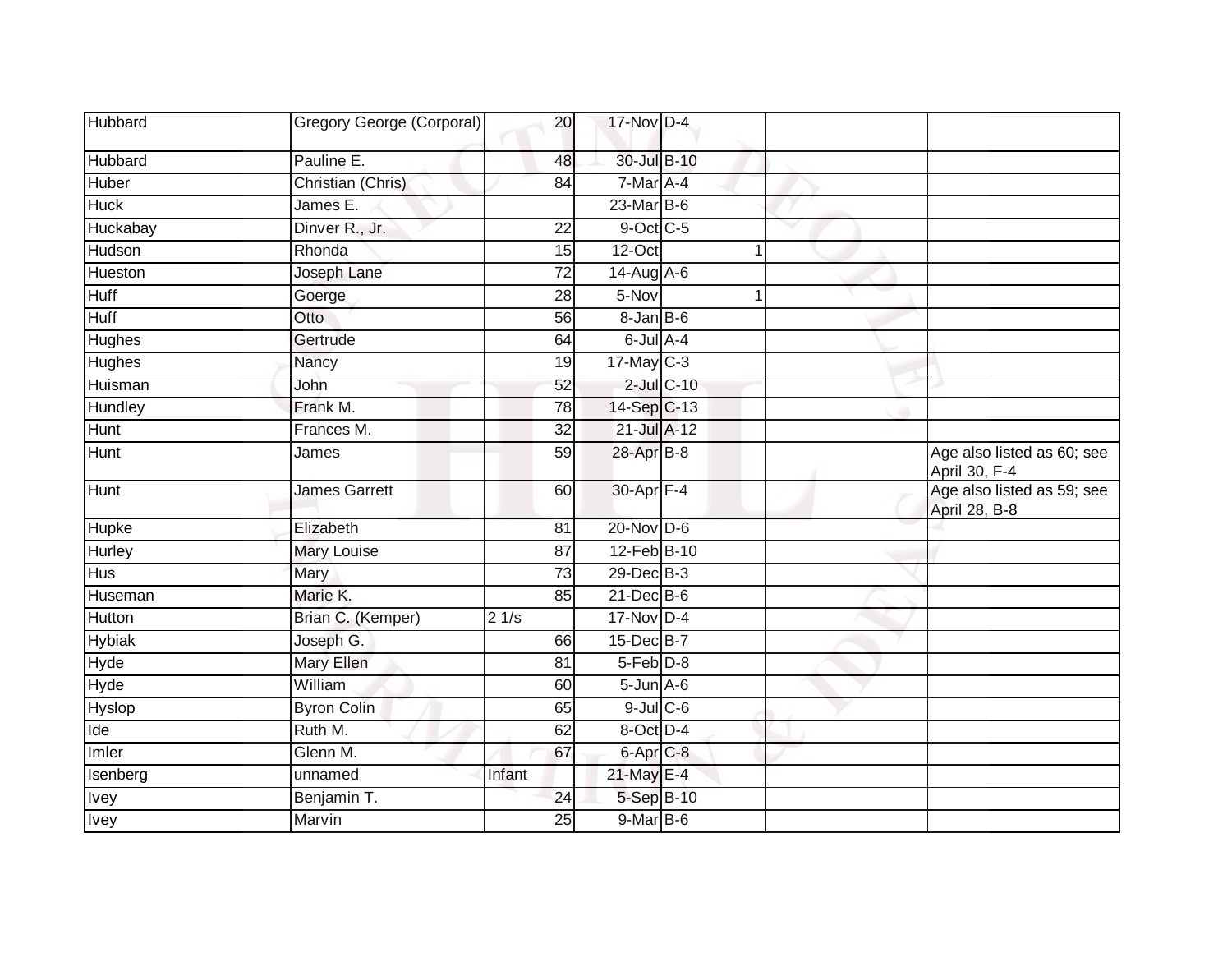| Iwanowski | Joseph                 | 44              | 27-Nov            |                  | 1           |                                                  |
|-----------|------------------------|-----------------|-------------------|------------------|-------------|--------------------------------------------------|
| Iwanski   | Joseph                 | 48              | 26-May B-8        |                  |             |                                                  |
| Izydorek  | Constance              | 75              | 17-Apr A-8        |                  |             |                                                  |
| Izzi      | Carmella               | 67              | 23-May B-5        |                  |             |                                                  |
| Jabaay    | Julius                 | 56              | $30 - Jan$ $B-2$  |                  |             |                                                  |
| Jabaay    | Mabel                  | 64              | 30-Oct A-6        |                  |             |                                                  |
| Jablonski | Sally C.               | 46              | 29-May 1, C-4     |                  |             |                                                  |
| Jablonski | Walter J.              | 60              |                   | $2$ -Jul $C$ -10 |             |                                                  |
| Jackowski | Alice                  | 52              | 3-Mar B-6         |                  |             |                                                  |
| Jackson   | Arthur C.              | 67              | 18-Jul B-5        |                  |             |                                                  |
| Jackson   | Bobby E.               | 25              | $17$ -Apr $A$ -8  |                  |             |                                                  |
| Jackson   | Cuba                   | 32              | $3-Sep C-12$      |                  |             |                                                  |
| Jackson   | Elva Jewel             | 75              | 12-Jul D-7        |                  |             |                                                  |
| Jackson   | Wharlest               | 36              | 28-Feb            |                  | $\mathbf 1$ |                                                  |
| Jacob     | Susan                  | 84              | 4-May B-8         |                  |             |                                                  |
| Jacobs    | Claude                 | 55              | $23$ -Jul $D-8$   |                  |             |                                                  |
| Jacobs    | Herman                 | 30              | $24$ -Jan B-3     |                  |             |                                                  |
| Jacobs    | Victor                 | 67              | $10$ -Nov $ C-5 $ |                  |             |                                                  |
| Jacobs    | William                | 76              | $3$ -Jan $A$ -6   |                  |             |                                                  |
| Jadrnak   | Stephen V.             | 67              | 23-Aug B-4        |                  |             |                                                  |
| Jallo     | <b>Stanley</b>         | 59              | $15$ -Oct $F-2$   |                  |             |                                                  |
| James     | <b>Tina Louise</b>     | 1 day           | $12$ -Jan B-6     |                  |             |                                                  |
| Jamroz    | Tillie                 | 93              | 22-Dec B-5        |                  |             |                                                  |
| Jancosek  | Thomas W. (Dr.)        | $\overline{37}$ | 20-Aug C-10       |                  |             |                                                  |
| Janik     | Paul                   | $\overline{72}$ | 19-Mar B-6        |                  |             |                                                  |
| Jankowski | John, Sr.              |                 | 20-Dec D-5        |                  |             |                                                  |
| Jansen    | Francis Jansen (Msgr.) | 93              | 26-Dec            |                  | 1           | Picture included.                                |
| Jansma    | Joseph Wayne           | 13 months       | 23-Aug B-4        |                  |             |                                                  |
| Jansson   | Mabel                  | 73              | 30-Apr F-4        |                  |             |                                                  |
| Jarman    | Edna Louise            | 19              | 19-Jan            |                  | 1           | Age and middle name<br>listed January 20, page 1 |
| Jarrard   | George F.              | 90              | 24-Mar B-4        |                  |             |                                                  |
|           |                        |                 |                   |                  |             |                                                  |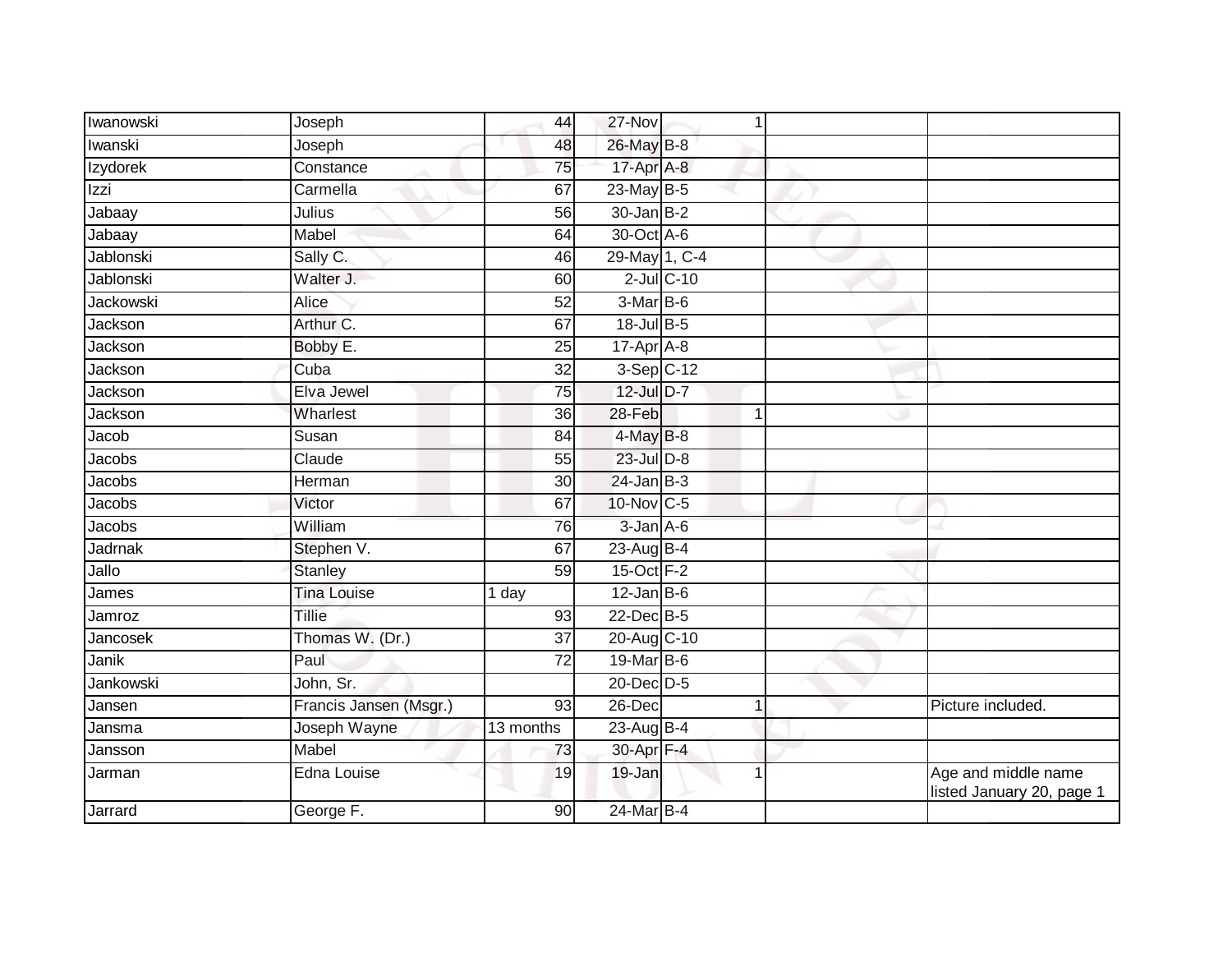| Jarzembowski          | Ben A.               | 57              | $5$ -Jul $B$ -6 |  |                                         |
|-----------------------|----------------------|-----------------|-----------------|--|-----------------------------------------|
| <b>Jarzembowski</b>   | <b>Phillip Paul</b>  | 6 months        | 19-Jan B-9      |  |                                         |
| Jasinski              | Wayne J.             | 54              | 15-Mar B-8      |  |                                         |
| Jasis                 | Casimera             |                 | 28-Aug C-5      |  | Also spelled Jasas.                     |
| <b>Jastrzembowski</b> | Celia (Jaster)       | $\overline{73}$ | 13-Aug C-8      |  |                                         |
| Jeffers               | Gary L.              | $\overline{21}$ | $24-Sep$ C-10   |  |                                         |
| Jeglowski             | Victoria             | 74              | 25-Aug D-3      |  |                                         |
| Jendo                 | Thomas               | $\overline{75}$ | 8-Mar C-6       |  |                                         |
| Jeney                 | John                 | 86              | 5-May B-13      |  |                                         |
| <b>Jenkins</b>        | Mary E.              | 88              | $23$ -Oct $A-8$ |  |                                         |
| Jennings              | Cora                 | 90              | 14-May D-12     |  |                                         |
| Jennings              | Orville              | 62              | $1-Oct$ B-8     |  |                                         |
| Jens                  | Florence P.          | $\overline{74}$ | 8-Jun B-3       |  |                                         |
| Jensen                | Robert J.            | 38              | 10-Nov C-5      |  |                                         |
| Jerczyk               | Joseph               | $\overline{74}$ | 10-Oct          |  | Full obituary listed<br>October 11, E-6 |
| Jester                | Charles E.           | 34              | 11-May          |  |                                         |
| Jevyak                | John                 | $\overline{72}$ | 29-Mar C-14     |  |                                         |
| <b>Jiles</b>          | <b>William Otto</b>  | 71              | 31-Oct B-6      |  |                                         |
| Johns                 | Benjamin Edward      | 45              | $26$ -Jan $D-5$ |  |                                         |
| Johnson               | <b>Albert James</b>  | 63              | 14-Sep C-13     |  |                                         |
| Johnson               | Allen                | 14              | $11 -$ Jul      |  | For full obituary see July<br>12, D-7   |
| Johnson               | <b>Arthur Harald</b> | 75              | 29-Nov B-12     |  |                                         |
| Johnson               | Autaway              | 75              | 31-Mar B-3      |  |                                         |
| Johnson               | <b>Charles</b>       | 73              | 29-Jan C-10     |  |                                         |
| Johnson               | Elvera               | 74              | $1-Nov$ E-8     |  |                                         |
| Johnson               | Fannie L.            | 75              | 11-Dec A-6      |  |                                         |
| Johnson               | James E.             | 18              | 22-Dec B-5      |  |                                         |
| Johnson               | Johnny               | 37              | 2-Nov B-5       |  |                                         |
| Johnson               | Joseph               | 75              | 8-Jun B-3       |  |                                         |
| Johnson               | Julius G.            | 78              | $2$ -Oct $A$ -6 |  |                                         |
| Johnson               | Larry L.             |                 | 9-Oct           |  |                                         |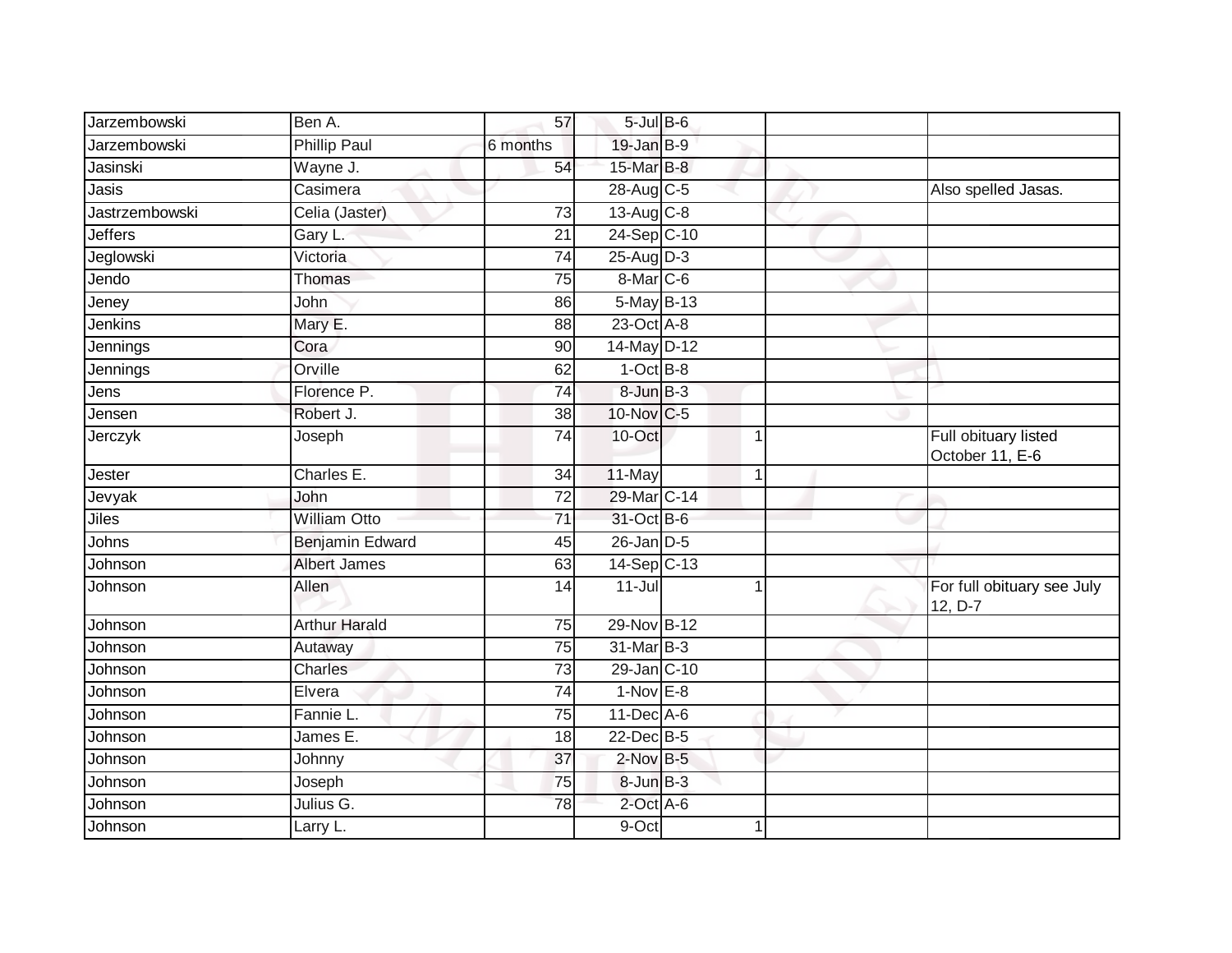| Johnson  | Mabel B.                       | 67              | 13-Jul B-7         |   |                              |
|----------|--------------------------------|-----------------|--------------------|---|------------------------------|
| Johnson  | Marjorie Helen                 | 53              | 6-Mar B-4          |   |                              |
| Johnson  | Mossie                         | $\overline{74}$ | 28-Feb A-6         |   |                              |
| Johnson  | Oliver                         | 76              | 3-Aug B-9          |   |                              |
| Johnson  | Phillip J.                     | $\overline{17}$ | 9-Oct              | 1 |                              |
| Johnson  | Robert W.                      | $\overline{70}$ | 29-Oct C-9         |   |                              |
| Johnson  | Walter G.                      | 67              | 19-Dec B-7         |   |                              |
| Johnson  | William                        | $\overline{71}$ | 29-Jan C-10        |   |                              |
| Johnston | <b>Beulah</b>                  | 61              | $3-AprB-5$         |   |                              |
| Johnston | Harold S. Sr.                  | $\overline{73}$ | $6-Sep$ $C-8$      |   |                              |
| Jones    | Dallas N.                      | $\overline{55}$ | $12-Nov$ E-4       |   |                              |
| Jones    | Ethelen                        | 52              | 3-May B-10         |   |                              |
| Jones    | <b>John Calvin</b>             | 46              | 20-Nov D-6         |   |                              |
| Jones    | June M.                        | 30              | 19-Jan B-9         |   |                              |
| Jones    | Orana                          | 81              | 29-Mar C-14        |   |                              |
| Jones    | Robert M. (Marine<br>Corporal) |                 | 28-Feb A-6         |   |                              |
| Jones    | William E.                     | 53              | 25-Oct D-8         |   |                              |
| Jordan   | Daniel W.                      | 23              | 14-Jul B-5         |   | Picture included July 17, C- |
| Jorge    | Juana                          | 49              | $10$ -Jul $C-4$    |   |                              |
| Jose     | <b>Willie James</b>            | 42              | $3$ -Jul $B-4$     |   |                              |
| Joseph   | Ronald R.                      | 20              | 28-May C-4         |   |                              |
| Juenger  | Silvan (Whitey)                | 54              | $5 - Jan$ $A - 10$ |   |                              |
| Julian   | Newton P.                      | 55              | $26$ -Feb $F-2$    |   |                              |
| Juneau   | Edward W.                      | 46              | $14$ -Aug A-6      |   |                              |
| Jung     | Theresa                        | 83              | 7-May D-14         |   |                              |
| Jurgelos | Stanley                        | 74              | 3-Sep C-12         |   |                              |
| Juricic  | Theresa                        | 51              | 29-May 1, C-4      |   |                              |
| Juricic  | Thomas                         | 51              | 29-May 1, C-4      |   |                              |
| Justice  | Rebecca                        | 15              | 21-Nov             | 1 |                              |
| Jutkus   | Frank Sr.                      | $\overline{77}$ | 1-Sep B-4          |   |                              |
| Kacak    | Joseph Sr.                     | 75              | 17-Sep D-15        |   |                              |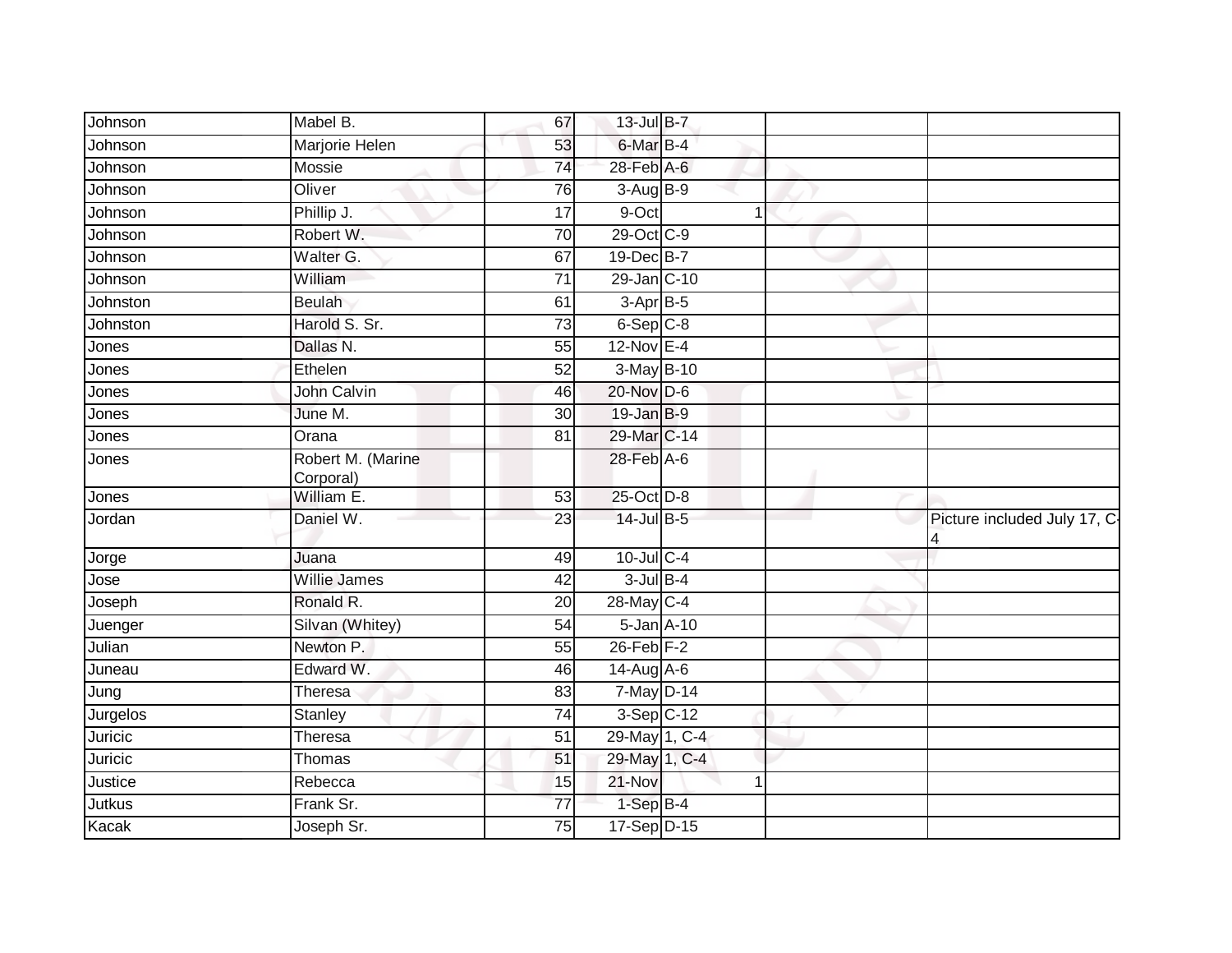| Kaczmarski  | Clara B.            | 75              | 27-Feb B-5      |                  |  |
|-------------|---------------------|-----------------|-----------------|------------------|--|
| Kaczynski   | Stanley             | 57              | 30-Jan B-2      |                  |  |
| Kadar       | Frank               | 70              | 20-Feb A-8      |                  |  |
| Kaelin      | Anna                | 86              | 15-May A-4      |                  |  |
| Kaiser      | Charles (Dutch)     | 67              | 11-Oct $E-6$    |                  |  |
| Kaiser      | <b>Clarence Kay</b> | 54              | 7-Mar A-4       |                  |  |
| Kaiser      | George B. (Dr.)     | 56              | $22$ -Jun B-4   |                  |  |
| Kajdi       | Louis P.            | 50              | $2$ -Oct $A$ -6 |                  |  |
| Kakol       | Walter J.           | 57              | 31-May D-6      |                  |  |
| Kalapack    | Joseph              | 49              | $28$ -Jul $B-3$ |                  |  |
| Kalicky     | Lillian             | 57              | 29-Jan C-10     |                  |  |
| Kalinowski  | Thad N.             | 48              | $23$ -Jun B-7   |                  |  |
| Kalinski    | Mary                | 69              | 22-Feb B-8      |                  |  |
| Kalmar      | Elizabeth           | 77              | 30-Nov D-2      |                  |  |
| Kalwa       | Edward F.           | $\overline{71}$ | 29-Dec B-3      |                  |  |
| Kamin       | John F.             | 59              | $8-Sep C-5$     |                  |  |
| Kaminska    | Jadwiga             | 80              |                 | $2$ -Jul $C$ -10 |  |
| Kaminski    | Andrew              | 74              | 15-Aug A-4      |                  |  |
| Kaminski    | Edward C.           | 46              | 28-Mar B-5      |                  |  |
| Kaminski    | James               |                 | $28 - Mar$      |                  |  |
| Kaminski    | John A.             | 76              | $28$ -Jun $B-6$ |                  |  |
| Kammer      | Francis V.          | 65              | 29-Nov B-12     |                  |  |
| Kanall      | Kyle                | 15              | 8-Jan B-6       |                  |  |
| Kanka       | Frances             | 86              | $9-Aug$ $C-8$   |                  |  |
| Kankaska    | Mathilda            | 83              | 31-Mar B-3      |                  |  |
| Kankaska    | Reinhold            | 88              | $31$ -May D-6   |                  |  |
| Kanya       | Joseph              | 82              | 17-Aug A-10     |                  |  |
| Kapetanovic | Victor              | 56              | $20$ -Dec $D-5$ |                  |  |
| Kapillas    | Athans S.           |                 | 11-Aug $B-5$    |                  |  |
| Karabin     | Peter               | 53              | 9-Nov B-12      |                  |  |
| Karahalios  | Christ T.           | 75              | 18-Sep C-5      |                  |  |
| Karch       | Edith M.            | 65              | $15-Sep$ B-3    |                  |  |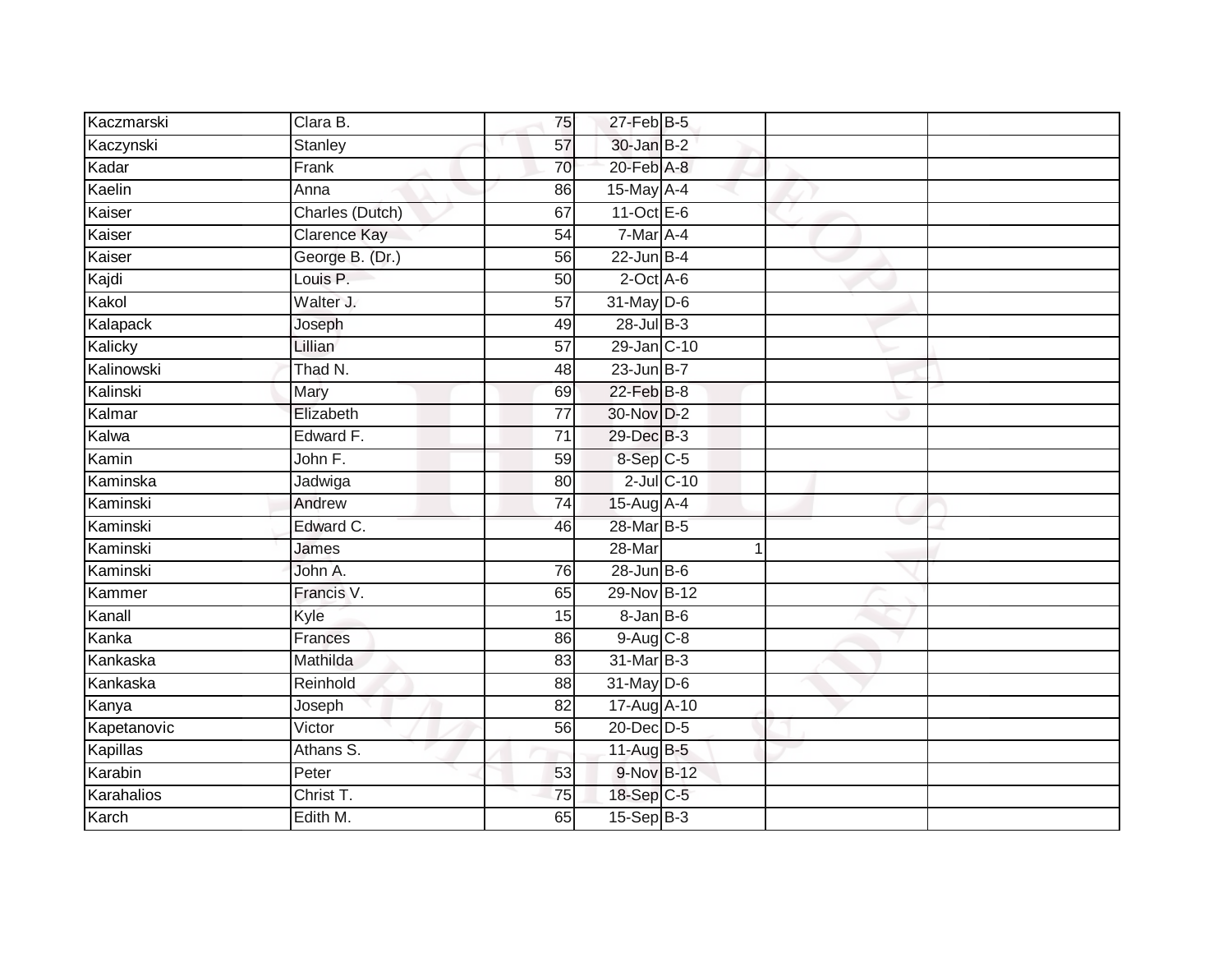| Karlovich  | Mary                | 74              | 12-Mar D-10       |                  |                                             |
|------------|---------------------|-----------------|-------------------|------------------|---------------------------------------------|
| Karna      | Helen               | 63              | 28-May C-4        |                  |                                             |
| Karneth    | <b>Ruby</b>         | 74              | 12-Jun A-4        |                  |                                             |
| Karr       | Anthony J.          | 58              | 31-Dec C-10       |                  |                                             |
| Karsell    | Horace R.           | $\overline{58}$ | $23 - Jan$        | 1                |                                             |
| Karvelis   | Paulina             | 82              | 16-Nov B-3        |                  |                                             |
| Kasher     | Jenny (Szura)       |                 | $10$ -Apr $A$ -8  |                  |                                             |
| Kasony     | Andrew              | 56              | $2$ -Oct $A$ -6   |                  | Also listed as Kaszonyi                     |
| Kasprzak   | Stephanie           | 50              | 20-Oct A-10       |                  |                                             |
| Kasza      | Steve               | $\overline{74}$ | $22$ -Jun B-4     |                  |                                             |
| Katic      | <b>Bozica</b>       | $\overline{72}$ | $16$ -Jun $B - 5$ |                  |                                             |
| Kaufman    | Georgia M.          | 89              | $27$ -Apr $B-3$   |                  |                                             |
| Kaveckas   | Kingma Mae          | 58              | 6-Feb A-8         |                  | Also listed as Kinga; see<br>February 7 A-6 |
| Kavourinos | Christ              | 56              | 21-May E-4        |                  |                                             |
| Kawecka    | <b>Stella</b>       | 71              | $23$ -Jan $B-4$   |                  |                                             |
| Kayes      | William D.          | 92              | 28-Sep B-10       |                  |                                             |
| Keane      | <b>Nelly</b>        | 80              | 13-Sep E-2        |                  |                                             |
| Kearney    | Frances M.          | 58              | $17-Oct$ $A-8$    |                  |                                             |
| Kearney    | William R., Sr.     | 61              | $19$ -Jan $ B-9 $ |                  |                                             |
| Keeler     | John R.             | 50              | 10-Jul C-4        |                  |                                             |
| Keenan     | Victorine           | 80              | 9-Oct             |                  |                                             |
| Keene      | Carl                | 37              | 1-Feb B-4         |                  |                                             |
| Keene      | Elsie L.            | 50              | $9$ -May $B$ -6   |                  |                                             |
| Keener     | Pearl B.            | 86              | $1-Nov$ E-8       |                  |                                             |
| Keeney     | Myron H.            | 62              | 29-Nov B-12       |                  |                                             |
| Keilman    | Alfred H.           | 68              | $6$ -Oct $B$ -3   |                  |                                             |
| Keilman    | Clarence            | 60              | $12-Sep$ B-6      |                  |                                             |
| Keith      | Alberta             | 85              | 12-Nov E-4        |                  |                                             |
| Kekelik    | Henry               | 73              |                   | $2$ -Jul $C$ -10 |                                             |
| Kelleher   | William             | 58              | 14-Feb B-5        |                  |                                             |
| Keller     | Charles (Spec. 4-C) | 20              | 30-Mar C-5        |                  | Picture included.                           |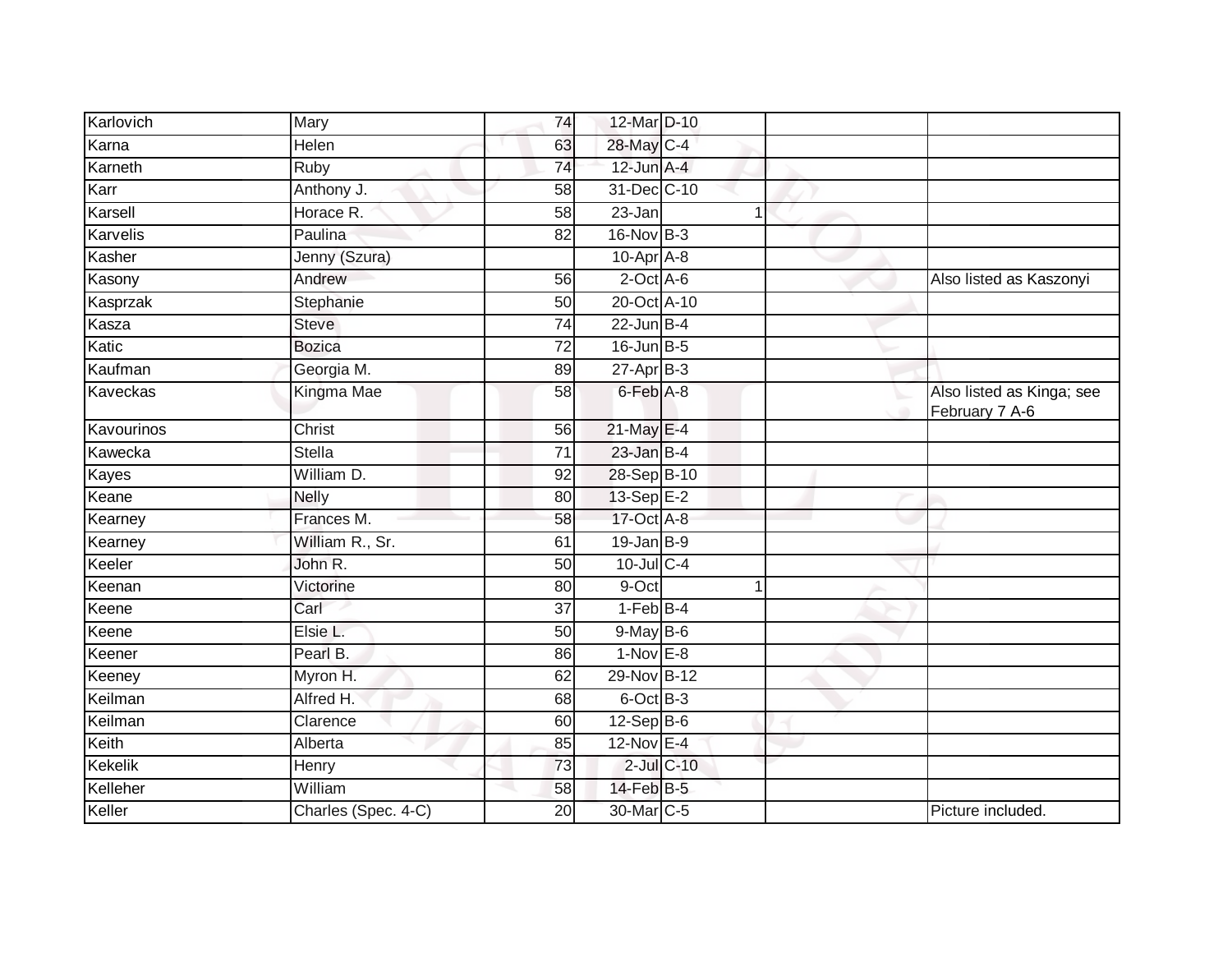| Keller         | Gustav G.             | 81              | 23-Jul D-8       |          |  |
|----------------|-----------------------|-----------------|------------------|----------|--|
| Kelley         | Frank J., Sr.         | 87              | 5-Jan A-10       |          |  |
| Kelley         | Sam L.                | 60              | 16-Mar B-5       |          |  |
| Kelly          | Charles J.            | 69              | 12-May B-10      |          |  |
| Kempski        | Anthony               | $\overline{72}$ | $10$ -Jul $C-4$  |          |  |
| Kemrite        | Anna J.               | 62              | 28-Aug C-5       |          |  |
| Kenar          | Lottie                | $\overline{72}$ | 18-Aug B-5       |          |  |
| Kender         | Raymond E.            | 45              | $12-Sep$ B-6     |          |  |
| <b>Kenes</b>   | John                  | 76              | 20-Aug C-10      |          |  |
| Kennard        | M. G. W.              |                 | $21$ -May E-4    |          |  |
| Kent           | Donald Kulawos (Rev.) |                 | 19-Mar B-6       |          |  |
| Kenward        | Mabel M.              | 81              | 18-Aug B-5       |          |  |
| Keown          | Ellis                 | 67              | $13$ -Feb $A$ -4 |          |  |
| <b>Kerekes</b> | John                  | 70              | 22-Nov B-6       |          |  |
| Kern           | John                  | $\overline{81}$ | 23-Apr C-7       |          |  |
| Kerner         | Olive                 | $\overline{71}$ | 13-Jul B-7       |          |  |
| Kerr           | Charles I.            | 58              | 25-Oct D-8       |          |  |
| Kerr           | Elsie J.              | 66              | $21-SepA-8$      | Howerton |  |
| Kersten        | William               | 46              | 18-Sep C-5       |          |  |
| Kessinger      | Samuel W.             | 69              | 5-Jan A-10       |          |  |
| Kessler        | Harry C.              | 81              | 17-Aug A-10      |          |  |
| Kessler        | Lee                   | $\overline{84}$ | $17-Nov$ D-4     |          |  |
| Ketelaar       | Jacob                 | 69              | 16-Oct C-6       |          |  |
| Ketting        | Collins               | 50              | 29-Jan           |          |  |
| Kettles        | Frank L.              | 72              | 30-Apr F-4       |          |  |
| Kikkert        | Helen                 | 50              | $24$ -Feb $C$ -6 |          |  |
| Kilander       | Ellen E.              | 61              | $4-AugB-5$       |          |  |
| Kilian         | Wilma S.              | 67              | $1$ -Jun $D-6$   |          |  |
| Kilpatrick     | Mildred W.            | 45              | 16-Oct C-6       |          |  |
| Kilpatrick     | Roy A.                | 64              | 6-Nov B-4        |          |  |
| Kingeter       | George Lawrence       |                 | 31-May D-6       |          |  |
| Kinkade        | Worth                 | 73              | 26-Nov D-12      |          |  |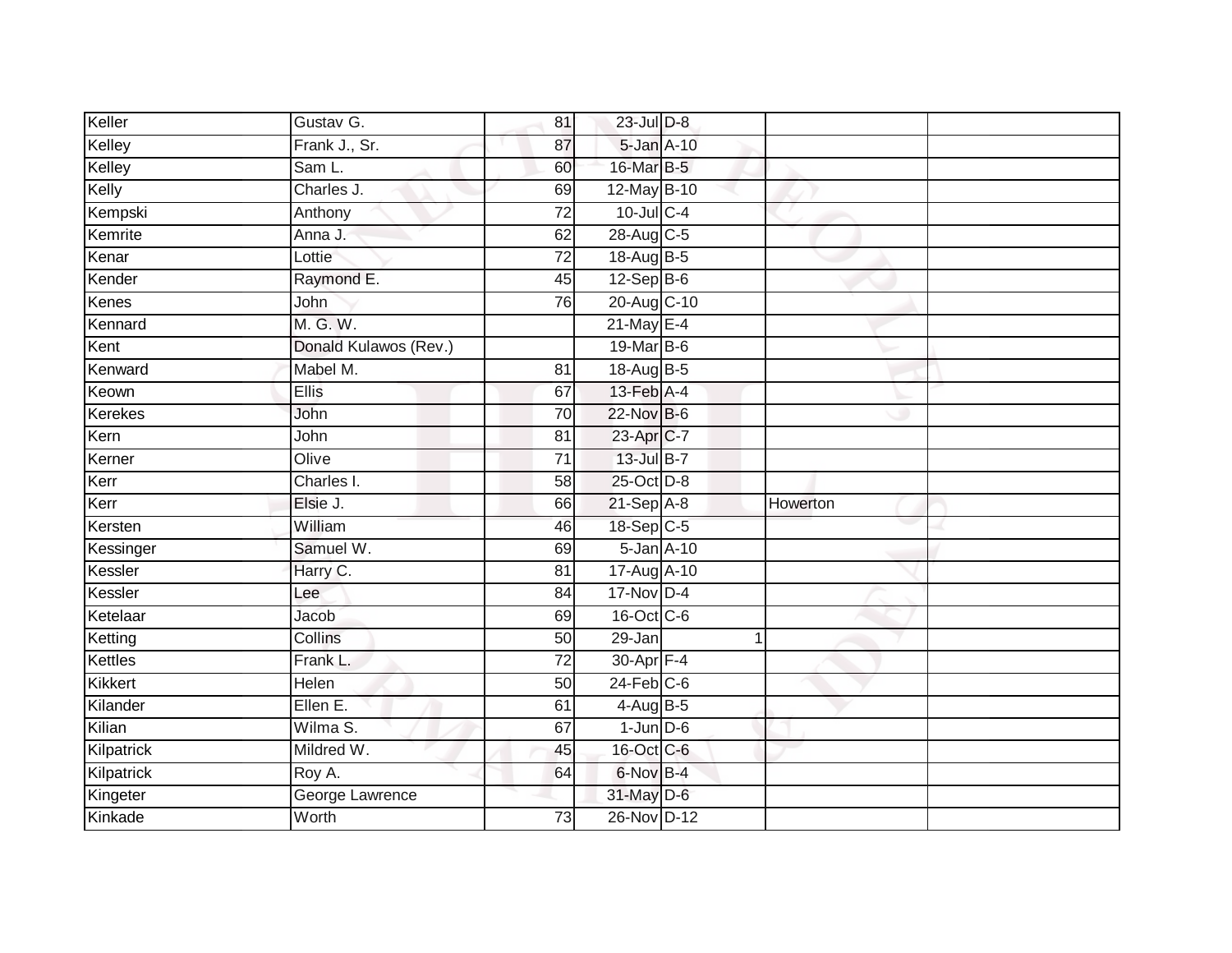| Kinnard     | Elsie                 | 48              | 5-Nov E-2        |       |  |
|-------------|-----------------------|-----------------|------------------|-------|--|
| Kinnear     | <b>Helen</b>          | 49              | 25-Sep B-4       | Oja   |  |
| Kiplinger   | <b>Willard Monroe</b> | 76              | 7-Aug C-4        |       |  |
| Kipta       | John P.               | 42              | 22-Dec B-5       |       |  |
| Kirincic    | Theresa               | $\overline{74}$ | $24$ -Jul $A-4$  |       |  |
| Kirkdoffer  | <b>Donald Paul</b>    | 55              | 8-Oct D-4        |       |  |
| Kirn        | Emma                  | 90              | 10-Mar B-8       |       |  |
| Kirsch      | Minnie                | 83              | $21$ -Dec $B-6$  |       |  |
| Kirschieper | Frieda H.             | 74              | $26$ -Feb $F-2$  |       |  |
| Kisfalusi   | George                | 81              | 22-Sep A-15      |       |  |
| Kish        | Alex S.               | 78              | 10-May C-16      |       |  |
| Kish        | Anna                  | 68              | $25-Sep$ B-4     | Meyer |  |
| Kish        | Emery                 | 81              | 4-Jan B-10       |       |  |
| Kish        | Flore                 | 88              | 23-Jun B-7       |       |  |
| Kish        | John                  | Infant          | 31-Oct B-6       |       |  |
| Kish        | Louis                 | 70              | 6-Apr C-8        |       |  |
| Kison       | Otto                  | $\overline{75}$ | 23-Apr C-7       |       |  |
| Kitchen     | Clara Mae             | 48              | $27$ -Jun $A-6$  |       |  |
| Kittle      | Frank                 | 66              | 20-Aug C-10      |       |  |
| Kitts       | Clyde C.              | $\overline{80}$ | 24-Nov D-4       |       |  |
| Klacik      | Emil                  | 43              | 17-Feb A-8       |       |  |
| Klamm       | Jacob W.              | 81              | 19-Dec B-7       |       |  |
| Klee        | Lena C.               | 79              | 19-Jul B-7       |       |  |
| Klee        | Max F.                | 71              | 14-Aug A-6       |       |  |
| Klee        | <b>Olive Mary</b>     | 70              | 5-Sep B-10       |       |  |
| Kleihege    | Mildred A.            |                 | $24$ -May B-8    |       |  |
| Klein       | Edward A.             | 80              | $25-Sep$ B-4     |       |  |
| Kleinman    | Nancy                 | 58              | $2$ -Jun $B - 8$ |       |  |
| Klekot      | <b>Bernice</b>        | 69              | 23-Mar B-6       |       |  |
| Klemm       | Frank A.              | 69              | 10-Sep B-8       |       |  |
| Klemm       | Louise Ann            | $\overline{72}$ | 9-Jul C-6        |       |  |
| Klimek      | Victoria              | $\overline{72}$ | 26-Nov D-12      |       |  |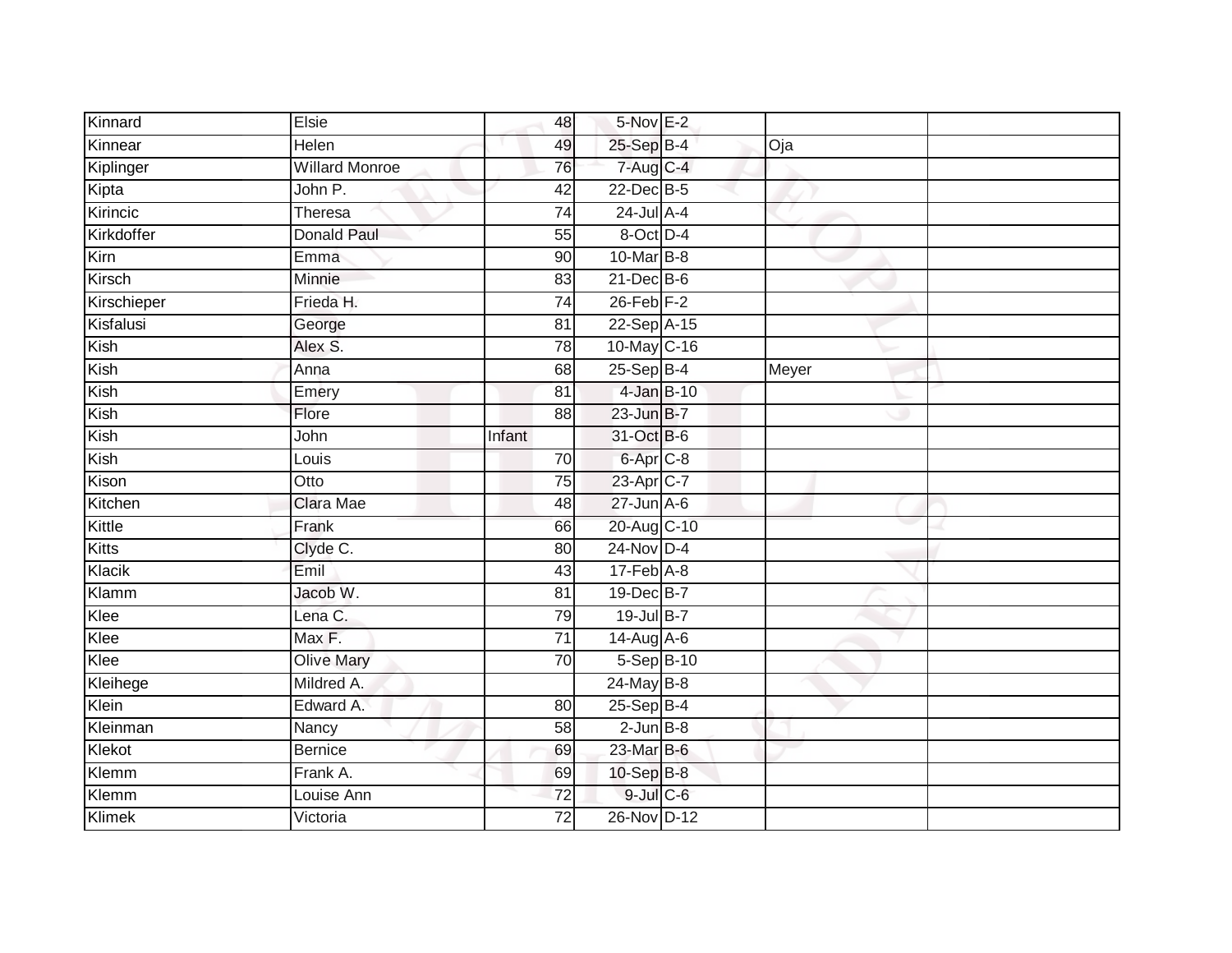| Klitch        | Michael              | 53              | $22$ -Jun B-4    |              |  |
|---------------|----------------------|-----------------|------------------|--------------|--|
| Klusas        | Anna                 | 75              | 21-May E-4       |              |  |
| Kluszcynski   | David                | 10              | 13-Jun A-8       |              |  |
| Klyczek       | John                 | 59              | 25-Apr A-8       |              |  |
| Kmiecik       | Irene                | 49              | $21$ -May E-4    |              |  |
| Kmiecik       | Michael              | $\overline{71}$ | 10-May C-16      |              |  |
| Knapik        | Joseph               | 84              | 29-Jan C-10      |              |  |
| Knapp         | Charles S.           | 83              | 16-Oct C-6       |              |  |
| Knazur        | Mary                 | 68              | $25$ -Jul $B-3$  |              |  |
| Knazur        | Michael              | 88              | 28-Sep B-10      |              |  |
| <b>Knesek</b> | <b>Bertha</b>        | 68              | 5-Apr B-6        |              |  |
| Knezevich     | Dragoljub            | 57              | $14$ -Jul B-5    |              |  |
| Knicker       | William S.           | 81              | 24-Nov D-4       |              |  |
| Knight        | <b>Barbara Marie</b> | 58              | $13$ -Jun $A-8$  |              |  |
| Knight        | <b>Essa Crowell</b>  | $\overline{77}$ | 3-Sep C-12       |              |  |
| Knish         | John                 | 64              | $3-Feb B-3$      |              |  |
| Knoerzer      | John L.              | 78              | 23-Oct A-8       |              |  |
| Knopf         | Emily                | 82              | 15-Nov F-7       |              |  |
| Koartge       | Helen                | 79              | 5-Apr B-6        |              |  |
| Kocal         | Stanley J.           | 54              | 14-Aug A-6       |              |  |
| Koch          | Joseph F.            | 87              | $18$ -Jan $D-8$  |              |  |
| Kocon         | <b>Michael Alan</b>  | infant          | 5-Jan A-10       |              |  |
| Kodaly        | Zoltan               | 84              | 6-Mar B-4        |              |  |
| Koenigsmann   | Francis E.           | 47              | 13-Aug C-8       |              |  |
| Koester       | Elizabeth G.         | 75              | 27-Dec D-7       |              |  |
| Kohanyi       | Michael S.           | 74              | $24$ -Feb $C$ -6 |              |  |
| Kohin         | Stephen G.           | 28              | 5-Sep B-10       |              |  |
| Kohlbach      | Charlotte            | 80              | 14-Mar           | $\mathbf{1}$ |  |
| Kolakovich    | Matt                 | 79              | 16-Mar B-5       |              |  |
| Kolakowski    | Stanley T.           | 53              | 3-Sep C-12       |              |  |
| Kolanko       | <b>Stanley</b>       | 57              | 11-Apr A-13      |              |  |
| Koleszarik    | Irma                 | $\overline{54}$ | 20-Mar A-4       |              |  |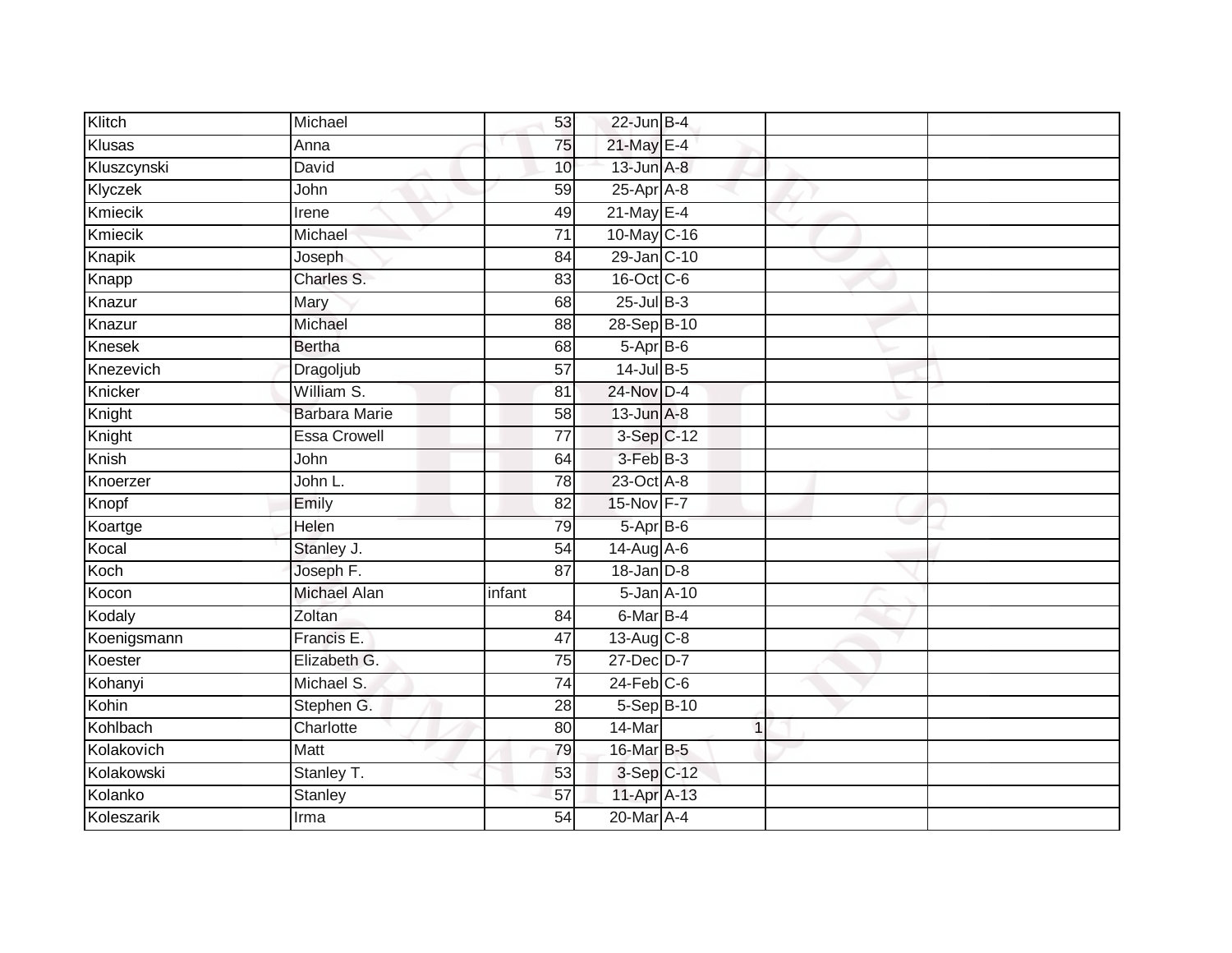| Kolias       | Peter N.         | 82              | 28-Mar B-5      |          |                                               |
|--------------|------------------|-----------------|-----------------|----------|-----------------------------------------------|
| Kolina       | Joseph A.        | 60              | 4-Jun C-14      |          |                                               |
| Kolish       | Vincent          | 62              | 26-Dec C-7      |          |                                               |
| Kollak       | John             | 10              | 18-Apr A-8      |          |                                               |
| Kolle        | Thor W.          | $\overline{71}$ | $17 - Jun$ B-6  |          |                                               |
| Koller       | Julia            | 73              | 19-May B-6      |          | Also spelled Kollor                           |
| Kollor       | Peter W.         | 74              | 28-Dec C-5      |          |                                               |
| Kolodziej    | John J., Jr.     | 26              | 25-Oct D-8      |          |                                               |
| Koncewicz    | John J. (Conway) | 60              | $3$ -Jan $A$ -6 |          | Also listed as Conway; see<br>January 4, B-10 |
| Konow        | Elsie F.         | $\overline{73}$ | 31-Dec C-10     |          |                                               |
| Koons        | Michele          | 19              | 14-Aug          | 1        |                                               |
| Kopach       | Mary             | 78              | $7 - Jun$ B-8   |          |                                               |
| Kopacz       | Louise Ann       | 7               | 20-Jan A-10     |          |                                               |
| Kopaz        | Lottie           | 77              | $2$ -Jun $B-8$  |          |                                               |
| Koppala      | Emil             | 74              | 14-Mar C-4      |          |                                               |
| Koprowski    | Frank A.         | 77              | $18$ -Jan $D-8$ |          |                                               |
| Korak        | Paul P.          | 81              | 28-Aug C-5      |          |                                               |
| Koricenski   | Simon            | 76              | 18-May B-5      |          |                                               |
| Korosi       | Sophie           | 68              | 24-Dec B-8      | Paunicka |                                               |
| Kors         | Joseph H.        | $\overline{70}$ | $20$ -Jul $B-6$ |          |                                               |
| Kortenhoeven | Joe              | 91              | 22-May B-4      |          |                                               |
| Koselke      | Lawrence         | 53              | $3-FebB-3$      |          |                                               |
| Kosiba       | Dorothy          | 42              | $22$ -Jun $B-4$ |          |                                               |
| Kotowicz     | Edward W.        | 74              | 8-Aug A-5       |          |                                               |
| Koutny       | Lorraine V.      | $\overline{55}$ | $16$ -Aug D-8   |          |                                               |
| Kovach       | Steve J.         | 83              | 6-Nov B-4       |          |                                               |
| Koval        | John             | 75              | $3-Nov$ B-8     |          |                                               |
| Kowach       | Andrew           | $\overline{75}$ | $25$ -Jul B-3   |          |                                               |
| Kowalczyk    | Walter M.        | 50              | 10-Aug B-4      |          |                                               |
| Kowalski     | Angela           | 71              | $10$ -Jul C-4   |          |                                               |
| Kowalski     | Joseph J.        | 56              | 19-Mar B-6      |          |                                               |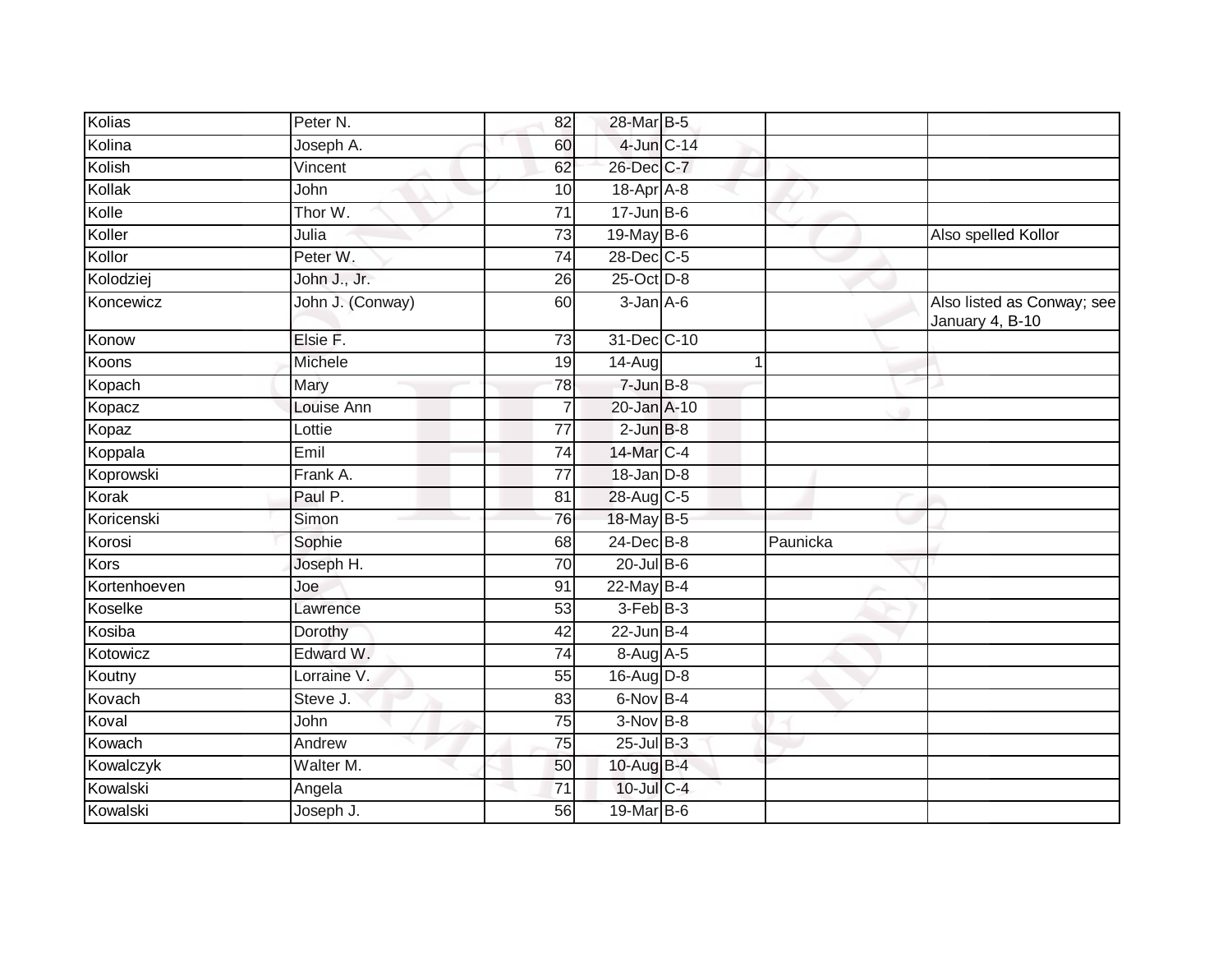| Kozak       | George              | 86              | 27-Oct D-5                  |            |  |
|-------------|---------------------|-----------------|-----------------------------|------------|--|
| Koziol      | Joseph              | 78              | 28-Mar B-5                  |            |  |
| Krajewski   | Albert              | 79              | 22-Aug A-4                  |            |  |
| Kralovansky | John (Duke)         | 51              | 17-Apr A-8                  |            |  |
| Kramer      | Anna                | 79              | $16$ -Feb $B$ -4            |            |  |
| Kraus       | <b>Bertha</b>       | 62              | $5-Feb$ $D-8$               |            |  |
| Krause      | Max                 | 78              | $8$ -Dec $D-4$              |            |  |
| Kreger      | Dora Mae            | 84              | $7-Feb$ A-6                 |            |  |
| Kreinhagen  | Howard A.           | 62              | $11$ -Jan $C-4$             |            |  |
| Kreuzberger | James M.            | 69              | $21$ -Feb $D-5$             |            |  |
| Krisner     | Henry L.            | 82              | $16$ -Jun $B - 5$           |            |  |
| Kristoff    | Julius J.           | 62              | $26$ -Jun $B-4$             |            |  |
| Kroer       | Edward M.           | 79              | 16-Mar B-5                  |            |  |
| Krol        | Florian (Marty)     | 44              | 26-Mar B-4                  |            |  |
| Krol        | Lottie              | $\overline{74}$ | 26-Dec C-7                  |            |  |
| Kroll       | Thomas G.           | 21              | 22-Oct C-6                  |            |  |
| Kroncke     | Robert C.           | 42              | 17-Oct A-8                  |            |  |
| <b>Kros</b> | Roger Allen         | 19              | 27-Nov A-6                  |            |  |
| Kroschel    | Mary                | 84              | 11-Jul B-7                  |            |  |
| Krost       | John R.             | 68              | $16$ -Jan $A-6$             |            |  |
| Krueger     | Edna D.             | 64              | 23-Apr <sub>C-7</sub>       |            |  |
| Krueger     | Peter P.            | $\overline{74}$ | 13-Oct B-9                  |            |  |
| Krueger     | Walter C.           | 76              |                             | 2-Jul C-10 |  |
| Krull       | John E.             | 70              | $11-Sep$ B-4                |            |  |
| Krumwiede   | Alfred H.           | 68              | $28$ -Feb $\overline{A}$ -6 |            |  |
| Krzystof    | Bernice (Christoff) | 70              | 16-Aug D-8                  |            |  |
| Kuba        | Lewis R.            | 25              | 17-May                      |            |  |
| Kubatski    | Michael             | 73              | 19-Dec B-7                  |            |  |
| Kubisz      | Walter              | 25              | 29-Jan C-10                 |            |  |
| Kucek       | Frank A. (Goose)    | 40              | 26-Dec C-7                  |            |  |
| Kucer       | Andrew              | 79              | 13-Aug C-8                  |            |  |
| Kucer       | Michael             | 81              | 11-Oct $E-6$                |            |  |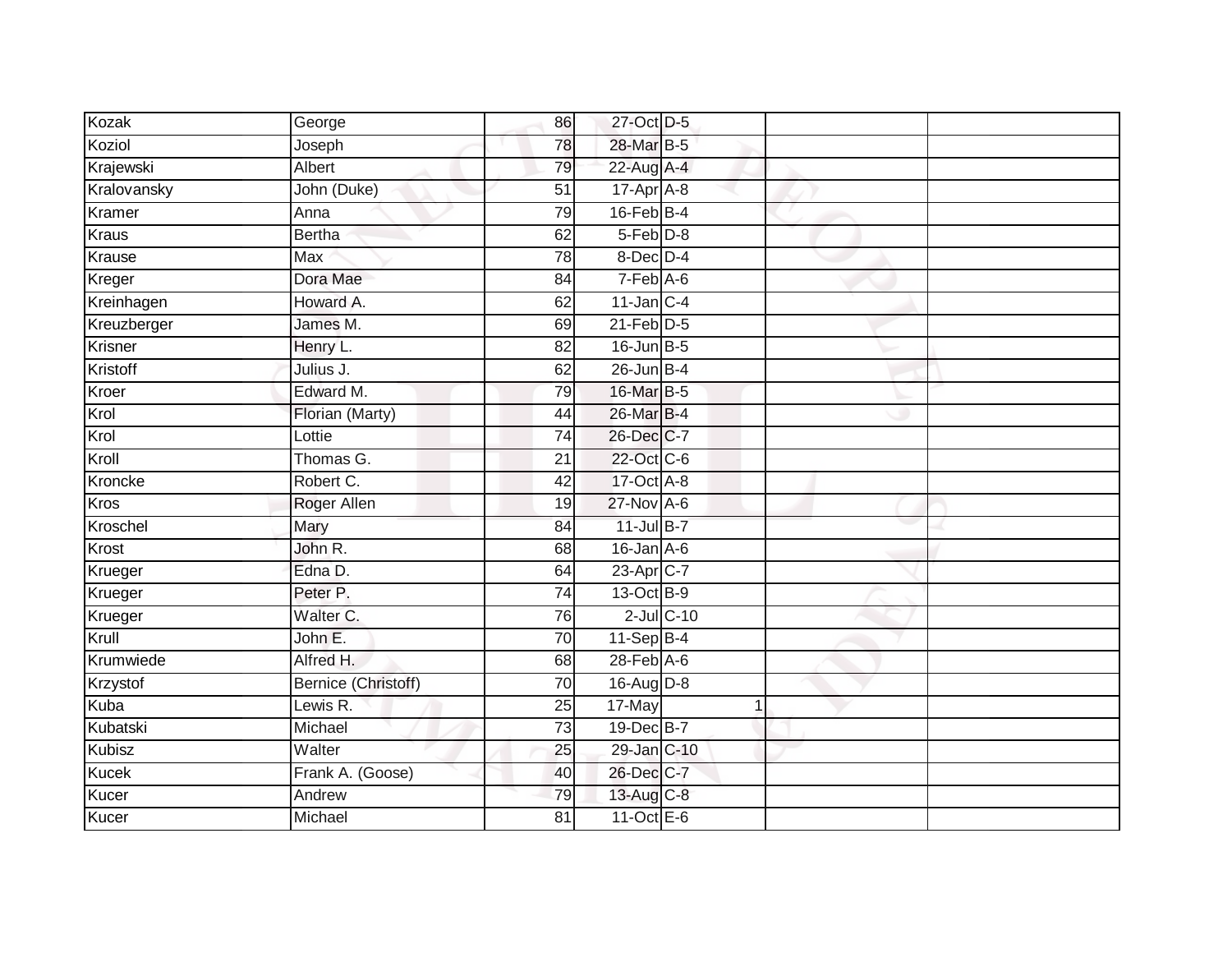| Kuchan       | <b>Mark</b>    | 74              | 4-Oct C-7         |       |                      |
|--------------|----------------|-----------------|-------------------|-------|----------------------|
| Kuhajdek     | Ann (Krupa)    | 53              | $23$ -Jan B-4     |       |                      |
| Kuhn         | John R.        | $\overline{77}$ | 5-Sep B-10        |       |                      |
| Kuhn         | Louise         | 89              | $9$ -Jul $C$ -6   |       |                      |
| Kujawski     | Helen          | 33              | $4$ -May $B-8$    |       |                      |
| Kula         | Leo            | 60              | 30-Aug B-14       |       |                      |
| Kulan        | Sophia M.      | 81              | 25-Oct D-8        |       |                      |
| Kulcsar      | Elizabeth      | 47              | 7-Aug C-4         |       |                      |
| Kulczyk      | Anna R.        | 80              | 15-Nov F-7        |       |                      |
| Kulczyk      | <b>Bernard</b> | 66              | 26-Dec C-7        |       |                      |
| <b>Kulik</b> | Marion         | 59              | 29-Nov B-12       | Korem |                      |
| Kundrat      | Johanna        | 80              | 19-Feb C-12       |       |                      |
| Kunkel       | Lucy B.        | 80              | 11-Oct E-6        |       |                      |
| <b>Kurek</b> | <b>Becky</b>   | $\overline{3}$  | 31-Aug            | 1     |                      |
| <b>Kurek</b> | Darlene        | $\overline{14}$ | 16-Apr E-12       |       |                      |
| Kurek        | Mary           | 76              | 15-Oct F-2        |       |                      |
| Kurnik       | Eleanor        | $\overline{74}$ | 14-Nov B-6        |       |                      |
| Kurrack      | Dorothy        | 43              | $7 - Jun$ B-8     |       |                      |
| Kurtz        | George E.      | 62              | 18-Oct D-10       |       |                      |
| Kusbel       | Andrew Sr.     | $\overline{77}$ | $13$ -Jun $A - 8$ |       |                      |
| Kuschel      | Glenn A.       | 58              | 28-Aug C-5        |       | Also spelled Guschel |
| Kussy        | Anna           | 91              | $10$ -Dec $E-8$   |       |                      |
| Kuzel        | Elizabeth      | 94              | $5$ -Jul $B$ -6   |       |                      |
| Kuzminski    | William        | $\overline{77}$ | 14-Sep C-13       |       |                      |
| Kwiatkowski  | John L.        | 51              | 13-Jan A-10       |       |                      |
| Kwiatkowski  | Mary           | 63              | 10-Nov C-5        |       |                      |
| Kyle         | Jessie C.      |                 | $15$ -Feb $C$ -6  |       |                      |
| Labahn       | Henry C.       | 81              | 17-Sep D-16       |       |                      |
| Labas        | Veronica M.    | 40              | 23-Aug B-4        |       |                      |
| Labus        | Adeline        | 39              | 24-Jul A-4        |       |                      |
| Lackey       | Louis J.       | 56              | 11-Aug B-5        |       |                      |
| Lacko        | Joseph N., Jr. | 46              | 14-Nov B-6        |       |                      |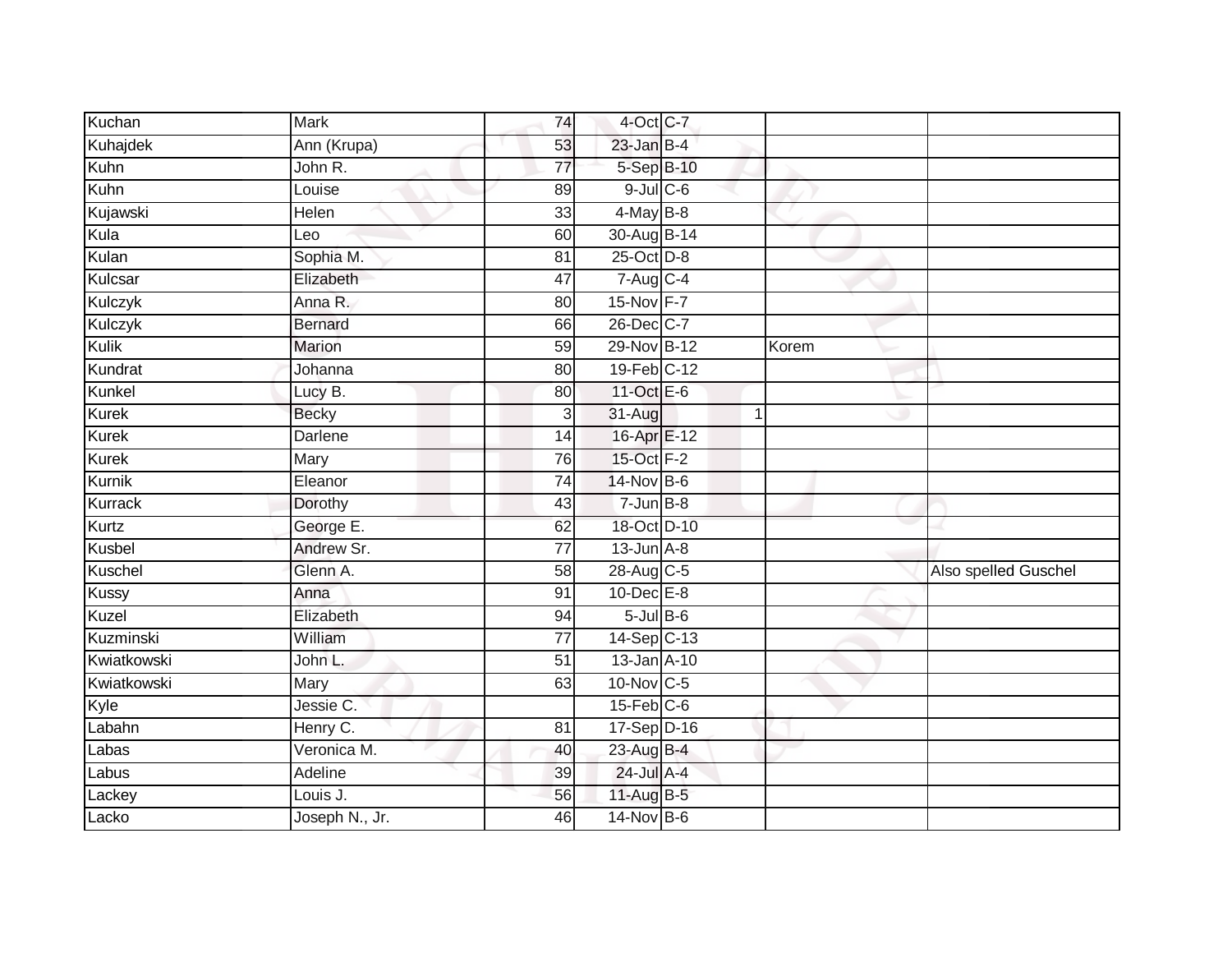| Lacko     | <b>Mary Rose</b> | 74              | 30-Jul B-10      |        |  |
|-----------|------------------|-----------------|------------------|--------|--|
| Lacy      | Mary             | 91              | 24-Oct A-8       |        |  |
| Ladowicz  | Mary (Pat)       | 41              | 31-Aug D-7       |        |  |
| Laffoon   | John             |                 | 19-Feb C-12      |        |  |
| Laguna    | Francisco        | $\overline{71}$ | $27 - Jun A - 6$ |        |  |
| Laitar    | Irene            | 42              | 10-May C-16      |        |  |
| Lakatos   | Victor           | 68              | $24$ -Nov D-4    |        |  |
| Lamar     | Leola            | 67              | 9-Nov B-12       |        |  |
| Lamar     | Wash             | 68              | 10-Mar B-8       |        |  |
| Lambert   | Mary             | 87              | $19$ -Jun $A-6$  |        |  |
| Lampa     | Magdalena        | 80              | $7-Sep$ B-6      |        |  |
| Landfald  | <b>Beatrice</b>  | 72              | 13-Nov A-4       |        |  |
| Lang      | William P.       | 72              | 27-Apr B-3       |        |  |
| Lange     | Charles F.       | 69              | 4-Jun C-14       |        |  |
| Langebeen | Mel F.           | 59              | $1-NovE-8$       | Werbic |  |
| Langley   | Martha A.        | 79              | $16$ -Jun $B-5$  |        |  |
| Lape      | Birtie M.        | $\overline{87}$ | $18-Sep C-5$     |        |  |
| Lape      | Goldie V.        | 65              | 18-Dec C-5       |        |  |
| Largo     | Ralph, Sr.       | 54              | 31-Dec C-10      |        |  |
| Larkins   | Mrs. Anna M.     | 67              | 10-Mar B-8       |        |  |
| Larson    | Helen            | 67              | 6-Feb A-8        |        |  |
| Larson    | Henry C.         | 69              | $9$ -Jul $C$ -6  |        |  |
| LaRue     | Owen             | 55              | 29-Aug C-4       |        |  |
| Lasater   | James            | 13              | 26-Mar B-4       |        |  |
| Laskarin  | Anthony (Tony)   | 76              | 24-Sep C-10      |        |  |
| Lauber    | Joseph J.        | 50              | $5-MarB-6$       |        |  |
| Laucke    | Herman G.        | $\overline{77}$ | $20$ -Jul $B-6$  |        |  |
| Lauer     | Gustie           |                 | 11-May B-12      |        |  |
| Lauerman  | Emil M.          | 80              | 2-Oct A-6        |        |  |
| Laurie    | Hope             | 70              | $24$ -Jan B-3    |        |  |
| Law       | Robert           | 18              | 22-Mar B-6       |        |  |
| Lawall    | William C.       | $\overline{91}$ | $17-Apr$ A-8     |        |  |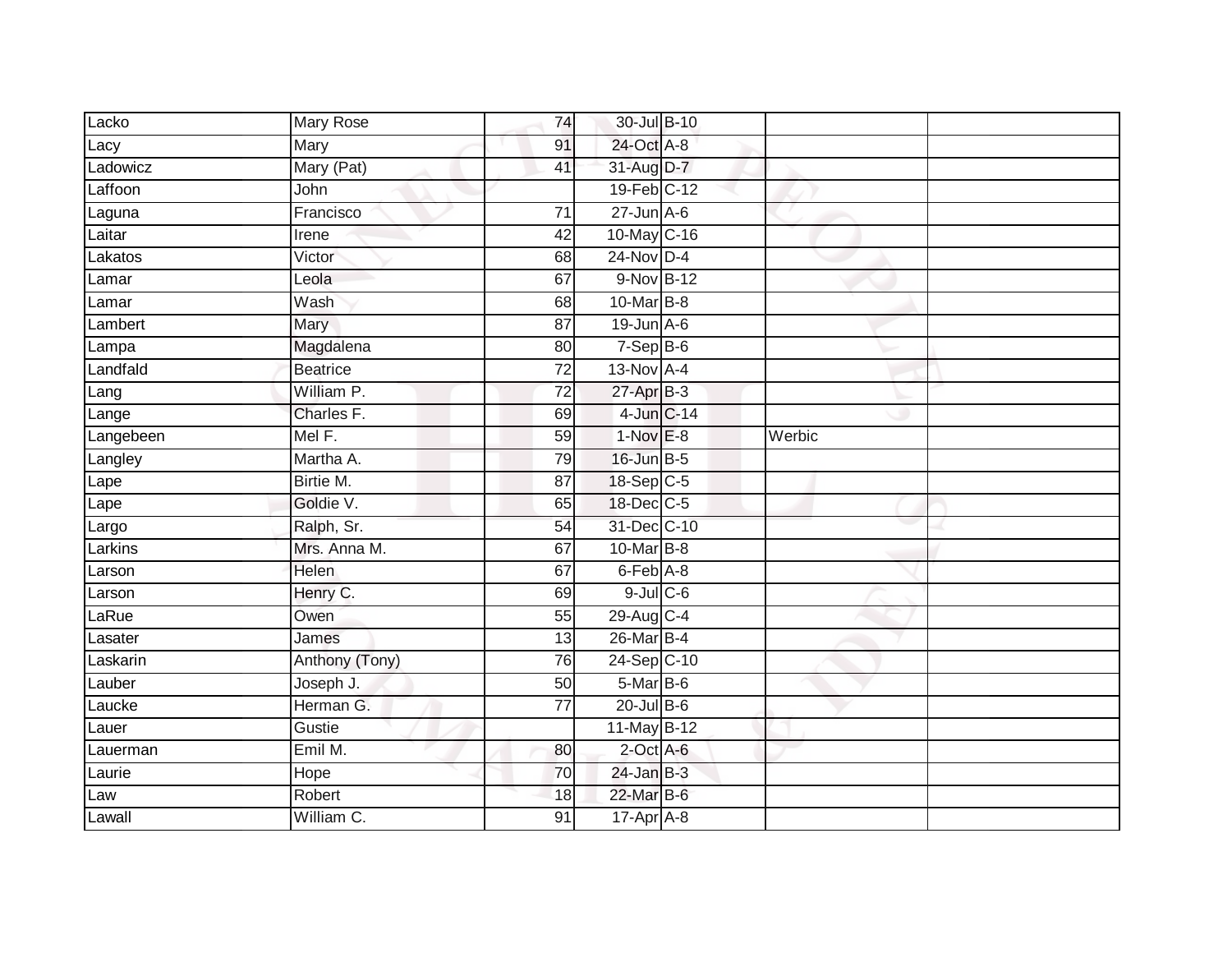| Lawler    | Flora                  | 29              | 15-May A-4       |   |                                        |
|-----------|------------------------|-----------------|------------------|---|----------------------------------------|
| Lawrence  | Andrew S.              | 61              | 27-Jul C-8       |   |                                        |
| Lazar     | Dan T.                 | 67              | 8-Oct D-4        |   |                                        |
| Lazinski  | John                   | 74              | $20$ -Apr $B$ -6 |   |                                        |
| Lazzari   | Genevieve B.           | 44              | $11-SepB-4$      |   |                                        |
| Leap      | Franis L.              | 45              | 3-Aug B-9        |   |                                        |
| Leasure   | Anna M.                | 54              | $28$ -Jul B-3    |   |                                        |
| Lech      | Anna                   | 81              | 31-Aug D-7       |   |                                        |
| Lee       | Elfie                  | 62              | $1$ -Jun $D-6$   |   | Also spelled Elsie; see<br>June 2, B-8 |
| Lee       | Elsie                  | 62              | $2$ -Jun $B-8$   |   | Also spelled Elfie; see<br>June 1, D-6 |
| Lee       | Harold H.              | 37              | 12-May B-10      |   |                                        |
| Lee       | William                | 19              | 8-Aug A-5        |   |                                        |
| Leep      | Nicholas E.            | 63              | 23-Mar B-6       |   |                                        |
| Lefler    | Amy $E$ .              | 79              | 6-Nov B-4        |   |                                        |
| Legue     | Olena                  | 35              | 17-Aug A-10      |   |                                        |
| Lehnerer  | George                 | 55              | 22-Nov B-6       |   |                                        |
| Leimonas  | Joseph                 | 61              | $22 - Jun$       | 1 |                                        |
| Leisge    | John                   | $\overline{72}$ | $2$ -Oct $A$ -6  |   |                                        |
| Lelito    | Henry J. Sr.           | 86              | $3-AprB-5$       |   |                                        |
| Lemke     | Eleanor                | 52              | 24-Sep C-10      |   |                                        |
| Lenn      | <b>Melville</b>        | 55              | 10-Aug B-4       |   |                                        |
| Lenover   | William J.             | 19              | $2$ -Apr $D-14$  |   |                                        |
| Leonard   | Hosea                  | 46              | $13$ -Jun $A-8$  |   |                                        |
| Leonard   | Richard L.             | 51              | $26$ -Feb $F-2$  |   |                                        |
| Lepp      | Stanley (Lepkokwski)   |                 | $17 - Jun$ B-6   |   |                                        |
| Lesniak   | Anthony, O.S.M. (Rev.) | 65              | 13-Mar A-6       |   |                                        |
| Lesniak   | George                 | $\overline{82}$ | 22-Oct C-6       |   |                                        |
| Lessner   | Leo J. (Louie)         | 72              | 22-Dec B-5       |   |                                        |
| Letsinger | Austin                 | 18              | 26-Jun B-4       |   |                                        |
| Levy      | Jacob                  |                 | 7-Aug C-4        |   |                                        |
| Lewinski  | Leonard                | 48              | $15-Aug$ A-4     |   |                                        |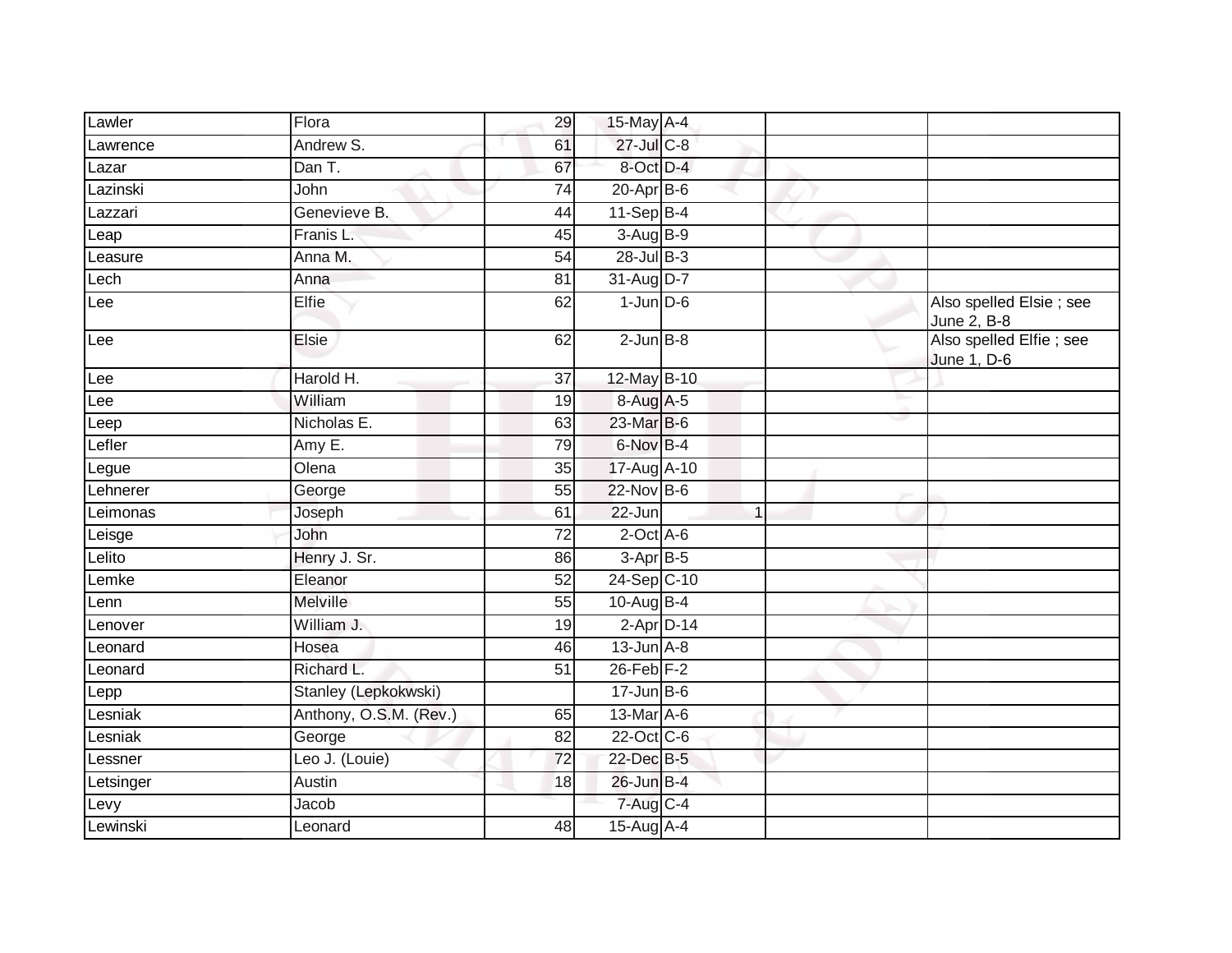| Lewis      | Edward                | 74              | 30-Nov D-2       |            |  |
|------------|-----------------------|-----------------|------------------|------------|--|
| Lewis      | Harry B.              | 59              | 16-Oct C-6       |            |  |
| Lewis      | Jerry                 | 13              | $21$ -Aug B-5    |            |  |
| Lewis      | Lillian               | $\overline{77}$ | $15$ -Feb $C$ -6 |            |  |
| Lewis      | Milo                  |                 | $11-Oct$ E-6     |            |  |
| Lewis      | Robert A.             | 47              | $12$ -Jun $A-4$  |            |  |
| Lichtle    | Nora                  | 91              | 16-May B-5       |            |  |
| Lidle      | Carl W.               | 66              | $7$ -Jul $B$ -6  |            |  |
| Liesenfelt | Leo                   | 54              | $21$ -Dec $B-6$  |            |  |
| Liesenfelt | <b>Thomas William</b> | $5$ months      | $9$ -Feb $B$ -3  |            |  |
| Lightcap   | Herbert G.            | 66              | $12$ -Jan B-6    |            |  |
| Lindze     | Adolph J.             | 63              | 10-Apr A-8       |            |  |
| Linn       | Jacob                 | 86              | 17-Dec E-2       |            |  |
| Lipa       | James D.              | 24              | 11-Oct E-6       |            |  |
| Lipsig     | Lillian               | $\overline{71}$ | 19-Dec B-7       |            |  |
| Lis        | Anna                  | 79              | 29-Sep A-12      |            |  |
| Liss       | Ronald A.             | $\overline{22}$ | $23 - Jan$       | 1          |  |
| Liszek     | Sophie C.             |                 | 7-May D-14       |            |  |
| Lithvay    | Andrew                | 57              | 15-Dec B-7       |            |  |
| Litzan     | Mary                  | $\overline{77}$ | 12-Apr B-10      |            |  |
| Litzelman  | Robert J.             |                 | 9-Oct            |            |  |
| Livermore  | Glenn C.              | 69              |                  | 4-Jun C-14 |  |
| Lockwood   | Chester A.            | 84              | $16$ -Jan $A-6$  |            |  |
| Loden      | Herman M.             | 56              | $21$ -May E-4    |            |  |
| Lohse      | Louis                 | 82              | $13$ -Jun $A-8$  |            |  |
| Lollis     | Robert                | 61              | 24-Dec B-8       |            |  |
| Long       | Charles B.            | 88              | 20-Aug C-10      |            |  |
| Long       | Harry                 | 63              | 7-Dec C-10       |            |  |
| Lord       | Agnes A.              | 80              | 10-Dec E-8       |            |  |
| Los        | Frances               | 77              | 17-Apr A-8       |            |  |
| Lough      | William A.            | 32              | $24$ -Feb $C$ -6 |            |  |
| Love       | Geneva                | 67              | 17-Mar A-12      |            |  |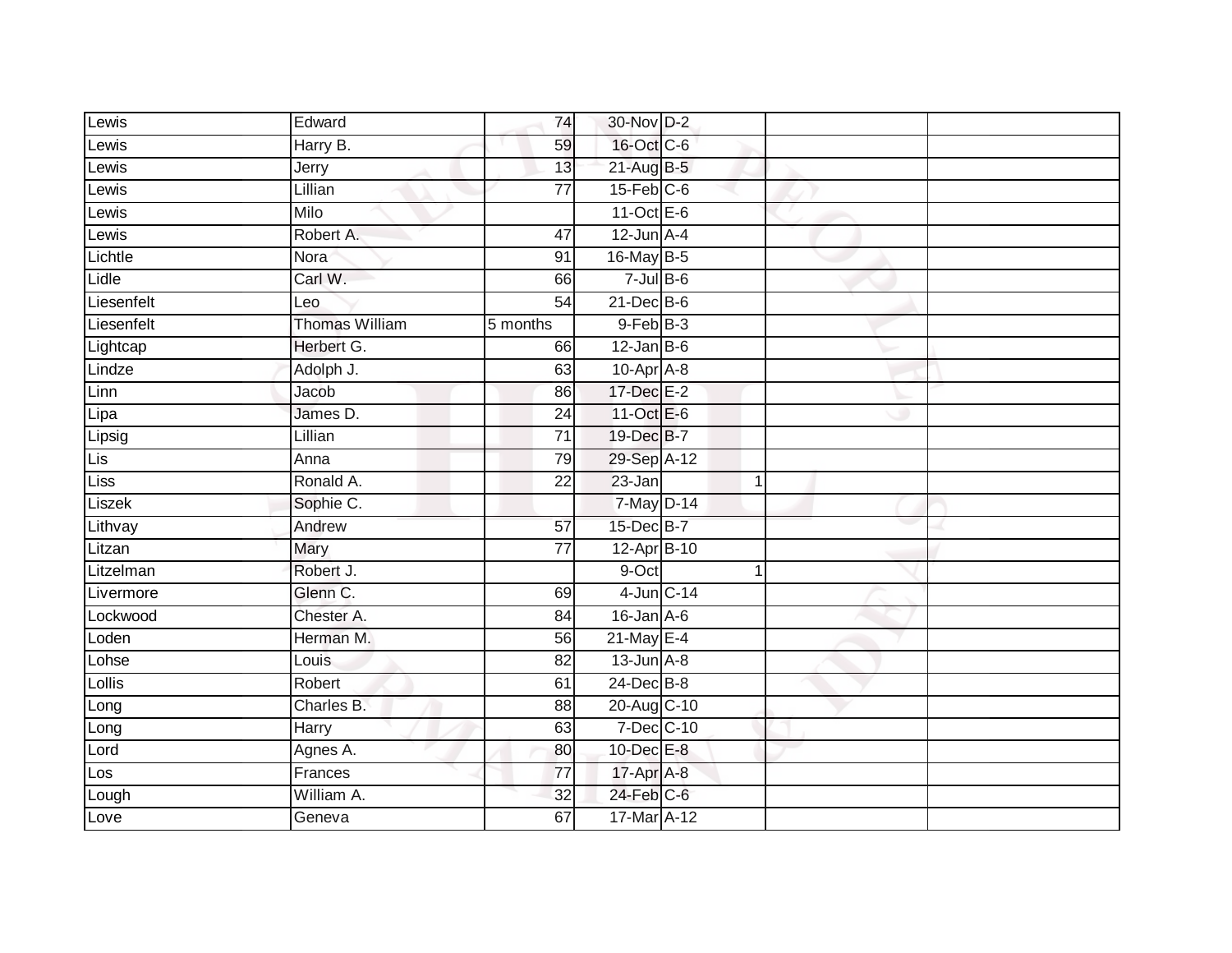| Love        | Mabel Irene          | 50              | 29-Oct C-9       |                |                                          |
|-------------|----------------------|-----------------|------------------|----------------|------------------------------------------|
| Lovvorn     | Rebecca              | $\overline{4}$  | 10-Feb B-5       |                |                                          |
| Lubanowski  | <b>Richard David</b> | Infant          | 27-Dec D-7       |                |                                          |
| Lubarski    | John                 | 84              | $10$ -Jul C-4    |                |                                          |
|             |                      |                 |                  |                |                                          |
| Luce        | Henry R.             | 68              | $28$ -Feb $A$ -6 |                |                                          |
| Luce        | John W.              | 66              | 26-Oct B-8       |                |                                          |
| Luce        | <b>Robert Ellis</b>  | 55              | $1$ -Jan $C-7$   |                |                                          |
| Luchene     | Peter J.             | 71              | $24$ -Jul $A-4$  |                |                                          |
| Ludford     | Irene                |                 | 20-Jun B-5       |                |                                          |
| Ludwig      | Jone B.              | $\overline{87}$ | $1-May$ A-4      |                |                                          |
| Lugin       | Miles V.             | 76              | 16-Mar B-5       |                |                                          |
| Lukacek     | John                 | 63              | 31-Jul C-4       |                |                                          |
| Lukasiewicz | Jan                  | 89              | 16-Oct C-6       |                |                                          |
| Lund        | Elof P.              | 63              | $10$ -Dec $E-8$  |                |                                          |
| Luptak      | John, Sr.            | $\overline{77}$ | 27-Dec D-7       |                |                                          |
| Lurie       | Linda Lee            | 19              | 13-Dec           | $\overline{1}$ | Full obituary listed<br>December 14, D10 |
| Lusk        | Bernard M.           | 20              | 5-Sep B-10       |                |                                          |
| Lustina     | Milton               | 56              | 22-Jan B-14      |                |                                          |
| Luszyk      | David                | 10              | 7-Mar A-4        |                |                                          |
| Lute        | Louis E.             | 68              | $24$ -Nov D-4    |                |                                          |
| Lynch       | Anna                 | 89              | 27-Dec D-7       | Gray           |                                          |
| Lyon        | Loma                 | 60              | 30-Jul B-10      |                |                                          |
| Lyons       | <b>Dolores</b>       | 53              | $23$ -Apr $C-7$  |                |                                          |
|             |                      | RATION          |                  |                |                                          |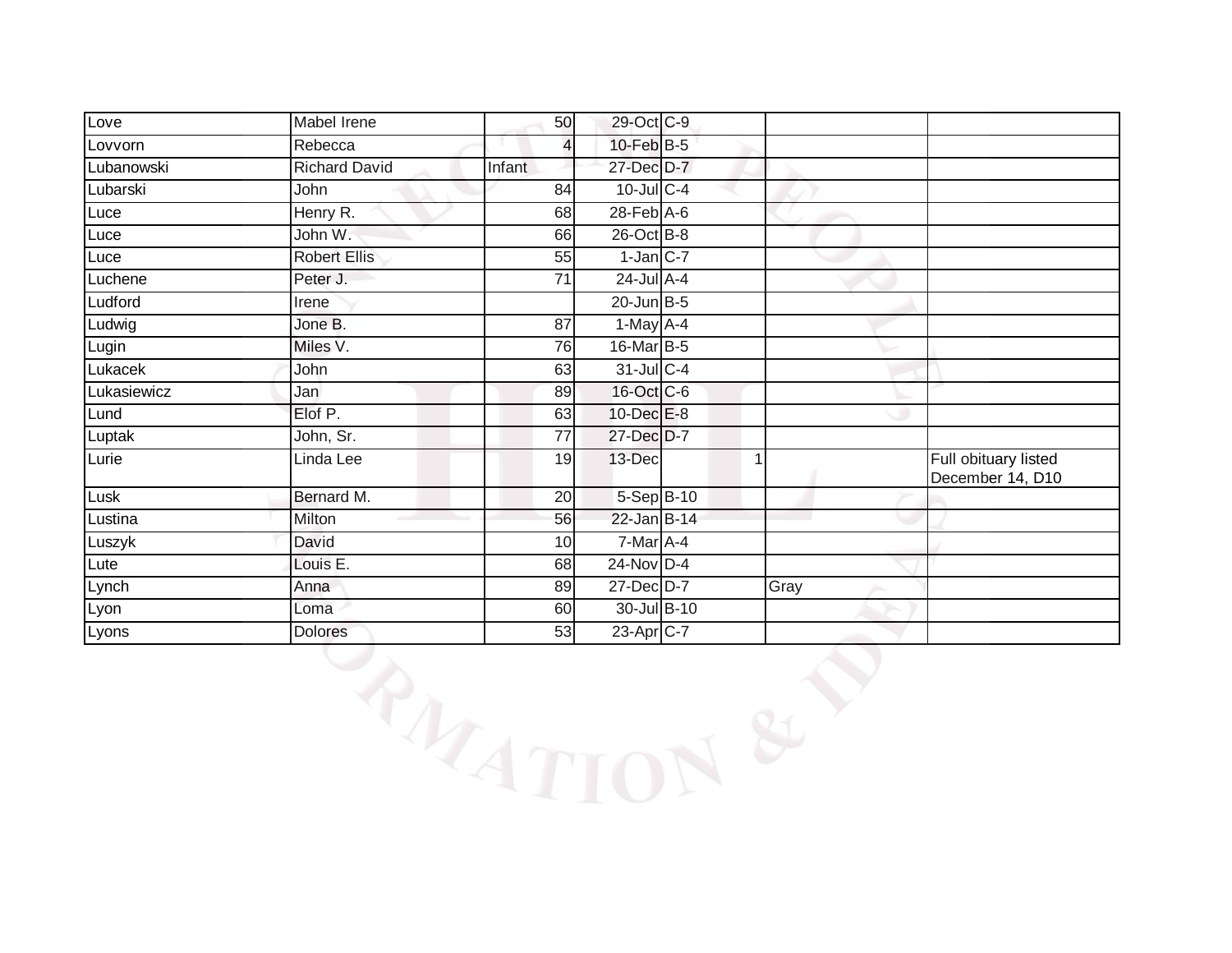| <b>Surname</b> | <b>Given</b>        | Age             | <b>Date</b>       | Page  | <b>Maiden</b> | <b>Note</b>            |
|----------------|---------------------|-----------------|-------------------|-------|---------------|------------------------|
| Maanum         | Rudolph             | 88              | 14-Feb B-5        |       |               |                        |
| Maas           | Russell B.          | 65              | 13-Sep E-2        |       |               |                        |
| Maaskant       | Cornelius           | 72              | $11-Apr$ A-13     |       |               |                        |
| MacDiarmid     | Angus               | 66              | $20$ -Nov $D-6$   |       |               |                        |
| MacDougall     | John                | $\overline{57}$ | $26$ -Jun B-4     |       |               |                        |
| MacIntyer      | Katherine           | 77              | 24-Mar B-4        |       |               |                        |
| Mackay         | Robert H.           | 69              | $21-Nov$ B-4      |       |               |                        |
| Macko          | John, Sr.           | 83              | $7-Nov$ A-8       |       |               |                        |
| Macko          | Mary                |                 | $23$ -Jun $B-7$   |       |               |                        |
| Macon          | <b>Thomas</b>       | 14              | $14-Aug$          | 1     |               |                        |
| Madison        | Stuart G.           | 39              | 11-May            | 1     |               |                        |
| Madsen         | James Allen (Ollie) | 19              | 28-Aug 1, C-5     |       |               | Picture included.      |
| Madura         | George              | 58              | $17 -$ Jul C-4    |       |               |                        |
| Magda          | Joseph              | 88              | 14-Nov B-6        |       |               |                        |
| Magdanz        | Herman (Bud)        | 42              | 23-Oct A-8        |       |               |                        |
| Maginot        | George H.           | 49              | $16$ -Jan $A$ -6  |       |               |                        |
| Maglich        | Michael             | 64              | $26$ -Dec $C$ -7  |       |               |                        |
| Mahaffey       | David A.            | 2 months        | $3-Mar$ B-6       |       |               |                        |
| Mahnke         | Elizabeth           | 59              | 7-May D-14        |       |               |                        |
| Maier          | Joseph J.           | 67              | $16$ -May B-5     |       |               |                        |
| Majchrowicz    | Loretta             | 48              | 27-Oct D-5        |       |               |                        |
| Majewski       | Zigmund             | 54              | 20-Aug C-10       |       |               |                        |
| Majkowski      | Chester             | 47              | $28-Aug$ C-5      |       |               | Also spelled Maykowski |
| Majkowski      | <b>Stanley Sr.</b>  | 56              | 11-May B-12       |       |               |                        |
| Majsterek      | Stanley L. (Dr.)    | 62              | $3 - Jan$ A-6     |       |               |                        |
| Makar          | Anna                |                 | 81 Decmeber<br>18 | $C-5$ |               |                        |
| Malangoni      | Gabriel             | 74              | $28$ -Jul B-3     |       |               |                        |
| <b>Malarik</b> | John Sr.            | 59              | 22-Mar B-6        |       |               |                        |
| Malas          | James               | 88              | 15-Dec B-7        |       |               |                        |
| Malek          | Alexander E.        | 50              | $13$ -Dec $B$ -6  |       |               |                        |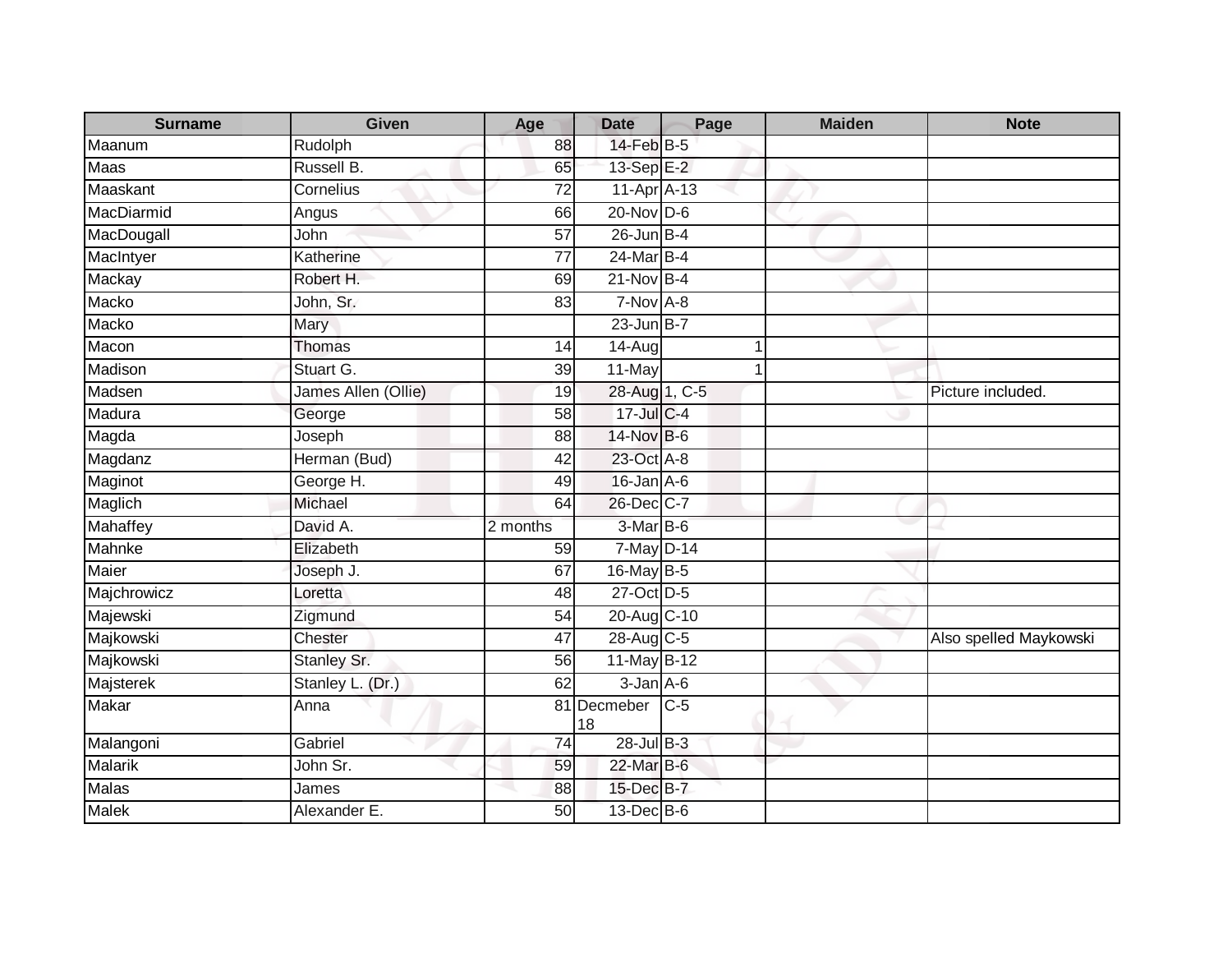| <b>Malik</b>     | John             | 62              | 29-Oct C-9        |   |                                        |
|------------------|------------------|-----------------|-------------------|---|----------------------------------------|
| Malone           | Anna F.          | 67              | $2$ -Apr $D-14$   |   |                                        |
| Mangos           | William          | 70              | 10-Nov C-5        |   |                                        |
| Manka            | Alexander        | 57              | 18-Sep C-5        |   |                                        |
| Mann             | Michael J.       | $\overline{21}$ | $9$ -May $B$ -6   |   |                                        |
| Manning          | Doyle            | 23              | 15-May            | 1 |                                        |
| Manning          | Frank            | 70              | $25$ -Jul $B-3$   |   |                                        |
| Manno            | Santina (Barbar) | 76              | 16-Aug D-8        |   |                                        |
| Manousopoulos    | Peter            | 74              | 29-Mar C-14       |   |                                        |
| <b>Mapes</b>     | Edith            | 73              | $19$ -Jan $B-9$   |   |                                        |
| Marciniak        | James S.         | 61              | 7-Dec C-10        |   |                                        |
| Marcum           | Ruth J.          | $\overline{51}$ | $14$ -Jul B-5     |   |                                        |
| Margison         | Bert             | 79              | 10-May C-16       |   |                                        |
| <b>Marianes</b>  | Costas           | 79              | 23-May B-5        |   |                                        |
| Markovich        | Anthony          | $\overline{71}$ | 23-May B-5        |   |                                        |
| Markovich        | Joseph N.        | $\overline{43}$ | 13-Nov A-4        |   |                                        |
| Markovich        | <b>Steve</b>     | 69              | 16-Apr E-12       |   |                                        |
| Markowski        | Henry            | 20              | 11-Apr A-13       |   |                                        |
| Markwell         | Elizabeth        | 55              | $13$ -Feb $A$ -4  |   |                                        |
| <b>Marlatt</b>   | Florence         | 55              | $9$ -Jun $C$ -5   |   |                                        |
| Maroc            | George J. (Bud)  | $\overline{35}$ | $13$ -Apr $A$ -8  |   |                                        |
| Marquis          | Glenn            | 76              | 12-Jul D-7        |   |                                        |
| Marshall         | Virginia L.      | 43              | 14-Aug A-6        |   |                                        |
| Marshall         | William J.       | 64              | $13$ -Jun $A - 8$ |   |                                        |
| Marsteller       | <b>Bessie</b>    | 79              | $11$ -Jan C-4     |   |                                        |
| <b>Marszalek</b> | Henry C.         | 45              | $11$ -Jun B-8     |   |                                        |
| Martell          | Stella M.        | 76              | $13$ -Jul B-7     |   |                                        |
| Martin           | Della            | 87              | $1-OctB-8$        |   |                                        |
| Martin           | Frank            | 73              | 16-May B-5        |   |                                        |
| <b>Martin</b>    | Junior           | 39              | 25-Jun D-15       |   |                                        |
| Martin           | Opal G.          | 57              | $7 - Jun$         | 1 | Middle initial given on<br>June 8, B-3 |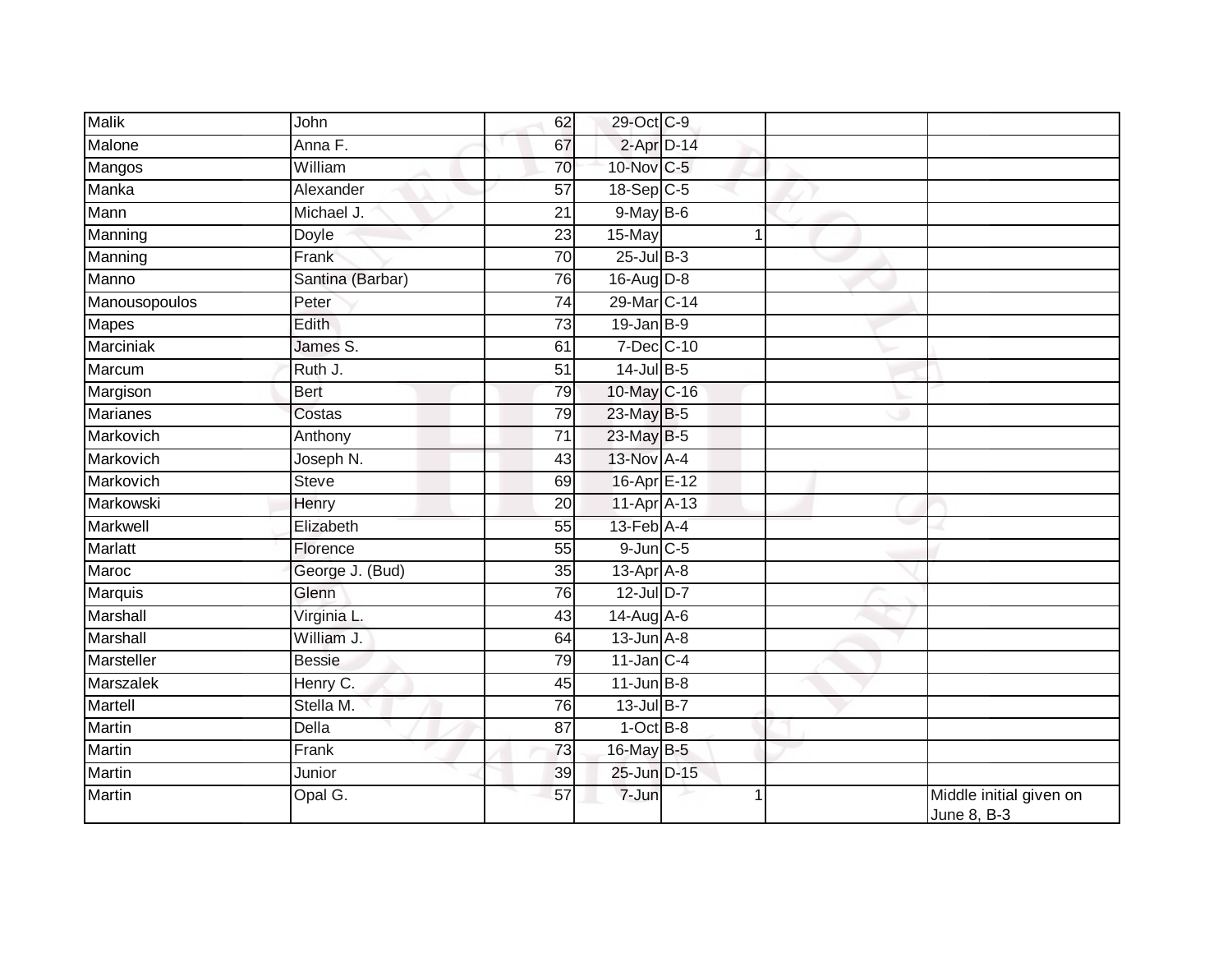| Martin          | Walter R.              | 52              | $1-Aug$ A-4      |  |                                                |
|-----------------|------------------------|-----------------|------------------|--|------------------------------------------------|
| <b>Martinak</b> | Paul Sr.               | 54              | 6-Jun B-3        |  |                                                |
| <b>Martinez</b> | Frank                  | 53              | 17-Aug A-10      |  |                                                |
| Martinez        | Kenneth J.             | 25              | 4-Oct C-7        |  |                                                |
| <b>Martinez</b> | Luisa                  | $\overline{78}$ | $10$ -Jul C-4    |  |                                                |
| Martinez        | Virginia               | 25              | 27-Aug D-14      |  |                                                |
| Martinson       | Thomas J.              | 79              | 21-Jul A-12      |  |                                                |
| Marulic         | Natale (Bozo)          | $\overline{78}$ | 18-Dec C-5       |  |                                                |
| Masch           | Anna G.                | 66              | 19-Apr B-7       |  |                                                |
| Masich          | <b>Milton</b>          | 46              | 31-Mar B-3       |  |                                                |
| Maslanka        | Leon                   | 85              | 17-Oct A-8       |  |                                                |
| Massoth         | Thomas J., Sr.         | 42              | 6-Oct B-3        |  |                                                |
| <b>Mastey</b>   | <b>Eileen Marie</b>    | 6 weeks         | $5$ -Jul $B$ -6  |  |                                                |
| Masura          | <b>Steve</b>           | 52              | 19-Apr B-7       |  |                                                |
| Mateko          | John                   | 57              | $25$ -Jan B-6    |  |                                                |
| Mathewson       | Roberta                | 28 months       | $6$ -Feb $A$ -8  |  |                                                |
| Matovina        | Anthony                | 73              | $11-Apr$ A-13    |  |                                                |
| Matovina        | Martin                 | 45              | $17$ -Feb $A$ -8 |  |                                                |
| <b>Matthews</b> | John L.                | 43              | 31-Aug D-7       |  |                                                |
| <b>Matthies</b> | Martha                 | 91              | 26-Mar B-4       |  |                                                |
| Mattila         | Arthur                 | 78              | 21-Nov B-4       |  |                                                |
| <b>Matusik</b>  | John                   | 80              | 4-Apr B-5        |  |                                                |
| Matzko          | Mary T.                | 50              | $22$ -Feb $B-8$  |  |                                                |
| Mauck           | <b>Lillian Russell</b> | 61              | $26$ -Dec $C$ -7 |  |                                                |
| Mauthe          | J. L.                  | $\overline{76}$ | $3$ -Jan $A$ -6  |  | Also listed as James L.;<br>see January 6, B-3 |
| Mauthe          | Olive                  | 73              | $6$ -Jan $B$ -3  |  |                                                |
| Maxeiner        | <b>Robert Bruce</b>    | 15              | 25-Aug D-3       |  |                                                |
| May             | Craig Douglas          | 8 months        | $16$ -Jun $B-4$  |  |                                                |
| May             | Robert B.              | 27              | $16$ -Jun $B-4$  |  | Picture included.                              |
| Mayer           | Charles H., Jr.        | 76              | 29-Dec B-3       |  |                                                |
| <b>Mayer</b>    | Joseph P.              | 82              | 20-Dec D-5       |  |                                                |
|                 |                        |                 |                  |  |                                                |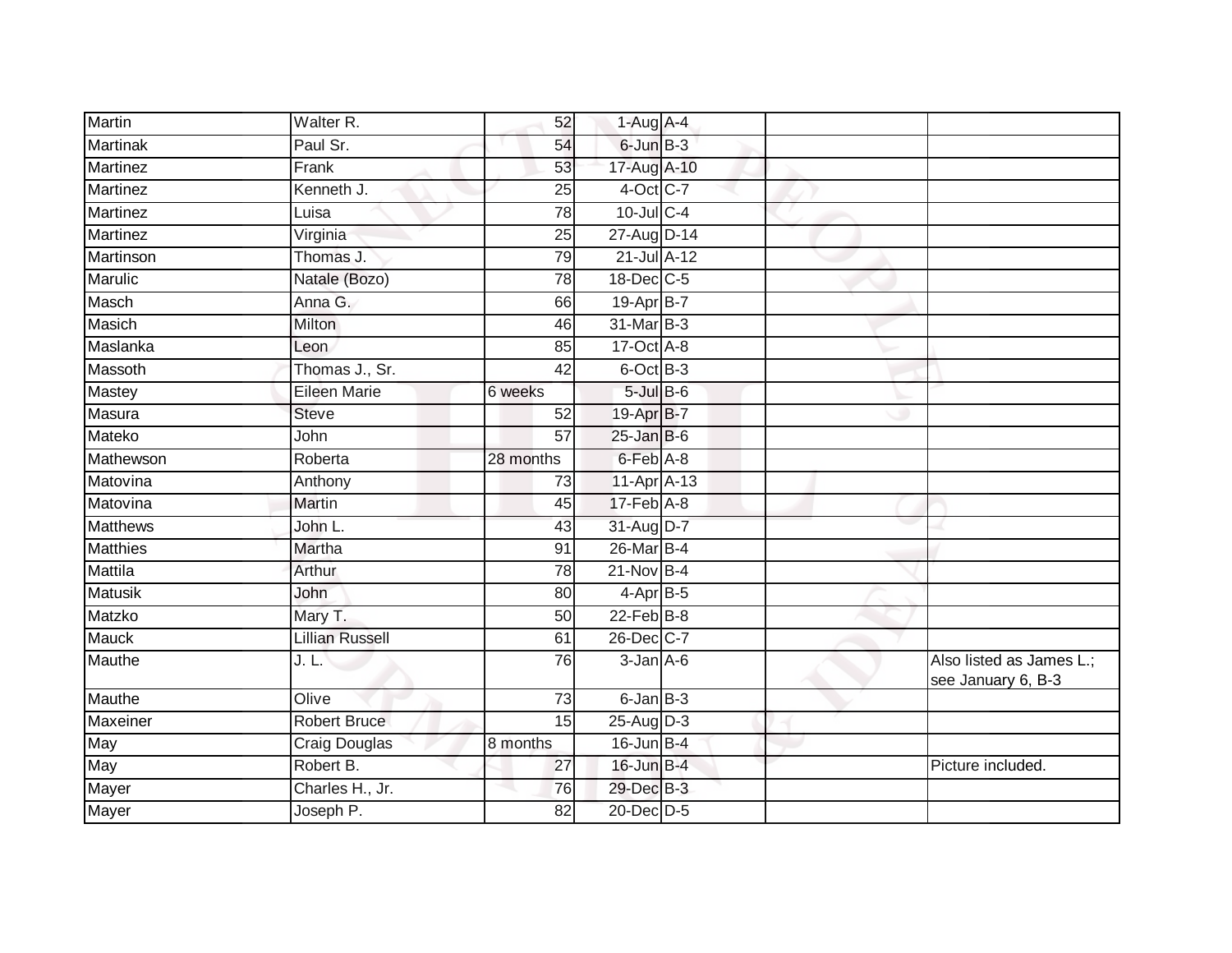| Mayersky         | Michael             | 8               | 17-Apr A-8           |  |  |
|------------------|---------------------|-----------------|----------------------|--|--|
| Mayor            | George              | 63              | $2$ -Nov $B-5$       |  |  |
| <b>McAtee</b>    | Veva                |                 | 21-Mar A-6           |  |  |
| McCampbell       | Leo P.              | 64              | $1-May$ A-4          |  |  |
| McCann           | Margaret P.         | $\overline{42}$ | 29-Nov B-12          |  |  |
| <b>McCarney</b>  | Howard G.           | 51              | 5-Sep B-10           |  |  |
| <b>McCartin</b>  | Helen B.            | 80              | $12$ -Jun $A-4$      |  |  |
| <b>McCarty</b>   | Callas G.           | 23              | $23$ -Jan B-4        |  |  |
| <b>McCarty</b>   | Ocie B.             | $\overline{51}$ | $17$ -Feb $A$ -8     |  |  |
| <b>McCauley</b>  | Amelia              | 83              | 6-Apr <sub>C-8</sub> |  |  |
| McCauley         | Lee                 | 58              | $23$ -Jun $B-7$      |  |  |
| McClain          | Lorraine M.         | 46              | $20$ -Apr $B$ -6     |  |  |
| <b>McClain</b>   | Lulu                | 86              | 28-Dec C-5           |  |  |
| McClanahan       | Eva                 | 71              | 30-Jun B-6           |  |  |
| <b>McCleery</b>  | Harry A.            | 62              | $5 - Jun$ $A - 6$    |  |  |
| <b>McClure</b>   | Alberta             | 45              | 14-Mar C-4           |  |  |
| <b>McColley</b>  | Virgil M. (Pat)     | $\overline{57}$ | $7 - Jun$ B-8        |  |  |
| <b>McComish</b>  | James J.            | 82              | $20$ -Feb $A-8$      |  |  |
| <b>McCool</b>    | Lawrence J.         |                 | 21-Nov B-4           |  |  |
| <b>McCord</b>    | <b>Alfred Henry</b> | $\overline{56}$ | 28-Dec C-5           |  |  |
| <b>McCord</b>    | <b>Mary Frances</b> | 55              | 16-Mar B-5           |  |  |
| <b>McCorkle</b>  | Andrew              | 83              | 19-Apr B-7           |  |  |
| <b>McCormick</b> | Danny Ray           | 1 day           | 16-Oct C-6           |  |  |
| <b>McCormick</b> | George H.           | 74              | 30-Jul B-10          |  |  |
| <b>McCormick</b> | Rebecca Jane        | 15              | 31-Dec C-10          |  |  |
| <b>McCoy</b>     | Ruth                | 45              | 10-Mar B-8           |  |  |
| <b>McDermott</b> | Margaret            | 12              | 24-Nov 1, D-4        |  |  |
| McDonald         | Andrew A.           | 46              | $16$ -Feb $B$ -4     |  |  |
| McDonald         | Joe                 | 5               | 29-Sep A-12          |  |  |
| McDonald         | John                | 11              | 29-Sep A-12          |  |  |
| McDonald         | Michael             | 23              | 15-May               |  |  |
| <b>McFeeley</b>  | Evelynn             | $\overline{74}$ | 14-May D-12          |  |  |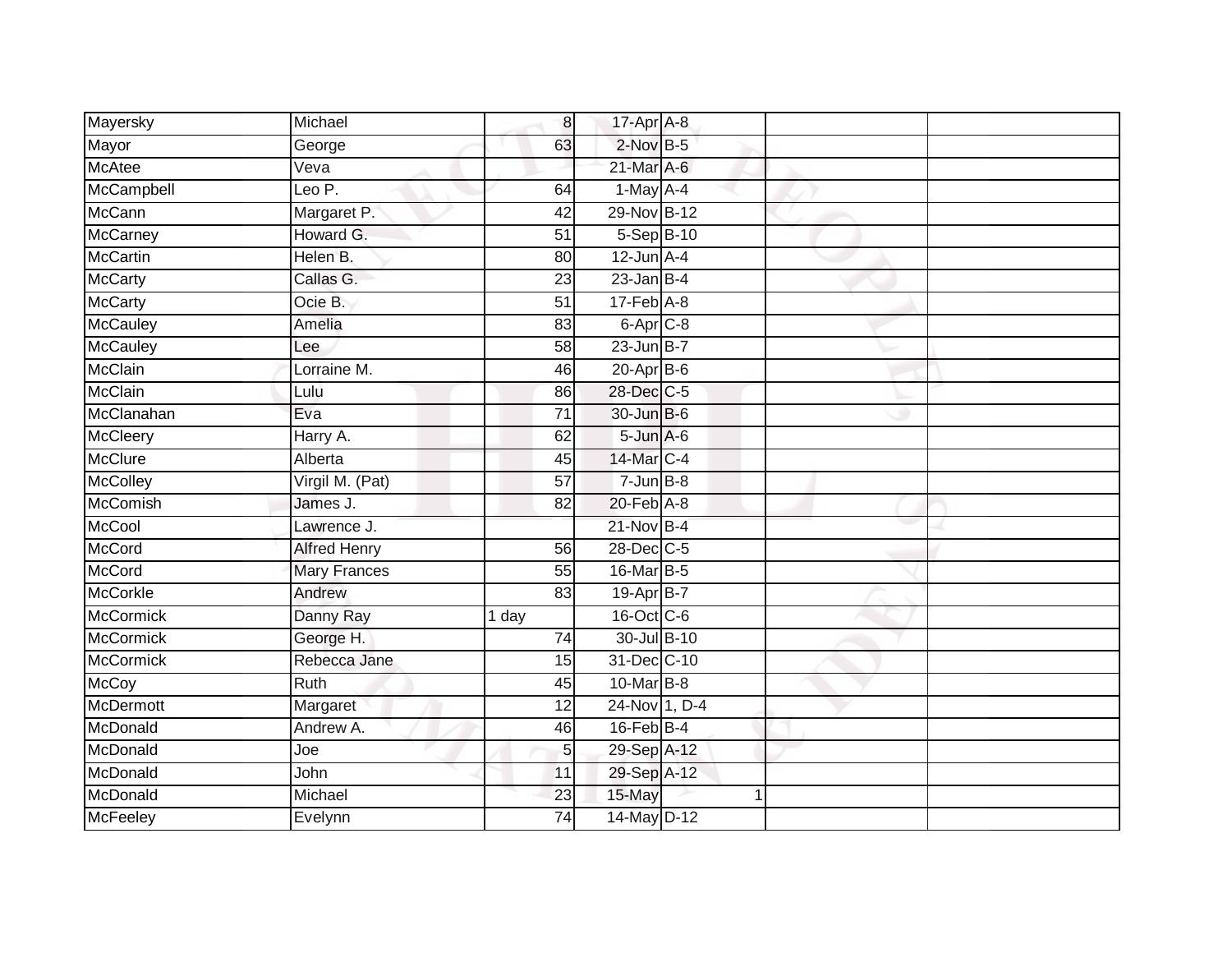| McGhee           | Hobson                | 70              | $8 - Jan$ $B - 6$ |   |  |
|------------------|-----------------------|-----------------|-------------------|---|--|
| <b>McGinley</b>  | Ada                   | 67              | 24-Apr A-6        |   |  |
| <b>McGinnes</b>  | <b>Patrick</b>        | $\overline{25}$ | 12-Nov E-4        |   |  |
| <b>McGinnis</b>  | Edward                | 78              | 23-Nov E-5        |   |  |
| McGowan          | Sadie                 | $\overline{72}$ | 1-May A-4         |   |  |
| McGregor         | Martin D.             |                 | 31-Oct B-6        |   |  |
| McGregory        | Dempsy                | 51              | 5-May B-13        |   |  |
| <b>McGriff</b>   | Edward                | 89              | $5 - Jun$ $A - 6$ |   |  |
| McKenna          | Mary                  |                 | 8-May B-4         |   |  |
| <b>McKinley</b>  | <b>Francis Marion</b> | $\overline{51}$ | 24-Dec B-8        |   |  |
| McKinley         | Ross                  | 44              | 27-Dec D-7        |   |  |
| <b>McKinney</b>  | Oscar I.              | $\overline{24}$ | $1-SepB-4$        |   |  |
| McLaurin         | Jefferey              | 20              | 14-Feb            | 1 |  |
| McLean           | Isabelle              | 88              | 31-Aug D-7        |   |  |
| McLean           | Stephen               | 67              | 20-Feb A-8        |   |  |
| McMahon          | Margaret A.           | 76              | 9-Feb B-3         |   |  |
| McMurray         | Stonewall R.          |                 | $8 - JanB - 6$    |   |  |
| McMurry          | Lorraine S.           | 51              | 29-Sep A-12       |   |  |
| <b>McNab</b>     | Elizabeth Artim       | 82              | 17-Apr A-8        |   |  |
| <b>McNab</b>     | Paula Dee             | $\overline{5}$  | $1$ -Jan $C-7$    |   |  |
| McNaughton       | Lisa                  | 11 months       | 27-Aug D-14       |   |  |
| McNaughton       | Lucille C.            | 76              | 17-Sep D-15       |   |  |
| <b>McNeely</b>   | Clara                 |                 | 19-Nov D-14       |   |  |
| <b>McNees</b>    | Ida                   | 66              | $3-AprB-5$        |   |  |
| <b>McQuilkin</b> | Orpah                 | 90              | $9$ -Mar $B$ -6   |   |  |
| McQuiston        | Samuel L.             | $\overline{74}$ | $19$ -Jan B-9     |   |  |
| <b>McVicker</b>  | William               | 68              | 18-Dec C-5        |   |  |
| Mead             | Myra Clark            | 82              | $25-Aug$ D-3      |   |  |
| Meade            | James                 | 26              | 16-Mar B-5        |   |  |
| Mears            | Lewis L.              | 60              | 8-Nov C-14        |   |  |
| Medaris          | Corinne B.            | 70              | 28-Aug C-5        |   |  |
| <b>Medaris</b>   | Wilber (Bill)         | $\overline{72}$ | $27 - Feb$ B-5    |   |  |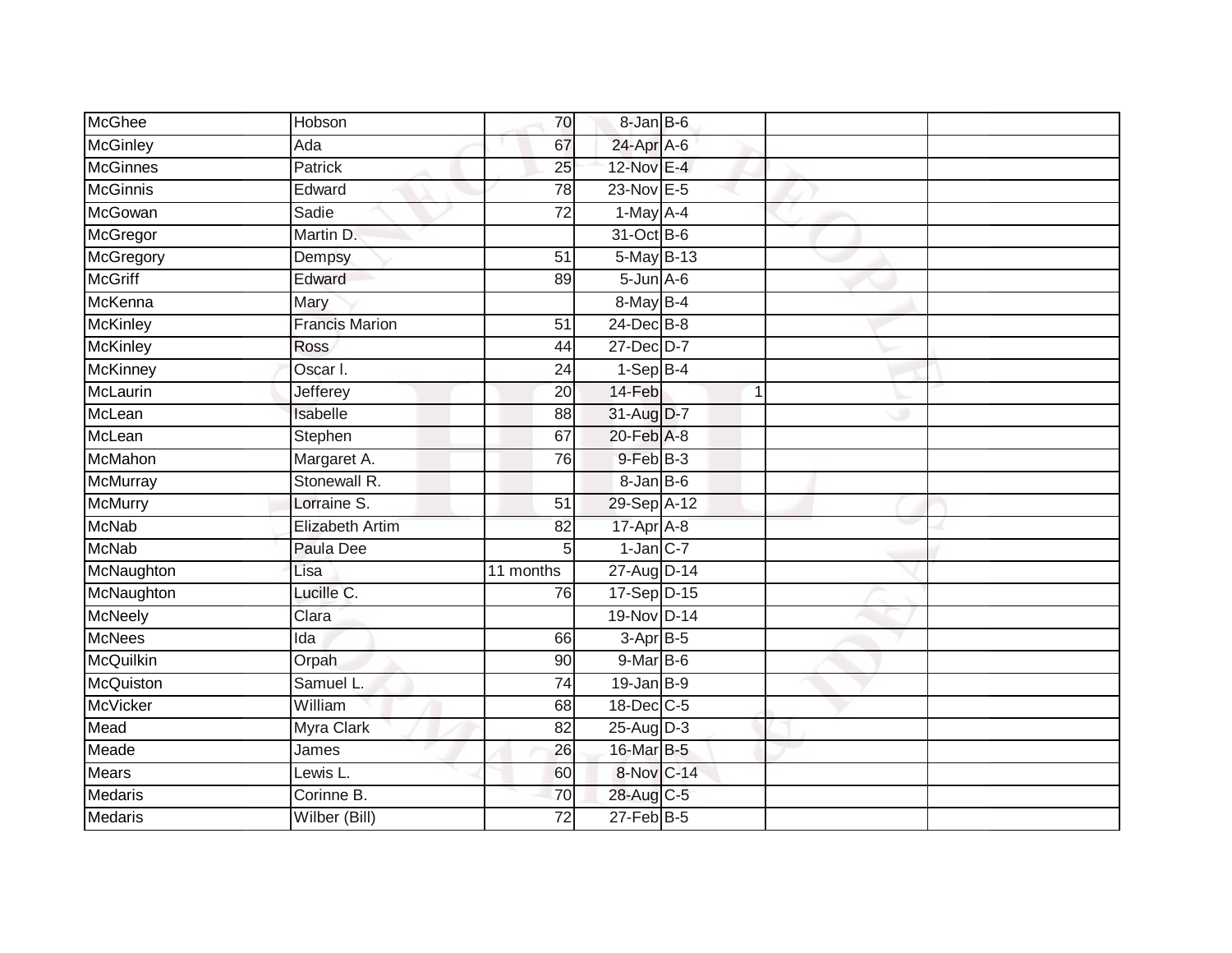| Medvecz         | Veron              | 75              | 24-Oct A-8        |  |                                    |
|-----------------|--------------------|-----------------|-------------------|--|------------------------------------|
| <b>Mehrings</b> | Fred A.            | 34              | $11$ -Jun $B-8$   |  |                                    |
| Melcher         | Willard            | 46              | 24-Jul A-4        |  |                                    |
| Meltzer         | August Sr.         | 70              | $25$ -Jun $C$ -6  |  |                                    |
| Mendez          | <b>Daniel</b>      | 34              | $4-$ Apr $B-5$    |  |                                    |
| Mercer          | <b>John Edward</b> | $\overline{79}$ | $11$ -Dec $A$ -6  |  |                                    |
| Mercer          | John F.            | 64              | 8-Dec D-4         |  |                                    |
| Merriam         | N. Reed            | 48              | $5 - Jun$ $A - 6$ |  | Picture included on June<br>6, B-3 |
| Merrill         | Minnie             | 88              | 15-Jun A-10       |  |                                    |
| Mesmer          | Elroy R. Sr.       | 48              | 28-Sep B-10       |  |                                    |
| Metcalf         | Eugene H.          | 54              | $14$ -Apr $B$ -4  |  |                                    |
| <b>Metcalf</b>  | Harry R.           | 62              | $23$ -Jan B-4     |  |                                    |
| <b>Metrick</b>  | Nicholas           | 51              | 24-Dec B-8        |  |                                    |
| <b>Metros</b>   | Agnes E.           | 77              | $25$ -Jan B-6     |  |                                    |
| Metsch          | Albert A.          | 62              | 17-Aug A-10       |  |                                    |
| Mettler         | Ernest (Hans)      |                 | 17-Aug A-10       |  |                                    |
| Meyer           | Albert E.          | 61              | 24-Mar B-4        |  |                                    |
| Meyer           | Donna              | 49              | 12-Mar D-10       |  |                                    |
| Meyer           | Legrand T.         | 64              | 25-Oct D-8        |  |                                    |
| Meyer           | Lowell J.          | 27              | $26$ -Oct B-8     |  |                                    |
| <b>Meyers</b>   | David L.           | 19              | 31-Jul C-4        |  |                                    |
| Mezey           | John               | 69              | $20$ -Mar $A$ -4  |  |                                    |
| Michael         | Eugene W.          | 45              | $12$ -Jun $A-4$   |  |                                    |
| Michaels        | Albert E.          | 74              | 6-Mar B-4         |  |                                    |
| Michaels        | Edna               | 68              | $21-Sep$ A-8      |  |                                    |
| <b>Michaels</b> | William (Billy)    | $\overline{72}$ | $20 - Sep$ B-8    |  |                                    |
| Michalak        | Walter             | 75              | 11-Aug B-5        |  |                                    |
| Michalik        | George             | 79              | 7-Dec C-10        |  |                                    |
| Michalik        | Magdalena          | 79              | 26-Apr D-6        |  |                                    |
| Michalski       | Elizabeth          | $\overline{77}$ | 20-Nov D-6        |  |                                    |
| Micheli         | David W.           | 6 months        | 9-Oct C-5         |  |                                    |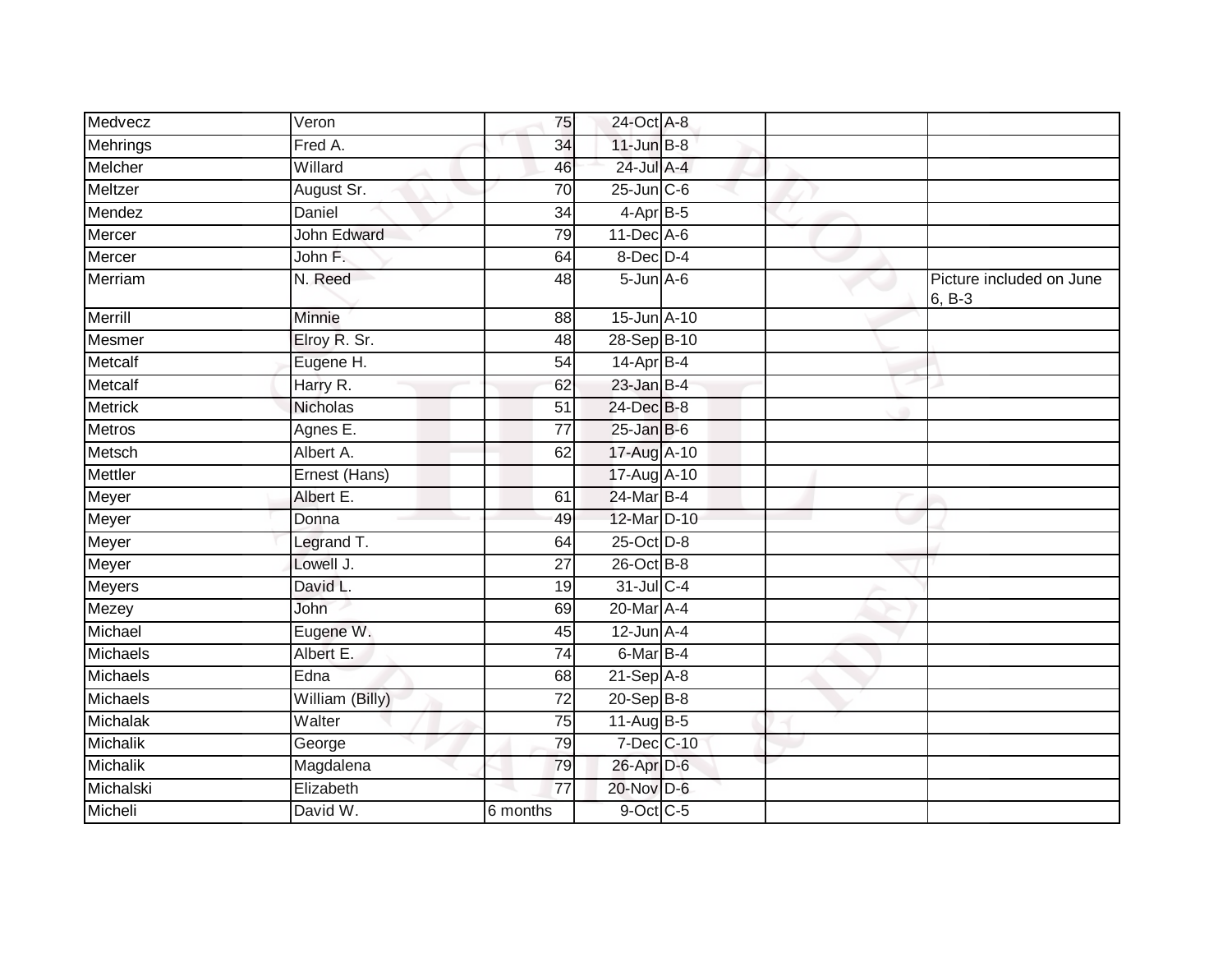| Michna        | John           | 70              | 8-Jun B-3         |             |  |
|---------------|----------------|-----------------|-------------------|-------------|--|
| Mickel        | Lloyd J.       | 45              | 28-Apr B-8        |             |  |
| Micklethwait  | Frank T.       | 51              | 26-Jan D-5        |             |  |
| Middleborn    | Linda Lee      | $\overline{21}$ | $21-Apr$ C-8      |             |  |
| Middlekauff   | George         | 57              | $1-Aug$ A-4       |             |  |
| Mierniczak    | Stanley        | 77              | $10$ -Dec $E-8$   |             |  |
| Mihalko       | Susan H.       | 73              | 2-Feb A-4         |             |  |
| Mika          | Irene          | 43              | 28-Mar B-5        |             |  |
| <b>Mikich</b> | Joseph         | 69              | 14-Sep C-13       |             |  |
| Milan         | Joe Sr.        | 76              | 29-Mar C-14       |             |  |
| Milenki       | Philip         | 73              | 15-Nov F-7        |             |  |
| <b>Miles</b>  | Mary Anna      | 43              | $22$ -Feb $B-8$   |             |  |
| <b>Miles</b>  | Mary Elizabeth | 24              | 24-Nov 1, D-4     |             |  |
| <b>Miles</b>  | Roosevelt      | 32              | 5-Mar B-6         |             |  |
| <b>Miles</b>  | Sionette       | 5               | 5-Mar B-6         |             |  |
| <b>Miles</b>  | William R.     | 23              | 24-Nov            | $\mathbf 1$ |  |
| Millan        | <b>Steve</b>   | 84              | 18-Apr A-8        |             |  |
| <b>Millar</b> | Walter         | 63              | 25-Oct D-8        |             |  |
| Millen        | Richard H.     | 44              | 20-Feb A-8        |             |  |
| <b>Miller</b> | Carl           | 20              | $23 - Jan$        | 1           |  |
| Miller        | Charles L.     | 68              | 26-Mar B-4        |             |  |
| Miller        | Dorothy        | 51              | $16$ -Jun $B - 5$ |             |  |
| Miller        | Dorothy M.     | 55              | 16-Mar B-5        |             |  |
| Miller        | Frank          | $\overline{57}$ | 27-Dec D-7        |             |  |
| Miller        | Ida            | $\overline{78}$ | 15-Dec B-7        |             |  |
| Miller        | Jeffrey Paul   | 1 day           | $16$ -Feb $B$ -4  |             |  |
| <b>Miller</b> | Jessie M.      | $\overline{78}$ | $5-AprB-6$        |             |  |
| Miller        | John           |                 | 13-Aug C-8        |             |  |
| Miller        | John E.        | 66              | 16-Mar B-5        |             |  |
| Miller        | John S.        | 84              | 21-Jul A-12       |             |  |
| Miller        | Joseph F.      | 54              | 5-Jun A-6         |             |  |
| <b>Miller</b> | Lena           | $\overline{42}$ | $3-Nov$ B-8       |             |  |
|               |                |                 |                   |             |  |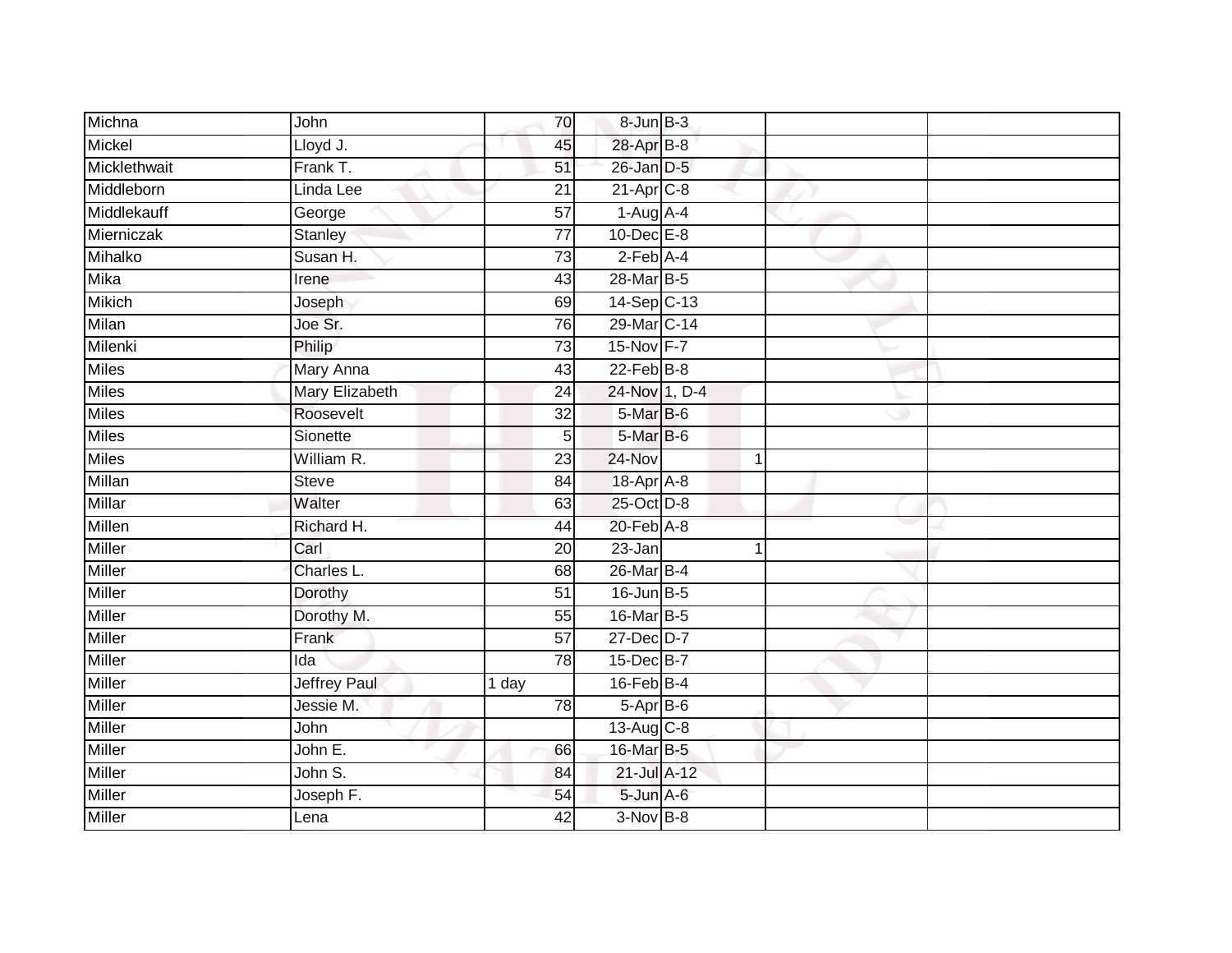| Milligan       | Carol               | 30              | 10-Aug                  | 1           |                   |
|----------------|---------------------|-----------------|-------------------------|-------------|-------------------|
|                |                     |                 |                         |             |                   |
| Milliken       | Malinda A.          | 78              | 10-Apr A-8              |             |                   |
| <b>Mills</b>   | Naomi               | 69              | 24-Mar B-4              |             |                   |
| Milobar        | Gregory H.          | 14              | 23-Mar B-6              |             |                   |
| Miloshoff      | Jim                 | $\overline{44}$ | 19-Mar B-6              |             |                   |
| <b>Miner</b>   | Donald              | 47              | $24$ -Jul A-4           |             |                   |
| Miner          | Harold E.           | 77              | $12$ -Jan B-6           |             | Picture inlcuded. |
| Miner          | Jewell              | 60              | $27$ -Apr $B-3$         |             |                   |
| Minninger      | Alice E.            |                 | $16$ -Jan $A$ -6        |             |                   |
| Miranda        | Manuel              | 20              | $4-AprB-5$              |             |                   |
| Mirenich       | <b>Nick</b>         | 49              | $14$ -Feb $B$ -5        |             |                   |
| Mirkov         | Michael G.          | $\overline{74}$ | 12-Oct B-5              |             |                   |
| <b>Misck</b>   | Lillian             | 54              | $29$ -Jun $B-2$         |             |                   |
| Miskowski      | Michael             | 3               | $7 -$ Jul $B - 6$       |             |                   |
| <b>Misner</b>  | Allen R.            | 64              | 3-Feb B-3               |             |                   |
| Mitchell       | David P.            | $\overline{71}$ | 4-Jan B-10              |             |                   |
| Mitchell       | John                | 65              | $6$ -Feb $A$ -8         |             |                   |
| Mitchell       | John Ralph          | $\overline{75}$ | 18-Aug B-5              |             |                   |
| Mitchell       | William             | 49              | 23-Oct A-8              |             |                   |
| <b>Mobbs</b>   | Kathryn McConnell   | 51              | $21-Apr$ <sub>C-8</sub> |             |                   |
| <b>Modrak</b>  | Thomas W.           | 30              | 30-Apr <sub>F-4</sub>   |             |                   |
| Moffett        | Alyce E.            |                 | $4$ -Jan B-10           |             |                   |
| <b>Moffett</b> | Charles H.          | 46              | 13-Nov A-4              |             |                   |
| <b>Moffett</b> | Charles L.          | 62              | $2$ -Oct $A$ -6         |             |                   |
| Mohr           | Edwin J.            | $\overline{70}$ | $8 - Jan$ $B - 6$       |             |                   |
| Mokrzycki      | Henry J.            | 43              | $3-Aug$ B-9             |             |                   |
| Moldovan       | John                | 76              | 28-Mar B-5              |             |                   |
| Molnar         | Joseph              | 18              | 29-May                  | $\mathbf 1$ |                   |
| Molnar         | Stephen J.          | 34              | 19-Sep B-5              |             |                   |
| Moneachi       | David K. (Corporal) | 21              | 25-Apr A-8              |             |                   |
| Monfort        | James               | 51              | 17-Jan                  | 1           |                   |
| <b>Monk</b>    | Gordon V.           | 46              | 28-Sep B-10             |             |                   |
|                |                     |                 |                         |             |                   |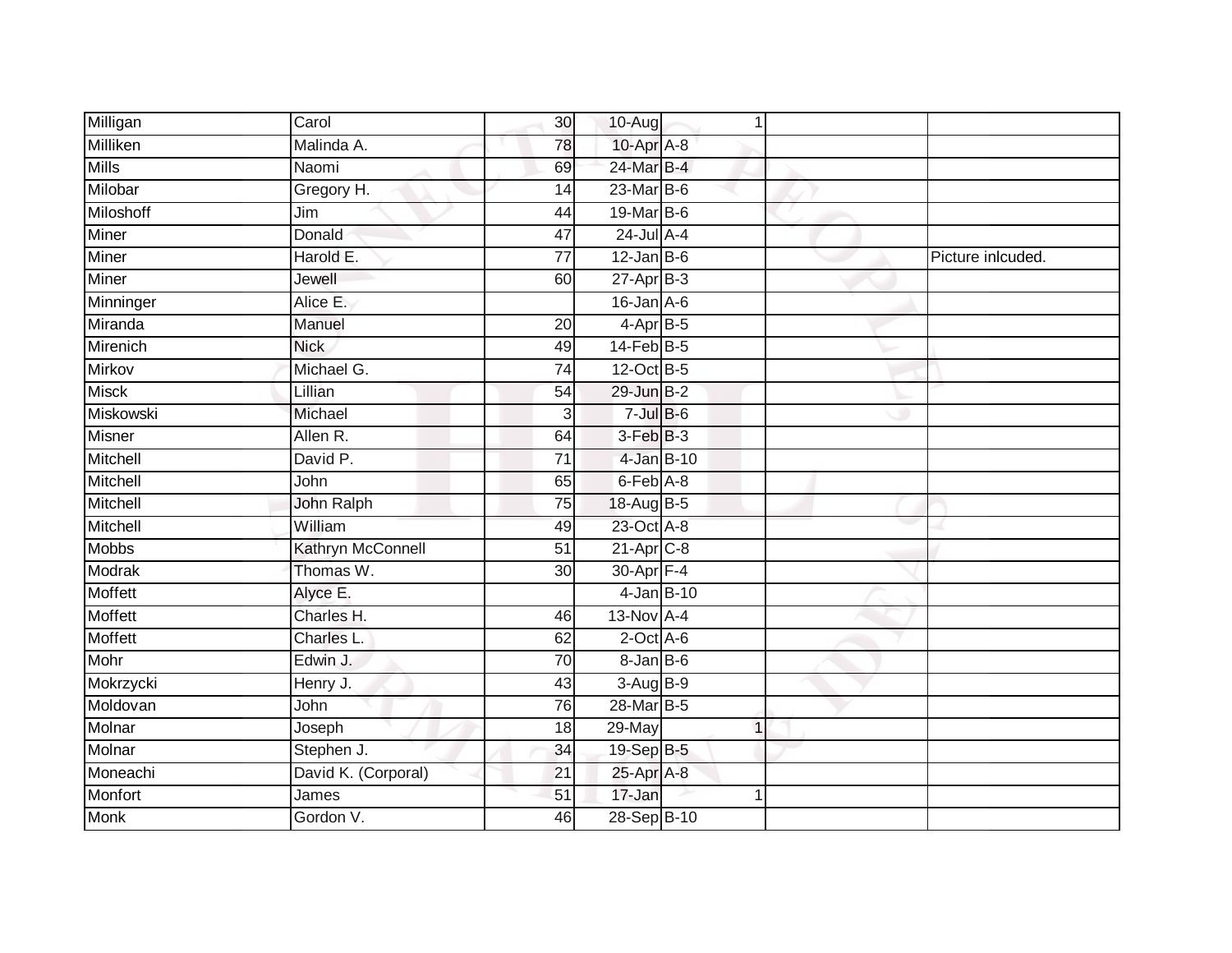| Monroe        | James C.             | 52              | $23$ -Jan B-4    |                  |                                            |
|---------------|----------------------|-----------------|------------------|------------------|--------------------------------------------|
| Moore         | Anna                 | 66              | 22-Sep A-15      |                  |                                            |
| Moore         | Carrie               | 86              | 15-Dec B-7       |                  |                                            |
| Moore         | Jennie               | 88              | 28-Dec C-5       |                  |                                            |
| Moore         | Laurel               | $\overline{40}$ | $19 -$ Jul       | 1                |                                            |
| Moore         | LeRoy                | 54              | $25$ -Apr $A$ -8 |                  |                                            |
| Moore         | Mae Ethel            | 54              | $5$ -May $B-13$  |                  |                                            |
| Moore         | Maude M.             | 84              | $1-Dec$ B-5      |                  |                                            |
| Moore         | Robert V.            | 49              | $19 -$ Jul       |                  |                                            |
| Moore         | Wayne                | $\overline{12}$ | $23$ -Jan B-4    |                  |                                            |
| Moore         | Worley               | 57              | $24$ -Mar $B-4$  |                  |                                            |
| Mora          | Paciente             | 67              | $17$ -Apr $A$ -8 |                  |                                            |
| Morea         | Malvina S.           | 94              | 13-Aug C-8       |                  |                                            |
| Moreland      | Harold Dean Jr.      | 10              | 30-Apr F-4       |                  |                                            |
| Moreno        | Celedonio            | 64              | 29-Nov B-12      |                  |                                            |
| Morgan        | George O.            | 80              | 22-Jan B-14      |                  |                                            |
| Morgan        | Henry                | 82              | 3-Mar B-6        |                  |                                            |
| Morgan        | James W.             | 32              | 2-Feb            | $\overline{1}$   | Full obituary listed on<br>February 3, B-3 |
| Morgan        | <b>Lillian Berry</b> | 41              | 20-Feb A-8       |                  |                                            |
| Moriarty      | Mary                 | 63              | $18$ -Jul B-5    |                  |                                            |
| <b>Morkes</b> | <b>Brian</b>         | 11              | 24-Dec B-8       |                  |                                            |
| <b>Morris</b> | Annie                | 48              | 30-Apr F-4       |                  |                                            |
| <b>Morris</b> | <b>Grace Wolf</b>    | 86              | $9$ -May $B$ -6  |                  |                                            |
| <b>Morris</b> | Walter               | 35              |                  | $2$ -Jul $C$ -10 |                                            |
| Morrison      | Rowena               | 82              | 8-Feb C-19       |                  |                                            |
| <b>Moses</b>  | Alfonzie             | 54              | 26-Mar B-4       |                  |                                            |
| <b>Mosier</b> | Orval M.             | $\overline{70}$ | $10$ -Feb $B-5$  |                  |                                            |
| Mossadegh     | Mohammed (Dr.)       |                 | 6-Mar B-4        |                  | Picture included.                          |
| <b>Mott</b>   | Geoge E.             | $\overline{71}$ | 13-Dec B-6       |                  |                                            |
| Motzke        | Anna B.              | 86              | 21-Aug B-5       |                  |                                            |
| Movre         | Ivan (John)          | 81              | 12-Mar D-10      |                  |                                            |
|               |                      |                 |                  |                  |                                            |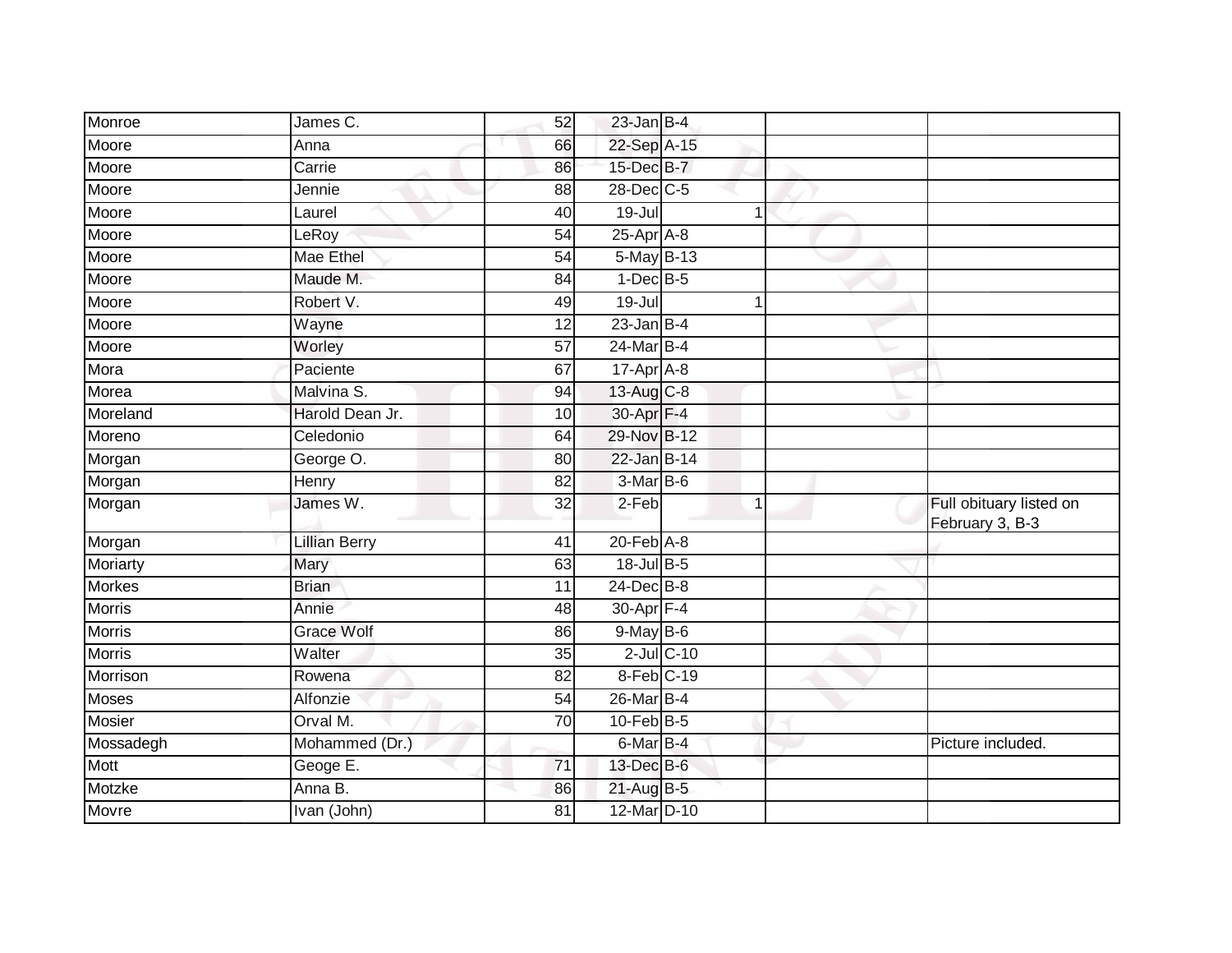| Mowell           | Katie                 | 50              | 23-Aug B-4                   |   |        |                       |
|------------------|-----------------------|-----------------|------------------------------|---|--------|-----------------------|
| Mudrovich        | John                  | 75              | 8-Jan B-6                    |   |        |                       |
| <b>Mueller</b>   | Maude                 | 89              | 3-Jan A-6                    |   |        |                       |
| <b>Mufich</b>    | Emil                  | 81              | $20$ -Feb $A-8$              |   |        |                       |
| <b>Mullen</b>    | Robert                | $\overline{44}$ | 16-May B-5                   |   |        |                       |
| <b>Muller</b>    | Herman Joseph (Dr.)   | 76              | 5-Apr B-6                    |   |        |                       |
| <b>Mullia</b>    | John W.               | 20              | $23$ -Jan B-4                |   |        |                       |
| <b>Mulvihill</b> | Edward S.             | 68              | $5-AprB-6$                   |   |        | Picture included.     |
| Mund             | George                | 52              | 13-Nov A-4                   |   |        |                       |
| Munster          | <b>Myrtle</b>         | 81              | 9-Nov B-12                   |   |        |                       |
| Muntain          | Valeria               | 72              | $6 - \overline{Apr}$ $C - 8$ |   |        |                       |
| Murphy           | Fanny L.              | 86              | 28-Mar B-5                   |   |        |                       |
| Murphy           | Harold                | 32              | $1-Jan$ $C-7$                |   |        |                       |
| Murphy           | James J.              | 57              | 30-Jun B-6                   |   |        |                       |
| <b>Murphy</b>    | <b>Oral Moss</b>      | $\overline{78}$ | $4$ -May $B-8$               |   |        |                       |
| Murray           | Greta                 | 36              | $2$ -Jul $C-10$              |   | Tapper |                       |
| Murray           | Henrietta             | 61              | $1-Sep$ B-4                  |   |        |                       |
| Murray           | James                 | 3               | 16-Aug D-8                   |   |        |                       |
| Murray           | Kathleen              | 6               | 16-Aug D-8                   |   |        |                       |
| Murray           | <b>Musetta</b>        | 92              | 26-Dec C-7                   |   |        |                       |
| Murray           | Vera                  | 65              | 10-Jul C-4                   |   |        |                       |
| Murray           | William P.            | 62              | 24-Apr                       | 1 |        |                       |
| <b>Murry</b>     | William B., Jr.       | $\overline{52}$ | 12-Nov E-4                   |   |        |                       |
| Musgrave         | <b>Robert Chester</b> | 61              | 17-Oct A-8                   |   |        |                       |
| <b>Musser</b>    | Onie                  | 83              | 17-Mar A-12                  |   |        |                       |
| <b>Myers</b>     | Earl Wayne            | 5               | 20-Mar A-4                   |   |        |                       |
| <b>Myers</b>     | William H.            |                 | 17-May C-3                   |   |        |                       |
| Myszczuk         | Tekla                 | 73              | 31-Aug D-7                   |   |        | Also spelled Meschuk. |
| Mytych           | Edward                | 51              | 30-Nov D-2                   |   |        |                       |
| Nadasan          | Mary                  | 84              | 26-Nov D-12                  |   |        |                       |
| Nagy             | Louis                 | 68              | 13-Jul B-7                   |   |        |                       |
| Nalleway         | Anna                  | $\overline{70}$ | 29-Dec B-3                   |   |        |                       |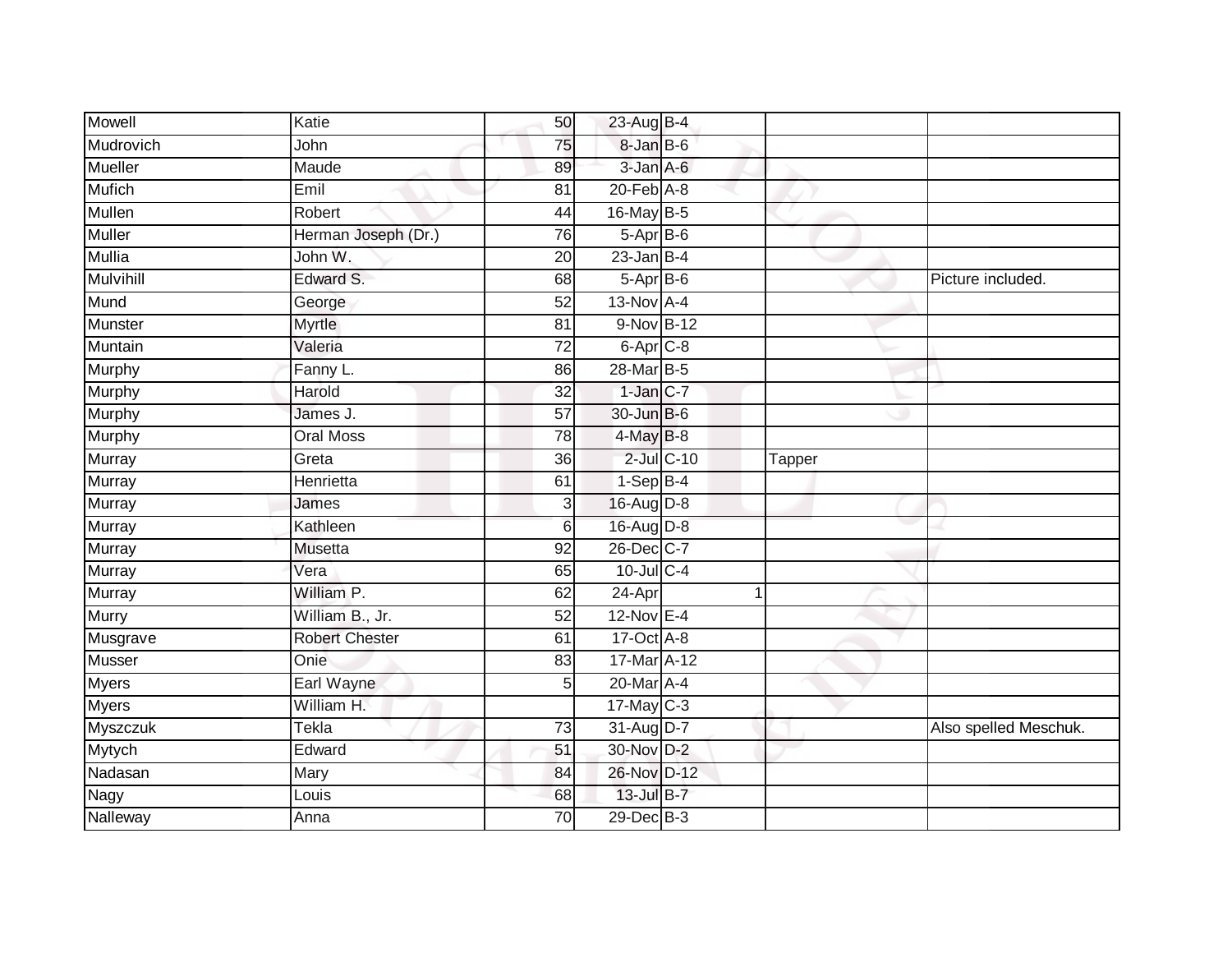| <b>Nastav</b>  | Joseph                   | 70              | 12-Jul D-7                         |              |                                   |
|----------------|--------------------------|-----------------|------------------------------------|--------------|-----------------------------------|
| Naugle         | Anna M.                  | 82              | $2$ -Oct $A$ -6                    |              |                                   |
| Neal           | Gloria                   | 18              | 30-Oct                             | $\mathbf{1}$ |                                   |
| Neal           | Robert                   | 41              | 14-Dec D-10                        |              |                                   |
| Necci          | Franco                   | $\overline{20}$ | 29-Oct C-9                         |              |                                   |
| Nedimovich     | Mike                     | 74              | $27$ -Feb $B$ -5                   |              |                                   |
| Neely          | Ben                      | 60              | 23-Apr C-7                         |              |                                   |
| <b>Neil</b>    | Gloria Jean              | 18              | $3-Nov$ B-8                        |              |                                   |
| Nelson         | <b>Beulah Mae</b>        | 68              | 4-Jun C-14                         |              |                                   |
| Nelson         | <b>Ella Louise</b>       | $\overline{77}$ | 28-Aug C-5                         |              |                                   |
| Nelson         | John W.                  | 62              | $23$ -Jul $D-8$                    |              |                                   |
| Nelson         | Paul William             | 65              | $21 - \text{Aug} \cdot \text{B-5}$ |              |                                   |
| <b>Nelson</b>  | <b>Robert McLeod</b>     | 44              | 10-Apr A-8                         |              |                                   |
| Nemode         | Marion F.                | 69              | $10$ -Jan $A-4$                    |              |                                   |
| Neri           | Luis                     | 62              | 18-Dec C-5                         |              |                                   |
| <b>Nettle</b>  | Lisa Joy                 | 18              | 3-Apr B-5                          |              |                                   |
| Neubieser      | Frank                    | 84              | 24-May B-8                         |              |                                   |
| Nevroske       | Anna                     | 63              | $15$ -May A-4                      |              |                                   |
| Newcom         | <b>Grace Rose Polgar</b> | 47              | $9$ -Jun $C$ -5                    |              |                                   |
| Newton         | Arthur A.                | 68              | $5$ -Jul $B$ -6                    |              |                                   |
| Newton         | Harriet L.               | 64              | $20$ -Jun $B-5$                    |              |                                   |
| <b>Nichols</b> | Clarcie                  | 62              | $4$ -Jun $ C-14 $                  |              |                                   |
| Nichols        | <b>Connie Louise</b>     | 17              | $27$ -Feb $B$ -5                   |              |                                   |
| Nichols        | Robert                   | 11              | 24-Aug B-10                        |              | Picture included August<br>23, 1. |
| Nicholson      | Silas R.                 | $\overline{72}$ | $27-Sep$ B-6                       |              |                                   |
| <b>Nicklas</b> | Marsha Jean              | 1 day           | $23$ -Jul $D-8$                    |              |                                   |
| Niedenthal     | Caroline                 | 75              | $11$ -Jan $C-4$                    |              |                                   |
| <b>Nieft</b>   | Kenneth Ralph Jr.        | 15              | $13$ -Jun $A-8$                    |              |                                   |
| Niekraszewicz  | Walter                   | 64              | 17-Apr A-8                         |              |                                   |
| Nightengale    | Albert A.                | 69              | 8-Oct D-4                          |              |                                   |
| Nimikat        | <b>Bertha</b>            | 74              | 14-Nov B-6                         |              |                                   |
|                |                          |                 |                                    |              |                                   |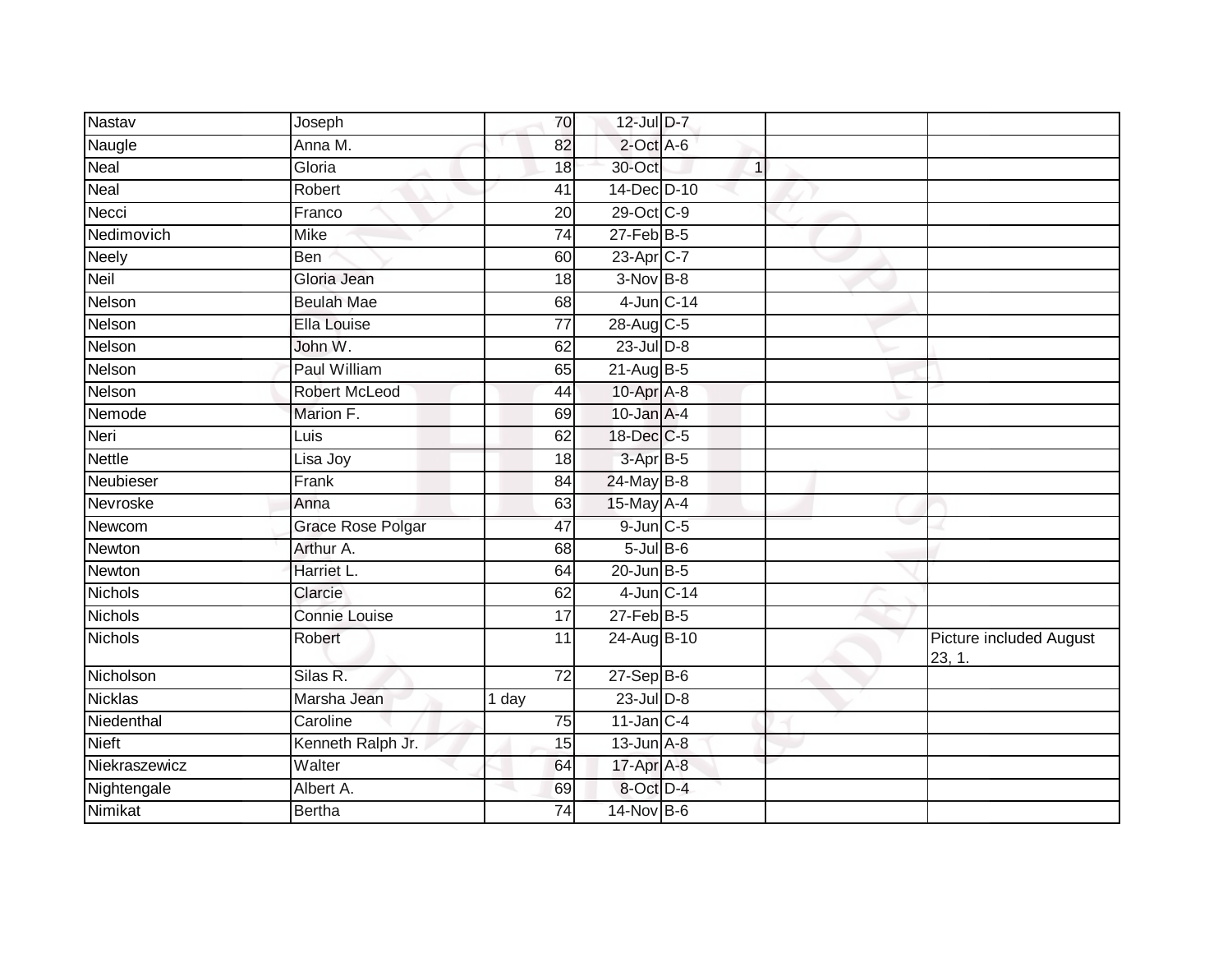| <b>Noble</b>  | <b>Charles Veryl</b>  | 14              |                  | 20-Oct 1, A-10 |                |                                               |
|---------------|-----------------------|-----------------|------------------|----------------|----------------|-----------------------------------------------|
| <b>Noble</b>  | Daisy B.              |                 | $17 - Jan$ $B-3$ |                |                | Also listed as Novle; see<br>January 13, A-10 |
| <b>Nobles</b> | Robert G.             | 28              | 9-Jan            |                | $\overline{1}$ |                                               |
| Noel          | George                | 80              | $17$ -May C-3    |                |                |                                               |
| Nolan         | Gertrude              | 51              | $26$ -Jan $D-5$  |                |                |                                               |
| Norrgran      | Ida A.                | 71              | 8-Oct D-4        |                |                |                                               |
| <b>Norris</b> | Myrtle                | 94              | 31-Jul C-4       |                |                |                                               |
| North         | Juanita L.            | 53              | $5$ -Dec $C$ -5  |                |                |                                               |
| Nosker        | Dorothy               | 50              | 20-Jan A-10      |                |                |                                               |
| Novak         | <b>Diane</b>          | 15              | $20 - Jun$       |                | 1              | Picture of incident<br>included.              |
| Novak         | Joseph G.             | 59              | $13$ -Jun $A-8$  |                |                |                                               |
| Novle         | Daisy B.              |                 | 13-Jan A-10      |                |                | Also listed as Noble; see<br>January 17, B-3  |
| Nowak         | Alexandria            | 75              | 19-Feb C-12      |                |                |                                               |
| Nowak         | Catherine             | 59              | 26-May B-8       |                |                |                                               |
| Nowak         | Vincent               | 76              | $1-OctB-8$       |                |                |                                               |
| <b>Noyes</b>  | George H.             | 93              | 14-Dec D-10      |                |                |                                               |
| Nunnally      | Anderson D.           | 28              | $13-NovA-4$      |                |                |                                               |
| Nunnally      | Erma                  | $\overline{27}$ | 13-Nov A-4       |                |                |                                               |
| <b>Nytko</b>  | Catherine             | 82              | 11-Sep B-4       |                |                |                                               |
| Oaf           | Sara Lee              |                 | 24-Mar B-4       |                |                |                                               |
| Oaklund       | Dana P.               | 18              | $9$ -May $B$ -6  |                |                |                                               |
| Oberg         | John Ellis            | 80              | 29-Dec B-3       |                |                |                                               |
| Ochoa         | <b>Bernabe Moreno</b> | 68              | 31-Oct B-6       |                |                |                                               |
| O'Connor      | Dorothy D.            | 83              | 31-Mar B-3       |                |                |                                               |
| O'Connor      | Joseph E.             | 84              | $6$ -Aug $B-9$   |                |                |                                               |
| O'Dell        | Waldo R.              | 52              | 10-Aug B-4       |                |                |                                               |
| Odle          | Laura                 | 76              | 8-Aug A-5        |                |                |                                               |
| O'Drobinak    | Stephen M.            | 51              | 23-Oct A-8       |                |                |                                               |
| Odum          | Joseph B.             | 39              | 24-Aug B-10      |                |                |                                               |
| Oeding        | <b>Marie</b>          | $\overline{75}$ | 5-May B-13       |                |                |                                               |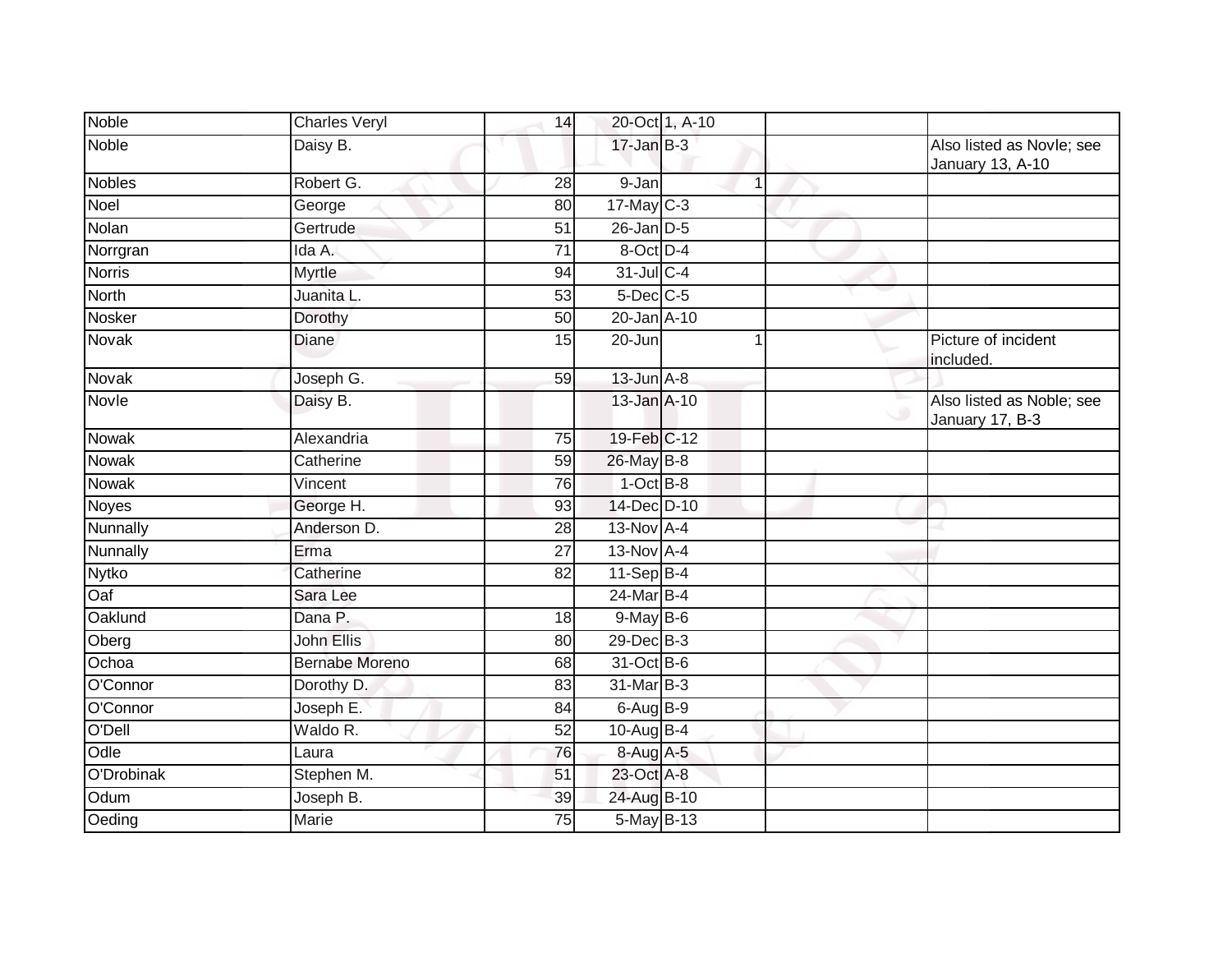| Ofenloch   | Robert                 | 46              | $25$ -Jan B-6   |   |  |
|------------|------------------------|-----------------|-----------------|---|--|
| Okleshen   | Jacqueline             | 18              | 29-May          |   |  |
| Olar       | Louis                  | 44              | 10-Jan $A-4$    |   |  |
| Olchawa    | Timothy                | $\overline{21}$ | $3$ -Jul $B$ -4 |   |  |
| Olejniczak | Stanley J.             | 73              | 30-Jun B-6      |   |  |
| Oliver     | James E.               | 73              | 7-May D-14      |   |  |
| Oller      | Kenneth                | 52              | 14-Dec D-10     |   |  |
| Olson      | Karl A.                | 83              | 12-Mar D-10     |   |  |
| Oltz       | Sylvia Irene           |                 | $17 - Jun$ B-6  |   |  |
| O'Malley   | Patrick                | 68              | $14$ -Jul B-5   |   |  |
| Oman       | Victor                 | 42              | $3-MarB-6$      |   |  |
| Omer       | Momet                  | 75              | 26-Nov D-12     |   |  |
| Omvig      | John D.                | 43              | 11-May          | 1 |  |
| O'Neil     | Margaret D.            | 84              | $2-AugB-4$      |   |  |
| Oram       | Daniel W.              | 53              | 21-Jul A-12     |   |  |
| Ordyna     | Joseph                 |                 | 5-Jun A-6       |   |  |
| Orem       | Lucian                 | 60              | 14-Mar C-4      |   |  |
| Orendach   | John                   | 87              | 23-Oct A-8      |   |  |
| Orman      | <b>Betty</b>           | 14              | $2$ -Feb $A$ -4 |   |  |
| Oros       | <b>John</b>            | 61              | 8-Oct D-4       |   |  |
| Orr        | Franics                | 77              | 29-Sep A-12     |   |  |
| Oskirka    | John                   | 33              | 14-Jun F-8      |   |  |
| Osman      | Makhlouf               |                 | 26-Mar B-4      |   |  |
| Osmer      | Opal                   | 62              | $23$ -Jul $D-8$ |   |  |
| Ostroski   | Michael M.             | 64              | 21-Jun A-10     |   |  |
| Owczarzak  | Catherine              | 65              | 14-Sep C-13     |   |  |
| Owczarzak  | Sophie M.              | $\overline{72}$ | 16-Oct C-6      |   |  |
| Owens      | Clarence (Bussie)      | 41              | $3$ -Jan $A$ -6 |   |  |
| Owens      | John S.                |                 | 29-Oct          | 1 |  |
| Ownby      | <b>Clifford Steven</b> | 11              | 14-Mar C-4      |   |  |
| Paden      | Wilbur C.              | 71              | 31-Mar B-3      |   |  |
| Pahl       | Raymond E., Sr.        | 47              | 26-Dec C-7      |   |  |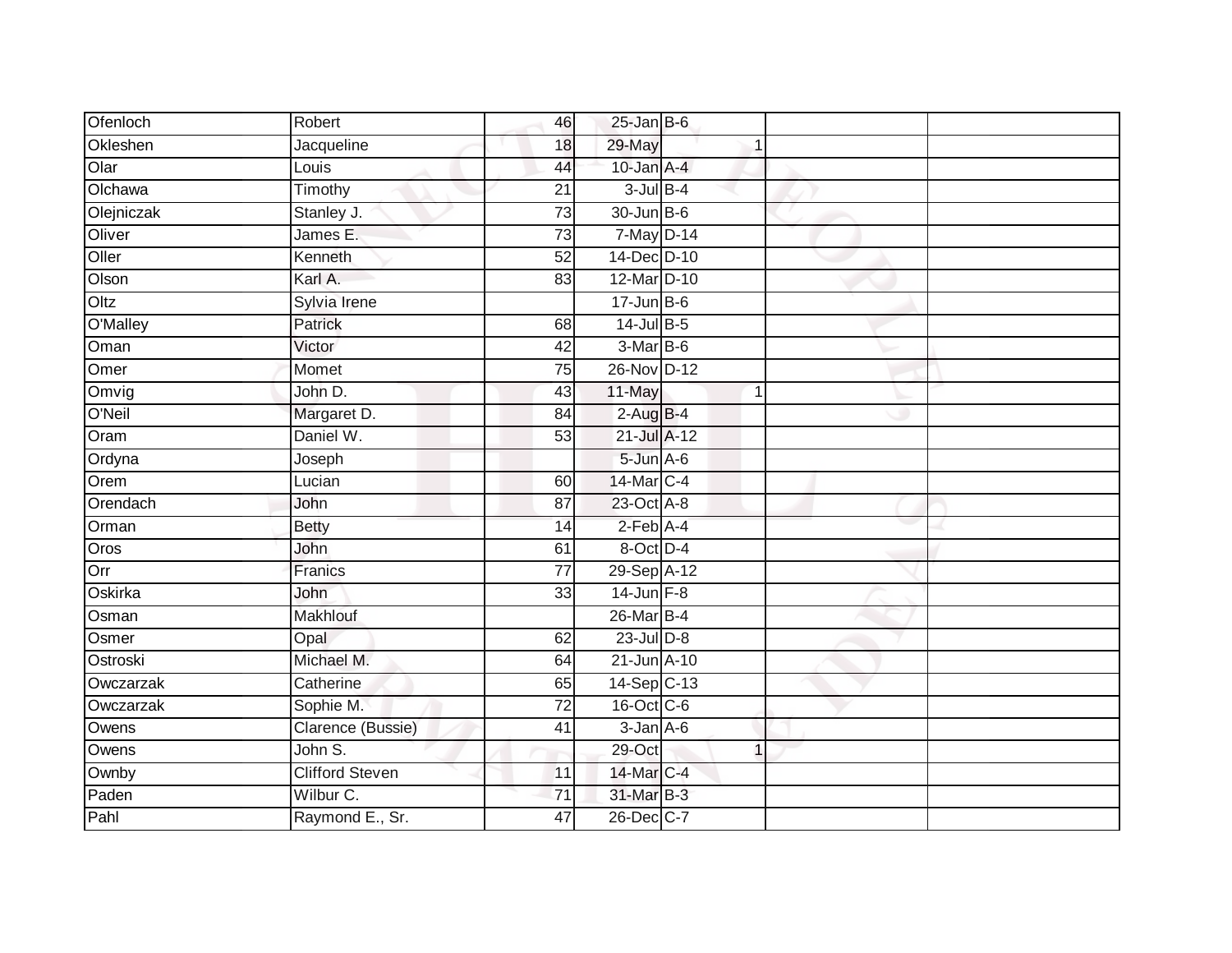| Paich      | Marko                 | 71              | 20-Jan A-10      |                |              |                                                 |
|------------|-----------------------|-----------------|------------------|----------------|--------------|-------------------------------------------------|
| Pajak      | Stanley J.            | 57              | 14-Sep C-13      |                |              |                                                 |
| Palagyi    | John                  | 61              | 5-Jun A-6        |                |              |                                                 |
| Palazzolo  | Jasper                | 54              | 27-Mar A-4       |                |              |                                                 |
| Palfi      | Frank                 | $\overline{77}$ | 8-Nov C-14       |                |              |                                                 |
| Palla      | <b>Nick</b>           | 82              | 29-Jan C-10      |                |              |                                                 |
| Palmateer  | Floyd O.              | 57              | $11$ -Dec $A$ -6 |                |              |                                                 |
| Paluga     | Joseph J.             | 59              |                  | 29-Jan 1, C-10 |              |                                                 |
| Paluszek   | Joseph                | 70              | 17-Aug A-10      |                |              |                                                 |
| Panchisin  | George Sr.            | 76              | 18-Aug B-5       |                |              |                                                 |
| Pancini    | Patti                 | 13              |                  | 20-Aug 1, C-10 |              | Picture included.                               |
| Pandak     | Joseph (Elizabeth)    | 80              | $18$ -AugB-5     |                |              |                                                 |
| Pantazia   | Theros D.             | 76              | 22-Mar B-6       |                |              |                                                 |
| Panzico    | Salvatore             | 53              | 10-Sep           |                | $\mathbf 1$  |                                                 |
| Papadakis  | Louis                 | $\overline{75}$ | 11-Jul B-7       |                |              |                                                 |
| Pappenfus  | Herman J.             | 79              | $10$ -Jan $A-4$  |                |              | Also listed as Papenfus;<br>see January 11, C-4 |
| Parcell    | Dolores M. (Dee)      | 41              | 10-Sep B-8       |                |              |                                                 |
| Pardek     | Joseph F.             | 44              | 20-Feb A-8       |                |              |                                                 |
| Parent     | Phyllis               | 60              | $13$ -Jun $A-8$  |                |              |                                                 |
| Parker     | Anna M.               | 88              | 16-Apr E-12      |                |              |                                                 |
| Parker     | Donald G.             | 43              | $11$ -Dec $A$ -6 |                |              |                                                 |
| Parker     | Philip                | 59              | 15-Jun A-10      |                |              |                                                 |
| Parkins    | William H.            | 67              | $16$ -Jan $A$ -6 |                |              |                                                 |
| Parks      | <b>Rhonda Maurice</b> | 3 months        | $2$ -Oct $A$ -6  |                |              |                                                 |
| Parry      | Douglas               | 30              | $27 - Jun$       |                | 1            |                                                 |
| Pasko      | <b>Stephen</b>        | 75              | 22-May B-4       |                |              |                                                 |
| Passmore   | Fred                  | 86              | $3-Aug$ B-9      |                |              |                                                 |
| Pasternak  | Rose                  | $\overline{76}$ | $14$ -Nov B-6    |                |              |                                                 |
| Pastorcik  | <b>Steve</b>          | 78              | 4-Oct C-7        |                |              |                                                 |
| Paszkewicz | Marie                 | 49              | 18-Sep C-5       |                | <b>Bruce</b> |                                                 |
| Pasztor    | <b>Barbara</b>        | 79              | $20$ -Jun $B-5$  |                |              |                                                 |
|            |                       |                 |                  |                |              |                                                 |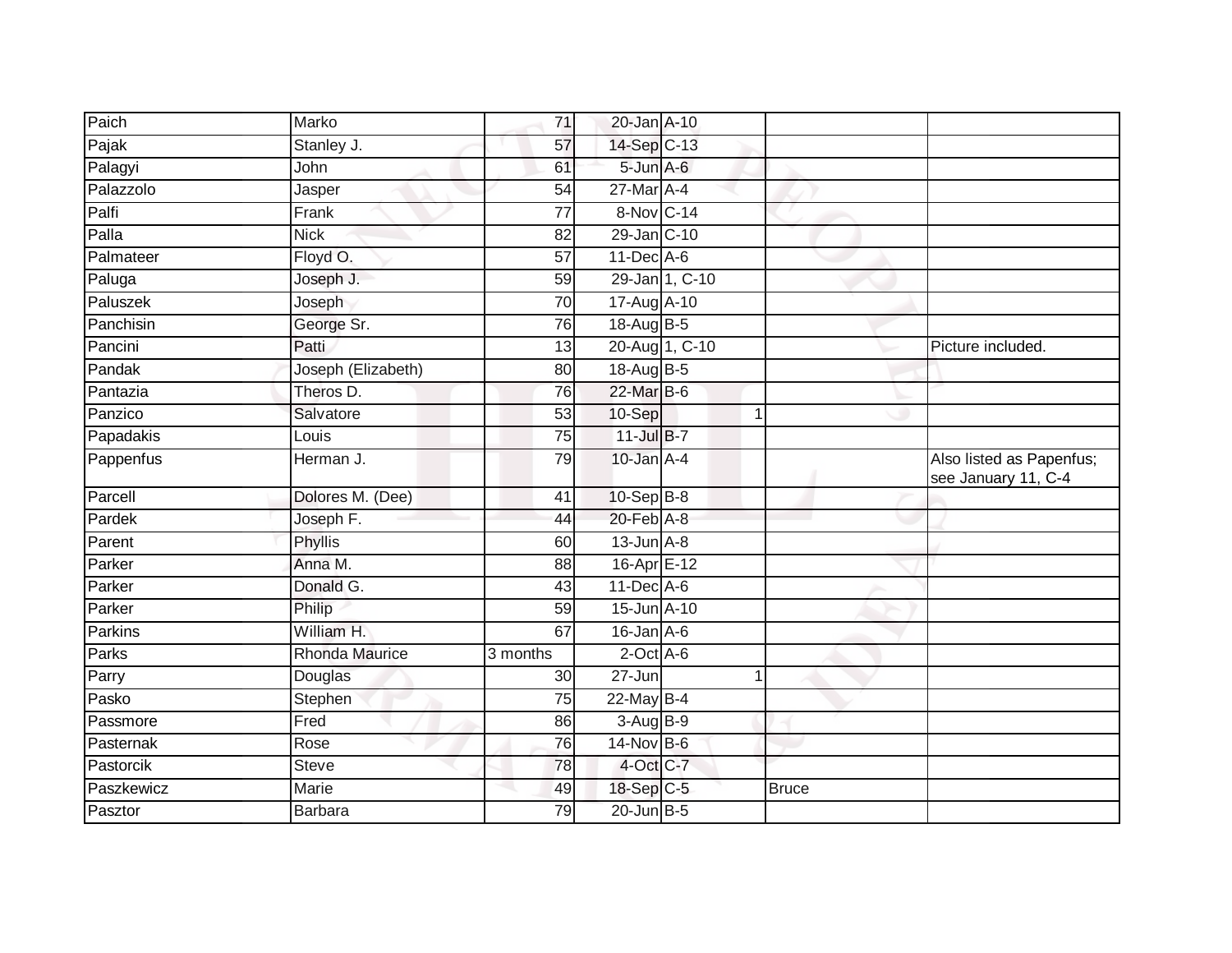| Pataky    | Anna           | 85              | 27-Aug D-14       |                |                        |
|-----------|----------------|-----------------|-------------------|----------------|------------------------|
| Pataky    | Lawrence G.    | 43              | 13-Feb A-4        |                |                        |
| Patchman  | Ernest M.      | 51              | 2-May C-4         |                | Age also listed as 48. |
| Paterson  | Lester J.      | 69              | $1$ -Jan $C$ -7   |                |                        |
| Paterson  | Oral           | $\overline{78}$ | $1$ -Jan $C-7$    |                |                        |
| Paterson  | Robert         | 83              | $9-Apr$ F-7       |                |                        |
| Patterson | Elmer          | 57              | $7-Nov$ A-8       |                |                        |
| Patterson | James C.       | 41              | $16$ -Jun $B - 5$ |                |                        |
| Patterson | unnamed        | infant          | $22$ -Feb $B-8$   |                |                        |
| Patton    | <b>Russell</b> | 53              | $13$ -Apr $A$ -8  |                |                        |
| Patz      | Marie          | 80              | $28$ -Jul B-3     |                |                        |
| Paul      | Henry          | 93              | $10$ -Feb $B-5$   |                |                        |
| Paulette  | Earl           | 60              | 8-Dec D-4         |                |                        |
| Paulison  | Roy H.         | 74              | 8-May B-4         |                |                        |
| Paulsin   | Anna           | 81              | $7 - Apr$ $B-6$   |                |                        |
| Pavlak    | Felix          | 67              | 28-Jul B-3        |                |                        |
| Pawlak    | John           | $\overline{75}$ | $11-Sep$ B-4      |                |                        |
| Pawlowski | Glenn          | 19              | 26-Mar            | $\overline{1}$ |                        |
| Pazdur    | Laverne        | 41              | 24-Oct A-8        |                |                        |
| Peacock   | Claude A.      |                 | 29-Aug C-4        |                |                        |
| Pearson   | Carl W.        | 85              | $28$ -Jun $B$ -6  |                |                        |
| Peavler   | Reba M.        | 63              | 28-May C-4        |                |                        |
| Pebworth  | Marjorie       | 56              | 3-Apr             | 1              | Picture included.      |
| Pedersen  | Helen          | 52              | 3-Mar             | 1              |                        |
| Pedersen  | Helge N.       | 59              | 3-Mar             |                |                        |
| Peeler    | Nora           | 59              | 8-May             |                |                        |
| Peglow    | William C.     | 69              | $20$ -Jul $B-6$   |                |                        |
| Peifer    | Susan          | 80              | $9-Apr$ F-7       |                |                        |
| Peklo     | Katherine      | 82              | 27-Oct D-5        |                |                        |
| Pellar    | Michael        | 52              | 29-Aug 1, C-4     |                | Picture included.      |
| Penciak   | Lottie J.      | 49              | 5-May B-13        |                |                        |
| Penczak   | Joseph Sr.     | 41              | 16-May B-5        |                |                        |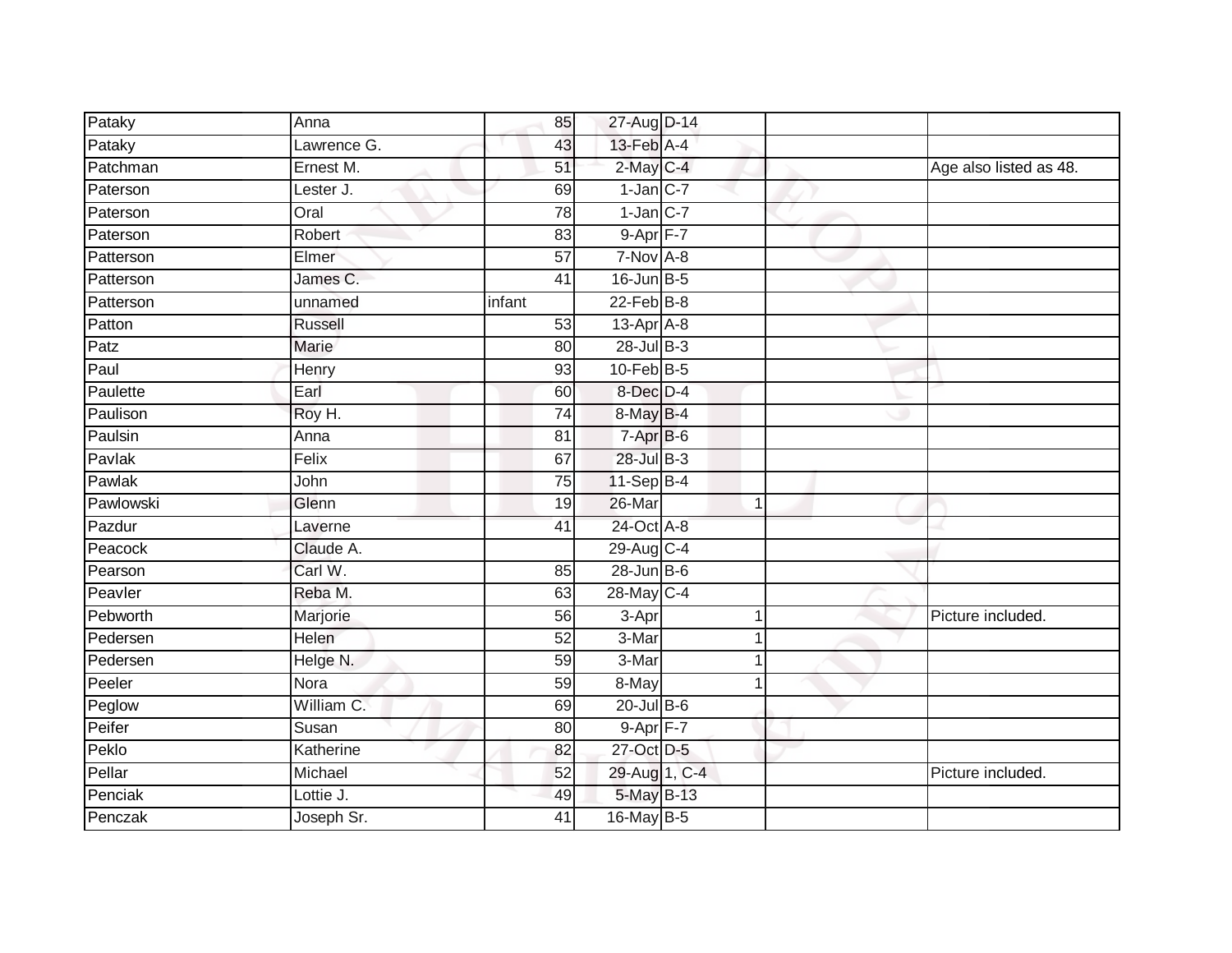| Penman          | John S.             | 49              | $3-Sep$ $C-12$   |       |  |
|-----------------|---------------------|-----------------|------------------|-------|--|
| Perez           | Maria (Petra)       | 91              | 27-Nov A-6       |       |  |
| Pergal          | Henry               | 58              | 22-Aug A-4       |       |  |
| Perry           | Kevin Jay           | 12              | 17-Oct A-8       |       |  |
| Perry           | Minnie L.           | 53              | $15-Sep$ B-3     |       |  |
| Perz            | Anna                | $\overline{71}$ | $27$ -Nov $A-6$  |       |  |
| Perz            | Richard             | 24              | 21-Aug           | 1     |  |
| Peters          | James A.            | 18              | $26$ -Jun $B-4$  |       |  |
| Peters          | Johanna             | $\overline{72}$ | $24$ -Oct $A-8$  |       |  |
| Peters          | Lydia C.            | 51              | $21$ -Mar $A$ -6 |       |  |
| Peters          | Paul E.             | $\overline{52}$ | $1-SepB-4$       |       |  |
| Peters          | Thelma              | 55              | 3-Dec C-2        |       |  |
| Peterson        | Gertrude E.         | 75              | 14-Feb B-5       |       |  |
| Peterson        | Oscar W.            | 79              | 15-Jan C-6       |       |  |
| Petrie          | Lena                | 89              | $25$ -Jan B-6    |       |  |
| Petro           | Helen               | 74              | 30-Nov D-2       |       |  |
| Petrovich       | Sophia              | $\overline{82}$ | 20-Sep B-8       | Jures |  |
| Petrucci        | Thomas A.           | 28              | $24$ -Feb $C$ -6 |       |  |
| Petruff         | Joseph              | 68              | $21$ -Feb $D-5$  |       |  |
| Pettet          | <b>Edward Scott</b> | 60              | $1$ -Oct $B-8$   |       |  |
| Petty           | Jeff L.             | 79              | 8-Mar C-6        |       |  |
| Peyanovitch     | <b>Steve</b>        | 79              | $1-OctB-8$       |       |  |
| Pfeifer         | Peter C.            | 78              | 7-Mar A-4        |       |  |
| Phelan          | Thomas              | 6               | $3$ -Dec $C-2$   |       |  |
| Phelps          | Harry Alden         | 74              | $27$ -Mar $A$ -4 |       |  |
| Philipovich     | George              | 78              | 12-Apr B-10      |       |  |
| Philips         | Thomas, Sr.         | 79              | $5$ -Dec $C$ -5  |       |  |
| <b>Phillips</b> | Aloysius (Rev.)     | 54              | 12-Jan           | 1     |  |
| <b>Phillips</b> | Emily               | 69              | 5-Feb D-8        |       |  |
| Phillips        | F. Ross             | 76              | 5-Feb D-8        |       |  |
| Phillips        | Genevieve           | 60              | 30-Jun B-6       |       |  |
| <b>Phillips</b> | Jesse               | 20              | 8-May            | 1     |  |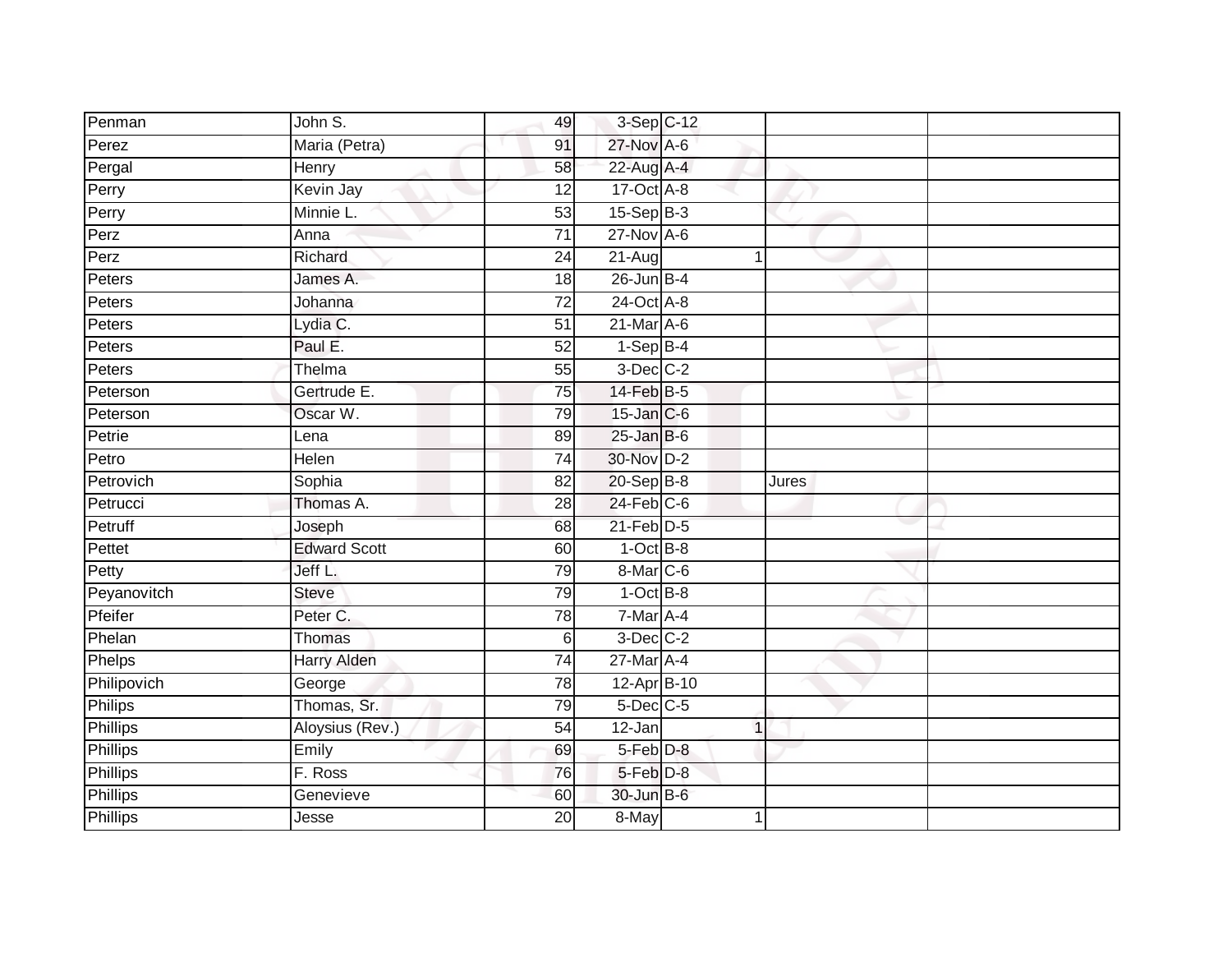| Dessie         | 89                                                                                           |                                                  |             |                                                                                                                                                                                                                                                                                                                                                                                                                                                                                                                                     |  |
|----------------|----------------------------------------------------------------------------------------------|--------------------------------------------------|-------------|-------------------------------------------------------------------------------------------------------------------------------------------------------------------------------------------------------------------------------------------------------------------------------------------------------------------------------------------------------------------------------------------------------------------------------------------------------------------------------------------------------------------------------------|--|
| Harry L.       | 48                                                                                           |                                                  |             |                                                                                                                                                                                                                                                                                                                                                                                                                                                                                                                                     |  |
| Catherine      | 77                                                                                           |                                                  |             |                                                                                                                                                                                                                                                                                                                                                                                                                                                                                                                                     |  |
| Martha E.      | 80                                                                                           |                                                  |             |                                                                                                                                                                                                                                                                                                                                                                                                                                                                                                                                     |  |
| Helen          | 70                                                                                           |                                                  |             |                                                                                                                                                                                                                                                                                                                                                                                                                                                                                                                                     |  |
| Anna           | 77                                                                                           |                                                  |             |                                                                                                                                                                                                                                                                                                                                                                                                                                                                                                                                     |  |
| John           | $\overline{72}$                                                                              |                                                  |             |                                                                                                                                                                                                                                                                                                                                                                                                                                                                                                                                     |  |
| John (Trapper) | 54                                                                                           |                                                  |             |                                                                                                                                                                                                                                                                                                                                                                                                                                                                                                                                     |  |
| Gerald         |                                                                                              |                                                  |             |                                                                                                                                                                                                                                                                                                                                                                                                                                                                                                                                     |  |
| Veronica       | $\overline{71}$                                                                              |                                                  |             |                                                                                                                                                                                                                                                                                                                                                                                                                                                                                                                                     |  |
| Frank T.       | 67                                                                                           |                                                  |             |                                                                                                                                                                                                                                                                                                                                                                                                                                                                                                                                     |  |
| Marvin E.      | 35                                                                                           |                                                  |             |                                                                                                                                                                                                                                                                                                                                                                                                                                                                                                                                     |  |
| Mary           | 88                                                                                           |                                                  |             |                                                                                                                                                                                                                                                                                                                                                                                                                                                                                                                                     |  |
| John           | 85                                                                                           |                                                  |             |                                                                                                                                                                                                                                                                                                                                                                                                                                                                                                                                     |  |
| Joseph S.      | 64                                                                                           |                                                  |             |                                                                                                                                                                                                                                                                                                                                                                                                                                                                                                                                     |  |
| Jimmy Roger    | 22                                                                                           |                                                  |             |                                                                                                                                                                                                                                                                                                                                                                                                                                                                                                                                     |  |
| Clara B.       | 66                                                                                           |                                                  |             |                                                                                                                                                                                                                                                                                                                                                                                                                                                                                                                                     |  |
| Ameila         | 84                                                                                           |                                                  |             |                                                                                                                                                                                                                                                                                                                                                                                                                                                                                                                                     |  |
| Michael T.     | $\overline{73}$                                                                              |                                                  |             |                                                                                                                                                                                                                                                                                                                                                                                                                                                                                                                                     |  |
| Joseph         |                                                                                              |                                                  |             |                                                                                                                                                                                                                                                                                                                                                                                                                                                                                                                                     |  |
| Frank          | 17                                                                                           | 22-Jan                                           | $\mathbf 1$ |                                                                                                                                                                                                                                                                                                                                                                                                                                                                                                                                     |  |
| Douglas A.     | 17                                                                                           |                                                  |             |                                                                                                                                                                                                                                                                                                                                                                                                                                                                                                                                     |  |
| Anton          | $\overline{72}$                                                                              |                                                  |             |                                                                                                                                                                                                                                                                                                                                                                                                                                                                                                                                     |  |
| John Otto      | infant                                                                                       |                                                  |             |                                                                                                                                                                                                                                                                                                                                                                                                                                                                                                                                     |  |
|                | Lawrence<br>Mary Lynn<br>Patricia Ann<br>Vira F.<br>Frank R.<br>Walter<br>Nick A.<br>Cora M. | 83<br>9<br>11 days<br>72<br>61<br>55<br>42<br>75 |             | 10-Nov C-5<br>26-Sep B-8<br>21-Nov B-4<br>$25$ -Jan B-6<br>26-Dec C-7<br>$10-$ Sep $B-8$<br>$24$ -Feb $C$ -6<br>$11$ -Jun $B - 8$<br>$15$ -Feb $C$ -6<br>$13$ -Feb $\overline{A-4}$<br>$7 - Jun$ B-8<br>6-Oct B-3<br>27-Feb B-5<br>$1-Aug$ A-4<br>21-Jun A-10<br>3-Feb B-3<br>$12$ -Jun $A-4$<br>29-Oct C-9<br>$16$ -Feb $B$ -4<br>5-Sep B-10<br>$21$ -May E-4<br>$27$ -Feb $ B-5 $<br>19-Feb C-12<br>$24$ -Apr $A$ -6<br>30-Oct 1, A-6<br>$21-Aug$ B-5<br>17-Aug A-10<br>$1-Nov$ E-8<br>23-Jul D-8<br>8-Sep C-5<br>$6$ -Jan $B$ -3 |  |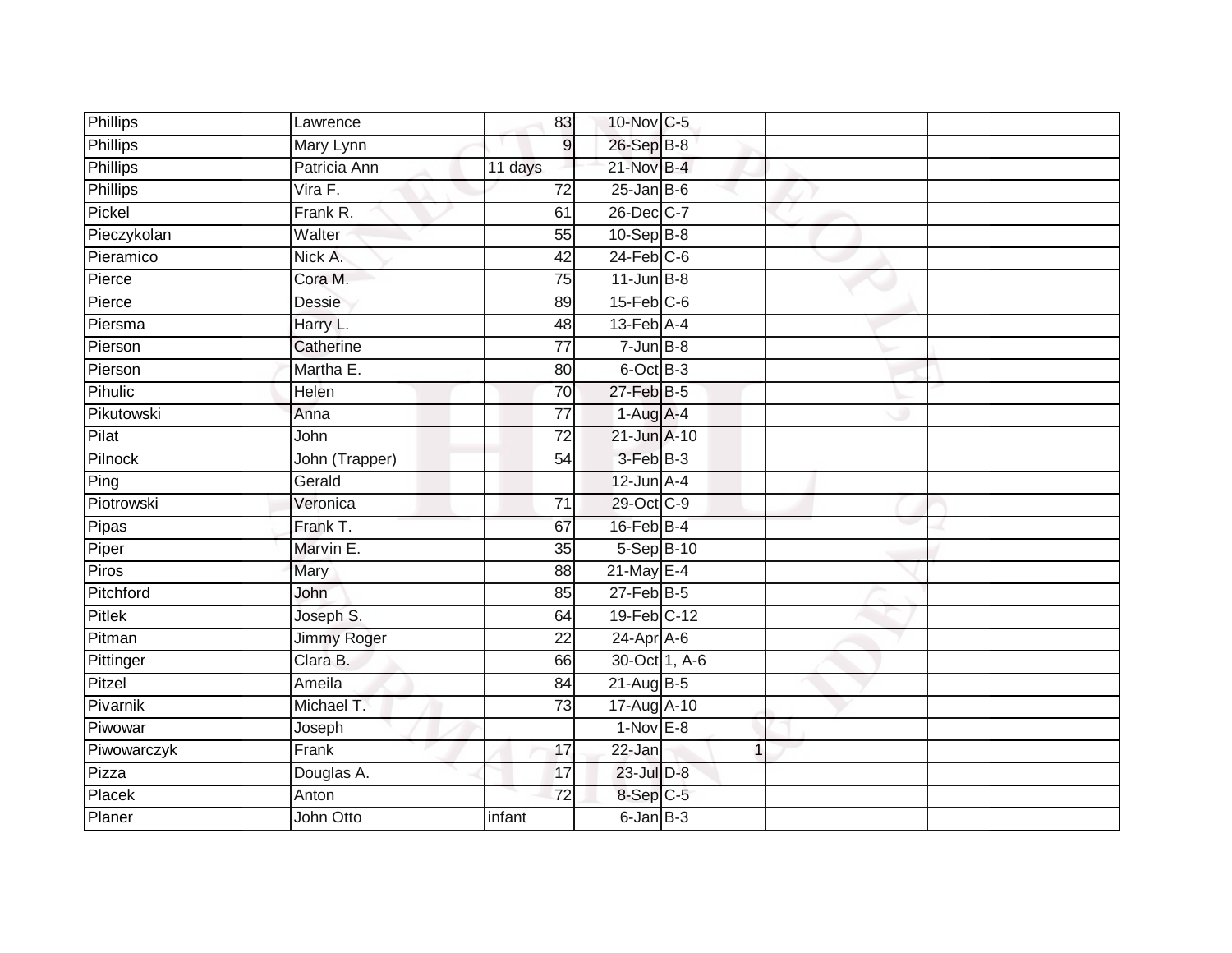| Plawecki     | Thaddeus S. (Rev.)      | 38              | 14-Mar C-4       |  | Picture included; see<br>March 15, B-8     |
|--------------|-------------------------|-----------------|------------------|--|--------------------------------------------|
| Plaza        | Leon                    | 78              | 26-Dec C-7       |  |                                            |
| <b>Pleis</b> | <b>Frederick (Fred)</b> | $\overline{90}$ | 30-Nov D-2       |  |                                            |
| Pletka       | Jacob J.                | 75              | 8-Oct D-4        |  |                                            |
| Plucinski    | Henry                   | 50              | $27$ -Apr $B-3$  |  |                                            |
| Plunkett     | William H.              | 74              | $3-Nov$ B-8      |  |                                            |
| Pociask      | Walter                  | 78              | $11$ -Jul B-7    |  |                                            |
| Podkul       | <b>Stanley</b>          | 84              | 5-Jan A-10       |  |                                            |
| Polgar       | Thomas D. Sr.           | 56              | $6$ -Jul $A-4$   |  |                                            |
| Polk         | Alfons                  | 83              | 18-Aug B-5       |  |                                            |
| Polk         | Edward A.               | 47              | 9-Oct C-5        |  |                                            |
| Pollard      | Aubrey                  | 19              | 1-Aug            |  |                                            |
| Poloncarz    | Jacob                   | 93              | 26-Feb F-2       |  |                                            |
| Polovich     | Gary                    | 18              | $27$ -Jun $A$ -6 |  |                                            |
| Poludniak    | <b>Stanley</b>          | 73              | 26-May B-8       |  |                                            |
| Pomilia      | Jasper                  | 76              | 26-Mar B-4       |  |                                            |
| Pondinas     | Dan                     | 57              | $22$ -Nov $B-6$  |  |                                            |
| Poninski     | Mary                    | $\overline{71}$ | 13-Jul B-7       |  |                                            |
| Ponzo        | <b>Estelle</b>          | 64              | $24$ -Apr $A$ -6 |  | Also spelled Estille; see<br>April 24, A-8 |
| Pope         | Patrick V.              | 49              | 16-Oct C-6       |  |                                            |
| Popek        | John                    | 87              | 30-Jul B-10      |  |                                            |
| Poppen       | Sarah Agnes             | 74              | $3-Nov$ B-8      |  |                                            |
| Porn         | Gussie A.               | 88              | $17 - Dec$ E-2   |  |                                            |
| Poropat      | Katarina                | 65              | 21-Aug B-5       |  |                                            |
| Porter       | Albert R.               | 47              | 9-May B-6        |  |                                            |
| Porubianski  | Elizabeth               | 57              | $16$ -Jan $A$ -6 |  |                                            |
| Posipanka    | John                    | 85              | $14$ -Jun $F-8$  |  |                                            |
| Postma       | Gertrude                | 94              | 20-Aug C-10      |  |                                            |
| Postmus      | Samuel                  | 70              | 29-Nov B-12      |  |                                            |
| Potts        | Charles                 | 90              | 25-May A-8       |  |                                            |
| Powell       | Lois L.                 | 51              | 10-Apr A-8       |  |                                            |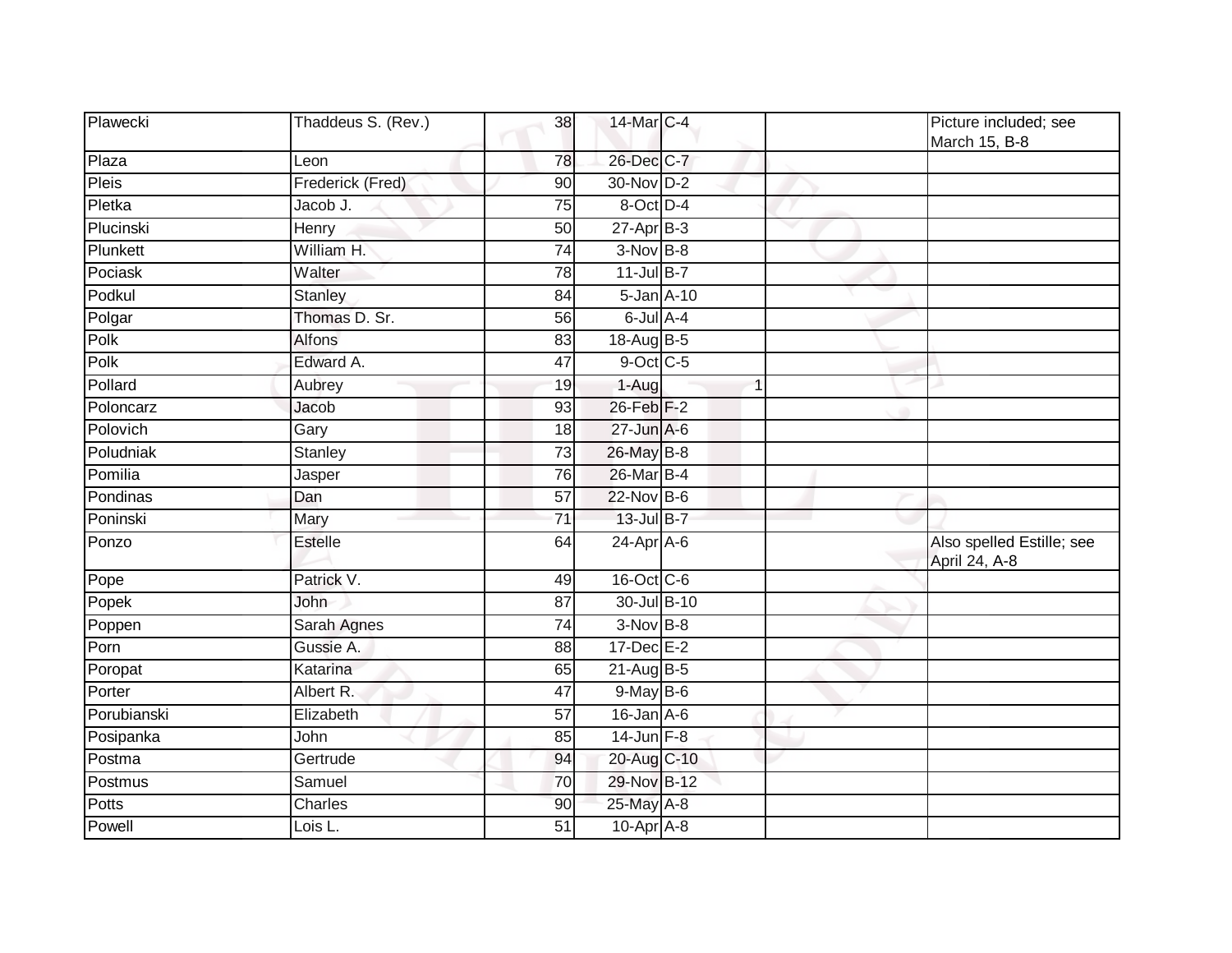| Powell       | Myrtle                | 60              | 12-May B-10            |                |                                 |
|--------------|-----------------------|-----------------|------------------------|----------------|---------------------------------|
| Powers       | James R.              | 27              | 25-Sep B-4             |                |                                 |
| Pozycki      | Alex S.               | 69              | 8-Sep C-5              |                |                                 |
| Prashina     | Maxine                |                 | 24-Dec B-8             |                |                                 |
| Pratt        | <b>Mary Magdaline</b> | $\overline{58}$ | $7-Aug$ <sub>C-4</sub> |                |                                 |
| Prendergast  | Ann                   | 90              | 9-Nov B-12             |                |                                 |
| Prendergast  | Lilian                | 61              | $7-Apr$ B-6            |                |                                 |
| Press        | James M.              | 55              | 27-Mar A-4             |                |                                 |
| Pribanich    | Michael J.            | 38              | 16-Nov B-3             |                |                                 |
| Pridavok     | Stephen H. Sr.        | 80              | 16-May B-5             |                |                                 |
| Prigge       | <b>Thomas</b>         | 3               | $12$ -Jun $A-4$        |                |                                 |
| Prince       | Garnett               | 57              | 10-Nov 1, C-5          |                |                                 |
| Prislin      | Mrs. Eva              | 79              | 7-Apr B-6              |                |                                 |
| Pritchard    | <b>William Denver</b> | 31/2<br>months  | 29-Jan C-10            |                |                                 |
| Prokop       | Louis                 |                 | 29-Jan                 | $\mathbf{1}$   |                                 |
| Protsman     | Francis               | 69              | 22-Oct C-6             |                |                                 |
| Prout        | Frank J.              | 84              | 30-Mar C-5             |                |                                 |
| Prucy        | Anna                  | 72              | 16-Mar B-5             |                |                                 |
| Pruitt       | Nora B.               | 90              | 27-Jul C-8             |                |                                 |
| Przybylowski | Joseph V.             | $\overline{75}$ | 14-May D-12            |                |                                 |
| Puccini      | Alfred                | 65              | 16-Mar <sub>B-5</sub>  |                |                                 |
| Puglia       | Albert                | 80              | 17-Aug A-10            |                |                                 |
| Pulley       | Charles               | 55              | $21-Nov$ B-4           |                |                                 |
| Purcell      | Thomas Q.             | 50              | $1-Dec$ B-5            |                |                                 |
| Purdy        | Sandra                | 10              | 20-Jun                 | 1              | Picture of incident<br>included |
| Purkey       | Alonzo D.             | 67              | $3$ -Jul $B-4$         |                |                                 |
| Pyrz         | Sylvester C. (Pete)   | 40              | $26$ -Jan $D-5$        |                |                                 |
| Quanstrom    | Dennis Wayne          | 19              |                        | 20-Jan 1, A-10 |                                 |
| Quasebarth   | Louis                 | 60              | 15-Aug A-4             |                |                                 |
| Queer        | George W.             | $\overline{73}$ | $15$ -Feb $C$ -6       |                |                                 |
| Quigley      | Amanda P.             | 79              | $19$ -Jan $B-9$        |                |                                 |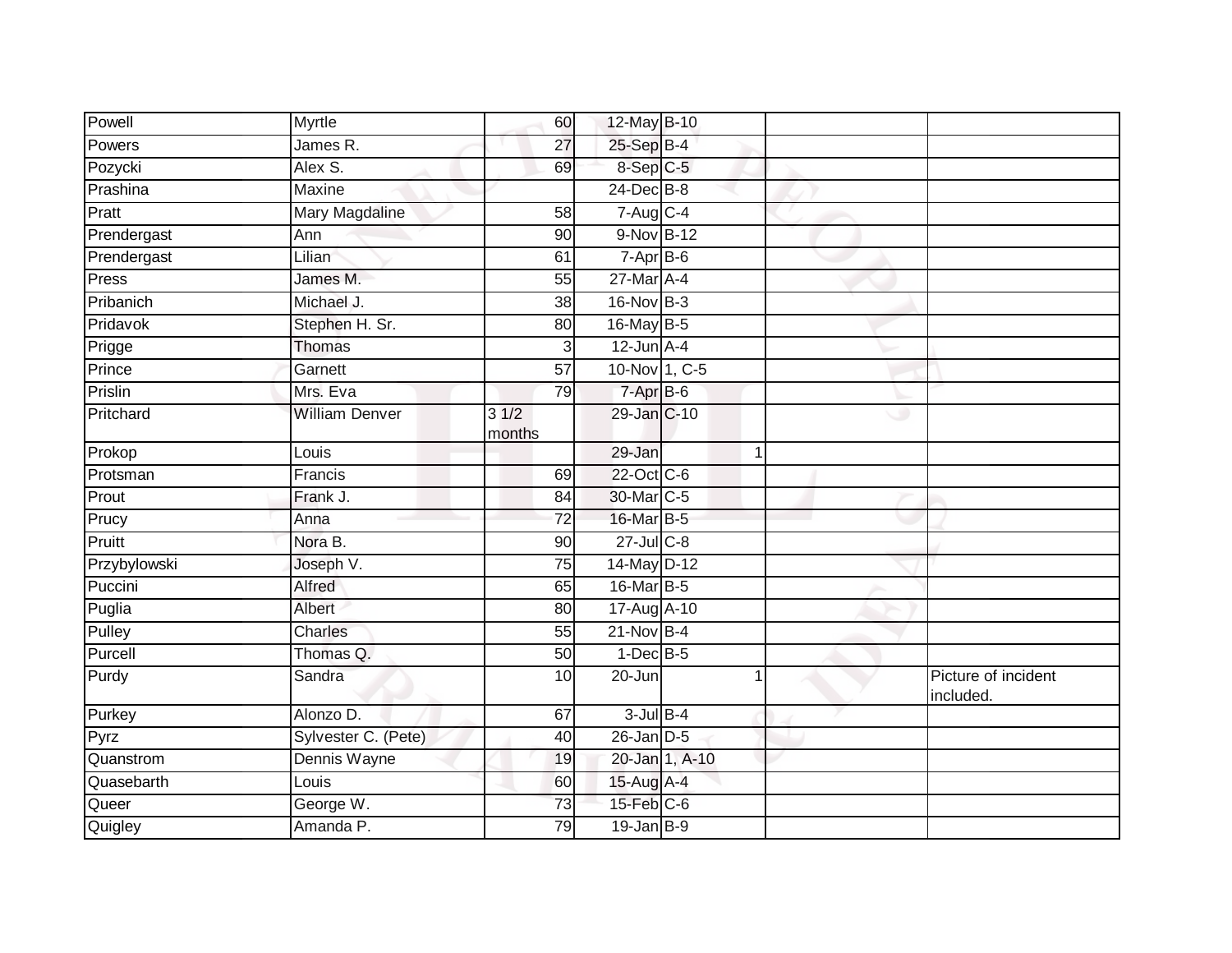| Quigley     | <b>Bliss Gordon</b>   | 71              | 16-Oct C-6            |  |  |
|-------------|-----------------------|-----------------|-----------------------|--|--|
| Quigley     | Elizabeth             | 71              | $2$ -Aug B-4          |  |  |
| Quillin     | Ernest P.             | 47              | 5-Feb D-8             |  |  |
| Quimby      | Stella L.             | 70              | $16$ -Feb $B$ -4      |  |  |
| Raab        | George G.             | $\overline{16}$ | $13-Sep$ $E-2$        |  |  |
| Raabe       | <b>Mary Phebe</b>     | 86              | $22$ -Nov $B-6$       |  |  |
| Raber       | Donald Eugene         | Infant          | $9$ -May B-6          |  |  |
| Rabyak      | Albert                | 16              | $5-AprB-6$            |  |  |
| Rabyak      | <b>Charles</b>        | 49              | 5-Apr B-6             |  |  |
| Rabyak      | <b>Helen</b>          | 13              | $5-Apr$ B-6           |  |  |
| Rachau      | George H.             | 74              | $20$ -Jul B-6         |  |  |
| Racz        | Michael               | 62              | 4-Jun C-14            |  |  |
| Raczek      | Nicholas              | 77              | 15-Nov F-7            |  |  |
| Radermacher | Bernard J.            | 60              | 24-May B-8            |  |  |
| Radovich    | Sam (Simo)            | $\overline{74}$ | 5-Feb <sup>D-8</sup>  |  |  |
| Radun       | Emil                  | 80              | 23-Oct A-8            |  |  |
| Raggio      | Andrew E.             | $\overline{72}$ | 15-Oct F-2            |  |  |
| Rajnyak     | Julius                | 67              | 23-Nov E-5            |  |  |
| Rak         | Adam                  | 79              | $3$ -Jan $A$ -6       |  |  |
| Rakin       | Eugenia               | 83              | 16-Mar B-5            |  |  |
| Rakoczy     | <b>William Andrew</b> | 26              | $6-Sep$ $C-8$         |  |  |
| Raksanyi    | Charles, Sr.          | 76              | 12-Nov E-4            |  |  |
| Ralowski    | Emily                 | 49              | 16-Oct C-6            |  |  |
| Ramage      | Raymond R.            | 85              | $13$ -Jun $A-8$       |  |  |
| Ramirez     | Arnold Sr.            |                 | $5$ -Jun $A$ -6       |  |  |
| Ramirez     | Jesus                 | 64              | $7-Sep$ B-6           |  |  |
| Ramsey      | <b>Hubert</b>         | 56              | $20$ -Jul $B-6$       |  |  |
| Ramsey      | Stanley W.            | 70              | 23-Apr <sub>C-7</sub> |  |  |
| Randall     | Clarence B.           | 76              | 6-Aug B-9             |  |  |
| Randolph    | Alice                 | $\overline{71}$ | $9$ -Aug $C-8$        |  |  |
| Ransier     | Lynn                  | 73              | 9-Mar B-6             |  |  |
| Rapp        | Zora                  | 59              | 27-Mar A-4            |  |  |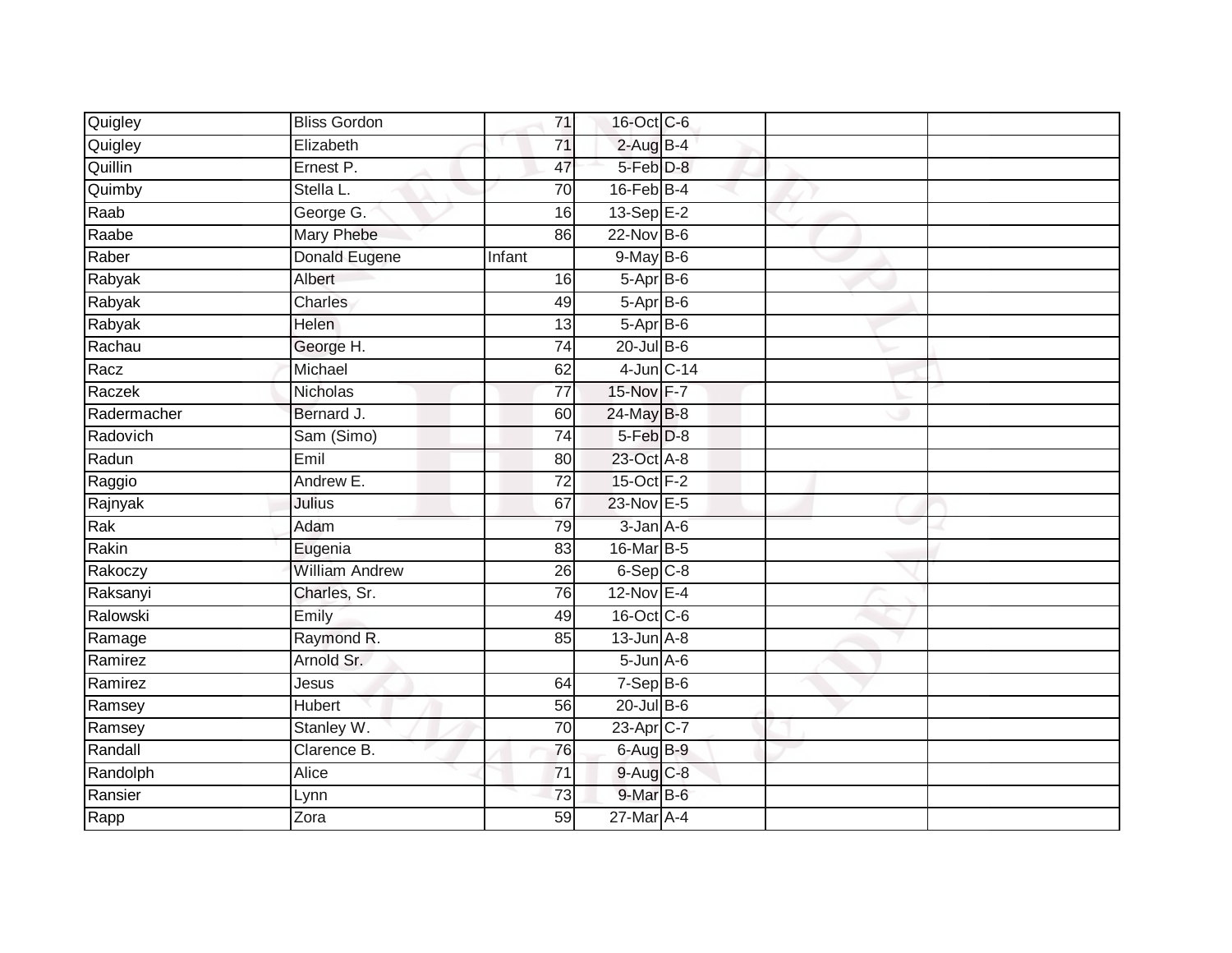| Ratley          | Luke, Sr.               |                 | $30 - Jan$ B-2    |                |  |
|-----------------|-------------------------|-----------------|-------------------|----------------|--|
| Ray             | Elizabeth               | 68              | $27$ -Jun $A-6$   |                |  |
| Raye            | Jewel                   | 19              | 14-Jul B-5        |                |  |
| Raynak          | Mary                    | $\overline{71}$ | $26$ -Feb $F-2$   |                |  |
| Redman          | <b>Nellie</b>           | $\overline{80}$ | $24$ -Jan B-3     |                |  |
| Reed            | Donna K.                | 14              | $19-Cct$          | 1              |  |
| Reed            | Theodore                | 63              | 22-Nov B-6        |                |  |
| Reese           | Irene                   | 48              | 19-Oct C-13       |                |  |
| Regenovich      | Paul Sr.                | 59              | $24$ -Jul A-4     |                |  |
| Reguly          | <b>Maria</b>            | $\overline{82}$ | $4$ -Jan B-10     |                |  |
| Reichett        | Helen                   | 58              | $8 - Jan$ $B - 6$ |                |  |
| Reid            | <b>Florence Lewis</b>   | $\overline{75}$ | 12-May B-10       |                |  |
| Reidelbach      | Carl D.                 | 62              | 17-Aug A-10       |                |  |
| Reidelbach      | <b>Jeffrey Allen</b>    | 1 day           | 6-Feb A-8         |                |  |
| Reidelbach      | <b>Mary</b>             | 84              | 26-May B-8        |                |  |
| Reimer          | Charles H.              | 75              | 27-Dec D-7        |                |  |
| Reiners         | James                   | $\overline{82}$ | 26-Apr D-6        |                |  |
| Rekau           | Howard N.               | 41              | $27 - Jun$        | $\overline{1}$ |  |
| Rench           | Medford E.              | 57              | 13-Jan A-10       |                |  |
| Reppert         | Clara                   | 74              | 17-Aug A-10       |                |  |
| Retzloff        | Carl A.                 | 61              | $17 - Dec$ E-2    |                |  |
| Reyes           | Micahel Sr.             | 53              | $1-Oct$ B-8       |                |  |
| Reynolds        | Elizabeth F.            | 75              | 20-Dec D-5        |                |  |
| Reynolds        | James D. (Corporal)     |                 | $21$ -May E-4     |                |  |
| Rezmer          | Leo V.                  | 55              | $20$ -Feb $A-8$   |                |  |
| Rhein           | Emma                    | 76              | 12-Feb B-10       |                |  |
| Ribicki         | Catherine               | 85              | $2$ -Jun $B-8$    |                |  |
| Riccomini       | Henry                   | 62              | 17-Aug A-10       |                |  |
| Rice            | Howard (Jim)            | 44              | $20$ -Feb $A-8$   |                |  |
| <b>Richards</b> | Lewis                   | 96              | 22-Aug A-4        |                |  |
| Richardson      | Alice                   | 7               | 26-Oct            |                |  |
| Richardson      | <b>Commadore Porter</b> | $\overline{70}$ | $6$ -Aug B-9      |                |  |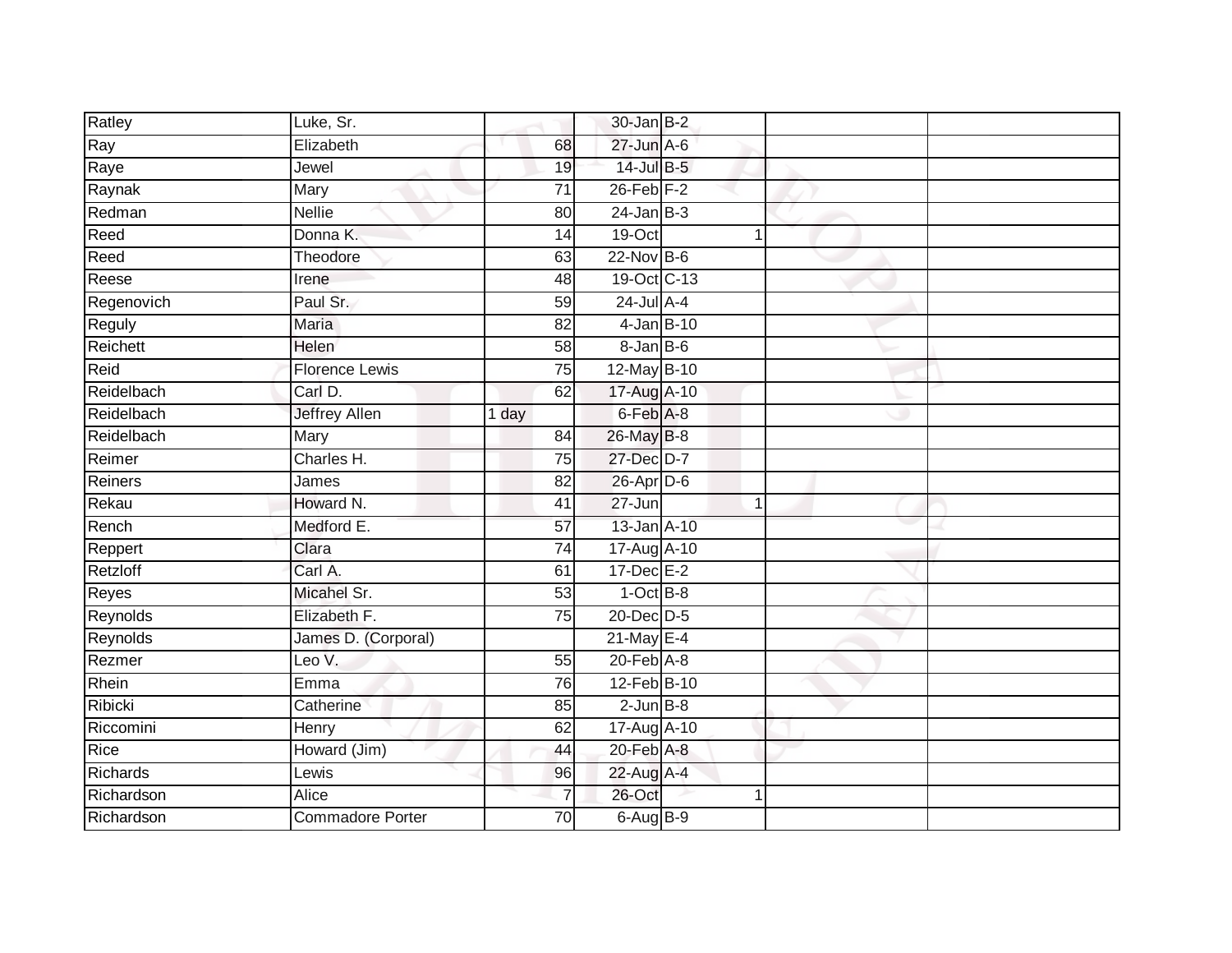| Richardson     | Dianne                  | 3               | 26-Oct           | 1              |                                          |
|----------------|-------------------------|-----------------|------------------|----------------|------------------------------------------|
| Richardson     | Doreen                  | 5               | 26-Oct           |                |                                          |
| Richardson     | Florence                | 54              | 31-Jul C-4       |                |                                          |
| Richardson     | Hattie                  | 78              | $26$ -Apr $D-6$  |                |                                          |
| Richardson     | James, Jr.              | $\overline{2}$  | 26-Oct           | 1              |                                          |
| Richardson     | Robert B.               | 82              | $5 - Jun A - 6$  |                |                                          |
| Richardson     | Vanessa                 | 4               | 26-Oct           |                |                                          |
| Richey         | Edward J.               | 68              | $27 - Apr$ B-3   |                |                                          |
| Richmond       | Wilma                   |                 | 22-Aug A-4       |                |                                          |
| Richter        | Ida M.                  | 86              | 18-Apr A-8       |                |                                          |
| Richwalski     | Antoinette              | 60              | 27-Aug D-14      |                |                                          |
| Rieckhoff      | Mary                    | 36              | $22$ -Nov $B-6$  | Burson         |                                          |
| Rieder         | Elsa R.                 | 83              | $3-Nov$ B-8      |                |                                          |
| <b>Riffice</b> | <b>Marie</b>            | 18              | 9-Feb            | 1<br>ی         | Full obituary listed<br>February 10, B-5 |
| Rigg           | Nelson N.               | 76              | $2$ -Feb $A-4$   |                |                                          |
| Ringier        | <b>Bertha</b>           |                 | 23-May B-5       |                |                                          |
| Risberg        | Carl G.                 | 57              | $6$ -Jun $B-3$   |                |                                          |
| Ritchie        | Arthur                  | 5               | $21 - Aug$       | $\overline{1}$ |                                          |
| Ritchie        | <b>Billy</b>            | 12              | $21-Aug$         |                |                                          |
| Ritchie        | <b>Delores</b>          | 37              | $21-Aug$         |                |                                          |
| Ritchie        | Everett                 | 53              | $21 - Nov$       |                |                                          |
| Ritter         | Cecil F.                | 76              | $18$ -Jan $D-8$  |                |                                          |
| Ritter         | Effenger J. G. (Skinny) | 63              | $21$ -Dec $B$ -6 |                |                                          |
| Ritter         | Paul W.                 | 81              | $19$ -Jun $A-6$  |                |                                          |
| Ritter         | Sarah                   | $\overline{57}$ | $24$ -Apr $A$ -6 |                |                                          |
| Rivich         | John                    | 83              | $7-Feb$ A-6      |                |                                          |
| Roades         | Linden                  | 55              | $31-Aug$ D-7     |                |                                          |
| Roback         | Josephine               | 78              | $28$ -Feb $A$ -6 |                |                                          |
| <b>Roberts</b> | <b>Dale</b>             | 61              | 8-Aug A-5        |                |                                          |
| Roberts        | David J.                | 80              | 7-Dec C-10       |                |                                          |
| <b>Roberts</b> | James E.                | 41              | 10-Aug B-4       |                |                                          |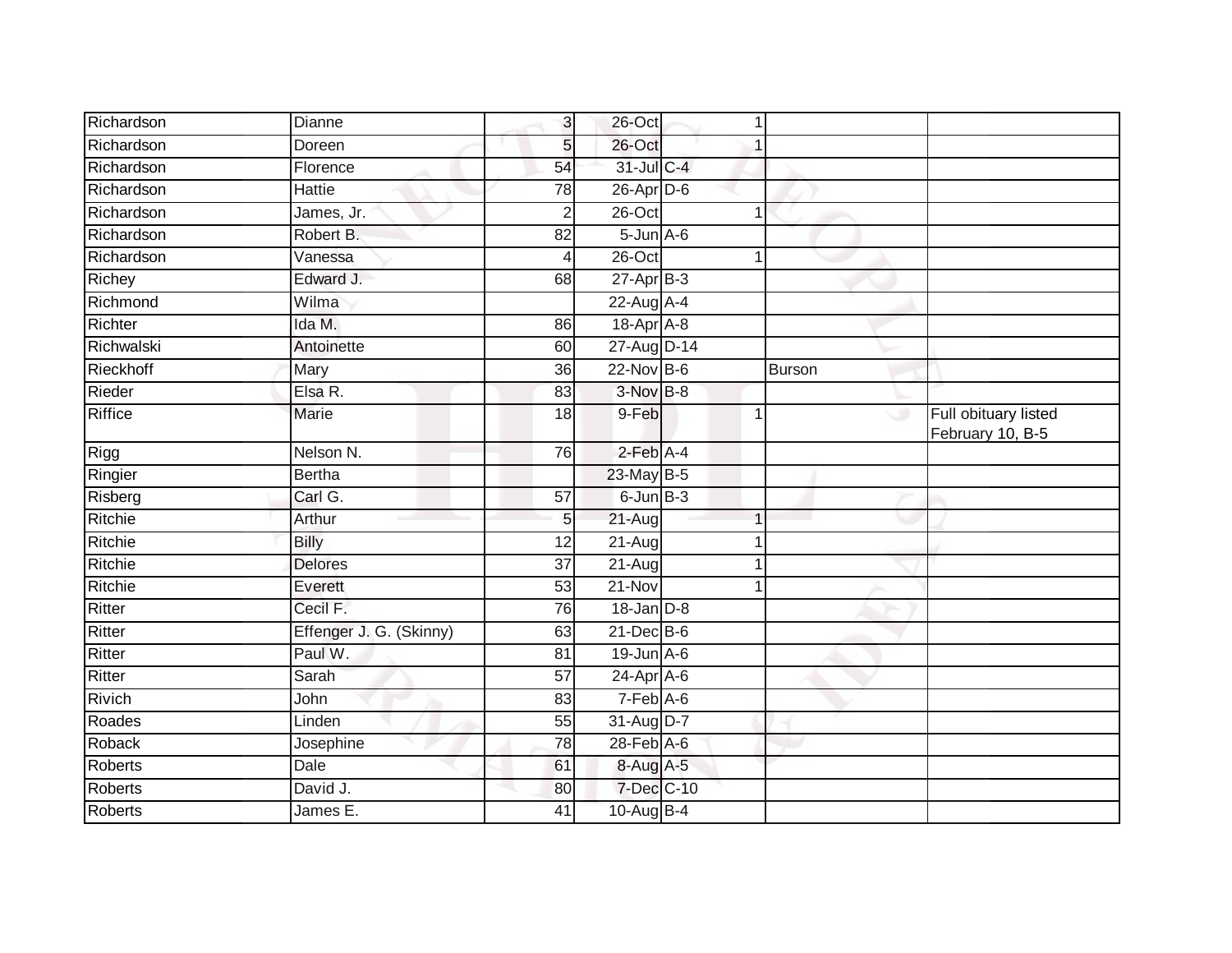| <b>Roberts</b> | Thomas E.        | 32              | 17-Nov D-4           |        |                       |
|----------------|------------------|-----------------|----------------------|--------|-----------------------|
| Roberts        | Thomas J.        | 61              | 20-Sep B-8           |        |                       |
| Robey          | Guy B.           | 66              | 9-Apr <sub>F-7</sub> |        |                       |
| Robins         | Fonzie           | 66              | 30-Mar C-5           |        | Also spelled Robbins. |
| Robison        | Lila             | 45              | 15-Mar B-8           |        |                       |
| Robledo        | Donna Rae        | 28              | 29-Oct C-9           | Strohl |                       |
| Rocchi         | Orlando J.       | 47              | 10-May C-16          |        |                       |
| Rock           | Daniel J.        | 37              | $27$ -Feb $B$ -5     |        |                       |
| Rocska         | Illes            | 80              | $6 -$ Apr $C - 8$    |        |                       |
| Rodriguez      | Juanita          | 63              | 23-Aug B-4           |        |                       |
| Roe            | George           | 63              | $2$ -Oct $A$ -6      |        |                       |
| Roe            | Harold           | 41              | $1-Oct$ B-8          |        |                       |
| Rogers         | Henry R.         | 73              | 19-Sep B-5           |        |                       |
| Rogers         | Thomas J.        | 25              | 10-Oct C-5           |        |                       |
| Rogowski       | Josephine        |                 | 5-Mar B-6            |        |                       |
| Rogus          | John             | 82              | 26-Oct B-8           |        |                       |
| Rohwer         | Esther B.        | 85              | 8-May B-4            |        |                       |
| Rolston        | Mary             | 91              | $20$ -Jul B-6        |        |                       |
| Romeo          | Giacomo          | 82              | 12-Feb B-10          |        |                       |
| Roper          | Kenneth E.       | $\overline{34}$ | $26$ -Jun B-4        |        |                       |
| Roper          | Mabel            | 54              | 8-Feb C-19           |        |                       |
| Roseberry      | Minnie E.        | $\overline{82}$ | $9-$ Apr $F - 7$     |        |                       |
| Rosenbaum      | Larry L.         | 28              | 14-Sep               | 1      |                       |
| Rosenbaum      | Louise           | 35              | 10-Jul C-4           |        |                       |
| Rosenbower     | Ethel            | 58              | 24-Oct A-8           |        |                       |
| Ross           | <b>Ann Marie</b> | 35              | 27-Apr 1, B-3        |        |                       |
| Ross           | Forrest F.       | 59              | 16-Mar B-5           |        |                       |
| <b>Ross</b>    | Herchel E.       | 65              | $15$ -Oct $F-2$      |        |                       |
| <b>Ross</b>    | Paul, Sr.        | 82              | 5-Mar B-6            |        |                       |
| Rossborough    | Margaret         | 66              | 19-Oct C-13          |        |                       |
| Rossi          | William          | 18              | 29-May               | 4      |                       |
| Rothert        | Merton W.        | 100             | $21$ -May E-8        |        |                       |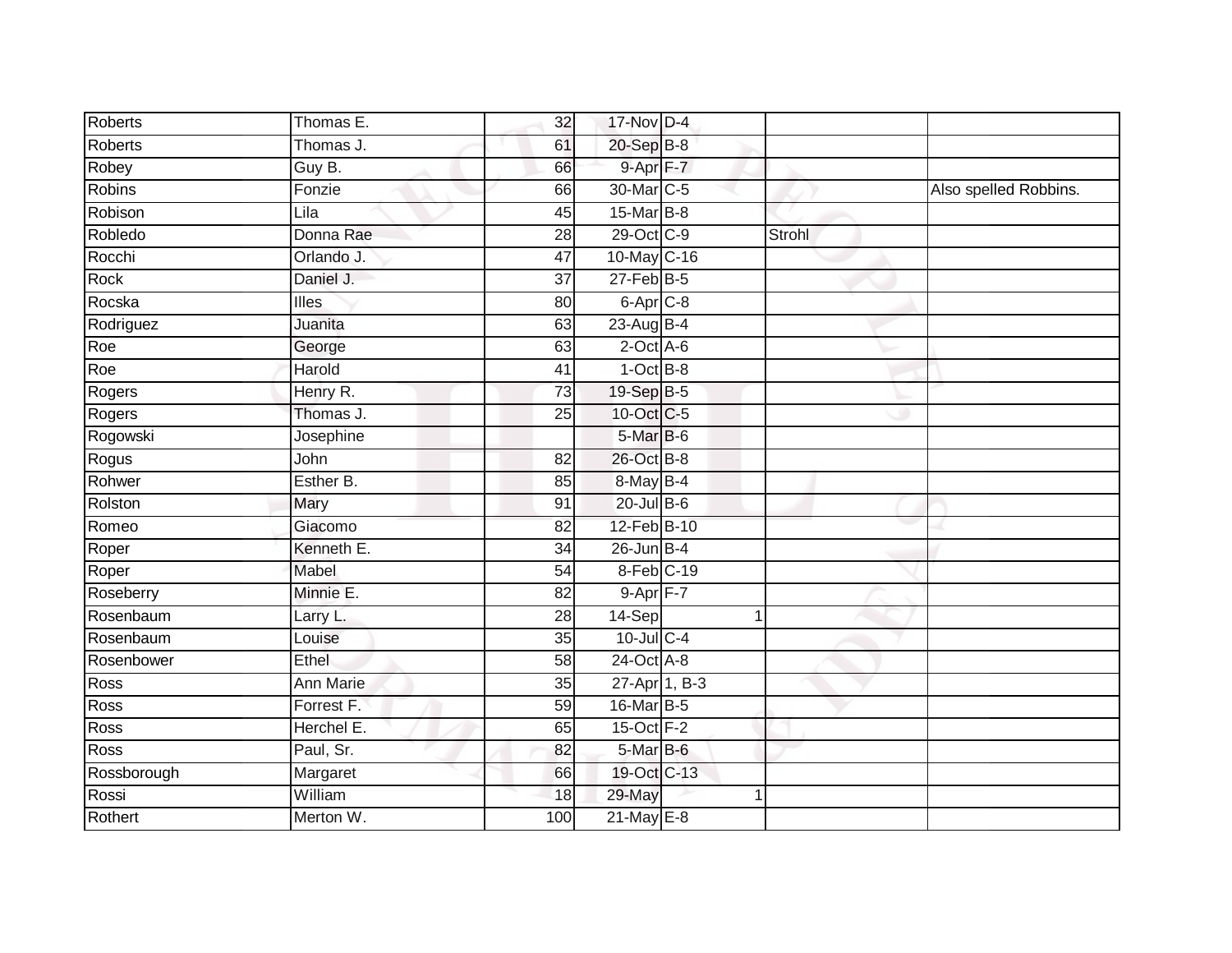| Roush         | Robert                 |                 | $20$ -Jun $B - 5$ |  | Picture included. |
|---------------|------------------------|-----------------|-------------------|--|-------------------|
| Row           | Perrie Quentin (Dr.)   | 70              | 3-Apr B-5         |  | Picture included. |
| Rowley        | Harry L.               | 81              | 19-Feb C-12       |  |                   |
| Rubarts       | Elenore R.             | 46              | $16$ -Jan $A$ -6  |  |                   |
| Rubasky       | Mary B.                | 49              | 9-Apr F-7         |  |                   |
| Rubesha       | Vincent                | 82              | 19-Dec B-7        |  |                   |
| Rudakas       | John Sr.               | 82              | $25 - Sep$ B-4    |  |                   |
| Rudd          | Walter A.              | 65              | $17-Nov$ D-4      |  |                   |
| Ruddach       | <b>Howard Allen</b>    | 18              | 22-Sep            |  |                   |
| Rudman        | Charles G.             | 64              | 16-Mar B-5        |  |                   |
| Rudy          | Helen (Rudzinsky)      | 70              | 7-Mar A-4         |  |                   |
| Ruegger       | Helen                  | 45              | 5-Nov E-2         |  |                   |
| Ruel          | <b>George Patrick</b>  | 2 months        | 12-Nov E-4        |  |                   |
| Ruiter        | Mentie                 | 65              | 13-Oct B-9        |  |                   |
| Rumely        | Evelyn Helen Doyle     |                 | 7-Dec C-10        |  |                   |
| Ruminski      | Stella                 | 76              | 18-May B-5        |  |                   |
| <b>Runick</b> | Charles C.             | $\overline{52}$ | 15-Oct F-2        |  |                   |
| Runko         | Antonia                | 74              | 19-Nov D-14       |  |                   |
| Russell       | <b>Terri Lee</b>       | 5 <sub>l</sub>  | 17-Dec E-2        |  |                   |
| Russnogle     | Pamela                 | 53              | 28-May C-4        |  |                   |
| Rutherford    | <b>Bertie Marie</b>    | 15              | $8$ -Jan B-6      |  |                   |
| Rutherford    | <b>Delores Ann</b>     | $\overline{18}$ | $8 - Jan$ $B - 6$ |  |                   |
| Rutherford    | <b>Karen Sue</b>       | 20 months       | $8 - Jan$ $B - 6$ |  |                   |
| Rutherford    | Lisa Ann               | 10 months       | $8 - JanB - 6$    |  |                   |
| Rutherford    | Mary Helen             | 41              | $8 - Jan$ $B - 6$ |  |                   |
| Rutherford    | Mary Jane              | 5               | $8 - Jan$ $B - 6$ |  |                   |
| Rutherford    | Sharon Lou             | 20 months       | $8 - Jan$ $B - 6$ |  |                   |
| Rutherford    | <b>Steven Franklin</b> | 12              | $8 - Jan$ $B - 6$ |  |                   |
| Rutherford    | <b>Teresa Lynn</b>     | 10 months       | 8-Jan B-6         |  |                   |
| Rutz          | Emma                   |                 | $17 - Jan$ $B-3$  |  |                   |
| Rutz          | Walter G. (Chips)      | 76              | 7-Dec C-10        |  |                   |
| Ruzzela       | Joseph                 | $\overline{72}$ | 20-Jan A-10       |  |                   |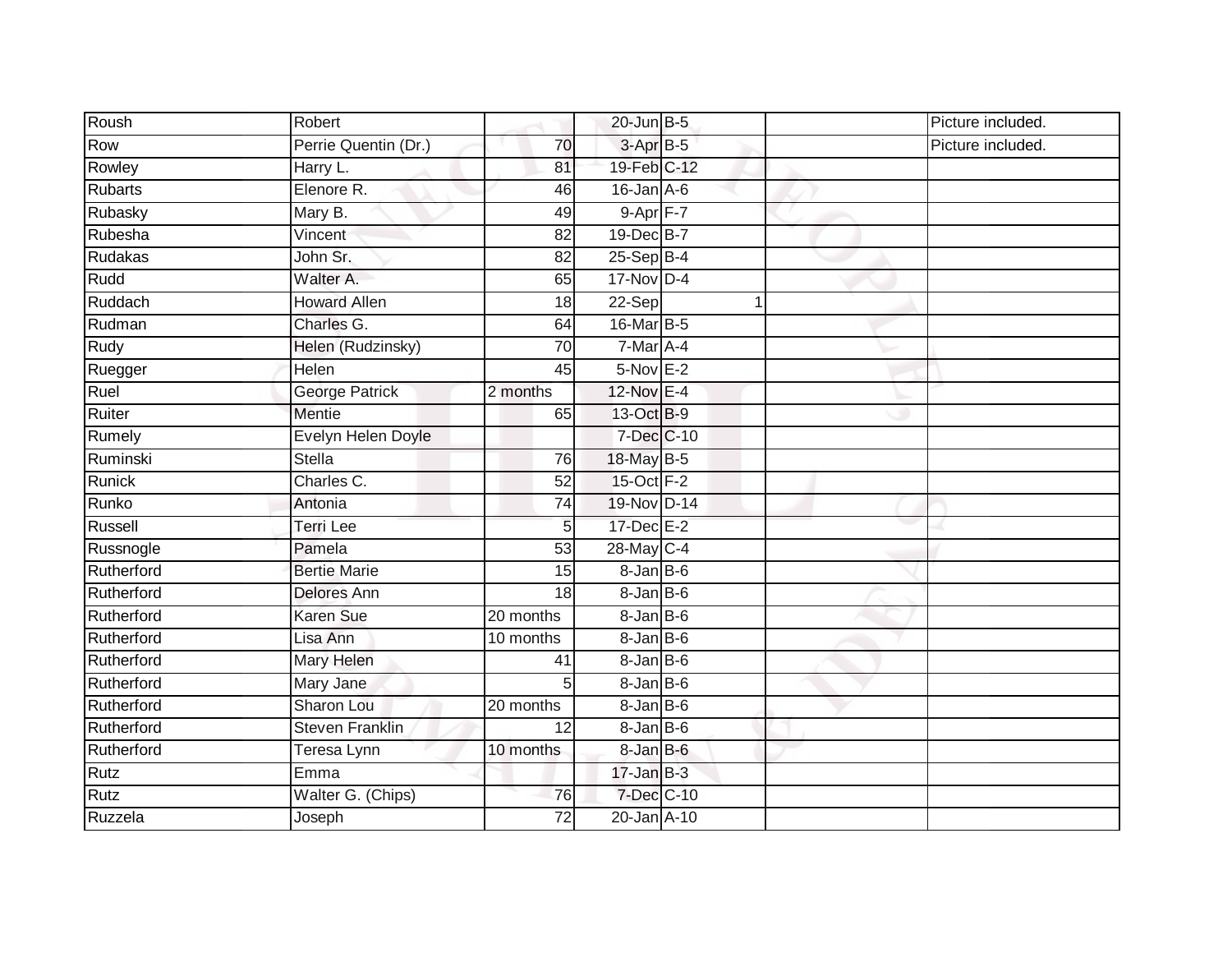| Ryan        | Emma          | 78              | 12-Mar D-10        |  |                   |
|-------------|---------------|-----------------|--------------------|--|-------------------|
| Ryba        | John          | 63              | 13-Apr A-8         |  |                   |
| Ryba        | <b>Stella</b> | 75              | 26-Feb F-2         |  |                   |
| Rybolt      | Donald R.     |                 | $1$ -Jun $D-6$     |  |                   |
| Rydlewski   | Frank         | $\overline{72}$ | $26$ -Jun B-4      |  |                   |
| Rzepczynski | Stanley       | 84              | 26-Mar B-4         |  |                   |
| Rzepka      | Katherine     | 90              | $1-Jan$ C-7        |  |                   |
| Sabat       | Chester J.    | 40              | 3-Mar B-6          |  |                   |
| Saberniak   | Florian       | 67              | $14$ -Jun $F-8$    |  |                   |
| Sabo        | Cecilia       | 79              | 3-Oct A-4          |  |                   |
| Sabo        | Frank L.      | 64              | 31-Oct B-6         |  |                   |
| Sacco       | Carl Jr.      | $\overline{23}$ | $23$ -Jul $D-8$    |  |                   |
| Sadler      | John R.       | 66              | 30-Mar C-5         |  |                   |
| Sajek       | Frank         | 53              | $5-Feb$ $D-8$      |  |                   |
| Sako        | Clara L.      |                 | $23$ -Jan B-4      |  |                   |
| Salow       | Harold R.     | 44              | $17 - Jun$ B-6     |  |                   |
| Sambor      | Mary          | $\overline{70}$ | $3-AprB-5$         |  |                   |
| Sambrookes  | Samuel        | 88              | 5-Sep B-10         |  |                   |
| Sambrooks   | Elizabeth     | 89              | 1-May A-4          |  |                   |
| Sambrooks   | William       | 59              | $5-Nov$ E-2        |  |                   |
| Samples     | Henry T.      | 77              | $17 - Dec$ $E - 2$ |  |                   |
| Sanchez     | Victoria L.   |                 | 5-Jan A-10         |  |                   |
| Sandefur    | Harry P.      | 69              | $28$ -Feb $A$ -6   |  |                   |
| Sandelski   | Andrew G.     | 53              | $31$ -May D-6      |  |                   |
| Sanders     | Carl L.       | $\overline{57}$ | $16$ -Jan $A$ -6   |  | Picture included. |
| Sanders     | Clarence      | 16              | $13$ -Jun $A-8$    |  |                   |
| Sanders     | Stanley       | 51              | 8-Oct D-4          |  |                   |
| Sanford     | Jay           | 29              | 14-Sep C-13        |  |                   |
| Sangers     | Dorothy       | 50              | 11-Jul B-7         |  |                   |
| Sankowski   | Edward        | 54              | 24-Nov D-4         |  |                   |
| Sansone     | Marilynn E.   | 30              | 14-Jun F-8         |  |                   |
| Santino     | Anthony       | 42              | 27-Mar A-4         |  |                   |
|             |               |                 |                    |  |                   |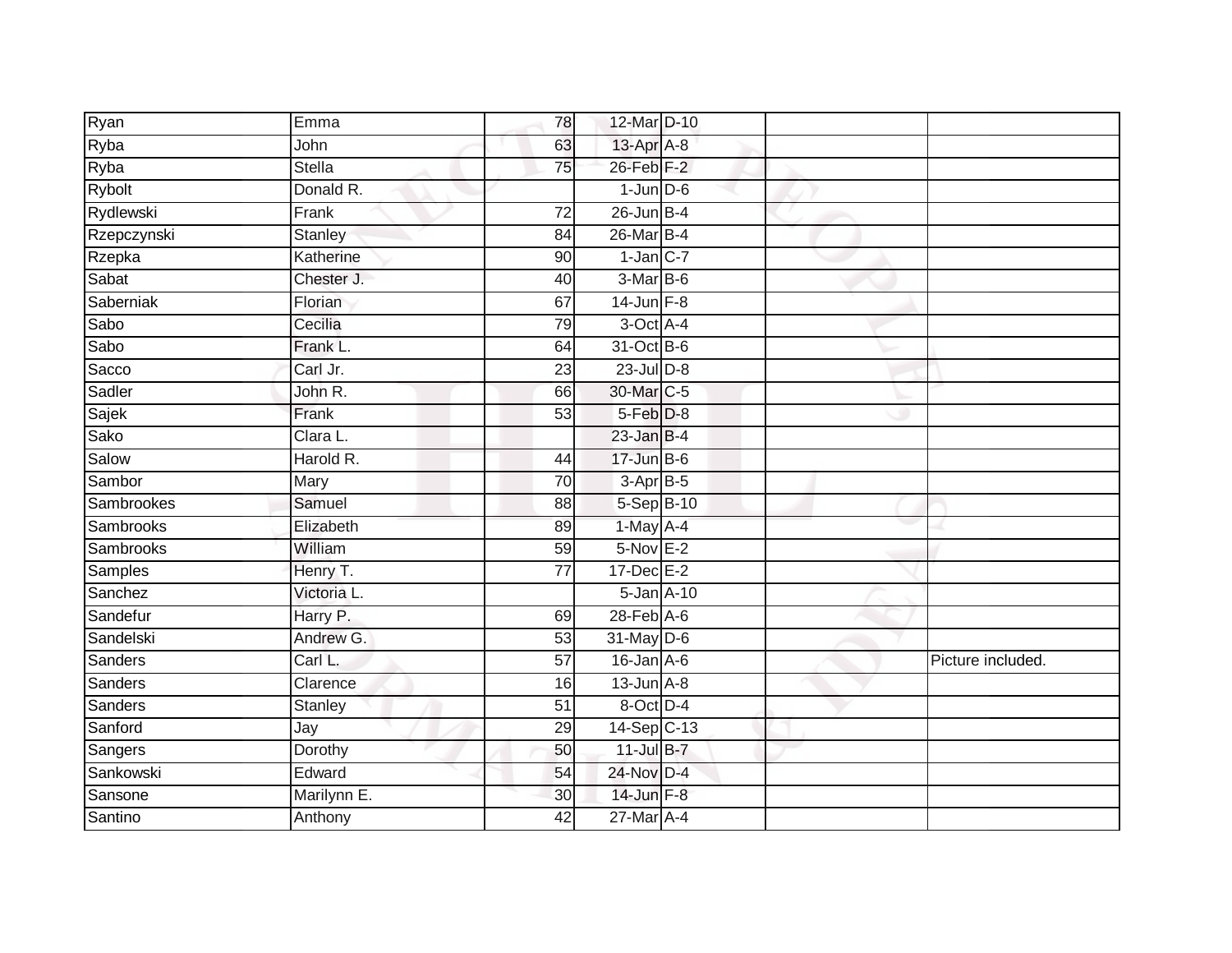| Santos          | Edward P.            | 19              | 1-May 1, A-4     |  |                   |
|-----------------|----------------------|-----------------|------------------|--|-------------------|
| Sarbon          | John A.              | 46              | 16-Oct C-6       |  |                   |
| Sarnecki        | <b>Stanley</b>       | 51              | 4-Oct C-7        |  |                   |
| Sassano         | Louis Joseph (Chink) | 59              | 19-Sep B-5       |  |                   |
| Saulienie       | Konstancija          | 85              | $9$ -Feb $B$ -3  |  |                   |
| Saum            | Roy G.               | 81              | 18-Aug B-5       |  |                   |
| <b>Saunders</b> | Orin                 | $\overline{72}$ | 17-Jul C-4       |  |                   |
| Saunders        | Ralf T. (Corporal)   | 21              | $17-Nov$ D-4     |  | Picture included. |
| Savanyu         | <b>Steve</b>         | 74              | 22-Oct C-6       |  |                   |
| Sax             | Rebecca              | 85              | 8-Dec D-4        |  |                   |
| Scaggs          | Leonard W.           | 44              | $12-Sep$ B-6     |  |                   |
| Scasny          | Peter                | 80              | 16-Oct C-6       |  |                   |
| Schab           | Eleanor M.           | 41              | 5-Apr B-6        |  |                   |
| Schaefer        | Amanda I.            | 90              | 12-Jun A-4       |  |                   |
| Schaefer        | Cyril C.             | 64              | $1$ -Jun $D-6$   |  |                   |
| Schaeffer       | Henry George         | 60              | $9$ -Feb $B-3$   |  |                   |
| Schafer         | Lena M.              | 77              | 27-Aug D-14      |  |                   |
| Schafer         | Roland E.            | 71              | $2$ -Jul $C$ -10 |  |                   |
| Schaffer        | Anton                | 80              | 26-Feb F-2       |  |                   |
| Schaller        | Mark Alan            | 15              | $25-Aug$ D-3     |  |                   |
| Schappi         | Henry                | $\overline{71}$ | $20-Sep$ B-8     |  |                   |
| Schatte         | Mary L.              | 87              | $9$ -Jul $C$ -6  |  |                   |
| Scheer          | Charles L.           |                 | $2$ -May C-4     |  |                   |
| Scheeringa      | George               | 44              | $12-Sep$ B-6     |  |                   |
| Scheffel        | Mary L.              | 43              | $7-Sep$ B-6      |  |                   |
| Scheffki        | Pauline              | 83              | 22-Sep A-15      |  |                   |
| Scheidt         | Dennis               | 18              | $14$ -Jun $F-8$  |  |                   |
| Schepel         | Gerrit               | 51              | $1-Jan$ C-7      |  |                   |
| Schierstedt     | LaVerne J.           | 51              | 26-Oct B-8       |  |                   |
| Schilling       | Louise               | 75              | 4-Oct C-7        |  |                   |
| Schillo         | Claire               | 64              | 19-Dec B-7       |  |                   |
| Schillo         | Ora Ann              | $\overline{75}$ | $21-Nov$ B-4     |  |                   |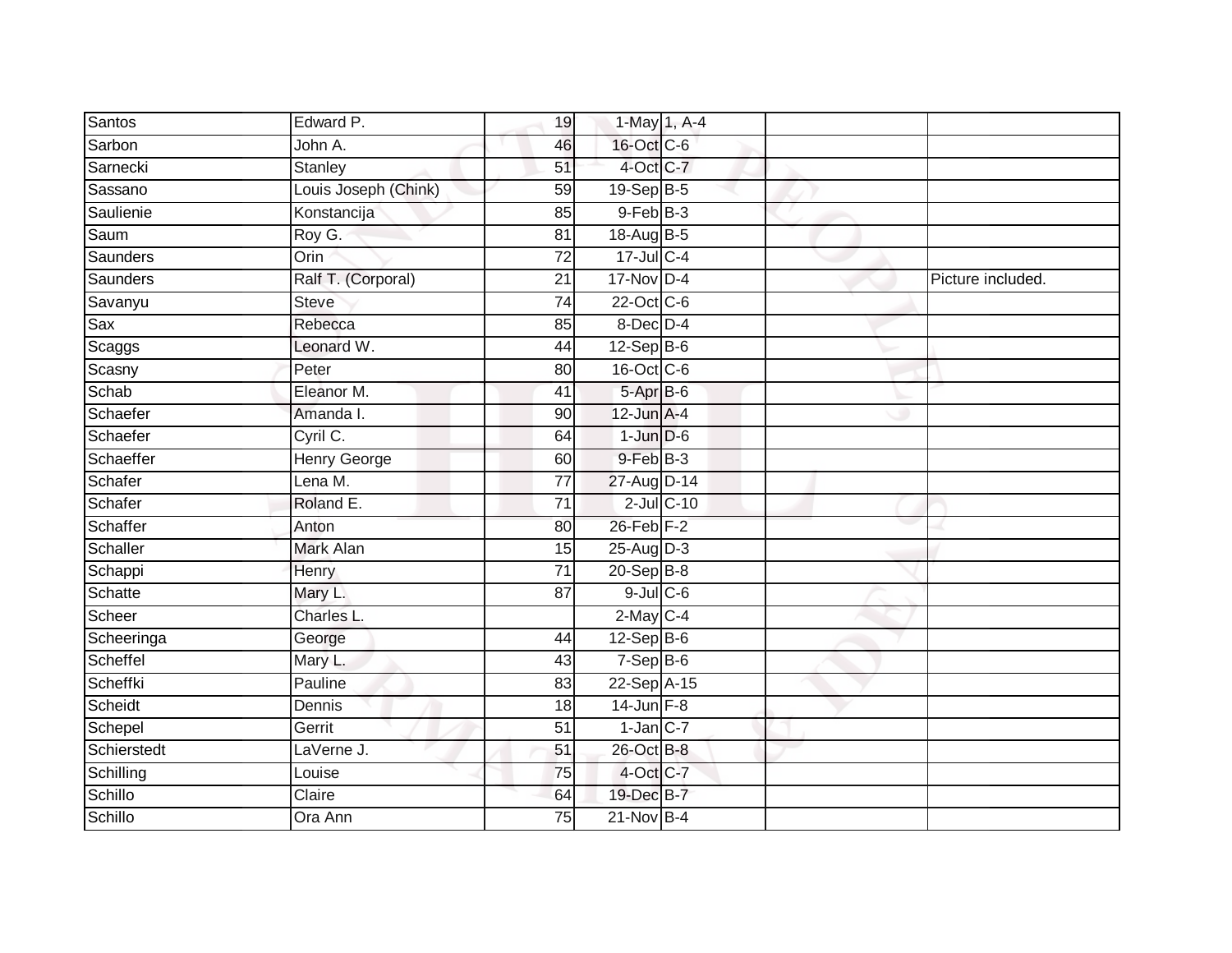| Schlarp    | Edward              | 47              | $5$ -Jul $B$ -6   |   |        |                   |
|------------|---------------------|-----------------|-------------------|---|--------|-------------------|
| Schlueter  | John H.             |                 | $28$ -Jul B-3     |   |        |                   |
| Schlueter  | Marie D.            | $\overline{74}$ | 22-Sep A-15       |   | Schaub |                   |
| Schmidt    | Anna (Ursu)         | 73              | 9-Oct C-5         |   |        |                   |
| Schmidt    | Edward              | $\overline{75}$ | 5-Nov E-2         |   |        |                   |
| Schmidt    | Hermine             | 92              | 8-Aug A-5         |   |        |                   |
| Schmidt    | <b>Jack Edward</b>  | 42              | 30-Aug B-14       |   |        |                   |
| Schmitz    | <b>Mattias</b>      | 68              | 30-Aug B-14       |   |        |                   |
| Schmueser  | Emma M.             | 78              | $12-Nov$ E-4      |   |        |                   |
| Schneider  | Clarence P.         | 62              | $16$ -Jan $A$ -6  |   |        |                   |
| Schneider  | Flora Evelyn        | 59              | $23$ -Jan B-4     |   |        |                   |
| Schneider  | Phillip             | 84              | $23$ -Feb $A-8$   |   |        |                   |
| Schoenradt | Dorothy L.          | 43              | 22-Jun            | 1 |        |                   |
| Schone     | Ralph (Dr.)         | 46              | 28-Mar            | 1 |        |                   |
| Schoon     | Warren M.           | 44              | 13-Sep E-2        |   |        |                   |
| Schreiber  | Agnes               | 77              | 22-Oct C-6        |   |        |                   |
| Schreiber  | Charles J.          | 63              | 18-Aug B-5        |   |        |                   |
| Schreiber  | Gilbert             | 66              | 7-Dec C-10        |   |        |                   |
| Schreiber  | Michael             | 67              | 2-Feb A-4         |   |        |                   |
| Schricker  | Henry F. (Governor) |                 | $1$ -Jan $C$ -7   |   |        | Picture included. |
| Schroeder  | Anna F.             | $\overline{57}$ | 30-Apr F-4        |   |        |                   |
| Schroeder  | Rudolph A.          | $\overline{70}$ | $15$ -Jan $ C$ -6 |   |        |                   |
| Schrum     | Fred W.             | 96              | $28-Apr$ B-8      |   |        |                   |
| Schulp     | Richard J.          | 82              | 26-May B-8        |   |        |                   |
| Schultz    | Delores L.          | 52              | 16-Apr E-12       |   |        |                   |
| Schultz    | Dora                | 90              | 28-Sep B-10       |   |        |                   |
| Schultz    | Dorothy             | $\overline{38}$ | $16$ -Jan $A-6$   |   |        |                   |
| Schultz    | Gustave H.          | 83              | $3-Aug$ B-9       |   |        |                   |
| Schultz    | Lillian             | 75              | $23$ -Mar $B$ -6  |   |        |                   |
| Schumann   | Erich F.            | 84              | 21-Nov B-4        |   |        |                   |
| Schumann   | <b>Violet Kuehl</b> | 63              | 13-Dec B-6        |   |        |                   |
| Schumm     | Sophia              | $\overline{79}$ | 22-May B-4        |   |        |                   |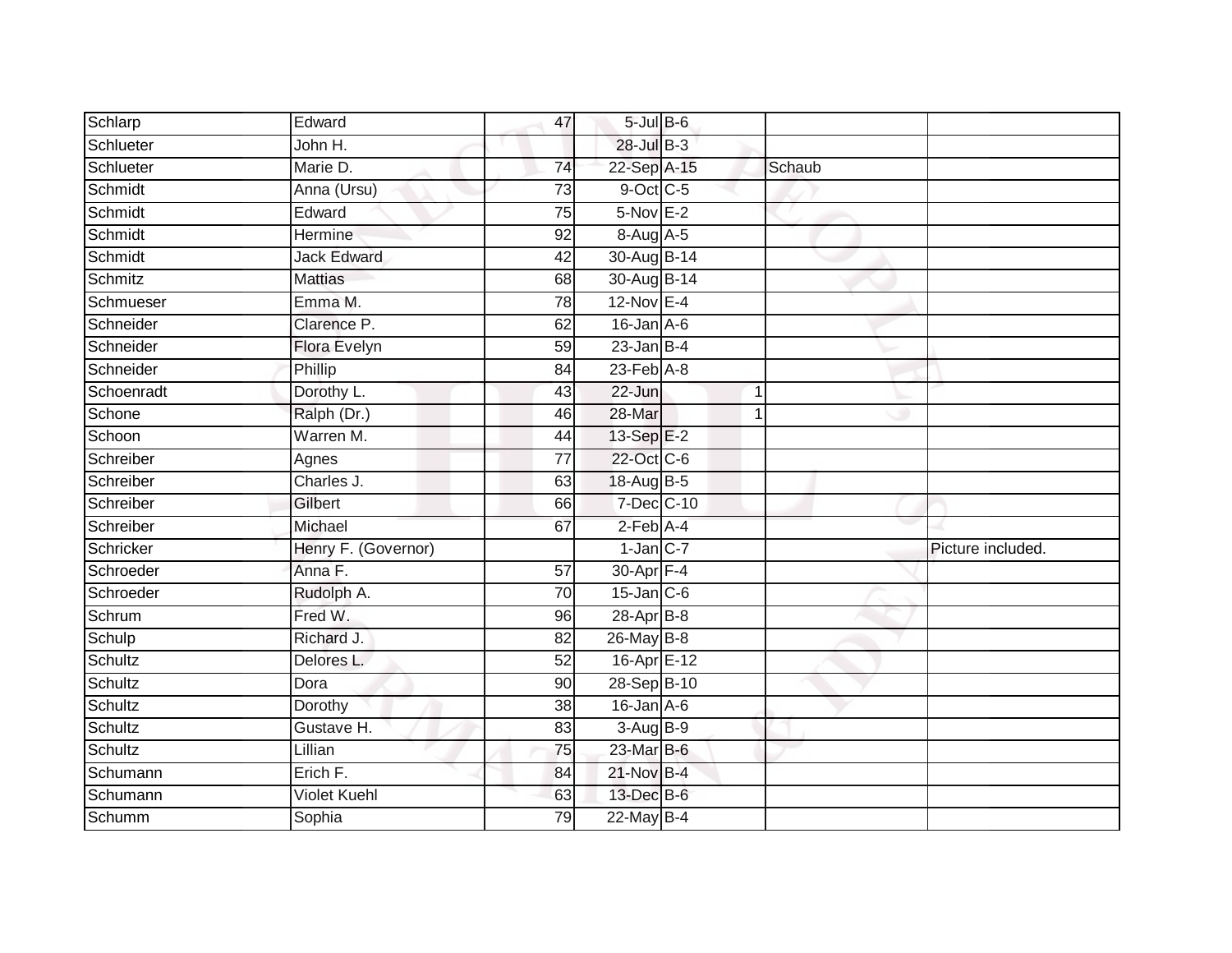| Schupp      | <b>Mathias</b>        | 81              | 9-Oct C-5             |                  |                   |
|-------------|-----------------------|-----------------|-----------------------|------------------|-------------------|
| Schutt      | Arthur W.             |                 | 19-Feb C-12<br>65     |                  |                   |
| Schutz      | Richard J.            | $\overline{21}$ | 6-Aug B-9             |                  | Picture included. |
| Schwader    | Otto                  |                 | $15$ -Oct $F-2$       |                  |                   |
| Schwegmann  | Raymond               | 72              | 3-Aug B-9             |                  |                   |
| Scott       | Iva B.                |                 | $11-AprA-13$<br>82    |                  |                   |
| Scott       | Kathryn               |                 | $14-Aug$ A-6<br>72    |                  |                   |
| Scott       | Willie                |                 | $7 - Jun$ B-8<br>53   |                  |                   |
| Scripture   | Everett R.            |                 | $23$ -Jan B-4<br>63   |                  |                   |
| Sebastian   | Louis B.              |                 | $\overline{74}$       | $2$ -Jul $C$ -10 |                   |
| Sebenste    | Josephine             | $\overline{71}$ | $15$ -Feb $C$ -6      |                  |                   |
| Segneri     | Victor                | Infant          | $7-SepB-6$            |                  |                   |
| Seibert     | David N.              |                 | 11-Aug B-5            |                  |                   |
| Seitzinger  | Martin D.             | 62              | 14-Nov B-6            |                  |                   |
| Sekularac   | <b>Millie</b>         |                 | 8-Jan B-6<br>15       |                  |                   |
| Serdar      | George                |                 | 30-Oct A-6<br>79      |                  |                   |
| Seroczynski | Carl B.               |                 | $21-Sep$ A-8<br>68    |                  |                   |
| Serverin    | Herman                | 81              | 29-Nov B-12           |                  |                   |
| Sessa       | Concette              |                 | $11$ -Jun $B-8$<br>65 |                  |                   |
| Sestrich    | Anna                  | $\overline{77}$ | 6-Feb A-8             |                  |                   |
| Severin     | Herman                | 81              | 30-Nov D-2            |                  |                   |
| Sevoiech    | Kathy D. (Kitty Lynn) |                 | 24-Nov D-4<br>19      |                  |                   |
| Sexton      | Lee A.                |                 | $5-Feb$ $D-8$<br>66   |                  |                   |
| Seymour     | Thomas J.             |                 | $5-Feb$ $D-8$<br>75   |                  |                   |
| Shackelford | John H.               |                 | 27-Mar A-4<br>84      |                  |                   |
| Shaddick    | Wilbert H.            |                 | $17 - Dec$ E-2<br>62  |                  |                   |
| Shadwell    | Robert O., Sr         |                 | $5-MarB-6$<br>46      |                  |                   |
| Shaefer     | James D.              | 61              | 30-Apr F-4            |                  |                   |
| Shake       | Charles M.            | 61              | $17 - Jun$ B-6        |                  |                   |
| Shanley     | Genevieve             |                 | 6-Sep C-8<br>70       |                  |                   |
| Shanta      | Charles               |                 | 8-Jan B-6<br>88       |                  |                   |
| Sharp       | Clara                 |                 | 22-Sep A-15<br>93     |                  |                   |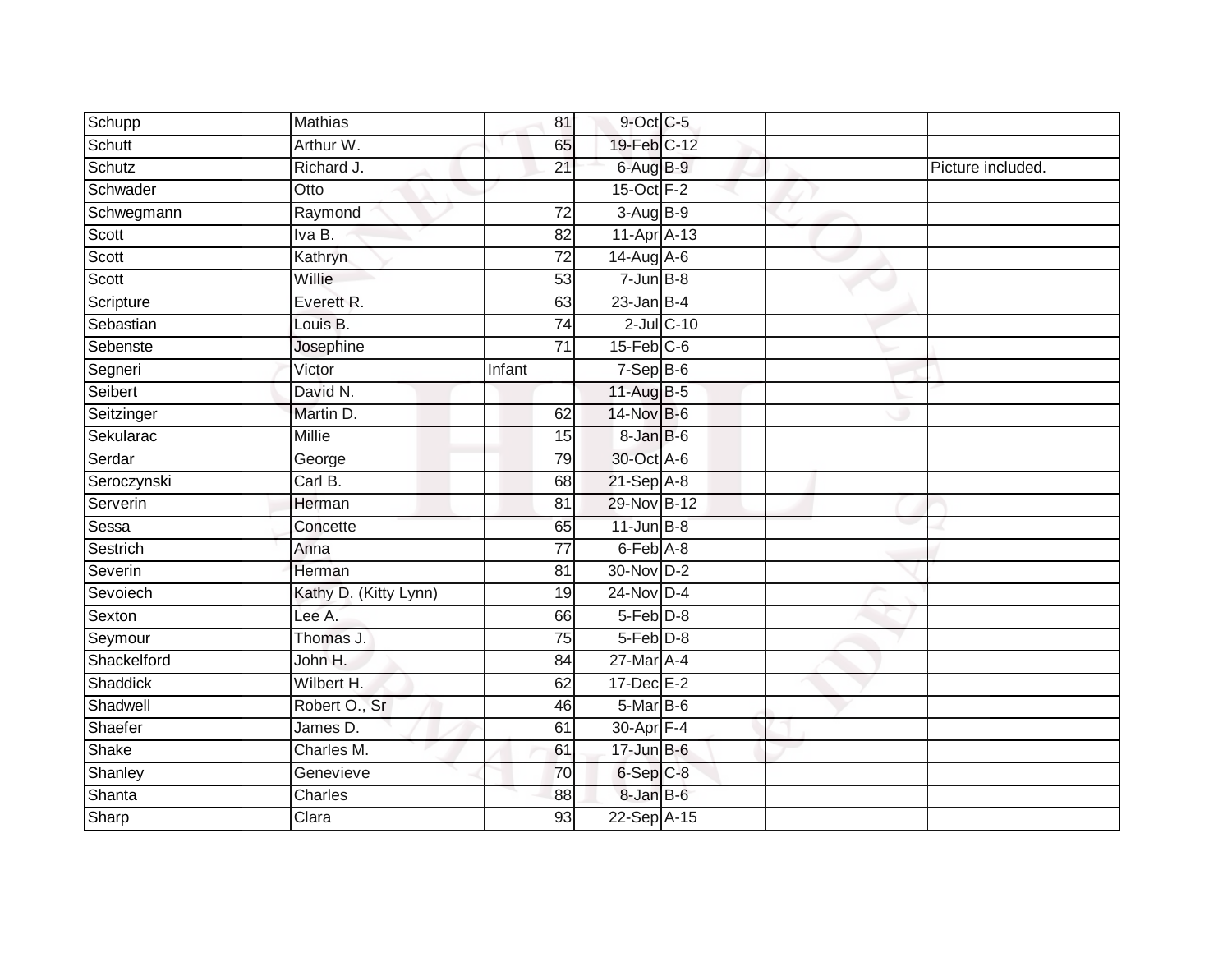| Sharp          | Keith                  | 20              | 21-Sep A-8                        |              |                             |
|----------------|------------------------|-----------------|-----------------------------------|--------------|-----------------------------|
| Sharp          | Luther D.              | 59              | 6-Aug B-9                         |              |                             |
| Sharp          | Mary                   | 61              | 12-Jul A-2                        |              |                             |
| Shaw           | Anita Mosca            | 53              | 7-May D-14                        |              |                             |
| Shaw           | <b>Edith Marie</b>     | $\overline{59}$ | 31-Jul C-4                        |              |                             |
| Shaw           | George                 | 71              | $26$ -Oct B-8                     |              |                             |
| Shay           | Robert                 | 52              | 5-Apr B-6                         |              |                             |
| Shay           | Vernon J. (Buck)       | 68              | $19$ -Jun $A$ -6                  |              |                             |
| Shea           | Joseph F.              | 62              | $23$ -Oct $A-8$                   |              |                             |
| Shearer        | Mary J.                | 65              | $25$ -Jun $C$ -6                  |              |                             |
| Shearer        | Walter                 | 77              | $1-Nov$ E-8                       |              |                             |
| Sheffield      | John H.                | 78              | $7 - Jun$ B-8                     |              |                             |
| Shell          | Marshall M.            | 54              | $2$ -Nov $B-5$                    |              |                             |
| Shepherd       | Pearl                  | 60              | 23-Feb A-8                        |              |                             |
| Sheppard       | George Oliver          | 84              | 17-May C-3                        |              |                             |
| Sherer         | Edna                   | 59              | 24-May B-8                        |              |                             |
|                |                        |                 |                                   |              |                             |
| Sherman        | Florence Poppen        | 68              | $5 -$ Jul                         | $\mathbf{1}$ | For full obituary, see July |
| Sherrow        | Harry R.               | 74              | 31-Oct B-6                        |              | $7, B-6$                    |
| Shields        | John A.                | $\overline{2}$  | 22-Nov                            |              |                             |
| <b>Shields</b> | William L.             | 4               | $22-Nov$                          |              |                             |
| Shoemaker      | Charles C.             | 81              | $10$ -Jan $A-4$                   |              |                             |
| Shoffner       | Ethel S.               | 84              | 24-Aug B-10                       |              |                             |
| Sholtis        | Andrew R.              | 59              | $3-MarB-6$                        |              |                             |
| Shope          | John T.                | 54              | $22$ -Jun $B-4$                   |              |                             |
| <b>Shores</b>  | Abijah                 | $\overline{70}$ | $2$ -Jul $C$ -10                  |              |                             |
| Shoulders      | Donald L.              | 32              | 10-May C-16                       |              |                             |
| Shoulders      | James R.               | 59              | 6-Mar B-4                         |              |                             |
| Shovan         | <b>James Richard</b>   | 46              | 6-Nov B-4                         |              |                             |
| Shryock        | Bertha L.              | 74              | 5-Jan A-10                        |              |                             |
| Sickles        | Clarence (Shorty), Sr. | 59              | 3-Jan A-6<br>$9 - \text{Apr}$ F-7 |              |                             |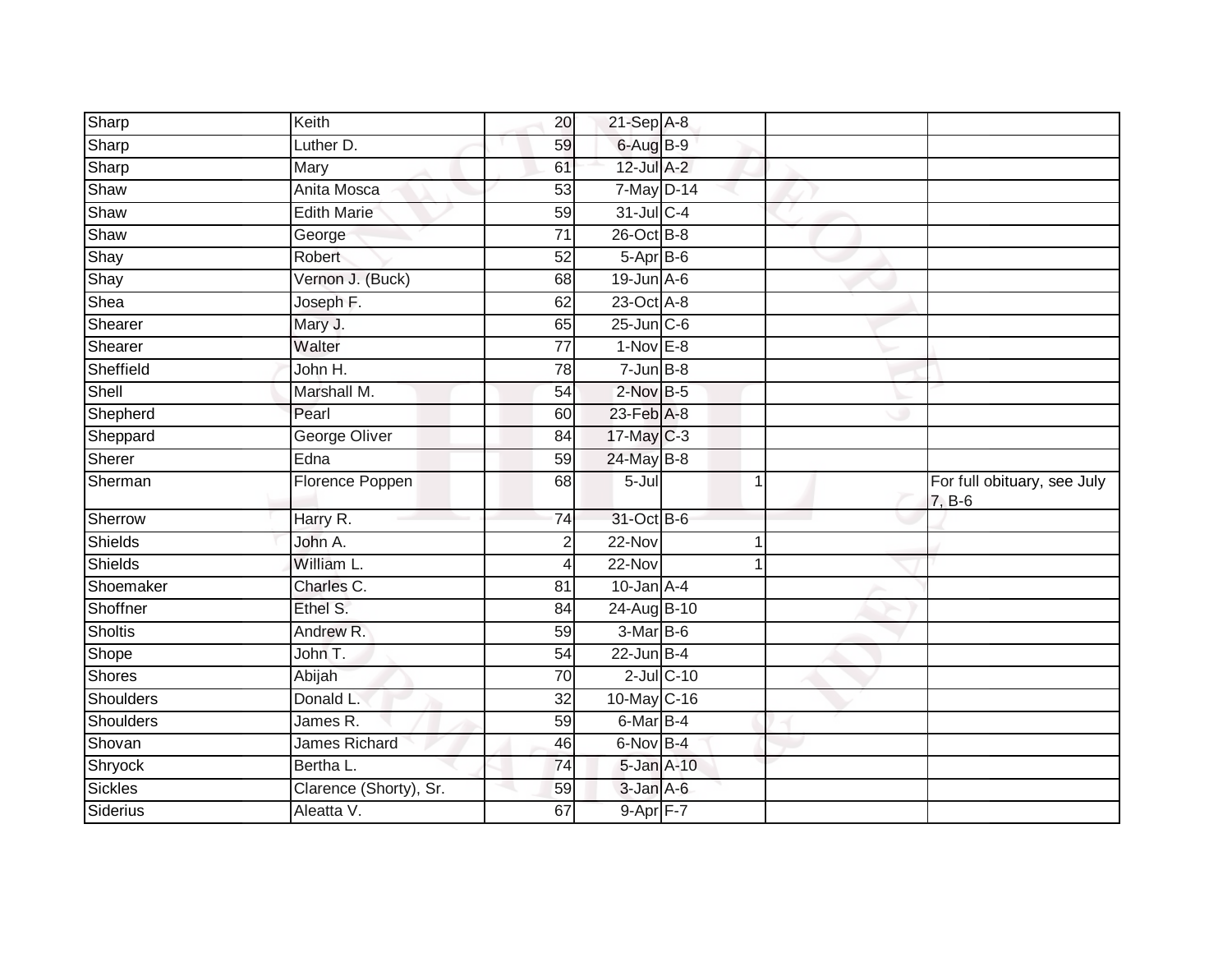| Siebert      | Sylvester E.          | 64              | 27-Jul C-8        |             |  |
|--------------|-----------------------|-----------------|-------------------|-------------|--|
| Siegler      | Anna Maria            | 69              | 28-Jun B-6        |             |  |
| Siemering    | Alfred A.             | 73              | 15-Nov F-7        |             |  |
| Sikora       | Mary                  | 75              | 19-Feb C-12       |             |  |
| Silvasi      | Anthony               | 63              | $17-FebA-8$       |             |  |
| Silver       | Gertrude              | 85              | $22$ -Jan B-14    |             |  |
| Silverman    | William               | $\overline{77}$ | 30-Jul B-10       |             |  |
| Sima         | James                 | 57              | $21$ -Dec $B-6$   |             |  |
| Simmons      | <b>Bryant Charles</b> | 3 weeks         | 19-Mar B-6        |             |  |
| Simon        | Elizabeth             | 83              | 20-Jan A-10       |             |  |
| Simpson      | Deomia                | 72              | $30 - Jun$ B-6    |             |  |
| Simulia      | Janko                 | 76              | $11$ -Jan $C-4$   |             |  |
| Sinclair     | Mary Lynn             | 9               | $7-SepB-6$        |             |  |
| Sinclair     | Sarah Elizabeth       | 18              | $7-SepB-6$        |             |  |
| Sindrik      | John                  | 85              | 31-Dec C-10       |             |  |
| Sipka        | Anthony               | 84              | 27-Oct D-5        |             |  |
| Sirak        | John                  | 55              | $6$ -Feb $A$ -8   |             |  |
| Sirbu        | Ana C.                | 91              | 20-Aug C-10       |             |  |
| Sisk         | Beulah G.             | 67              | 30-Nov D-2        |             |  |
| <b>Sitze</b> | Jerry                 | $\overline{27}$ | 19-Mar B-6        |             |  |
| Siwoski      | John                  | 78              | $3 - Jan A - 6$   |             |  |
| Skarphol     | Robert                | $\overline{20}$ | 12-Mar D-10       |             |  |
| Skarpinski   | Edward                | 80              | $1-FebB-4$        |             |  |
| Skertich     | <b>Theresa</b>        | 39              | 25-May A-8        |             |  |
| Sknerski     | Regina                | 37              | $8 - Jan$ $B - 6$ |             |  |
| Skoczen      | Edward A.             | 55              | $22$ -Nov $B-6$   |             |  |
| <b>Skok</b>  | John Paul             | $\overline{54}$ | 22-Oct C-6        |             |  |
| Skolak       | David                 | 20              | 9-Jun             | $\mathbf 1$ |  |
| Skorupa      | Joseph                | 70              | $5 - Jun$ $A - 6$ |             |  |
| Skorupka     | Helen                 | 68              | 8-May B-4         |             |  |
| Skowronski   | Henry W.              | 56              | 22-Mar B-6        |             |  |
| <b>Skrip</b> | Susan                 | $\overline{77}$ | 19-Feb C-12       |             |  |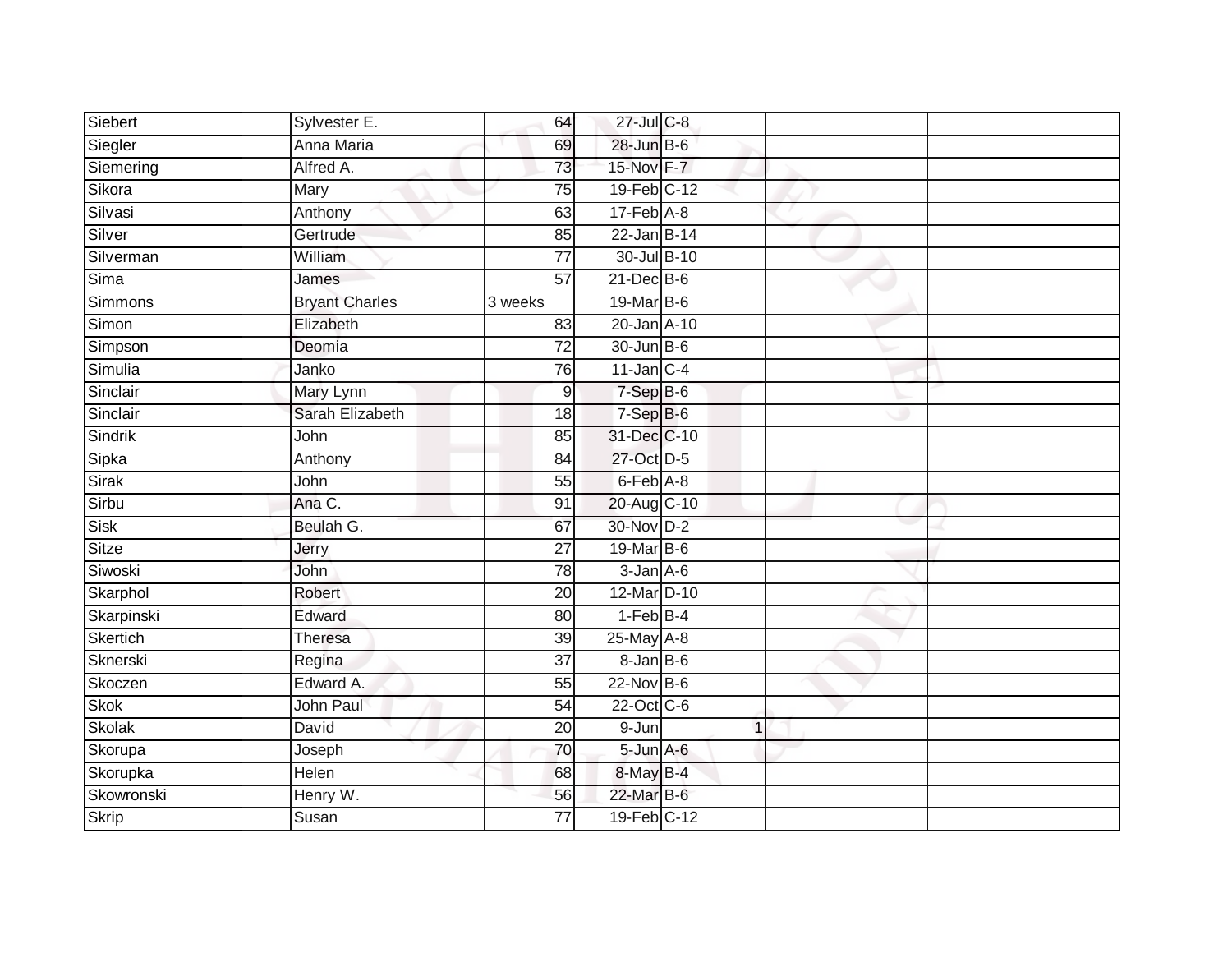| Skrzyniarz   | Adam               | 75              | 5-Dec C-5                   |   |                                   |
|--------------|--------------------|-----------------|-----------------------------|---|-----------------------------------|
| Sliazas      | Anella             | $\overline{77}$ | $2$ -Jun $B-8$              |   |                                   |
| Slichter     | Catherine L.       | 81              | 19-Nov D-14                 |   |                                   |
| Small        | Albert             | 47              | 31-Oct B-6                  |   |                                   |
| Smallwood    | Michael            | 18              | $17 - Jun$ B-6              |   |                                   |
| Smaron       | Anna               | 73              | $22$ -Mar $B-6$             |   |                                   |
| Smart        | Elvin L.           | 80              | 3-May B-10                  |   |                                   |
| Smeltzer     | David              | $\overline{2}$  | 26-Mar B-4                  |   |                                   |
| Smeltzer     | James E.           | $\overline{35}$ | $14$ -Aug $A$ -6            |   |                                   |
| Smeltzer     | Robert             | $\overline{23}$ | $21$ -Mar $A$ -6            |   |                                   |
| Smeltzer     | Susan              | $\overline{22}$ | $21$ -Mar $\overline{A}$ -6 |   |                                   |
| Smiley       | Maude              | 80              | 20-Feb A-8                  |   |                                   |
| Smith        | Amanda A.          | 74              | 26-Oct B-8                  |   |                                   |
| Smith        | Bruce E.           | 61              | 10-Dec E-8                  |   |                                   |
| <b>Smith</b> | Clara              | 80              | 22-Feb B-8                  |   |                                   |
| Smith        | Columbus L.        | $\overline{71}$ | 30-Jun B-6                  |   |                                   |
| Smith        | <b>Donald Gene</b> | $\overline{30}$ | 26-Oct 1, B-8               |   |                                   |
| Smith        | Edgar (Smitty)     | 74              | 18-Apr A-8                  |   | Nickname given April 19,<br>$B-7$ |
| Smith        | Edna               | 82              | $27$ -Apr $B-3$             |   |                                   |
| Smith        | Elizabeth          | 79              | 17-Mar A-12                 |   |                                   |
| Smith        | Emma M.            | 95              | 24-Dec B-8                  |   |                                   |
| Smith        | Gayla              | 4               | 20-Jun                      | 1 |                                   |
| Smith        | George E.          | 64              | $3$ -Dec $C-2$              |   |                                   |
| Smith        | <b>Hazel Mae</b>   | 70              | $24$ -Jul A-4               |   |                                   |
| Smith        | Ivan H. Jr.        | 47              | 28-May C-4                  |   |                                   |
| Smith        | John               | 75              | $6$ -Jun $B-3$              |   |                                   |
| Smith        | Katie              | 78              | 11-Apr A-13                 |   |                                   |
| Smith        | Lena M.            | 63              | 19-Mar B-6                  |   |                                   |
| Smith        | Lyla Block         | 82              | 4-Jun C-14                  |   |                                   |
| Smith        | Lynville           |                 | 13-Nov                      |   |                                   |
| Smith        | Mabel S.           | 83              | 12-Apr B-10                 |   |                                   |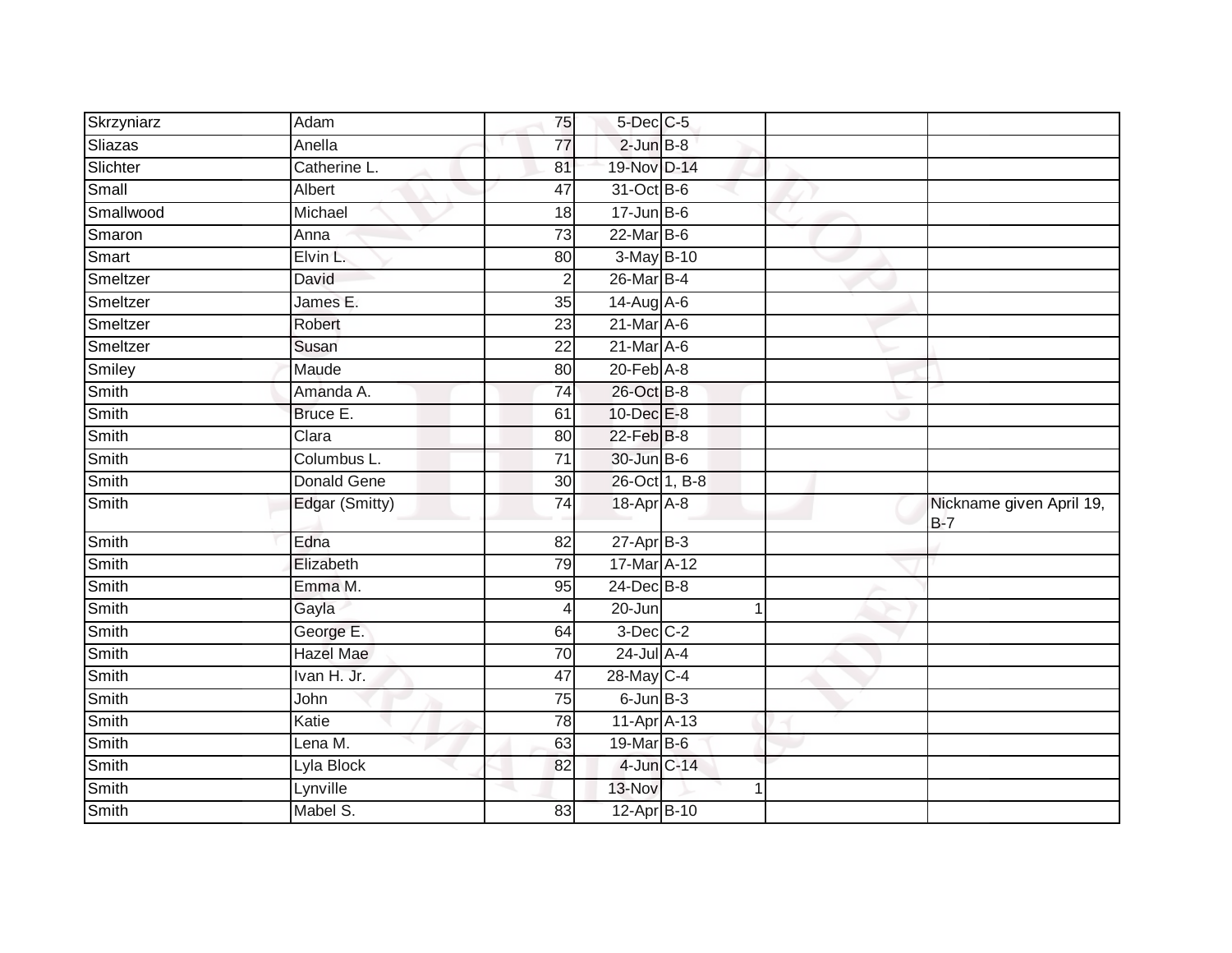| Smith         | Mae                      | 51              | 20-Aug C-10       |  |  |
|---------------|--------------------------|-----------------|-------------------|--|--|
| Smith         | Oscar L.                 | 59              | 16-Mar B-5        |  |  |
| Smith         | Percy S.                 | 80              | 23-Apr C-7        |  |  |
| Smith         | Raymond O.               | 67              | $10$ -Jul $C-4$   |  |  |
| Smith         | Robert E.                | $\overline{38}$ | $5-Nov$ E-2       |  |  |
| Smith         | Russell B.               | 76              | 17-Nov D-4        |  |  |
| Smith         | Timothy H.               | 17              | 30-Apr F-4        |  |  |
| Smith         | Walter B.                | 64              | 14-May D-12       |  |  |
| Smith         | William E.               | 66              | $4$ -Jan $B$ -10  |  |  |
| Smithhurst    | Ira (Smitty)             | $\overline{77}$ | 13-Mar A-6        |  |  |
| Smolen        | Paul A.                  |                 | $27$ -Apr $B-3$   |  |  |
| Smulski       | Sophie                   | 51              | $27$ -Nov $A-6$   |  |  |
| Smundin       | Silvio                   | 22              | 15-Sep B-3        |  |  |
| Smutzer       | Frances                  | 46              | 30-Jul B-10       |  |  |
| Snider        | Elizabeth                | $\overline{73}$ | 30-Jul B-10       |  |  |
| Snyder        | Dorothy M. (Beanblossom) | 47              | $19$ -Jan $B-9$   |  |  |
| Snyder        | <b>Edith Turner</b>      | 77              | 27-Jul C-8        |  |  |
| Snyder        | Floyd A.                 | 68              | 16-Jan A-6        |  |  |
| Snyder        | Robert T.                | 58              | 29-Jan C-10       |  |  |
| Sobak         | Lee W.                   | 8               | $20$ -Jun $B-5$   |  |  |
| Sobcza        | Mathew                   | 93              | $4$ -Jan $B-10$   |  |  |
| Sobieski      | Tillie                   | 84              | 22-Oct C-6        |  |  |
| Sobolewski    | Chester                  | 40              | $8 - Jan$ $B - 6$ |  |  |
| Socha         | Andrew                   | 62              | $5 - Jun$ $A - 6$ |  |  |
| Socka         | Andrej A.                | 55              | 26-Nov D-12       |  |  |
| Solt          | Claudine                 | 58              | 13-Oct B-9        |  |  |
| Soltis        | Joseph                   | 64              | 13-Jan A-10       |  |  |
| <b>Soltys</b> | Emilia                   | $\overline{72}$ | 24-Nov D-4        |  |  |
| Soos          | James                    | 81              | $1-FebB-4$        |  |  |
| Soos          | Theresa A.               | 84              | 12-Nov E-4        |  |  |
| Sopsic        | Ann                      | 68              | $5-Nov$ E-2       |  |  |
|               |                          |                 |                   |  |  |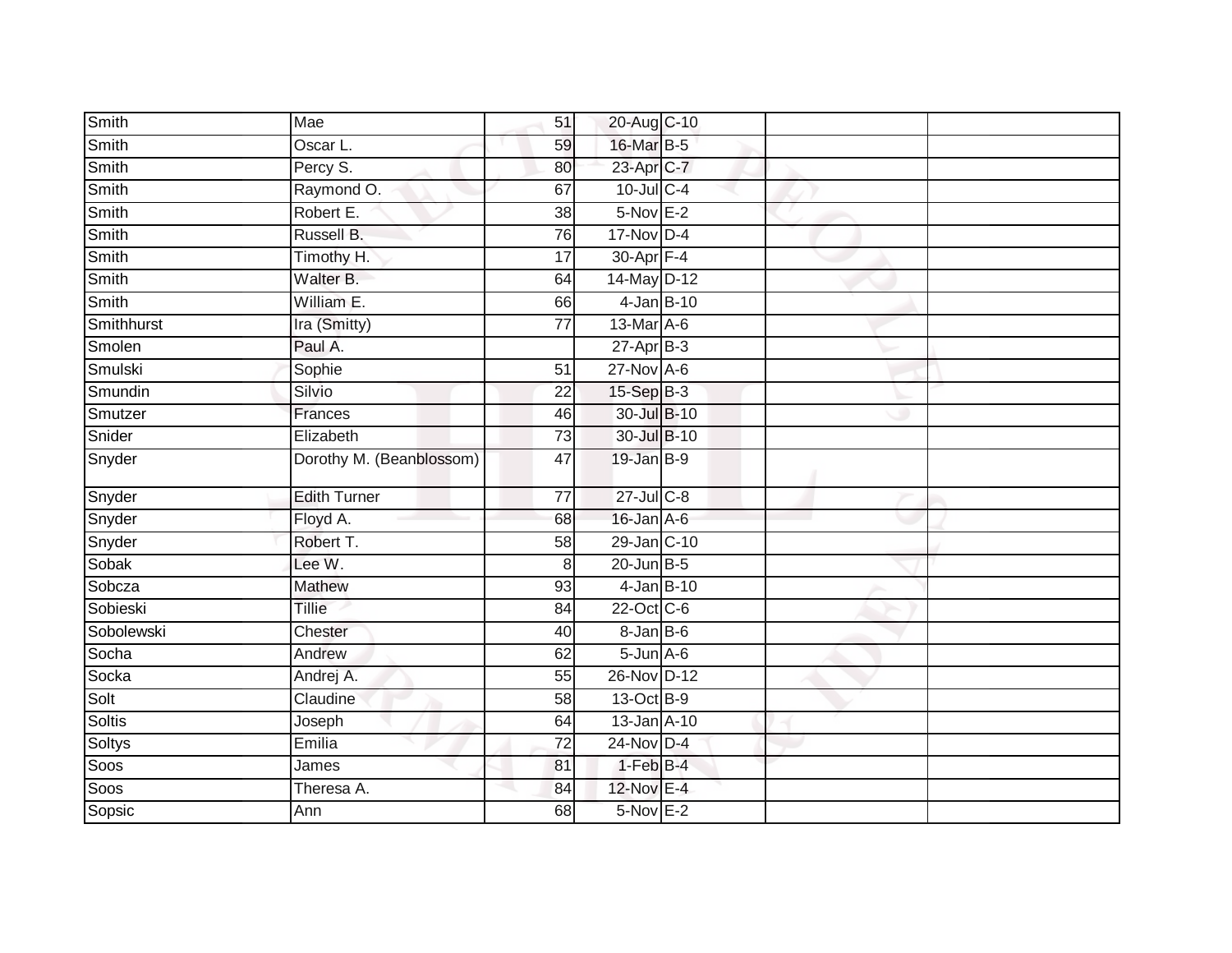| Soubt        | Sam Hamad             | 65              | 9-Oct C-5                |  |  |
|--------------|-----------------------|-----------------|--------------------------|--|--|
| Sowa         | Cecelia               | 68              | 14-Mar C-4               |  |  |
| Sowa         | Mary                  | $\overline{71}$ | $7$ -Jul B-6             |  |  |
| Sowa         | Stephen               | 24              | $15$ -Aug $A$ -4         |  |  |
| Sowula       | Frances               | $\overline{80}$ | 30-Apr <sub>F-4</sub>    |  |  |
| Spaniol      | Meta                  | 64              | 16-Jul D-11              |  |  |
| Spanko       | John                  | 69              | $3-Nov$ B-8              |  |  |
| Sparks       | Henry                 | 56              | 21-May E-4               |  |  |
| Speaks       | Lester                | $\overline{73}$ | $24$ -Jul $A-4$          |  |  |
| Spear        | Anna R.               |                 | 16-Apr E-12              |  |  |
| Speck        | Harvey C.             | 78              | 13-Oct B-9               |  |  |
| Specker      | Arthur H.             | 69              | $24$ -Jan B-3            |  |  |
| Speelmon     | Ann                   | 52              | 29-Mar C-14              |  |  |
| Speichert    | <b>Marie</b>          | 77              | 6-Sep C-8                |  |  |
| Speigel      | Charles               | 49              | 6-Jul A-4                |  |  |
| Spence       | Jennifer Renee        | 6 months        | 20-Jan A-10              |  |  |
| Spiher       | Jeanne B.             | 81              | 15-Sep B-3               |  |  |
| Spitale      | Congetta              | 86              | $31$ -May $D-6$          |  |  |
| Spolarich    | Joseph                | 69              | 19-Jul B-7               |  |  |
| Spolnik      | Andrew J.             | $\overline{81}$ | $4$ -Dec B-5             |  |  |
| Spoor        | William M.            | 65              | 5-Jan A-10               |  |  |
| Spornick     | Josephine             | 67              | $23$ -Jul $D-8$          |  |  |
| Spors        | Frank                 |                 | 16-May B-5               |  |  |
| Spradlin     | James                 | 51              | 23-Jun B-7               |  |  |
| Sprenger     | <b>Sister Devota</b>  | 80              | $7 - Aug$ <sub>C-4</sub> |  |  |
| Spurgeon     | Edward F.             | 78              | 5-Oct B-10               |  |  |
| Spychalski   | John                  | 69              | 23-Aug B-4               |  |  |
| Sroka        | Joseph                | 76              | 13-Jan A-10              |  |  |
| Stachon      | <b>Walter Stanley</b> | 50              | 27-Mar A-4               |  |  |
| <b>Stack</b> | John H.               | $\overline{71}$ | 31-Oct B-6               |  |  |
| Stack        | Leona C.              | 81              | 7-May D-14               |  |  |
| Stafford     | James O.              | $\overline{37}$ | $22-Nov$                 |  |  |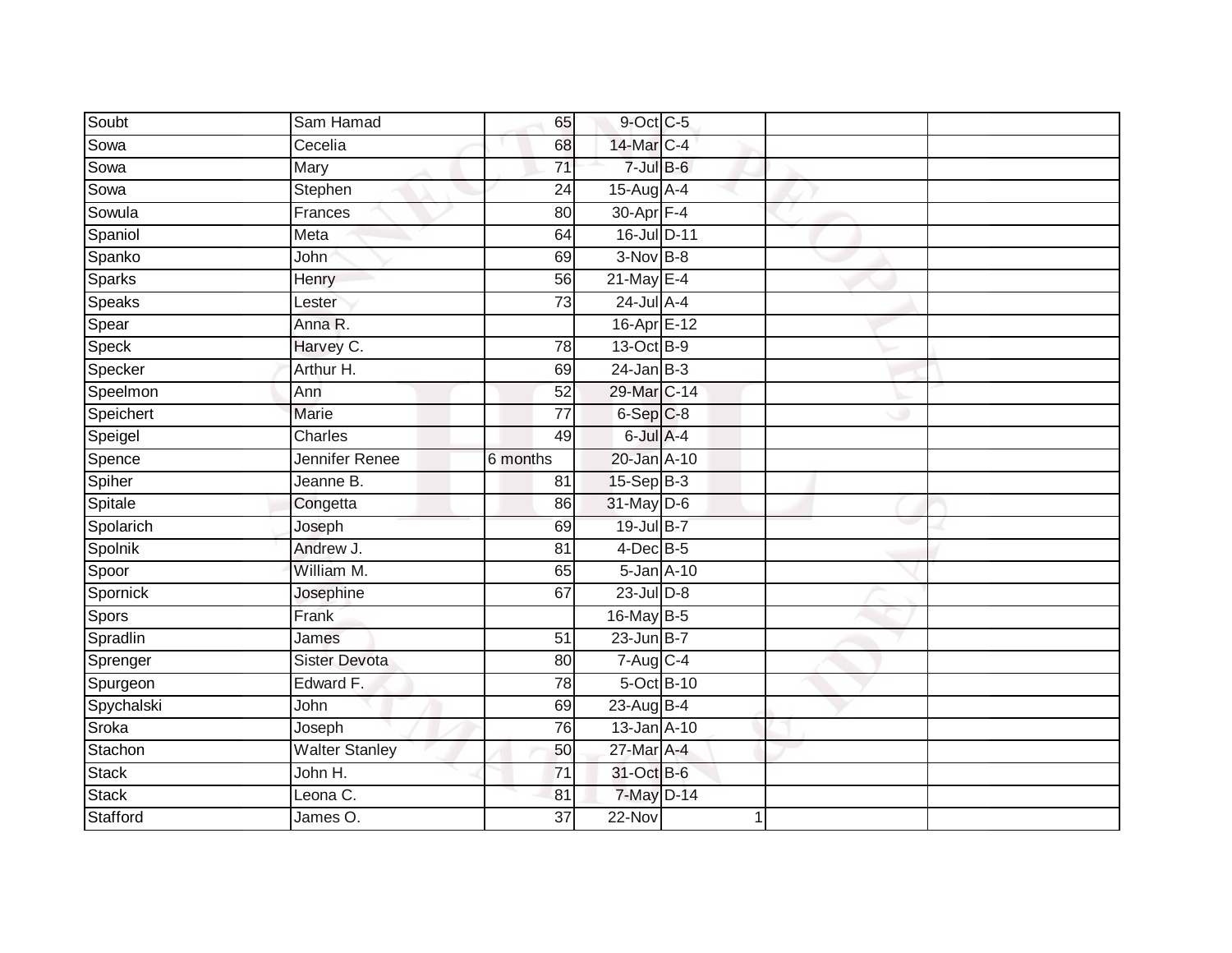| Steven             | 5 <sup>1</sup>  | 22-Nov  | 1            |                                                                                                                                                                                                                                                                                                                                                                                                                                      |                                  |
|--------------------|-----------------|---------|--------------|--------------------------------------------------------------------------------------------------------------------------------------------------------------------------------------------------------------------------------------------------------------------------------------------------------------------------------------------------------------------------------------------------------------------------------------|----------------------------------|
| Floyd              | 79              |         |              |                                                                                                                                                                                                                                                                                                                                                                                                                                      |                                  |
| George             | 71              |         |              |                                                                                                                                                                                                                                                                                                                                                                                                                                      |                                  |
| Howard O.          | 61              |         |              |                                                                                                                                                                                                                                                                                                                                                                                                                                      |                                  |
| Richard            | $\overline{55}$ |         |              |                                                                                                                                                                                                                                                                                                                                                                                                                                      |                                  |
| Kimberly           | 3               |         |              |                                                                                                                                                                                                                                                                                                                                                                                                                                      |                                  |
| Hilda              | 70              |         |              |                                                                                                                                                                                                                                                                                                                                                                                                                                      |                                  |
| Michael            | 79              |         |              |                                                                                                                                                                                                                                                                                                                                                                                                                                      |                                  |
| Hugh Allen         | 23              | 16-Oct  |              |                                                                                                                                                                                                                                                                                                                                                                                                                                      |                                  |
| Edward A.          | 48              |         |              |                                                                                                                                                                                                                                                                                                                                                                                                                                      |                                  |
| Corine J.          | 39              | 15-Feb  | 1            |                                                                                                                                                                                                                                                                                                                                                                                                                                      |                                  |
| Gail A.            | 58              |         |              |                                                                                                                                                                                                                                                                                                                                                                                                                                      |                                  |
| John               | 75              |         |              |                                                                                                                                                                                                                                                                                                                                                                                                                                      |                                  |
| Helen              | 49              |         |              |                                                                                                                                                                                                                                                                                                                                                                                                                                      |                                  |
| <b>Martin</b>      | 69              |         |              |                                                                                                                                                                                                                                                                                                                                                                                                                                      |                                  |
| Lowell D.          | 55              |         |              |                                                                                                                                                                                                                                                                                                                                                                                                                                      |                                  |
| Robert             | $\overline{37}$ | $2-Jun$ | $\mathbf{1}$ |                                                                                                                                                                                                                                                                                                                                                                                                                                      |                                  |
| Augusta            | 82              |         |              |                                                                                                                                                                                                                                                                                                                                                                                                                                      |                                  |
| John               | 52              |         |              |                                                                                                                                                                                                                                                                                                                                                                                                                                      |                                  |
| Elizabeth          | 58              |         |              |                                                                                                                                                                                                                                                                                                                                                                                                                                      |                                  |
| John               | 87              |         |              |                                                                                                                                                                                                                                                                                                                                                                                                                                      |                                  |
| Carl W.            | 67              |         |              |                                                                                                                                                                                                                                                                                                                                                                                                                                      |                                  |
| Charles A.         |                 |         |              |                                                                                                                                                                                                                                                                                                                                                                                                                                      |                                  |
| Herbert A.         | 70              |         |              |                                                                                                                                                                                                                                                                                                                                                                                                                                      |                                  |
| Louise             | 76              |         |              |                                                                                                                                                                                                                                                                                                                                                                                                                                      |                                  |
| Mary I.            | 56              |         |              |                                                                                                                                                                                                                                                                                                                                                                                                                                      |                                  |
| <b>Bronko</b>      | 58              |         |              |                                                                                                                                                                                                                                                                                                                                                                                                                                      |                                  |
| Clarence R. (Dick) | 46              |         |              |                                                                                                                                                                                                                                                                                                                                                                                                                                      | Nickname given June 13,<br>$A-8$ |
| Walter (Ray)       | 56              |         |              |                                                                                                                                                                                                                                                                                                                                                                                                                                      |                                  |
| Roman J.           | 19              |         |              |                                                                                                                                                                                                                                                                                                                                                                                                                                      |                                  |
| Edward K.          | 80              |         |              |                                                                                                                                                                                                                                                                                                                                                                                                                                      |                                  |
|                    |                 |         |              | 24-Oct A-8<br>8-Jun B-3<br>9-Mar B-6<br>$2$ -Apr $D-14$<br>$13-SepE-2$<br>27-Oct D-5<br>14-May D-12<br>$25$ -Jul B-3<br>12-Apr B-10<br>13-Jan A-10<br>23-Jul D-8<br>4-Oct C-7<br>16-Apr E-12<br>$25$ -Apr $A$ -8<br>9-Aug C-8<br>$7-Feb$ A-6<br>17-Sep D-16<br>$21$ -Mar $A$ -6<br>$23$ -Jan B-4<br>$23$ -May B-5<br>22-Jan B-14<br>6-Nov B-4<br>$9$ -Jun $C$ -5<br>$12$ -Jun $A-4$<br>$12$ -Jan $B-6$<br>8-Aug 1, A-5<br>25-Aug D-3 |                                  |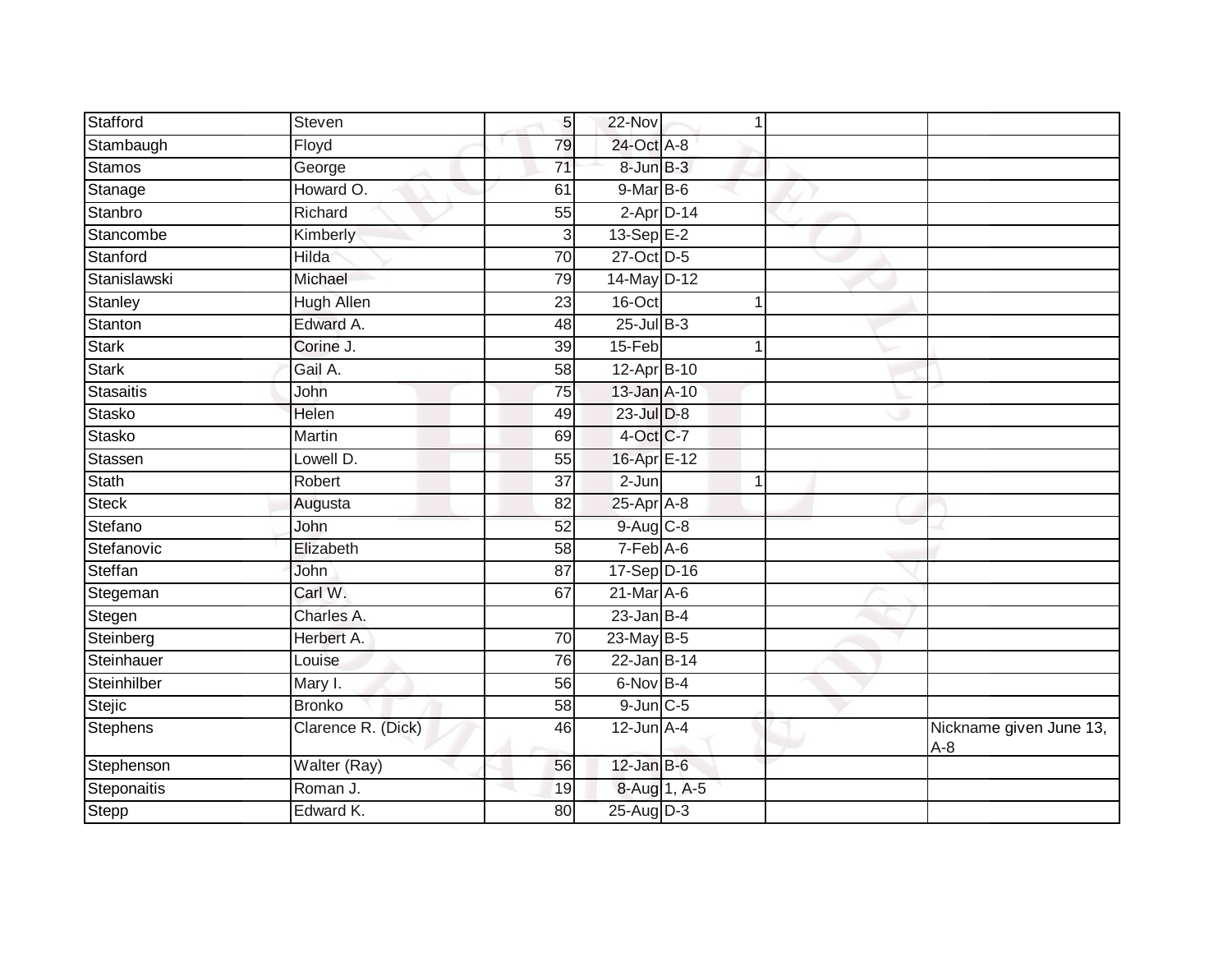| Stern          | Clarence                  |                 | 27-Jul C-8       |                                      |
|----------------|---------------------------|-----------------|------------------|--------------------------------------|
| <b>Stevens</b> | Merle                     | $\overline{22}$ | 17-Feb A-8       |                                      |
| Stevens        | Oliver M.                 | 77              | $15$ -Jan $C$ -6 |                                      |
| Stevens        | Ralph                     | 67              | 18-Sep C-5       |                                      |
| <b>Stevick</b> | Helen                     | $\overline{77}$ | 19-Sep B-5       |                                      |
| Stewart        | <b>Charles Frederic</b>   | 57              | 27-Mar A-4       |                                      |
| Stewart        | Harry T.                  | 72              | $3-FebB-3$       |                                      |
| <b>Stewart</b> | <b>William Kilpatrick</b> | 53              | 3-May B-10       |                                      |
| <b>Stiles</b>  | Charles W.                | 85              | $10-Auq$ B-4     |                                      |
| <b>Stiller</b> | Florence M.               | 55              | $12$ -Jun $A-4$  |                                      |
| Stinger        | Benjamin D.               | 90              | 17-Sep D-16      |                                      |
| Stocker        | Anna                      | 92              | $2-AugB-4$       |                                      |
| Stocker        | <b>Stella</b>             | 59              | $1$ -Oct $B-8$   |                                      |
| Stockhouse     | Fred                      | 81              | 19-Feb C-12      |                                      |
| Stockhouse     | John E.                   | $\overline{77}$ | 4-Apr B-5        |                                      |
| Stoddard       | Jennie C.                 | 84              | $27$ -Jun $A-6$  |                                      |
| <b>Stofcik</b> | <b>Steve</b>              | 60              | 10-Mar B-8       |                                      |
| Stofko         | Steve (Corporal)          | 19              | 3-Aug B-9        | Picture included on August<br>4, B-5 |
| Stolarz        | Anna                      | 88              | 19-Mar B-6       |                                      |
| Stolarz        | Joseph                    | 78              | 24-Dec B-8       |                                      |
| Stomp          | Elizabeth                 | 73              | 28-Nov B-5       |                                      |
| Stone          | <b>Arthur Harley</b>      | 64              | $9$ -Jun $C$ -5  |                                      |
| Stone          | Richard                   | $\overline{37}$ | 17-Apr A-8       |                                      |
| Stone          | Roy                       | 60              | 13-Nov A-4       |                                      |
| Stookey        | Minnie                    | 89              | 15-May A-4       |                                      |
| Stout          | Maxwell K.                | 62              | 10-Mar B-8       |                                      |
| Stover         | Hansel O.                 | 43              | $17 - Jun$ B-6   |                                      |
| <b>Stowe</b>   | George Lee                | 40              | 19-May B-6       |                                      |
| Stradtner      | William P.                | 95              | 31-Dec C-10      |                                      |
| Strange        | Paul R.                   | 20              | 18-Sep C-5       |                                      |
| Strayer        | Merle E.                  | 54              | 28-Sep B-10      |                                      |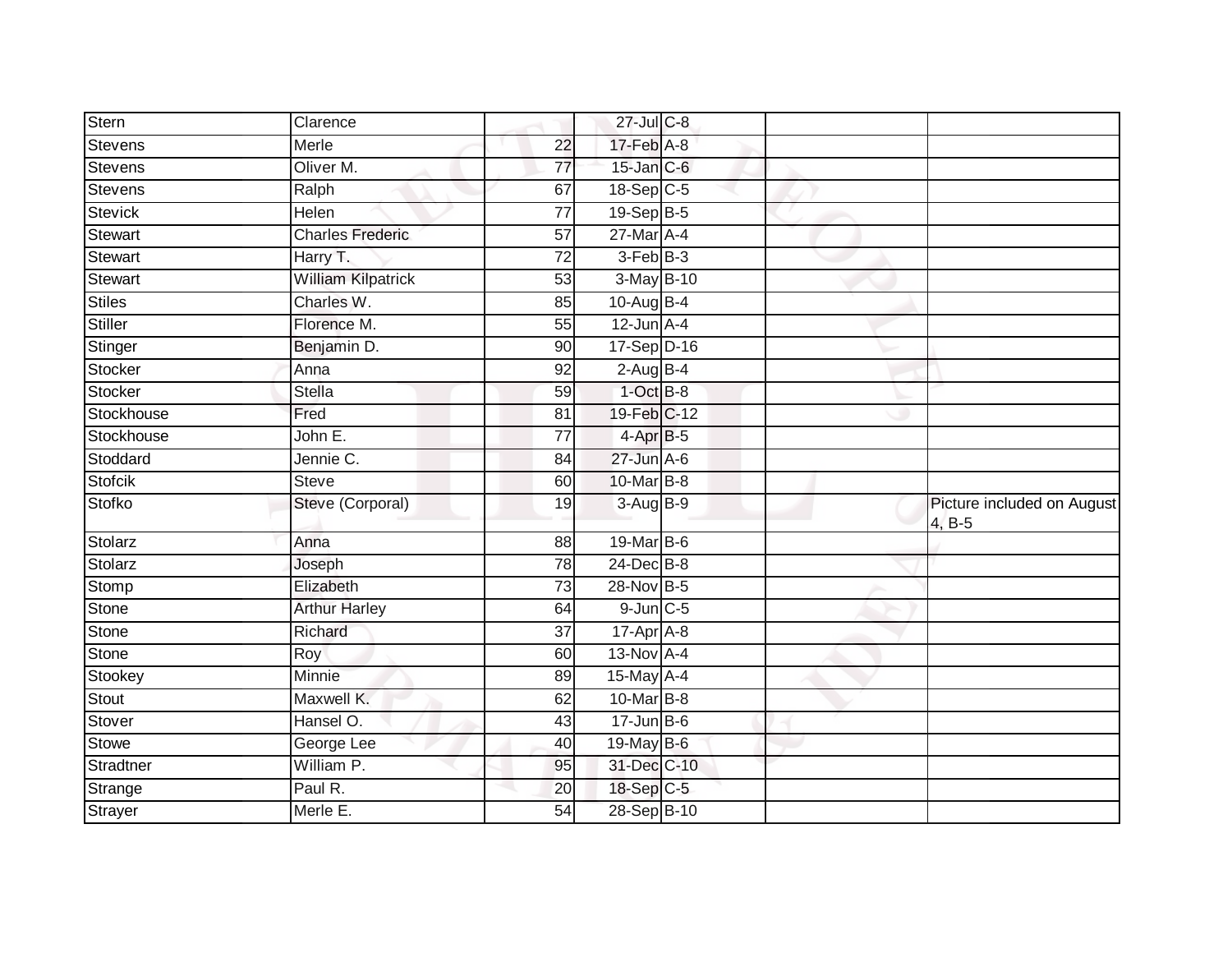| Strickland   | <b>Walter Richard</b> | 72              | 30-Mar C-5        |  |  |
|--------------|-----------------------|-----------------|-------------------|--|--|
| Striegnitz   | Gustav H.             | 74              | $10$ -Feb $B-5$   |  |  |
| Strippi      | John (Crabby)         | 65              | 20-Feb A-8        |  |  |
| Strodtbeck   | Friend E.             | 62              | $8 - Jun$ $B - 3$ |  |  |
| Stromberger  | Elizabeth J.          | 48              | 26-Dec C-7        |  |  |
| Stromp       | Frank J.              | 56              | $6$ -Jul $A$ -4   |  |  |
| Strong       | Harry H.              | $\overline{70}$ | 17-Sep D-16       |  |  |
| Strug        | Agnes                 | 72              | $21-Sep$ A-8      |  |  |
| Struven      | Bernard C.            | 70              | $27 - Apr$ B-3    |  |  |
| Struzik      | John Sr.              | 79              | $2$ -Jun $B-8$    |  |  |
| Stubbler     | John J.               | 72              | $5$ -Jul $B$ -6   |  |  |
| Studer       | Joseph Sr.            | 93              | 10-Sep B-8        |  |  |
| Studness     | Lawrence T.           | 75              | $10$ -Oct $C$ -5  |  |  |
| Styck        | <b>Bill Anthony</b>   | 4               | 30-Jan B-2        |  |  |
| Suarez       | <b>Maria</b>          | $\overline{38}$ | 14-May D-12       |  |  |
| Such         | John                  | 57              | 11-Dec A-6        |  |  |
| Suchak       | James                 | 45              | 13-Oct B-9        |  |  |
| Suchak       | John Sr.              | 61              | 21-Jun A-10       |  |  |
| Sucharski    | Steve J.              | 61              | $31$ -May $D-6$   |  |  |
| Suchecki     | <b>Mary</b>           | $\overline{73}$ | 14-Jul B-5        |  |  |
| Suhan        | Steve G.              | $\overline{57}$ | $9$ -Feb $B$ -3   |  |  |
| Sulkowski    | Leonard V.            | 62              | 25-May A-8        |  |  |
| Sullivan     | Lawrence L.           | 61              | $20$ -Nov D-6     |  |  |
| Sullivan     | Virgil E.             | 58              | 12-Oct B-5        |  |  |
| Sullivan     | William               | 71              | $1-Aug$ A-4       |  |  |
| Sulski       | Peter                 | 72              | $20$ -Feb $A-8$   |  |  |
| <b>Sumis</b> | Joseph A.             | $\overline{51}$ | $24$ -Jul $A-4$   |  |  |
| Sundell      | Avid                  | 64              | 16-Jul D-11       |  |  |
| Surma        | Theodore J., Sr.      | 44              | 9-Feb B-3         |  |  |
| Surofka      | Josephine             | 79              | 7-Mar A-4         |  |  |
| Susko        | Andrew                | 84              | 12-Jul D-7        |  |  |
| Susko        | Elizabeth             | $\overline{82}$ | $29$ -Jun $B-2$   |  |  |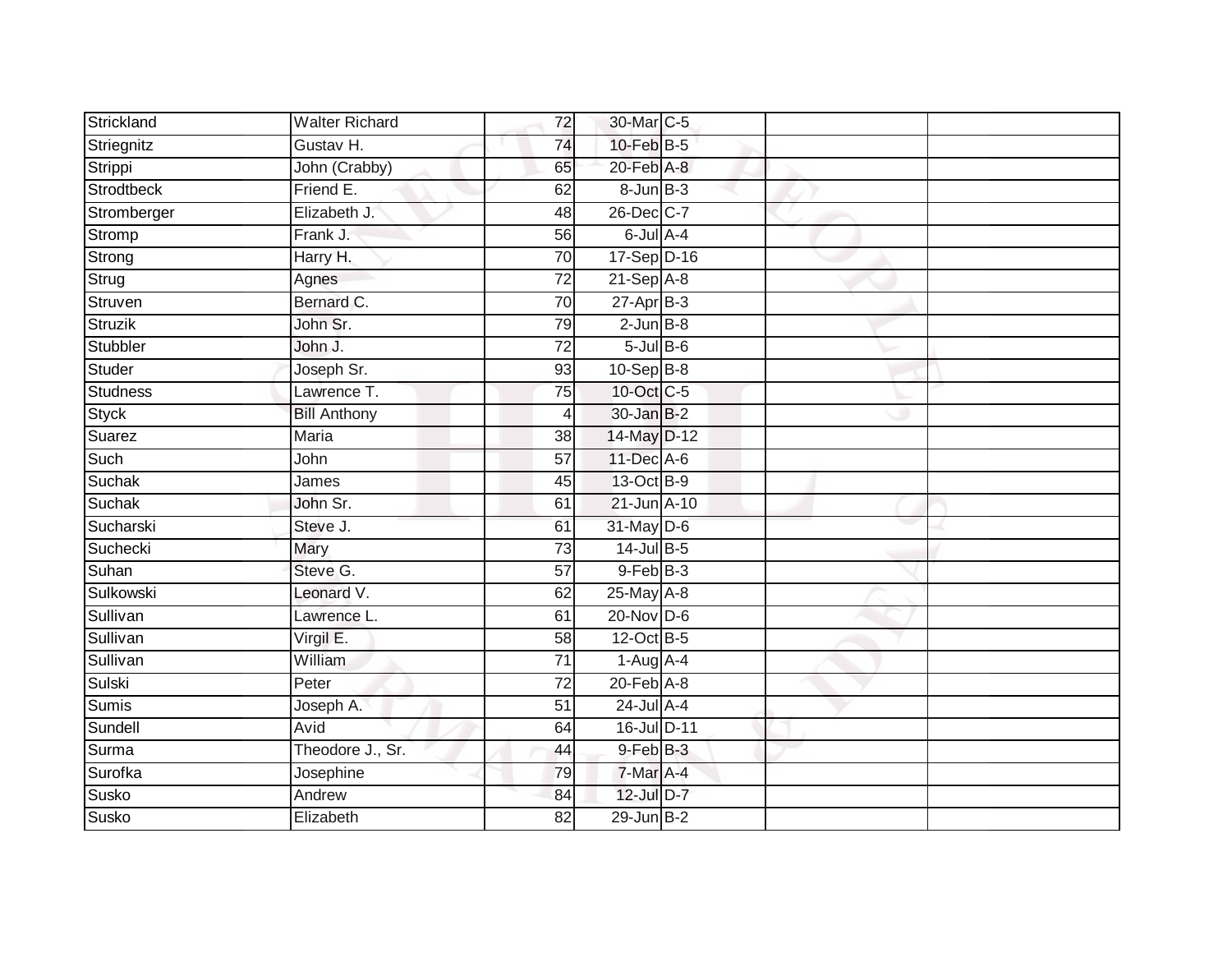| <b>Sutfin</b> | Rebecca Catherine | 94              | 17-Dec E-2       |                |            |                                       |
|---------------|-------------------|-----------------|------------------|----------------|------------|---------------------------------------|
| Sutherlin     | Edna Fern         | 70              | 15-Sep B-3       |                |            |                                       |
| Sutton        | Clarence (Dick)   | 67              | 30-Oct A-6       |                |            |                                       |
| Sutton        | Ruth              |                 | 19-Oct C-13      |                |            |                                       |
| Svitek        | John              | $\overline{82}$ | 31-May D-6       |                |            |                                       |
| Swaebe        | Gladys            | 56              | $12$ -Jul D-7    |                |            |                                       |
| Swanson       | Herbert T.        | 68              | $1-SepB-4$       |                |            |                                       |
| Swart         | <b>Nick</b>       | 65              | $8 - Jun$ $B-3$  |                |            |                                       |
| Swartz        | Margaret          | 84              | 18-Aug B-5       |                |            |                                       |
| Sweet         | Tom               | $\overline{34}$ | $21$ -Nov $B-4$  |                |            |                                       |
| <b>Swets</b>  | Cornelius, Sr.    | 65              | 23-Oct A-8       |                |            |                                       |
| <b>Swets</b>  | Effie             | 78              | 18-Apr A-8       |                |            |                                       |
| Swets         | Giel              | 79              | 12-May B-10      |                |            |                                       |
| Swets         | Harry W.          | 73              | 4-Dec B-5        |                |            |                                       |
| Swinford      | John H.           | $\overline{52}$ | 26-Apr D-6       |                |            |                                       |
| Swinford      | Theresa           | 41/2<br>months  | $15$ -Jan $C$ -6 |                |            |                                       |
| Swinney       | William O.        | 66              | 27-Aug D-14      |                |            |                                       |
| Switzer       | Ambrose (Rev.)    | 54              | 12-Jan           | $\overline{1}$ |            | Picture included.                     |
| Symons        | <b>Bertha Mae</b> | 26              | 26-Dec C-7       |                |            |                                       |
| Synos         | William (Walenty) | 85              | 4-Apr B-5        |                |            |                                       |
| Szafarczyk    | Anna M.           | $\overline{72}$ | $3-AprB-5$       |                |            |                                       |
| Szczudlak     | Lawrence A.       | 60              | 18-Aug B-5       |                |            |                                       |
| Szczygiel     | John              | $\overline{74}$ | 25-May A-8       |                |            |                                       |
| Szczytiorski  | Henry             | 48              | $23$ -Jan B-4    |                |            |                                       |
| Szezechowiak  | Lawrence          | 9               | $17-Apr$ A-8     |                |            | Full obituary listed April<br>18, A-8 |
| Szumilas      | Peter             | 79              | $5 - Jan A - 10$ |                |            |                                       |
| Szumlas       | Sophie            | 56              | 26-Apr D-6       |                | Sobczynski |                                       |
| Szyndrowski   | Katherine         | 81              | 14-Apr B-4       |                |            |                                       |
| Tamborski     | Caroline          | 76              | 30-Aug B-14      |                |            |                                       |
| Tamminga      | Laura             | 4 months        | 17-Mar           | 1              |            |                                       |
| Tampauskas    | Jonas             | 53              | 21-Jul A-12      |                |            |                                       |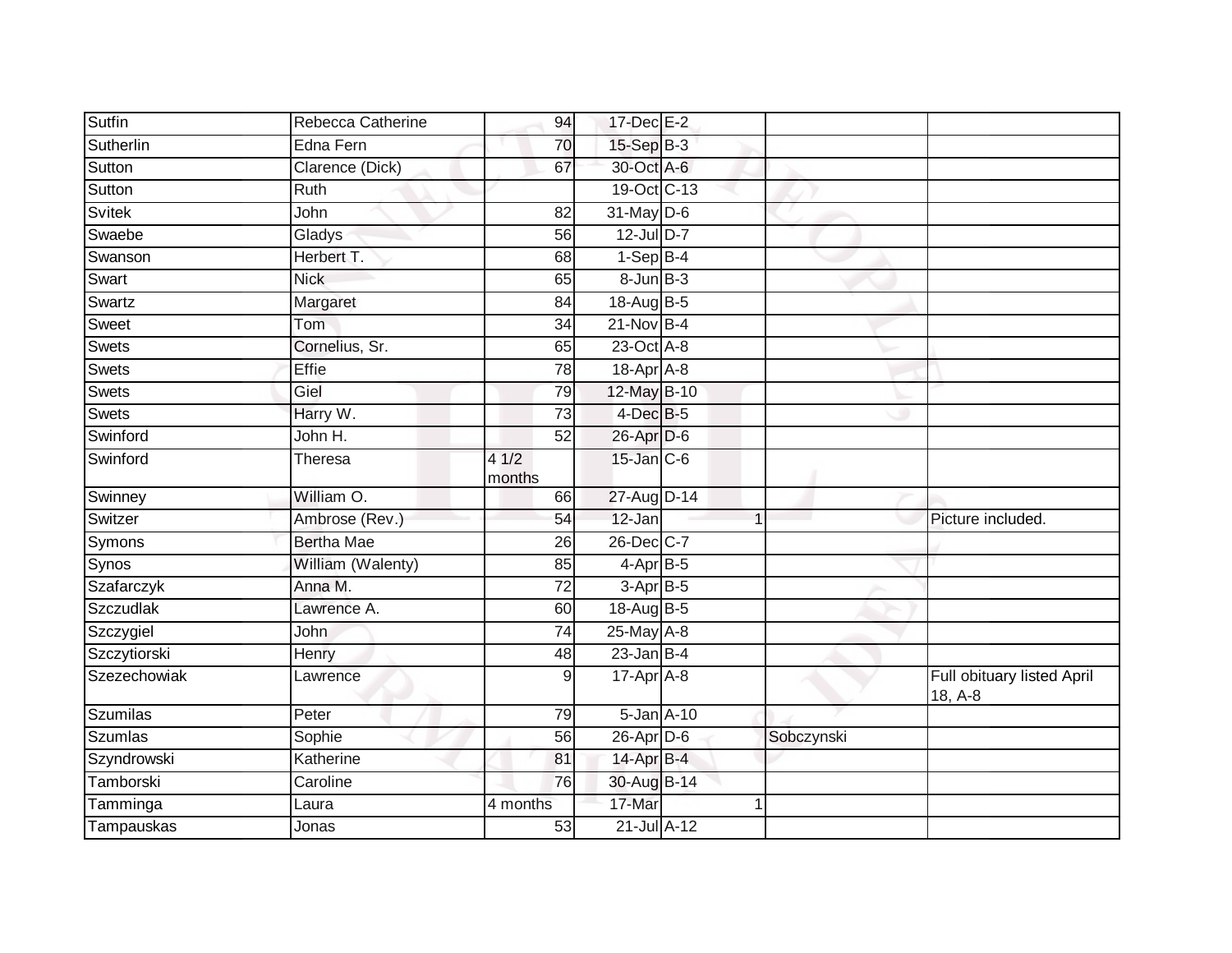| Tappan           | Walter C., Sr.   | 74              | 12-Nov E-4             |   |  |
|------------------|------------------|-----------------|------------------------|---|--|
| Tarasut          | Florence         | 75              | 10-Aug B-4             |   |  |
| <b>Tarnowski</b> | Fannie           | 79              | 6-Nov B-4              |   |  |
| Tarnowski        | Josephine        | 56              | $10$ -Feb $B$ -5       |   |  |
| Tarr             | Larry J.         | $\overline{18}$ | $12$ -Jun $A-4$        |   |  |
| Tarver           | Angelina         | $\overline{72}$ | 9-Oct C-5              |   |  |
| Tauck            | Erna A.          | 66              | 23-Aug B-4             |   |  |
| Taylor           | Mildred          | 54              | 14-Apr B-4             |   |  |
| Taylor           | William          | 28              | 5-Nov                  | 1 |  |
| Taylor           | William A.       | 74              | $17 - Jan$ $B-3$       |   |  |
| Temple           | Fred             | 18              | 1-Aug                  | 1 |  |
| Terket           | Samuel           | 64              | $21$ -Feb $D-5$        |   |  |
| Terpstra         | Patricia Ann     | 36              | $9-Apr$ $F-7$          |   |  |
| Thacker          | Fred E.          | 74              | $20$ -Jul B-6          |   |  |
| Thackerson       | Clarence         | 46              | 14-Nov B-6             |   |  |
| Thanholdt        | Adolph W.        | 71              | $26-Sep$ B-8           |   |  |
| Tharp            | Marjorie         | 54              | $21$ -May E-4          |   |  |
| Theisen          | Nancy            | 27              | $3-Sep$ $C-12$         |   |  |
| Thellmann        | Dorothy J.       | 48              | $26$ -Jun $B-4$        |   |  |
| <b>Theus</b>     | George W.        | 60              | $16$ -Jun $B - 5$      |   |  |
| Thiel            | Christina J.     | 65              | 10-Oct C-5             |   |  |
| Thiel            | Eberhard (Hardy) | 61              | 7-May D-14             |   |  |
| Thielen          | Eleonora S.      | 76              | 9-Apr F-7              |   |  |
| Thill            | John T.          | 68              | $2-Apr\overline{D-14}$ |   |  |
| Thomas           | Edwin            | 76              | $16$ -Jan $A$ -6       |   |  |
| Thomas           | <b>Nicholas</b>  | 20              | $23 - Jan$             | 1 |  |
| Thomas           | Wyndal           | 55              | 8-Nov C-14             |   |  |
| Thompson         | Adeline M.       | $\overline{78}$ | $14$ -Jun $F-8$        |   |  |
| Thompson         | Clara Josie      | 84              | 25-Oct D-8             |   |  |
| Thompson         | Thomas T.        | 66              | 16-Mar B-5             |   |  |
| Thon             | Hilda A.         | 75              | 29-Dec B-3             |   |  |
| Thorn            | C. Lloyd         | 67              | $3-FebB-3$             |   |  |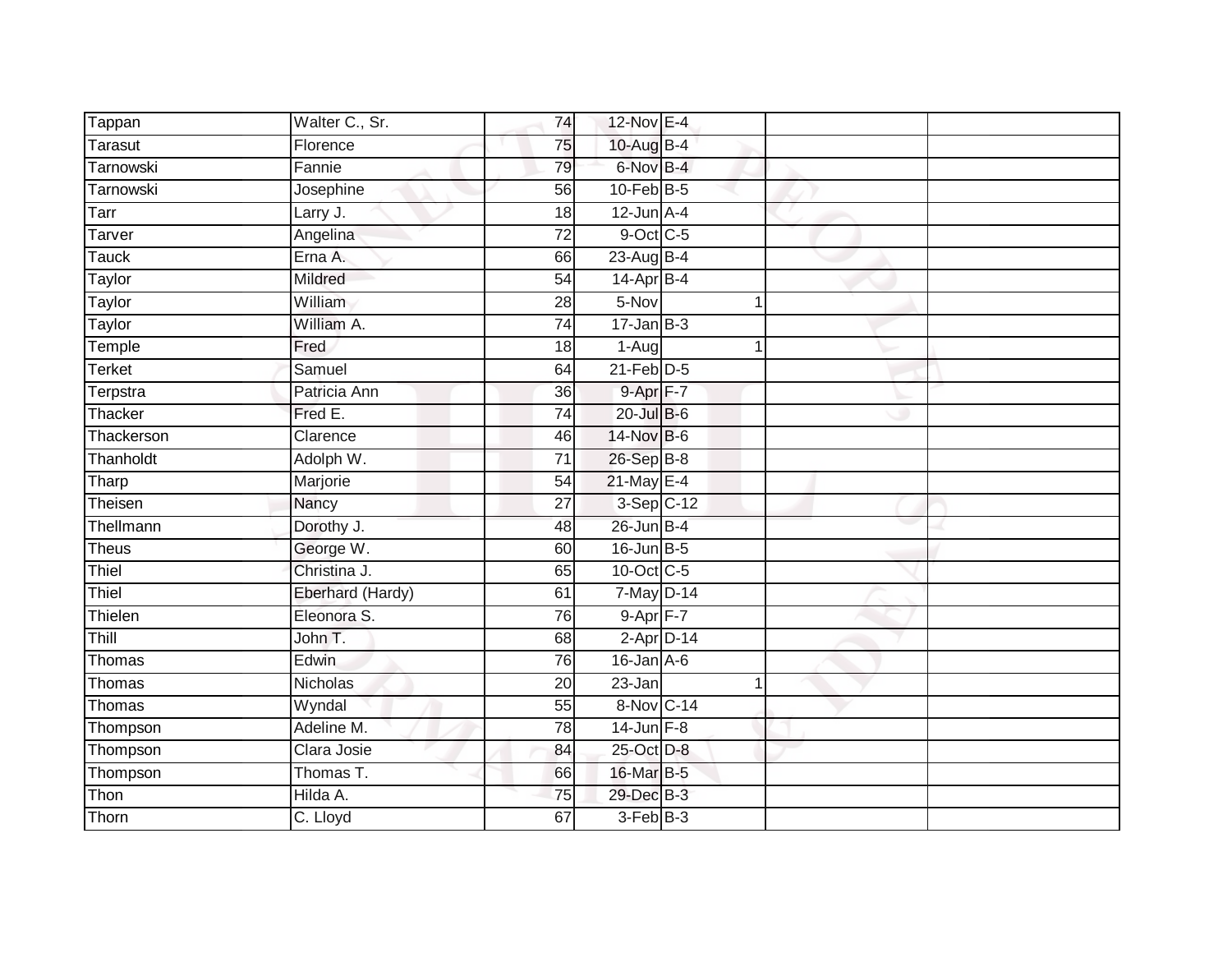| Thorn       | Helen                  | 48              | 29-May                       | 1 |          |  |
|-------------|------------------------|-----------------|------------------------------|---|----------|--|
| Thorn       | Rena                   | 66              | 3-Feb B-3                    |   |          |  |
| Thorne      | Omer                   | 65              | 6-Jul A-4                    |   |          |  |
| Thorne      | Rufus                  | 40              | $7 - Jun$ B-8                |   |          |  |
| Thorne      | Willam                 | $\overline{53}$ | $1$ -Jun $D-6$               |   |          |  |
| Thornton    | Evelyn                 | 54              | $22$ -Feb $B$ -8             |   |          |  |
| Thorpe      | Jock R.                | 56              | $21-Nov$ B-4                 |   |          |  |
| Thrailkill  | Charles H.             | 79              | 12-Mar D-10                  |   |          |  |
| Thraillkill | Frank                  | 65              | $11$ -Jul $B-7$              |   |          |  |
| Thulis      | Charles                | 40              | $23$ -Jan B-4                |   |          |  |
| Tillotson   | Leola D.               |                 | $3-Nov$ B-8                  |   |          |  |
| Tilstra     | Jane                   | 87              | 6-Jan B-3                    |   |          |  |
| Timm        | Susan G.               | 73              | 9-Feb B-3                    |   |          |  |
| Tisosky     | <b>Bertha</b>          | 80              | 28-Jul B-3                   |   |          |  |
| Toda        | Eleanore F.            | $\overline{46}$ | 27-Sep B-6                   |   |          |  |
| Tokarz      | <b>Michael Francis</b> | 19              | $28$ -Jun $B$ -6             |   |          |  |
| Tolin       | Owen A.                | 63              | $6 - \overline{Apr}$ $C - 8$ |   |          |  |
| Tomasczek   | Daisy                  | 50              | $15$ -Jan $C$ -6             |   |          |  |
| Tomasevich  | Helen                  | 79              | 23-Jun B-7                   |   |          |  |
| Tomaskovich | Joseph                 | 75              | 20-Dec D-5                   |   |          |  |
| Tomaszewski | Adam                   | 83              | 25-Oct D-8                   |   |          |  |
| Tomaszewski | Antoinette             | 73              | 9-Apr F-7                    |   |          |  |
| Tomich      | Jubo (Sgt)             | 46              | 28-Dec C-5                   |   |          |  |
| Tomich      | <b>Mike</b>            | 83              | $20$ -Feb $A-8$              |   |          |  |
| Tomich      | Paul                   | 51              | $2-Apr1D-14$                 |   |          |  |
| Toniolo     | Giacomo                | 85              | $1-FebB-4$                   |   |          |  |
| Torrez      | Estiban                | 62              | $3 - Jan A - 6$              |   |          |  |
| Tortoriello | Harriet                | 66              | $2$ -Feb $A$ -4              |   |          |  |
| Toth        | Ann                    | 52              | 26-Nov D-12                  |   | Vavrecan |  |
| Toth        | <b>Barbara</b>         | 73              | 5-Jun A-6                    |   |          |  |
| Toth        | Mary                   | 76              | 7-Sep B-6                    |   |          |  |
| Toth        | Michael, Sr.           | 78              | 8-May B-4                    |   |          |  |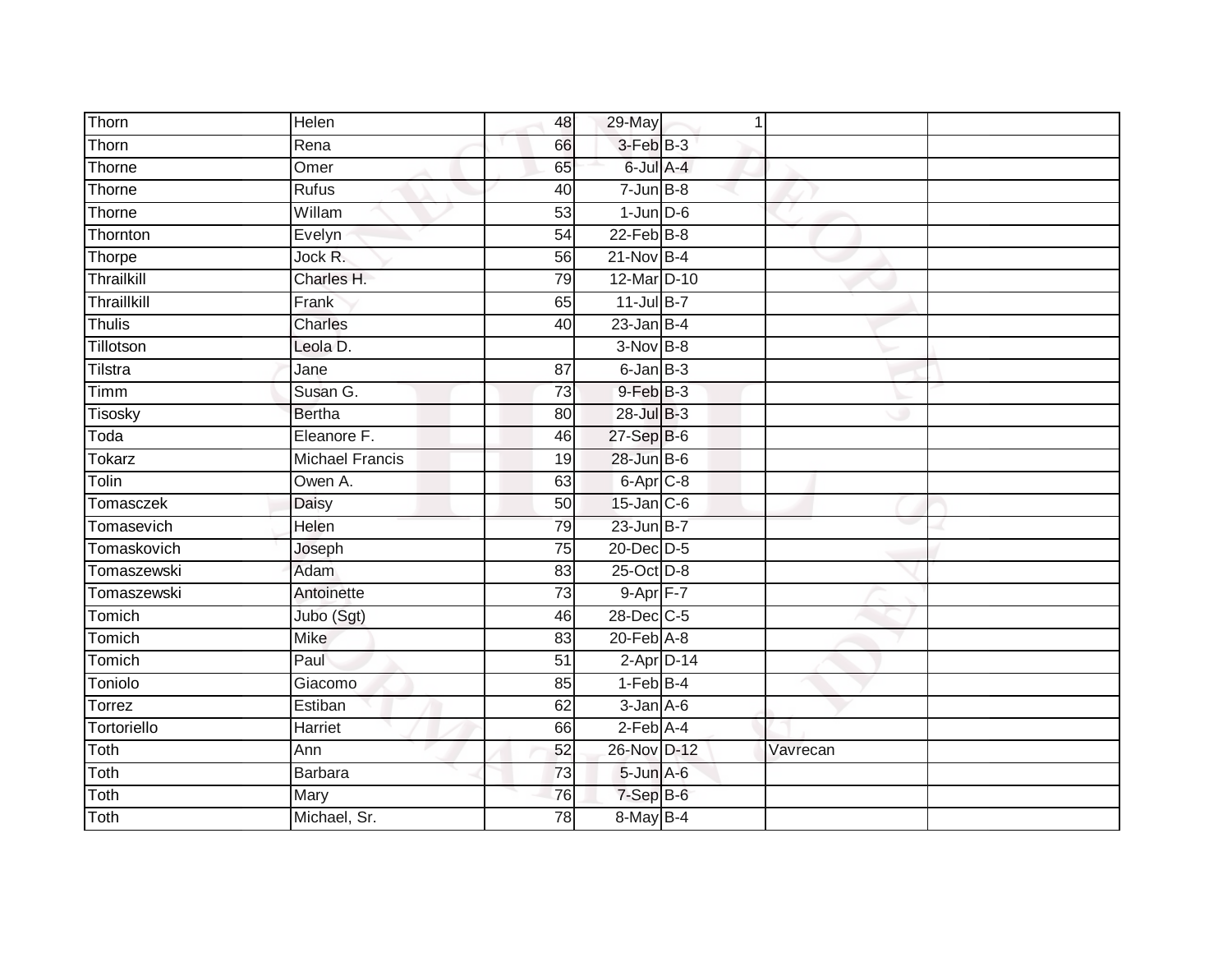| Toth             | Rose                        | 64              | 21-Jul A-12       |              |      |  |
|------------------|-----------------------------|-----------------|-------------------|--------------|------|--|
| Townsend         | Myrtle                      | 90              | 9-May B-6         |              |      |  |
| <b>Trebs</b>     | Joseph Sr.                  | 75              | 4-Aug B-5         |              |      |  |
| Treichel         | Louis                       | 96              | $5 - Jun$ $A - 6$ |              |      |  |
| Trella           | Michael J.                  | 67              | 14-Nov B-6        |              |      |  |
| Treschak         | Michael A.                  | 66              | $10$ -Aug B-4     |              |      |  |
| Trgovic          | Marko (Mike)                | 75              | 25-Sep B-8        |              |      |  |
| Tribble          | Julia M.                    | 44              | 11-Dec A-6        |              |      |  |
| Trichak          | <b>Steve</b>                | 80              | 11-Sep B-4        |              |      |  |
| Trojanowski      | Albert                      | 74              | $22$ -May B-4     |              |      |  |
| <b>Trufas</b>    | Vasile                      | 84              | 20-Dec D-5        |              |      |  |
| Trump            | Dale Wayne                  | 4               | 31-Dec C-10       |              |      |  |
| Tugaudis         | Joana                       | 75              | 11-Oct $E-6$      |              |      |  |
| Tumbas           | Robert P.                   | 49              | 22-May B-4        |              |      |  |
| Turek            | Sarah                       | 51              | 7-Feb A-6         |              |      |  |
| Turner           | Arthur J. (Marine Corporal) | $\overline{21}$ | 2-Mar A-8         |              |      |  |
| Turner           | Kenneth                     | 59              | 3-Apr B-5         |              |      |  |
| Turoczi          | George, Sr.                 | 79              | 13-Feb A-4        |              |      |  |
| Turos            | Mary (Rynca)                | 68              | 18-Jul B-5        |              |      |  |
| Twardosz         | George                      |                 | 29-Mar C-14       |              |      |  |
| Uhter            | Charles H.                  | 72              | $24$ -Jan B-3     |              |      |  |
| <b>Ulbrich</b>   | Margaret                    | 80              | $19$ -Dec $B$ -7  |              |      |  |
| Ullery           | <b>Harry William</b>        | 25              | $25$ -Jul B-3     |              |      |  |
| Ulman            | Catherine                   | 76              | 6-Sep C-8         |              | Cwik |  |
| Umlauf           | Charles J.                  | 25              | $6$ -Jan $B$ -3   |              |      |  |
| Underwood        | Charles H.                  | 84              | 22-Dec B-5        |              |      |  |
| Upshaw           | <b>Hutchen</b>              | 58              | $18-Aug$          | $\mathbf{1}$ |      |  |
| Urbanczyk        | Jacob                       | 84              | 12-Mar D-10       |              |      |  |
| Urbanek          | Katherine                   |                 | 5-Nov E-2         |              |      |  |
| Urbanski         | Matthew A.                  | 68              | $2$ -May $C-4$    |              |      |  |
| <b>Utterback</b> | John Daniel                 | 56              | 8-Dec D-4         |              |      |  |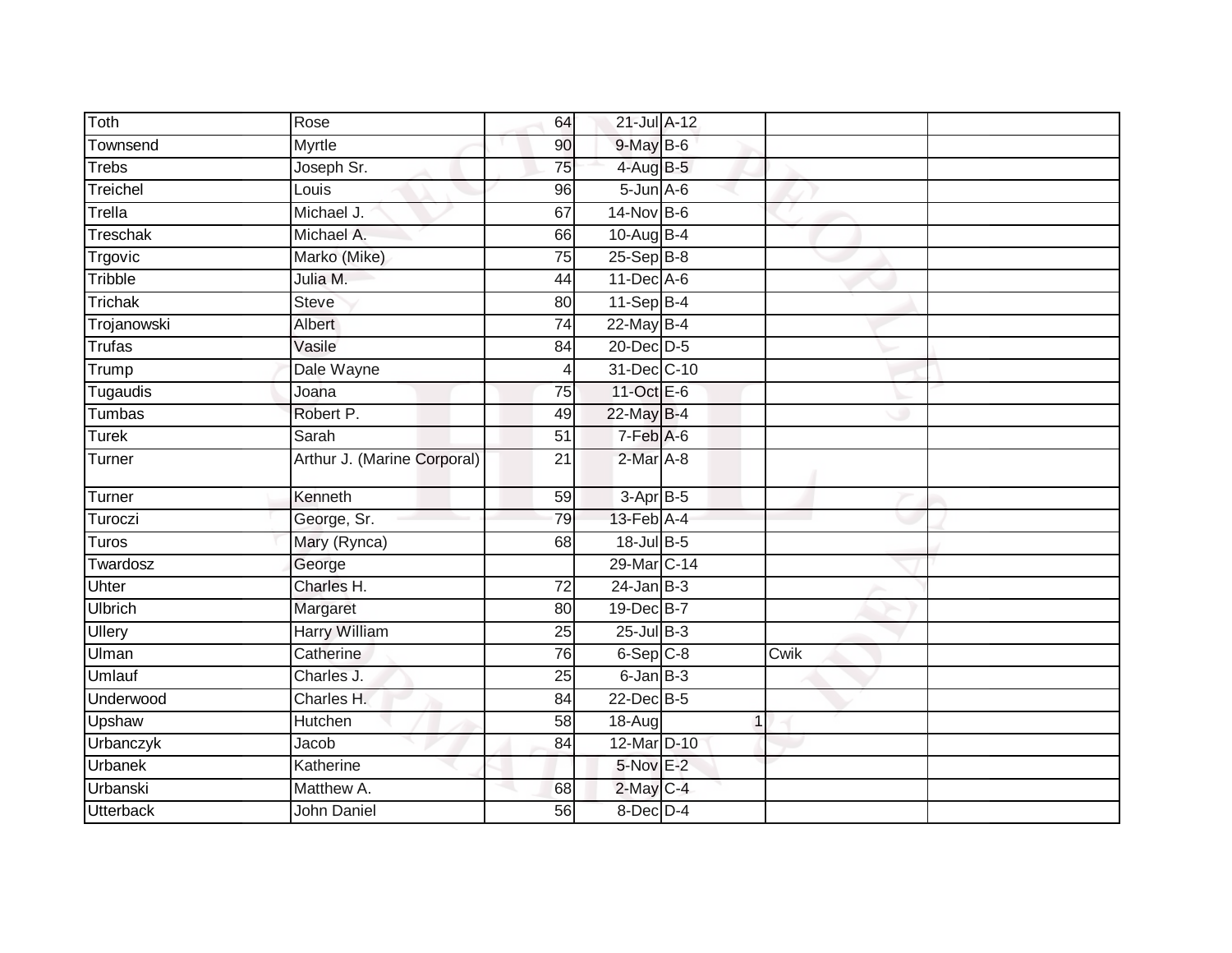| Vahary                       | Joseph J.            | 45              | 9-Nov B-12        |   |                                          |
|------------------------------|----------------------|-----------------|-------------------|---|------------------------------------------|
| Vajda                        | Bela                 | 70              | 28-Mar B-5        |   |                                          |
| Vajda                        | <b>Bonnie</b>        | 11              | 28-Jun B-6        |   |                                          |
| Valdahl                      | <b>Tracey Lynn</b>   | Infant          | $12-Sep$ B-6      |   |                                          |
| Van Curler                   | David                | 31              | 7-Apr             |   | Picture of incident<br>included.         |
| Van Prooyen                  | Tony                 | 58              | $15-Sep B-3$      |   |                                          |
| Van Til                      | <b>Nick</b>          | 76              | 26-Dec C-7        |   |                                          |
| Van Til                      | Scena (Mrs. Reinder) | 74              | $4$ -Dec $B$ -5   |   |                                          |
| Van Volkenburgh              | Gerald               | 63              | $23$ -Feb $A-8$   |   |                                          |
| Van Wieren                   | John E.              | 24              | $14$ -Feb $B$ -5  |   |                                          |
| Vanderbilt                   | John H.              | 62              | 29-Aug C-4        |   |                                          |
| VanDrunen                    | John W.              | 44              | 23-Jul D-8        |   |                                          |
| Vania                        | Paul                 |                 | 6-Feb A-8         |   |                                          |
| VanVleet                     | Ida Belle            | 49              | 8-Feb C-19        |   |                                          |
| VanVuren                     | <b>Bessie</b>        | 67              | 4-Oct             | 1 |                                          |
| $\overline{\mathsf{V}}$ argo | Michael              | 80              | 2-May C-4         |   |                                          |
| Vargo                        | Stephen J.           | 64              | 29-Nov B-12       |   |                                          |
| Vasich                       | Milorad A.           | 60              | 7-Dec C-10        |   |                                          |
| Vaughn                       | Phillip W.           | 22              | 24-Sep C-10       |   |                                          |
| Velock                       | Mary                 | $\overline{92}$ | 17-Jul C-4        |   |                                          |
| Venekamp                     | Phillip R. (Sgt.)    |                 | $23$ -Jun B-6     |   |                                          |
| Venzke                       | Albert               | 84              | $27$ -Apr $B-3$   |   |                                          |
| Venzke                       | Loretta              | 52              | $16$ -Jun $B - 5$ |   |                                          |
| Verhagen                     | Jessie               | 73              | $27$ -Apr $B-3$   |   |                                          |
| Verhulst                     | Mary Ruth            | 31              | $1$ -Jan $C-7$    |   |                                          |
| Vevurka                      | William E.           | 62              | 11-Oct E-6        |   |                                          |
| Vezey                        | Howard W.            | 58              | $17 - Jun$ B-6    |   |                                          |
| Victor                       | Annette Susan        | 5               | 15-Feb            |   | Full obituary listed<br>February 16, B-4 |
| Vigus                        | Bert L.              | 45              | 12-Oct B-5        |   |                                          |
| Vince                        | <b>Nick</b>          | $\overline{71}$ | 22-Jan B-14       |   |                                          |
| Vintilla                     | Eli                  | 53              | 16-Apr E-12       |   |                                          |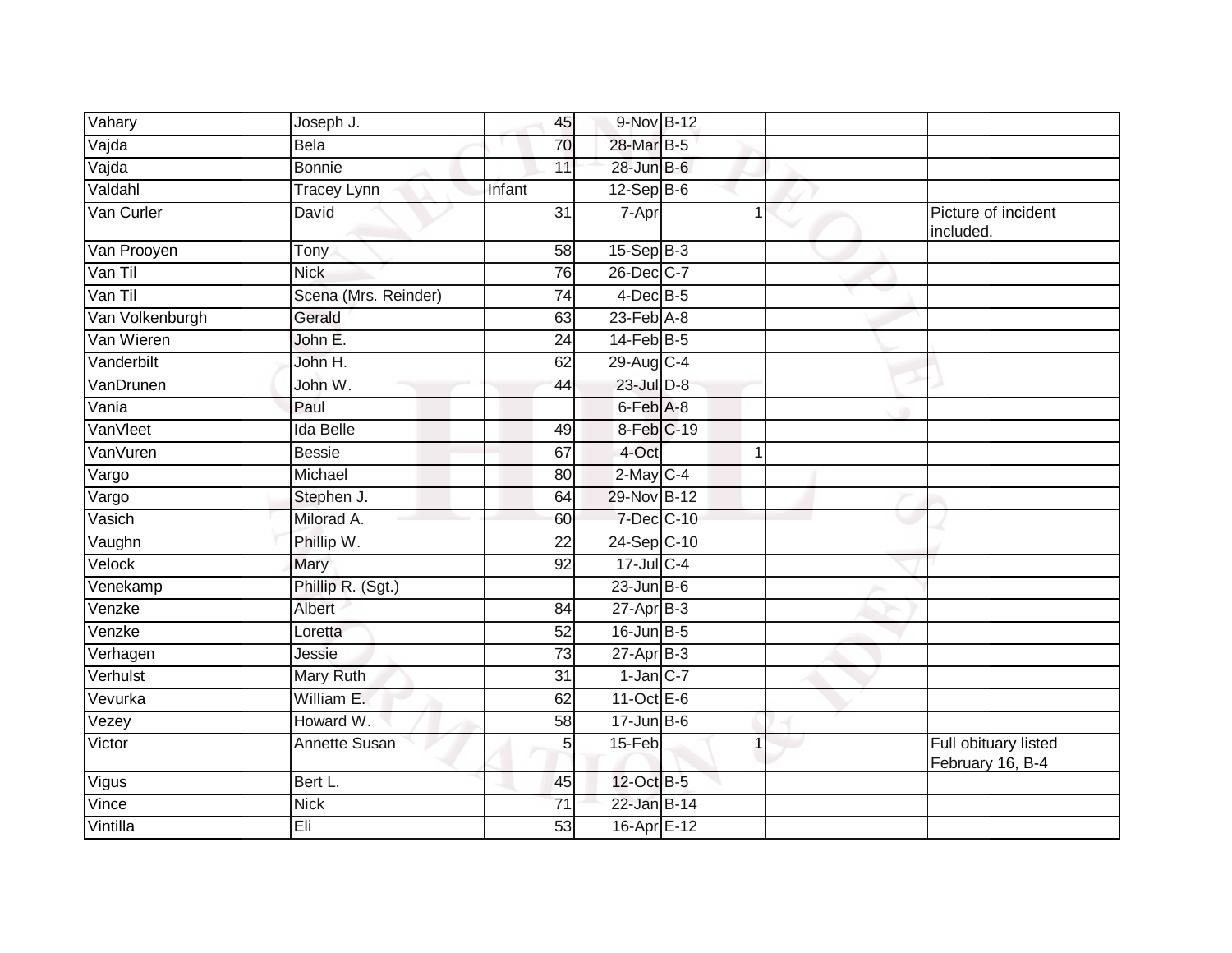| Vogt        | Woodrow                | 52       | 5-Mar B-6       |   |          |                                             |
|-------------|------------------------|----------|-----------------|---|----------|---------------------------------------------|
| Voice       | Lois                   | 41       | 25-Apr A-8      |   |          |                                             |
| Von Borstel | Anna A.                | 69       | 16-Nov B-3      |   |          |                                             |
| Von Borstel | Hulda                  | 76       | 20-Sep B-8      |   |          |                                             |
| Vonder Here | Herman H.              | 80       | 15-Dec B-7      |   |          |                                             |
| Voog        | Doris                  | 34       | $1-Dec$ B-5     |   | Vanderaa |                                             |
| Voyles      | J. T.                  | 39       | 19-May B-6      |   |          |                                             |
| Vuich       | Matilda                | 79       | 10-Mar B-8      |   |          |                                             |
| Vujanich    | Eli                    | 79       | 12-Nov E-4      |   |          |                                             |
| Vurda       | Paul                   | 63       | 5-Sep B-10      |   |          | Also spelled Furda; see<br>September 6, C-8 |
| Wach        | John                   | 82       | 26-Dec C-7      |   |          |                                             |
| Waclawik    | Frank                  | 43       | 11-Oct $E-6$    |   |          | ж                                           |
| Waddington  | Everett R.             | 80       | 19-Jan B-9      |   |          |                                             |
| Wade        | Danny L.               | 17       | 23-Jan          | 1 |          |                                             |
| Wagila      | <b>Bertha</b>          | 52       | 10-Mar B-8      |   |          |                                             |
| Wagner      | Addie Belle            | 80       | $25$ -Aug D-3   |   |          |                                             |
| Wagner      | Joseph (Wojnar)        | 68       | $12$ -Jun $A-4$ |   |          |                                             |
| Wagner      | Patricia Ann           | 14       | 27-Aug D-14     |   |          |                                             |
| Wahlberg    | Gustave                | 74       | 28-May C-4      |   |          |                                             |
| Waigand     | Christine              | 8 months | $4-AprB-5$      |   |          |                                             |
| Wainwright  | <b>Margaret Miller</b> | 62       | $18$ -Jan $D-8$ |   |          |                                             |
| Waisnora    | Charles J.             | 77       | 17-Aug A-10     |   |          |                                             |
| Walczak     | Barney A.              | 60       | $2$ -Apr $D-14$ |   |          |                                             |
| Walden      | Verline                | 43       | $3-Nov$ B-8     |   |          |                                             |
| Waldmarson  | Carl                   | 66       | 22-Oct C-6      |   |          |                                             |
| Walerowicz  | Helen                  | 64       | 8-Oct D-4       |   |          | Also spelled Wroblewski                     |
| Walker      | Lucy A.                | 96       | $2-Aug$ B-4     |   |          |                                             |
| Walker      | Nelda M.               | 53       | $11$ -Jun B-8   |   |          |                                             |
| Walker      | Wilma                  | 65       | $13$ -Jun $A-8$ |   |          |                                             |
| Wallace     | Grace E.               | 59       | 27-Aug D-14     |   |          |                                             |
| Wallace     | Robert C.              | 55       | 19-Feb C-12     |   |          |                                             |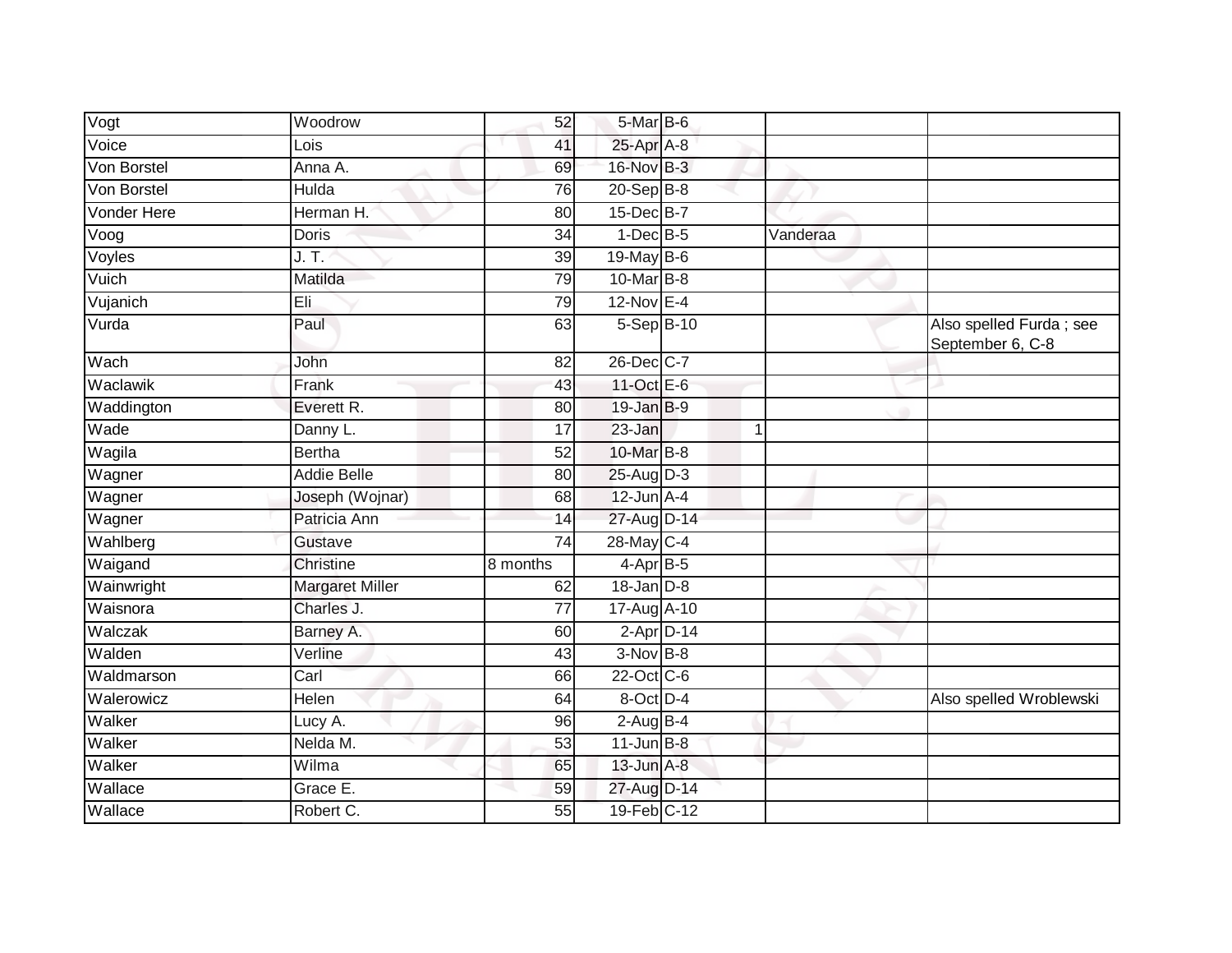| Walsh        | Francis X.          | 60              | 4-May B-8              |             |                                      |
|--------------|---------------------|-----------------|------------------------|-------------|--------------------------------------|
| Wampler      | Opal G.             | 58              | 7-Feb A-6              |             |                                      |
| Wampler      | Selina F.           | 62              | 16-Jul D-11            |             |                                      |
| Ware         | Alice L.            | 55              | $8$ -Jan B-6           |             |                                      |
| Wargo        | Michael             | $\overline{77}$ | $22$ -Jan B-14         |             |                                      |
| Warmbier     | Frank E.            | 71              | $1-Dec$ B-5            |             |                                      |
| Warne        | Walter              | 76              | 17-Nov D-4             |             |                                      |
| Warner       | Kenneth M.          | 69              | 19-Dec B-7             |             |                                      |
| Warrach      | Henry C.            | 70              | $4$ -May B-8           |             |                                      |
| Warren       | Louise A.           | 62              | $12$ -Jun $A-4$        |             |                                      |
| Washington   | James               | 66              | 11-Aug B-5             |             |                                      |
| Washington   | <b>Ruth Mae</b>     |                 | 8-Oct D-4              |             |                                      |
| Waskiewicz   | Helen M.            | 47              | 9-Apr F-7              |             |                                      |
| Waskiewski   | <b>Stanley</b>      | 26              | 6-Jan                  | $\mathbf 1$ |                                      |
| Waskin       | <b>Alice</b>        | 52              | $9-Aug$                |             |                                      |
| Waterman     | Eleanore            | 58              | $2$ -May $C-4$         |             |                                      |
| Waters       | Buena V.            | 84              | $24$ -Jul $A-4$        |             |                                      |
| Watkins      | Frank H. (Rev.)     |                 | 28-Mar B-5             |             |                                      |
| Watson       | Curtis P.           | 63              | $31$ -Jan $A-3$        |             |                                      |
| Watson       | Maggie              | 67              | $6$ -Jul $A-4$         |             |                                      |
| <b>Watts</b> | Ray B.              | 64              | 12-Mar <sub>D-10</sub> |             |                                      |
| Waugh        | G. Clayton          | $\overline{83}$ | $1-Nov$ E-8            |             |                                      |
| Wayman       | Homer D.            | 71              | $6$ -Jun $B$ -3        |             |                                      |
| Wayman       | <b>James Robert</b> | 8               | 6-Nov B-4              |             |                                      |
| Waymire      | John H. Sr.         | 64              | 16-Jul D-11            |             |                                      |
| Weaver       | Annegret S.         | $\overline{32}$ | $19-Sep$ B-5           |             |                                      |
| Weaver       | Josephine L.        | 49              | 6-Dec D-12             |             | Picture included<br>December 7, C-10 |
| Weaver       | Rufus A. Jr.        | 15              | $27$ -Apr $B-3$        |             |                                      |
| Webb         | Bertha (Betty)      | 66              | 23-Jul D-8             |             |                                      |
| Webber       | Dorothy             | 61              | 18-May B-5             |             |                                      |
| Weber        | David Jordan        | 25              | 5-Sep B-10             |             |                                      |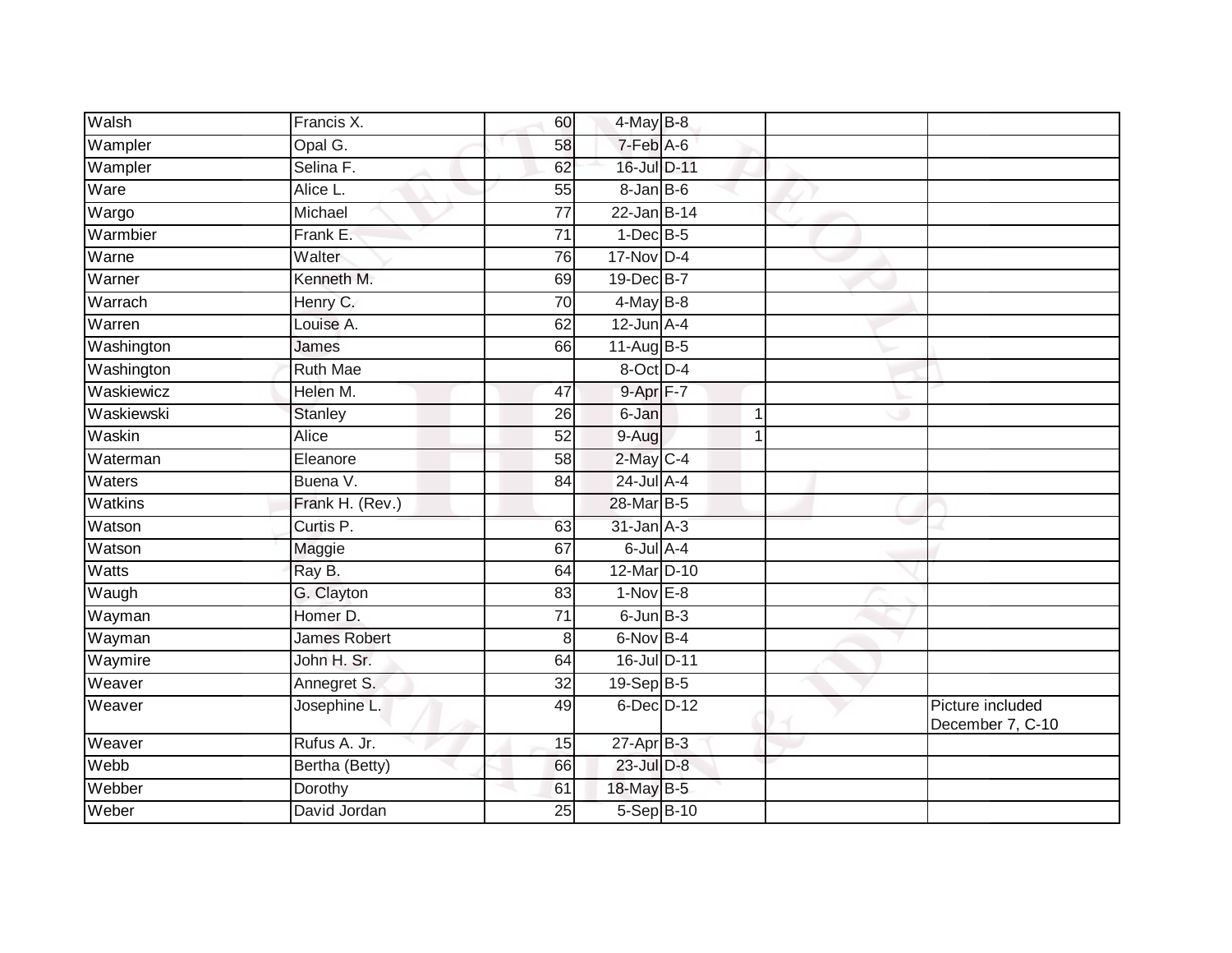| Weeks      | James LeRoy Sr.                           | 59              | 12-May B-10      |   |                   |
|------------|-------------------------------------------|-----------------|------------------|---|-------------------|
| Wehr       | <b>Maybelle Mary</b>                      | 57              | 18-May B-5       |   |                   |
| Weigly     | Julius J.                                 | 76              | $11$ -Jun $B-8$  |   | Picture included. |
| Weir       | Edith E.                                  | 79              | $8-Aug$ A-5      |   |                   |
| Welch      | Katherine E.                              | 65              | 20-Aug C-10      |   |                   |
| Welch      | Mary C.                                   | 72              | $14$ -Jun $F-8$  |   |                   |
| Welsby     | Gertrude                                  | 78              | $9$ -Jun $C$ -5  |   |                   |
| Welsh      | Matthew C.                                | 67              | 4-Oct C-7        |   | Picture included. |
| Welty      | Frances J.                                | 24              | 28-Mar B-5       |   |                   |
| Wemple     | Claude                                    | $\overline{75}$ | 4-Aug B-5        |   |                   |
| Werry      | Norman S.                                 | 66              | $11-Sep$ B-4     |   |                   |
| Wertheimer | Sidney B.                                 | 64              | 29-Aug C-4       |   |                   |
| Wesse      | Walter                                    | 20              | 7-Feb A-6        |   |                   |
| Wessel     | <b>Richard (Marine Lance</b><br>Corporal) | 20              | $9$ -Mar $B$ -6  | ی |                   |
| West       | Larry C.                                  | $\overline{20}$ | 15-Jan C-6       |   |                   |
| West       | Margaret                                  | 76              | $30 - Jan$ $B-2$ |   |                   |
| West       | Rosetta                                   | 82              | 30-Aug B-14      |   |                   |
| Westbury   | Lawrence G.                               | 20              | 21-May E-4       |   |                   |
| Westcott   | John L.                                   | 66              | 14-May D-12      |   |                   |
| Westfall   | Carl W.                                   | 43              | $10-Apr$ A-8     |   |                   |
| Wezlowski  | Theodore F.                               | 50              | $22$ -Feb $B$ -8 |   |                   |
| Whaley     | <b>Bircie</b>                             | $\overline{58}$ | 29-Mar C-14      |   |                   |
| Wheatley   | Cecil E.                                  | 62              | 3-Mar B-6        |   |                   |
| Whicker    | Orville E.                                | 34              | $23$ -Jan B-4    |   |                   |
| Whitcomb   | Joseph R.                                 | 24              | $29$ -Oct        |   |                   |
| White      | Agnes M.                                  | 80              | $5$ -Dec $C$ -5  |   |                   |
| White      | Herschel E.                               | $\overline{71}$ | 22-May B-4       |   |                   |
| White      | Jeanne Kay                                | 1 day           | 26-Sep B-8       |   |                   |
| White      | Jery Ray                                  | 19              | 8-Dec D-4        |   |                   |
| White      | John $\overline{\mathsf{F.}}$             | 74              | 28-Aug C-5       |   |                   |
| White      | Marjorie L.                               | 48              | $19$ -Jan B-9    |   |                   |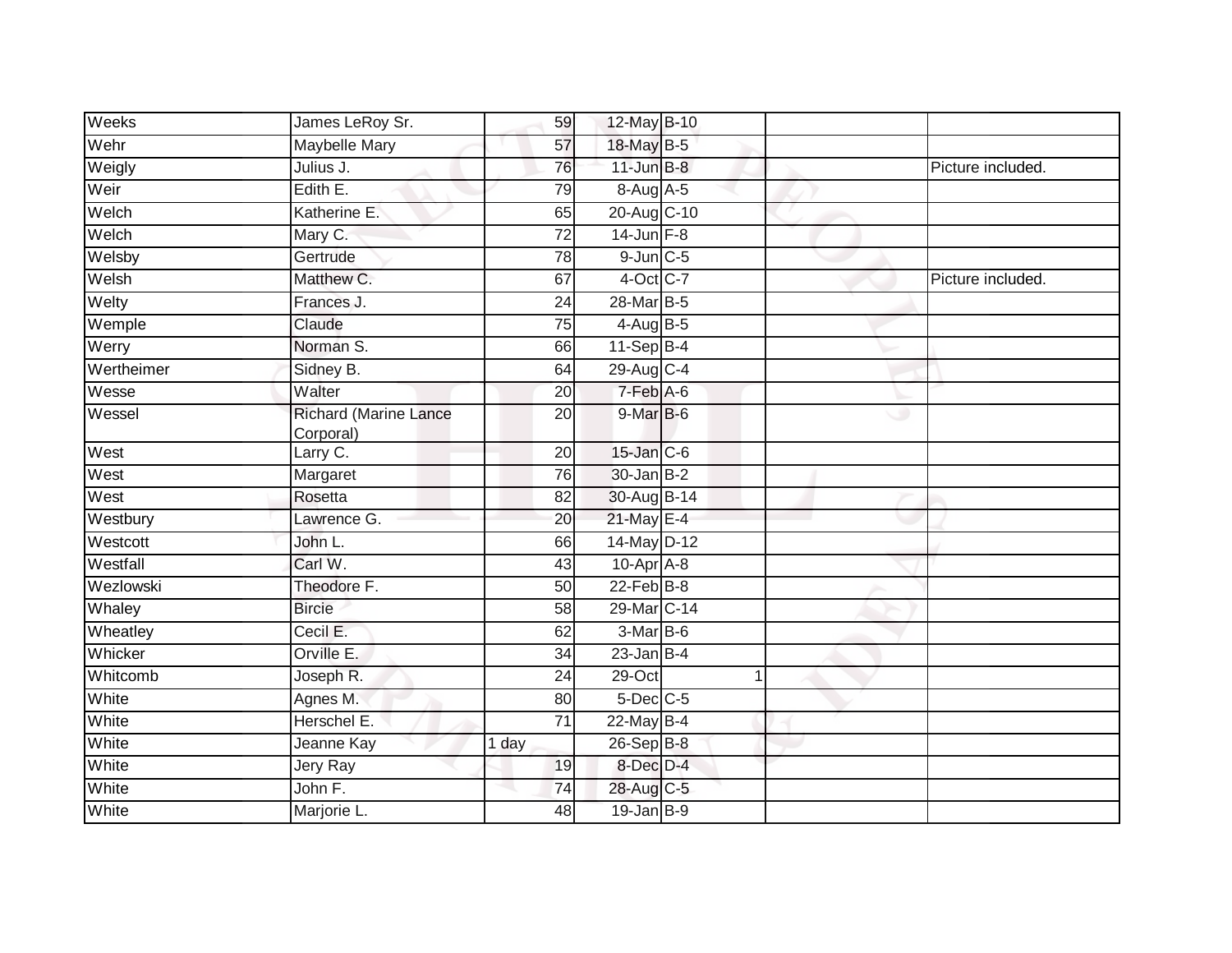| White        | Oscar                | 47              | 30-Mar C-5       |                         |                                      |
|--------------|----------------------|-----------------|------------------|-------------------------|--------------------------------------|
| White        | Savannah             | 83              | $11$ -Jul B-7    |                         |                                      |
| Whiteman     | Jennie M.            | 60              | 26-Jul C-6       |                         |                                      |
| Whitmer      | Ray F.               | 79              | 20-Jan A-10      |                         |                                      |
| Whitney      | Grace L.             | 84              | $11-Sep$ B-4     |                         |                                      |
| Whitsell     | James C.             | 80              | 16-Jan 1, A-6    |                         | Also listed as Whitsel; see<br>$A-6$ |
| Whyte        | C. Stanley           | 59              | $1$ -Jun $D-6$   |                         |                                      |
| Wichman      | Henry                | 80              | $31$ -Jan $A-3$  |                         |                                      |
| Wickliff     | William K. Jr.       | 14              | 29-May C-4       |                         |                                      |
| Widen        | Millicent E.         | 18              | 29-Oct           | 1                       |                                      |
| Wielgos      | Tekla                | 71              | 8-Nov C-14       |                         |                                      |
| Wieringa     | John                 | 87              | 22-Oct C-6       |                         |                                      |
| Wiersba      | Ann                  | $\overline{55}$ | 7-Aug C-4        |                         |                                      |
| Wiersma      | Hessel Sr.           | 93              | 15-Jun A-10      |                         |                                      |
| Wierzbicki   | John T.              | 39              | 16-May B-5       |                         |                                      |
| Wiessenmayer | Joseph               | 63              | 16-Jan           | $\overline{\mathbf{1}}$ |                                      |
| Wietbrock    | August               | 56              | 25-Apr A-8       |                         |                                      |
| Wietecha     | Walter S.            | 65              | 28-May C-4       |                         |                                      |
| Wiever       | Chauncey M.          | 76              | $27-Sep$ B-6     |                         |                                      |
| Wiggins      | <b>Davandlis</b>     | 47              | $10-$ Sep        | 1                       |                                      |
| Wilczewski   | <b>Steve</b>         | 74              | 30-Jul B-10      |                         |                                      |
| Wilfinger    | <b>Mathias</b>       | 79              | $26$ -Feb $F-2$  |                         |                                      |
| Wilk         | Aniela               | 76              | $27$ -Nov A-6    |                         |                                      |
| Wilk         | Walter               | 74              | $18$ -Jan $D-8$  |                         |                                      |
| Wilkie       | Homer                |                 | $3-MarB-6$       |                         |                                      |
| Willauer     | Jessie               | 83              | $20$ -Nov $D-6$  |                         |                                      |
| William      | <b>Berta Alys</b>    | $\overline{88}$ | 18-Dec C-5       |                         |                                      |
| Williams     | Alice                | 65              | 28-Mar B-5       |                         |                                      |
| Williams     | <b>Arthur DeWitt</b> | 41              | $28$ -Feb $A$ -6 |                         |                                      |
| Williams     | Kathleen             | Infant          | $5-Nov$ E-2      |                         |                                      |
| Williams     | Ken                  | 17              | $2$ -Jul         | 1                       |                                      |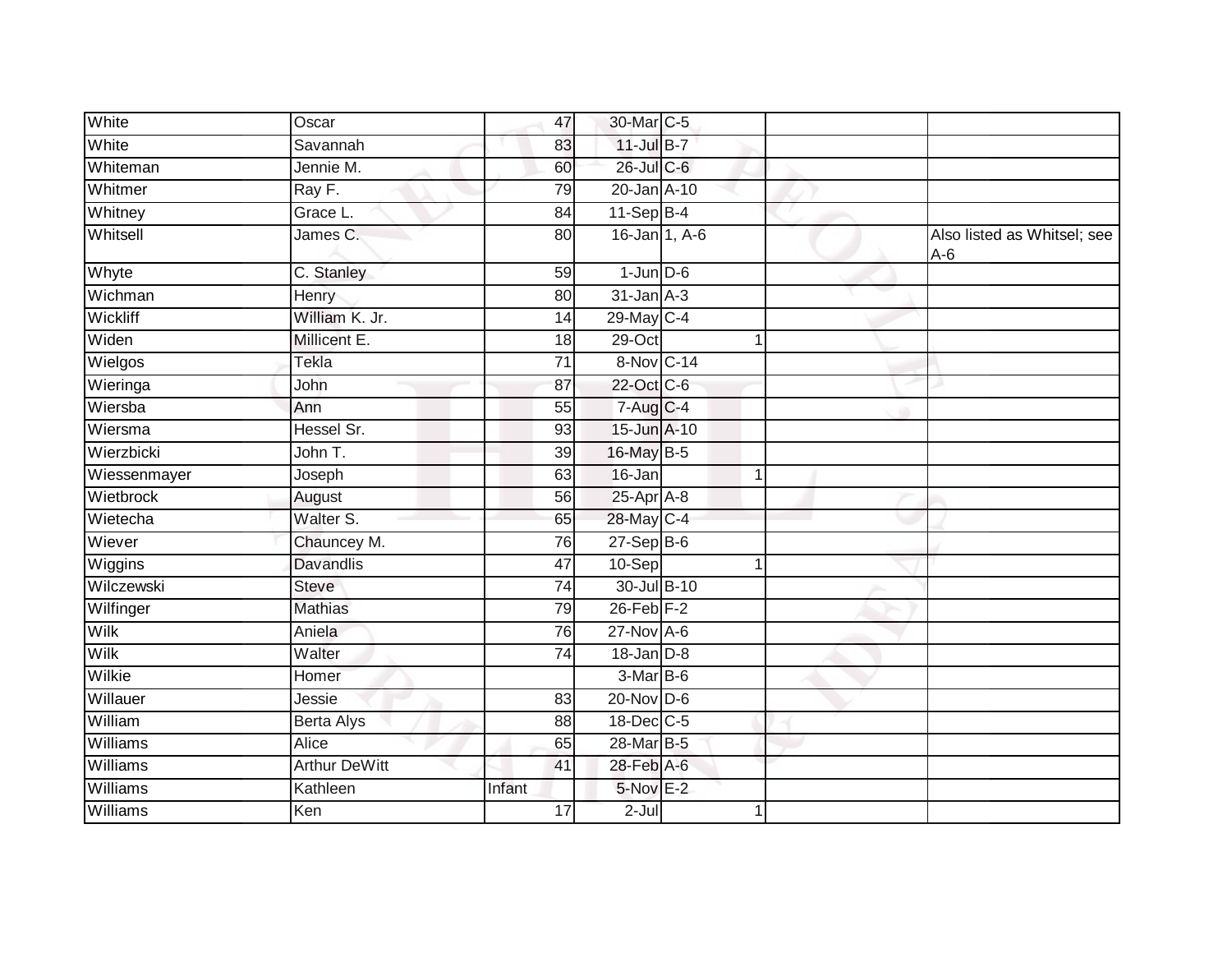| Williams    | Sophie M.          | 63              | 24-Dec B-8        |   |                                           |
|-------------|--------------------|-----------------|-------------------|---|-------------------------------------------|
| Williams    | Tammy Lynn         | Infant          | $4$ -May $B-8$    |   |                                           |
| Williamson  | James              | 43              | 15-Nov F-7        |   |                                           |
| Willis      | Larry Wayne        | 16              | $23$ -Jan $B-4$   |   |                                           |
| Willman     | <b>Mark August</b> | 3               | 23-Oct A-8        |   |                                           |
| Wilson      | Edith L.           | 83              | $24-Sep$ C-10     |   |                                           |
| Wilson      | Eliihu             | 56              | $15$ -Dec $B$ -7  |   |                                           |
| Wilson      | Gerald W.          | 21              | 17-Apr A-8        |   |                                           |
| Wilson      | Milton E.          | 72              | $5 - Jun$ $A - 6$ |   |                                           |
| Wilson      | Nikki Jean         | 2 months        | $18$ -Jan $D-8$   |   |                                           |
| Wilson      | R. Milton          | 70              | $10$ -Dec $E-8$   |   |                                           |
| Wilson      | Rose               | 89              | $2$ -Aug B-4      |   |                                           |
| Wilson      | Thomas E.          | 85              | 9-Oct C-5         |   |                                           |
| Wilson      | unnamed            | Infant          | 20-Oct            | 1 |                                           |
| Wilt        | Harold R.          | $\overline{72}$ | 9-Apr F-7         |   |                                           |
| Winer       | Meyer              | 101             | 29-May C-4        |   | Picture included.                         |
| Winfield    | Willie             | 12              | $3-Sep C-12$      |   | For full obituary see<br>September 8, C-5 |
| Wing        | David              | 19              | 28-Mar B-5        |   |                                           |
| Wing        | Pardee S.          | 60              | 15-Aug A-4        |   |                                           |
| Winkley     | Perry              | 75              | 3-Oct A-4         |   |                                           |
| Winters     | Mary Ellen         |                 | $28$ -Jun $B$ -6  |   |                                           |
| Wisinki     | Peter              | 81              | 13-Sep $E-2$      |   |                                           |
| Wisler      | Gerald H.          | $\overline{57}$ | $2$ -Nov $B-5$    |   |                                           |
| Wisler      | Homer              | 82              | 29-May C-4        |   |                                           |
| Wisniewski  | Maryanna           | 90              | $21$ -Dec $B$ -6  |   |                                           |
| Witham      | Lewis F.           | 66              | 30-Oct            |   | Picture included.                         |
| Witherspoon | Mary               | 58              | 28-Mar B-5        |   |                                           |
| Witt        | Ralph G.           | $\overline{22}$ | 29-Dec B-3        |   |                                           |
| Wittig      | Fred V.            | 79              | 10-Apr A-8        |   |                                           |
| Wleklinski  | Mildred            | 52              | 26-Jun B-4        |   |                                           |
| Woglom      | Gertrude           | 56              | 8-Aug             |   |                                           |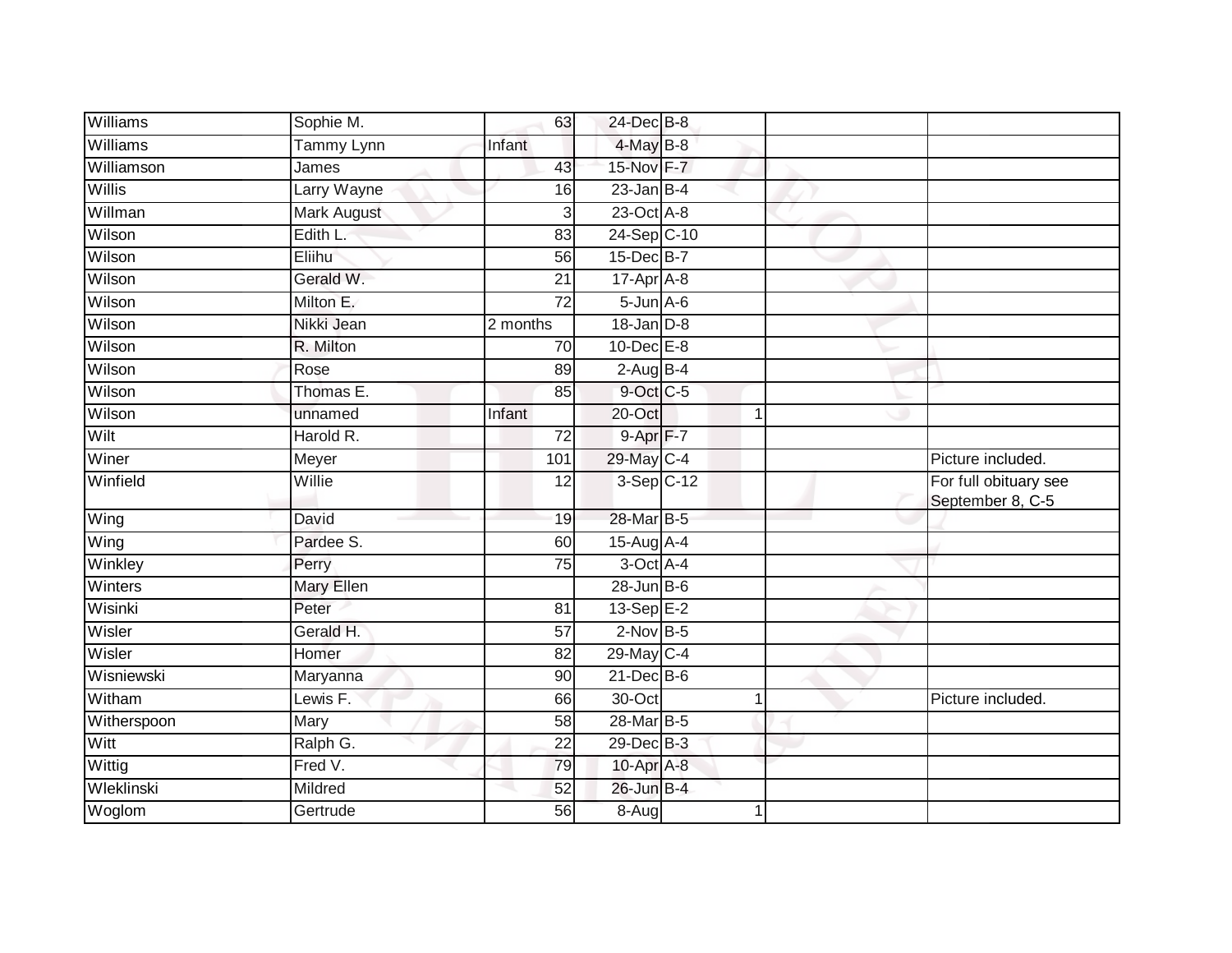| Wohadlo       | Andrew                  | 67              | $5$ -Jul $B$ -6       |  |                      |
|---------------|-------------------------|-----------------|-----------------------|--|----------------------|
| Wojtak        | Mary                    | 75              | 21-Aug B-5            |  |                      |
| Wojtczak      | Sophie                  | 68              | 14-May D-12           |  |                      |
| Wojtyra       | Anastasia               | $\overline{71}$ | $25-AprA-8$           |  | Also spelled Wajtyra |
| Wolak         | Thomas P.               | $\overline{19}$ | 8-Dec 1, D-4          |  |                      |
| Wolf          | Charle H.               | 42              | $25-Sep$ B-4          |  |                      |
| Wolf          | Joseph J.               |                 | $30 - Jan$ $B-2$      |  |                      |
| Wolf          | Louis, Sr.              | 74              | $17 - \text{Feb}$ A-8 |  |                      |
| Wolf          | Richard                 | 19              | $10$ -Apr $A$ -8      |  |                      |
| Wolf          | Rose T.                 |                 | 26-Mar B-4            |  |                      |
| Wolfe         | Anna                    | 92              | 18-Jul B-5            |  |                      |
| Wolfe         | <b>Florence Lucille</b> | 59              | 13-Aug C-8            |  |                      |
| Wolfe         | T. J. F.                |                 | 8-Feb C-19            |  |                      |
| Wolkenhauer   | Albert D.               | 84              | 10-Mar B-8            |  |                      |
| Wonn          | Charles B.              | 89              | 29-Nov B-12           |  |                      |
| <b>Wood</b>   | Constance               | 17 months       | $3$ -Jul $B-4$        |  |                      |
| Wood          | Earl P.                 | 86              | 14-Sep C-13           |  |                      |
| Wood          | Jeanie                  | 84              | 17-Oct A-8            |  |                      |
| Wood          | Karen Parker            | 19              | 31-Aug D-7            |  |                      |
| Wooley        | Eula Mae                |                 | $7-Feb$ A-6           |  |                      |
| <b>Wories</b> | Romkje                  | 66              | $23$ -Jul $D-8$       |  |                      |
| Work          | Ruth M.                 | 19              | $2-Feb$ A-4           |  |                      |
| Worley        | Mamie                   | 85              | $12$ -Jun $A-4$       |  |                      |
| Wrann         | Joseph                  | $\overline{73}$ | $13-Sep$ $E-2$        |  |                      |
| Wright        | Clem D.                 | 68              | $15$ -Feb $C$ -6      |  |                      |
| Wright        | Margaret W.             | 83              | $20$ -Apr $B$ -6      |  |                      |
| Wroski        | Mary                    | 76              | $21$ -May E-4         |  |                      |
| Wulf          | Louis H. O.             | 66              | 28-Feb A-6            |  |                      |
| Wyant         | William M.              | 68              | 10-Apr A-8            |  |                      |
| Wyman         | Dorathea                | 78              | 22-Dec B-5            |  |                      |
| Yanich        | <b>Bill John</b>        | 32              | 19-Dec B-7            |  |                      |
| Yarck         | Anna                    | 80              | 12-Oct B-5            |  |                      |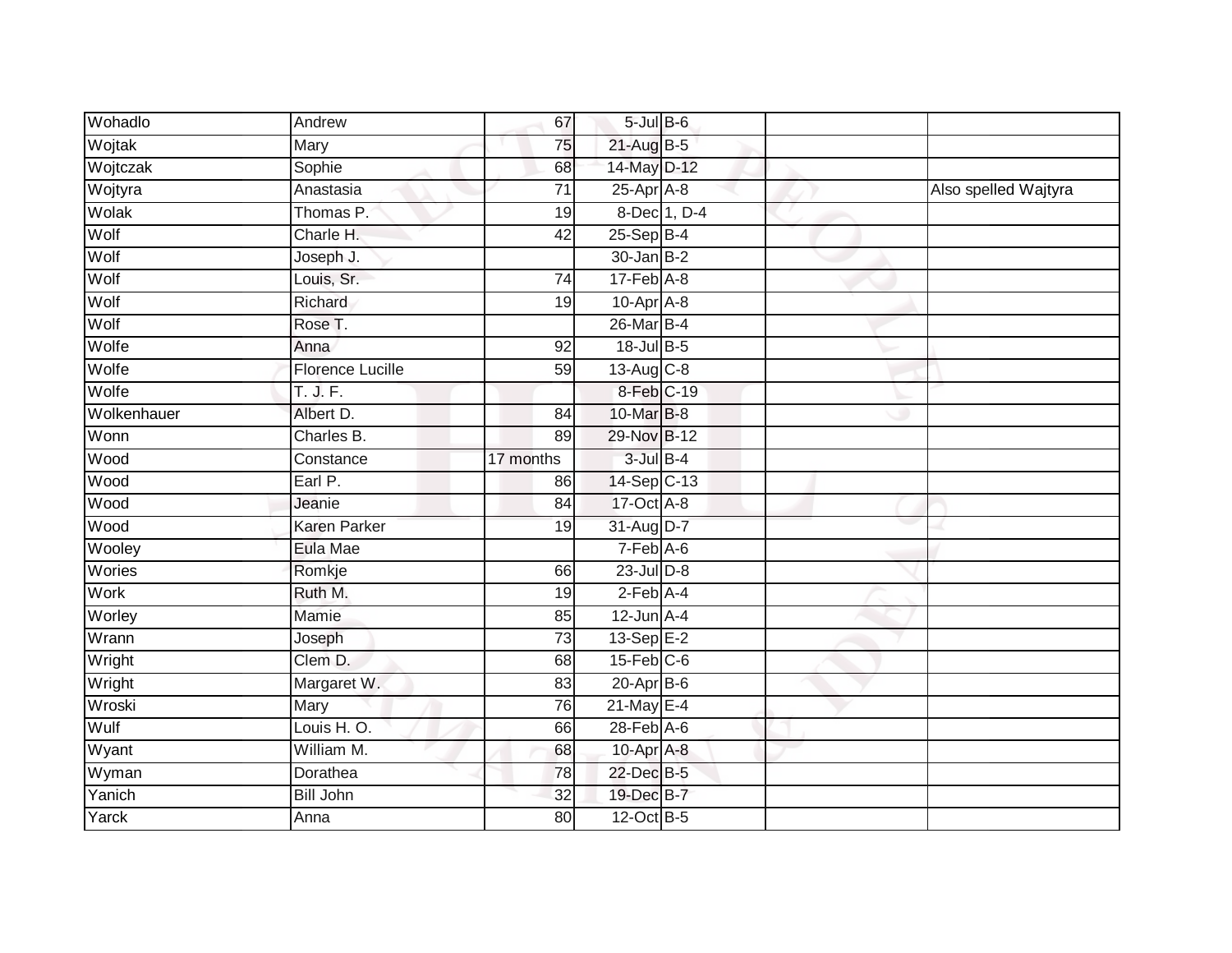| Yates        | Grace                | 92              | $23$ -Jan B-4    |   |        |  |
|--------------|----------------------|-----------------|------------------|---|--------|--|
| Yaychik      | Steve, Sr. (Jajchik) | 86              | $19$ -Jan B-9    |   |        |  |
| Yockey       | Dorothy B.           | 75              | 14-Jul B-5       |   |        |  |
| Yocum        | John                 | 25              | 23-Jan           | 1 |        |  |
| Yocum        | John J.              | $\overline{20}$ | 7-Mar A-4        |   |        |  |
| Yoder        | <b>Morris</b>        | 25              | $9$ -Jan $C-4$   |   |        |  |
| York         | Florence             | $\overline{58}$ | 14-Dec D-10      |   |        |  |
| York         | George G.            | 56              | $21$ -Dec $B-6$  |   |        |  |
| York         | Mabel E.             | 90              | 16-May B-5       |   |        |  |
| York         | Virginia             | 64              | 15-Jun A-10      |   |        |  |
| Young        | <b>Bonnie</b>        | 21              | $25$ -Apr $A$ -8 |   |        |  |
| Young        | Edmon A.             | 61              | 26-Dec C-7       |   |        |  |
| Young        | Val Dair             | 40              | 22-Sep A-15      |   |        |  |
| Yuhas        | John A.              | 80              | 29-Jan C-10      |   |        |  |
| Zabinski     | Harry                | 52              | $17 - Jan$ $B-3$ |   |        |  |
| Zachau       | Anna                 | 88              | 27-Dec D-7       |   |        |  |
| Zahari       | Elizabeth            | 69              | 28-Nov B-5       |   |        |  |
| Zahari       | John                 | 73              | 14-Sep C-13      |   |        |  |
| Zahorsky     | George Sr.           | 78              | 24-Mar B-4       |   |        |  |
| Zajac        | Thomas C.            | $\overline{53}$ | 17-Oct A-8       |   |        |  |
| Zak          | John                 | 86              | $10-Sep$ B-8     |   |        |  |
| Zambo        | William              | 31              | $27$ -Nov $A-6$  |   |        |  |
| Zarth        | Edward G.            |                 | 29-Jan 1, C-10   |   |        |  |
| Zarth        | George F.            | 73              | 10-Apr A-8       |   |        |  |
| Zasadni      | Jospeh               | 46              | $18$ -Jan $D-8$  |   |        |  |
| Zayas        | Anna Maria           | 36              | 26-Dec C-7       |   |        |  |
| Zeek         | Josephine M.         | 70              | $26 - Sep$ B-8   |   | Wilson |  |
| Zelenack     | George C.            | 67              | $17$ -Jul $C-4$  |   |        |  |
| Zemburski    | Agnes                | 51              | 12-May B-10      |   |        |  |
| Zielaskowski | Benedict (Ben)       | 51              | 22-Oct C-6       |   |        |  |
| Zielinski    | John                 | 84              | 15-May A-4       |   |        |  |
| Ziemba       | <b>Alex</b>          | 49              | 24-Aug B-10      |   |        |  |